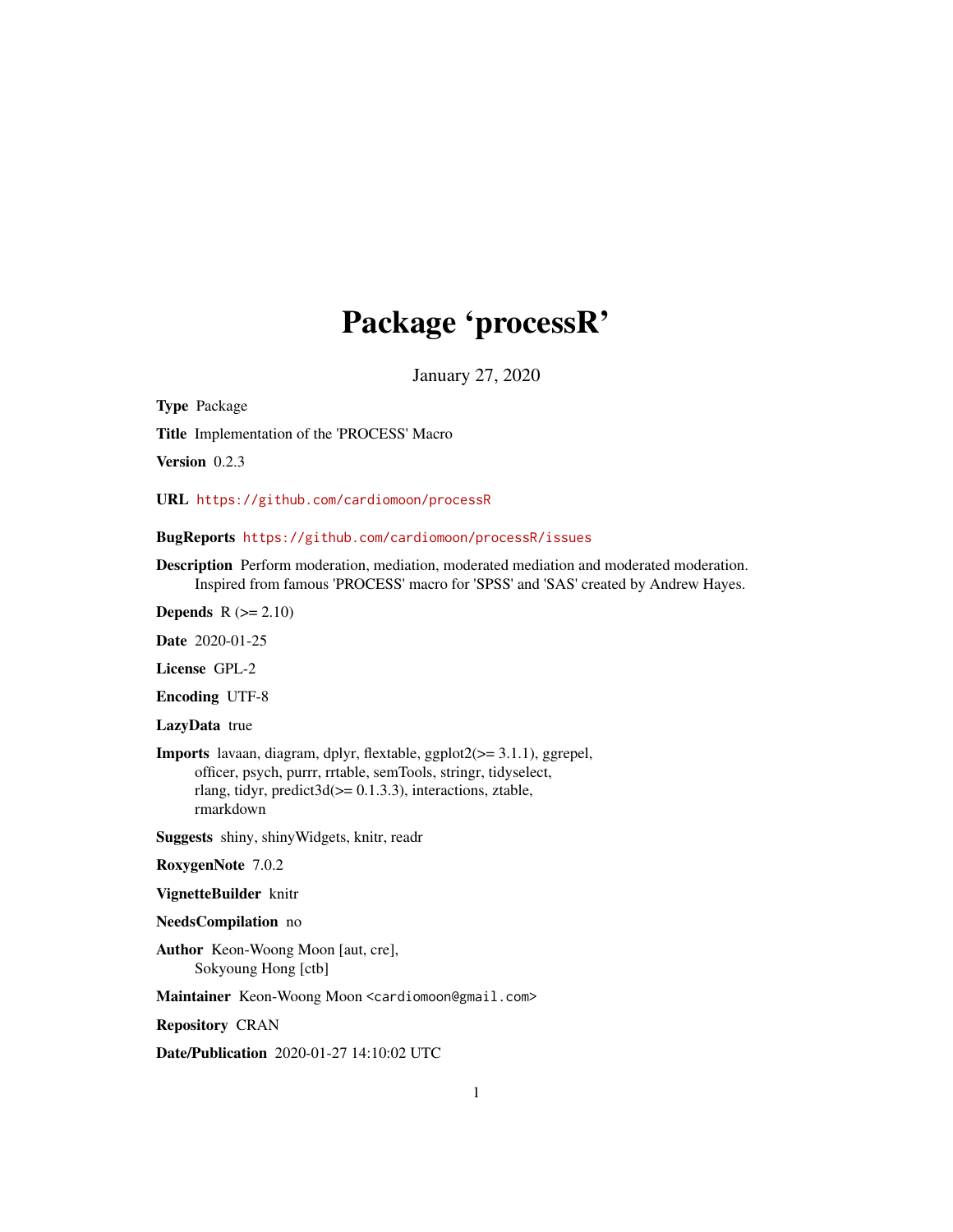# R topics documented:

|                                                                                                                  | 6              |
|------------------------------------------------------------------------------------------------------------------|----------------|
|                                                                                                                  | 7              |
|                                                                                                                  | $\overline{7}$ |
|                                                                                                                  | 8              |
|                                                                                                                  | 9              |
|                                                                                                                  | 9              |
|                                                                                                                  | 10             |
|                                                                                                                  | 10             |
|                                                                                                                  | 11             |
|                                                                                                                  | 11             |
|                                                                                                                  | 11             |
|                                                                                                                  | 12             |
|                                                                                                                  | 12             |
|                                                                                                                  | 13             |
|                                                                                                                  | 13             |
|                                                                                                                  | 14             |
|                                                                                                                  | 14             |
|                                                                                                                  | 16             |
|                                                                                                                  | 16             |
|                                                                                                                  | 17             |
|                                                                                                                  | 17             |
|                                                                                                                  | 18             |
|                                                                                                                  | 18             |
|                                                                                                                  | 19             |
|                                                                                                                  | 19             |
|                                                                                                                  | 20             |
|                                                                                                                  | 20             |
|                                                                                                                  | 21             |
|                                                                                                                  | 22             |
|                                                                                                                  |                |
|                                                                                                                  | 24             |
|                                                                                                                  | 25             |
|                                                                                                                  | 27             |
|                                                                                                                  | 28             |
|                                                                                                                  | 28             |
|                                                                                                                  | 29             |
| corTable2                                                                                                        | 29             |
|                                                                                                                  | 30             |
|                                                                                                                  | 30             |
|                                                                                                                  | 31             |
| densityPlot                                                                                                      | 31             |
| disaster                                                                                                         | 32             |
| $discriminant ValidityTable \dots \dots \dots \dots \dots \dots \dots \dots \dots \dots \dots \dots \dots \dots$ | 33             |
|                                                                                                                  | 33             |
|                                                                                                                  | 34             |
|                                                                                                                  | 34             |
| drawCatModel                                                                                                     | 35             |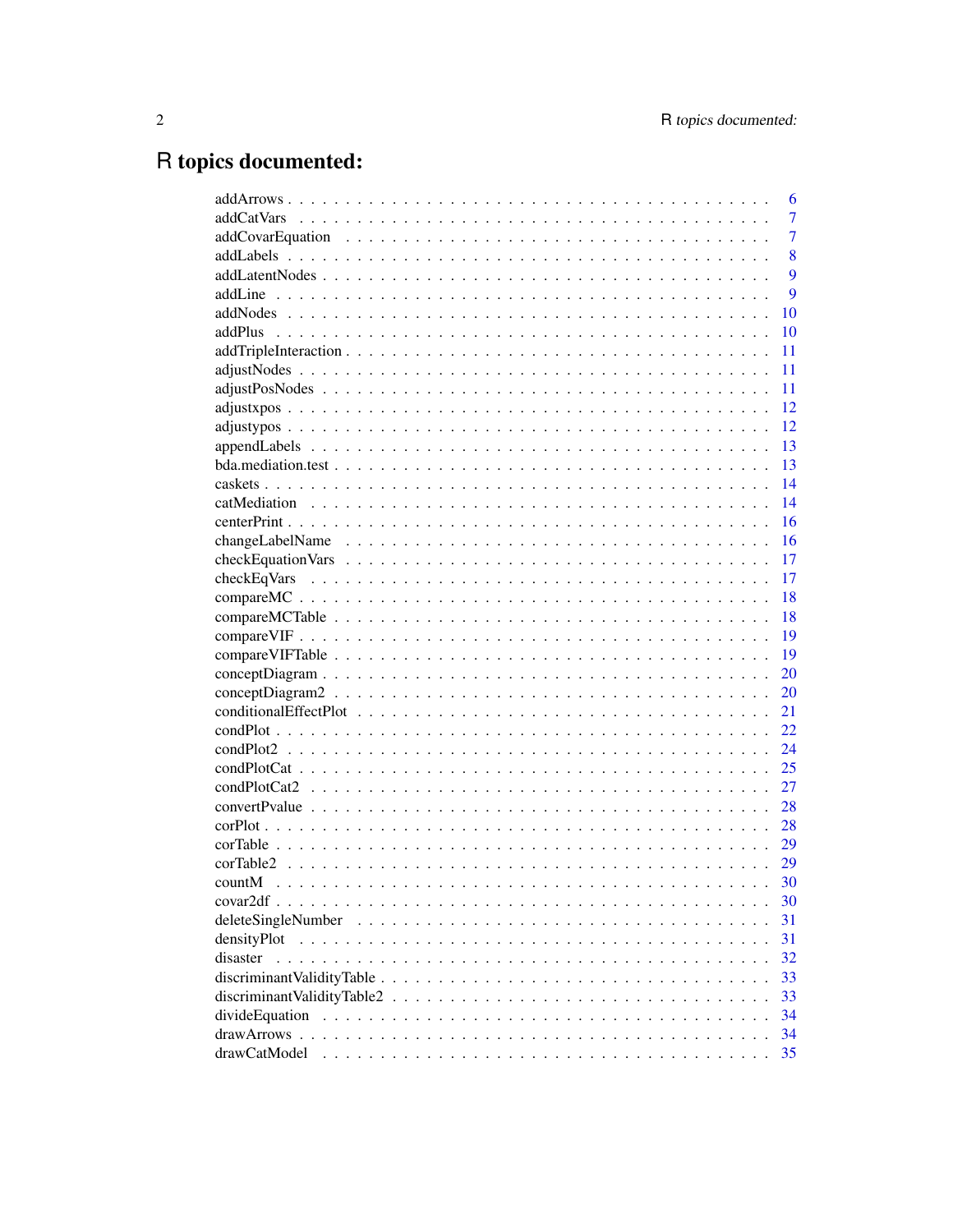|                                                                                                            | 36 |
|------------------------------------------------------------------------------------------------------------|----|
|                                                                                                            | 39 |
|                                                                                                            | 39 |
|                                                                                                            | 43 |
|                                                                                                            | 44 |
|                                                                                                            | 44 |
|                                                                                                            | 45 |
|                                                                                                            | 45 |
|                                                                                                            | 46 |
|                                                                                                            | 46 |
|                                                                                                            | 47 |
|                                                                                                            | 47 |
|                                                                                                            | 48 |
|                                                                                                            | 48 |
|                                                                                                            | 49 |
|                                                                                                            | 50 |
|                                                                                                            | 50 |
|                                                                                                            | 51 |
|                                                                                                            | 51 |
|                                                                                                            | 52 |
|                                                                                                            | 52 |
|                                                                                                            | 52 |
|                                                                                                            | 53 |
|                                                                                                            | 53 |
|                                                                                                            | 54 |
|                                                                                                            | 54 |
|                                                                                                            | 55 |
|                                                                                                            | 55 |
|                                                                                                            | 56 |
|                                                                                                            | 56 |
|                                                                                                            | 57 |
|                                                                                                            | 57 |
|                                                                                                            | 57 |
| $getCatSlopeDf \ldots \ldots \ldots \ldots \ldots \ldots \ldots \ldots \ldots \ldots \ldots \ldots \ldots$ | 58 |
|                                                                                                            | 59 |
|                                                                                                            | 59 |
|                                                                                                            | 60 |
|                                                                                                            | 60 |
| getMeanSd                                                                                                  | 61 |
| getNodes                                                                                                   | 61 |
| getRatioTable                                                                                              | 62 |
| getRepValues                                                                                               | 62 |
| getYhat                                                                                                    | 63 |
|                                                                                                            |    |
| $getYhat1$ .                                                                                               | 63 |
| ggCor                                                                                                      | 64 |
|                                                                                                            | 65 |
|                                                                                                            | 66 |
| inPlot                                                                                                     | 66 |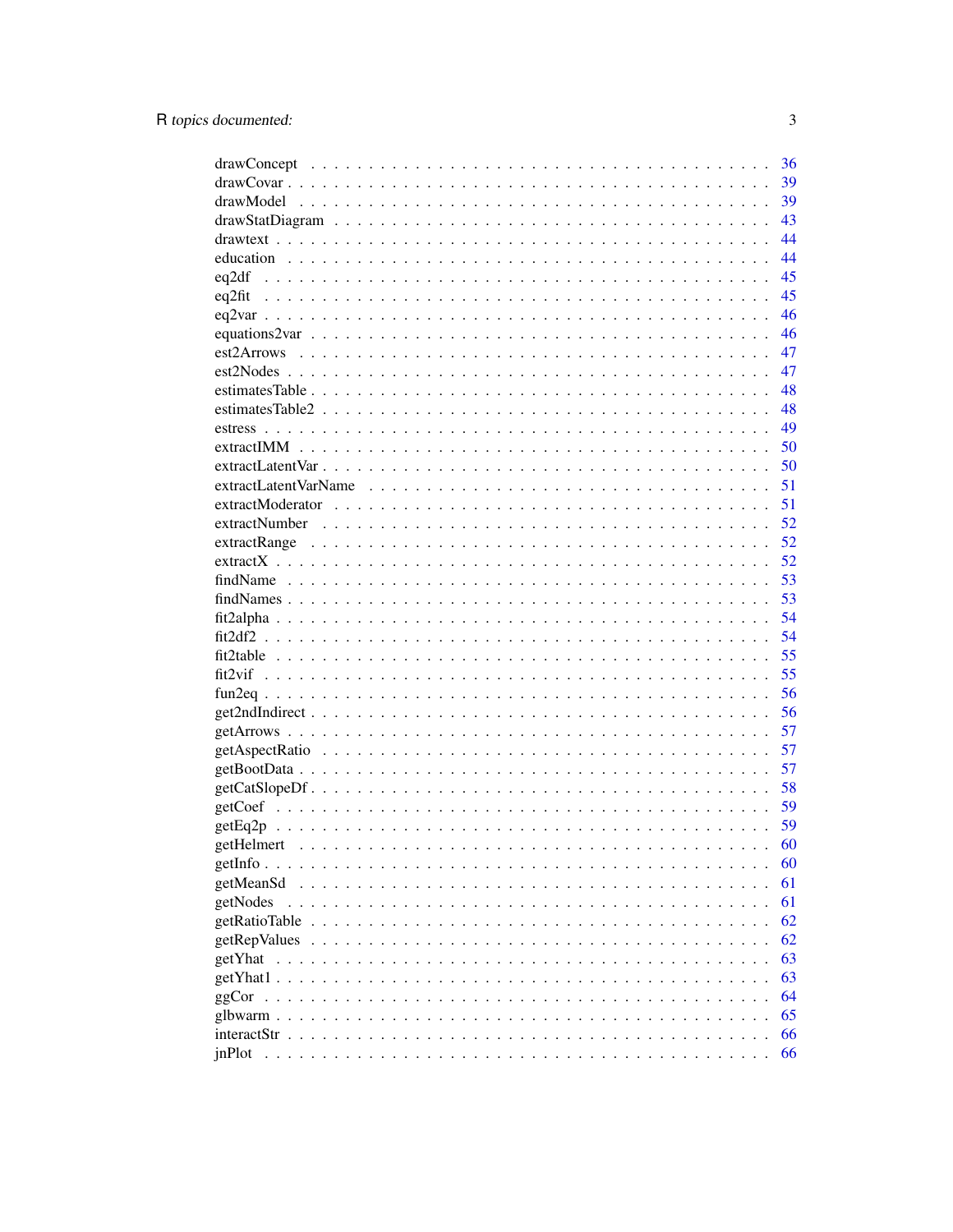| label2name    | 67       |
|---------------|----------|
|               | 68       |
|               | 69       |
|               | 70       |
|               | 71       |
|               | 72       |
|               | 73       |
|               | 74       |
|               | 75       |
|               | 76       |
|               | 76       |
|               | 77       |
|               | 77       |
|               | 78       |
|               | 79       |
|               | 80       |
|               | 81       |
|               | 82       |
|               | 82       |
|               | 83       |
|               | 83       |
|               | 84       |
|               | - 84     |
|               | 86       |
|               | 86       |
|               | 87       |
|               | 88       |
|               | 88       |
|               | 89       |
|               | 89       |
|               | 89       |
|               | 90       |
|               | 90       |
|               | 91       |
|               | 92       |
|               | 93       |
|               | 93       |
| moderator2df  |          |
|               | 94<br>95 |
| moderator2pos |          |
|               | 95       |
|               | 96       |
|               | 97       |
|               | 97       |
|               | 98       |
|               | 99       |
|               |          |
| modSummary3   |          |
|               |          |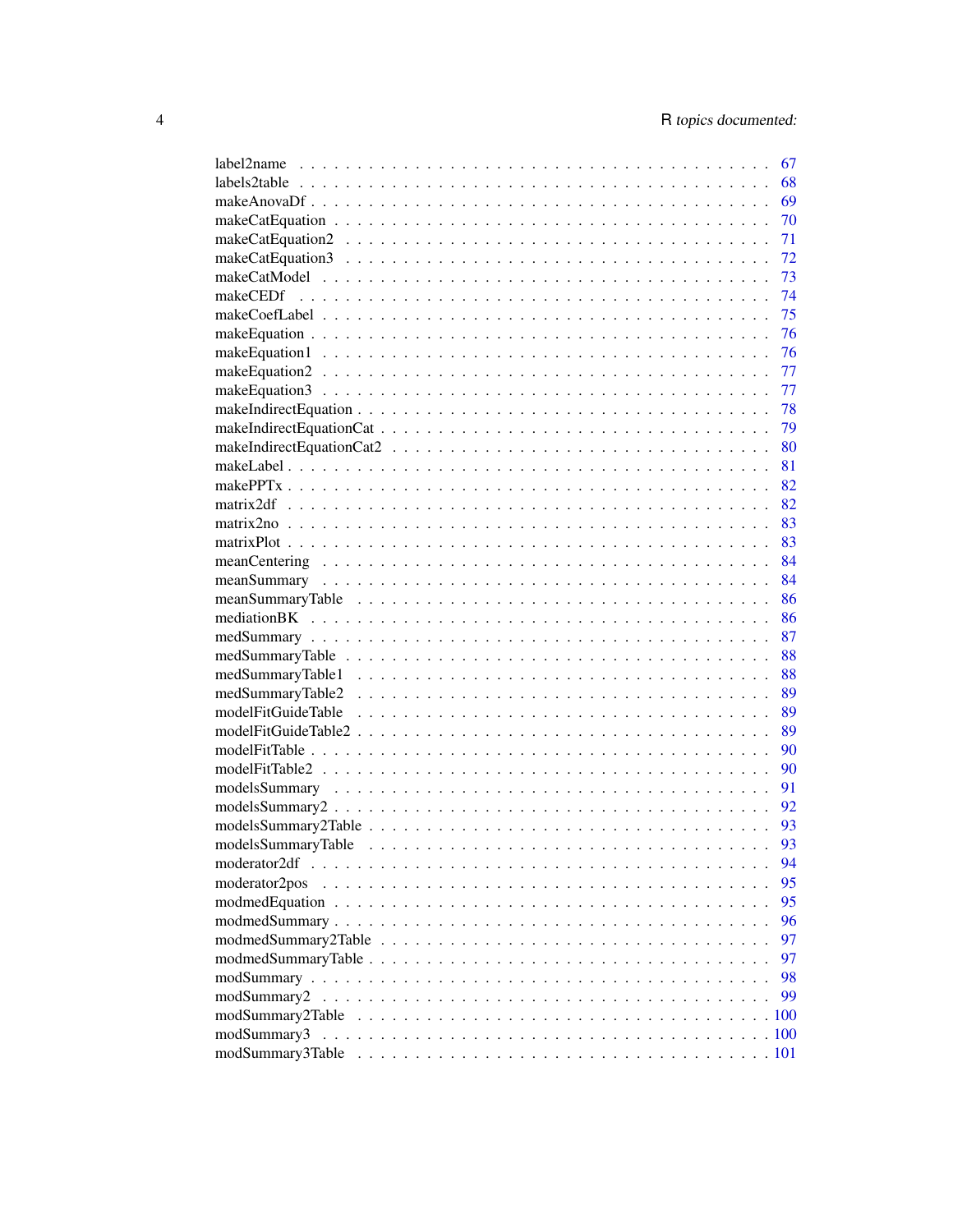| p2chr      |  |
|------------|--|
|            |  |
|            |  |
|            |  |
|            |  |
|            |  |
|            |  |
|            |  |
|            |  |
|            |  |
|            |  |
|            |  |
|            |  |
|            |  |
|            |  |
|            |  |
|            |  |
|            |  |
|            |  |
|            |  |
|            |  |
|            |  |
|            |  |
|            |  |
| r2diff     |  |
|            |  |
|            |  |
|            |  |
|            |  |
|            |  |
| rightPrint |  |
|            |  |
|            |  |
|            |  |
|            |  |
|            |  |
|            |  |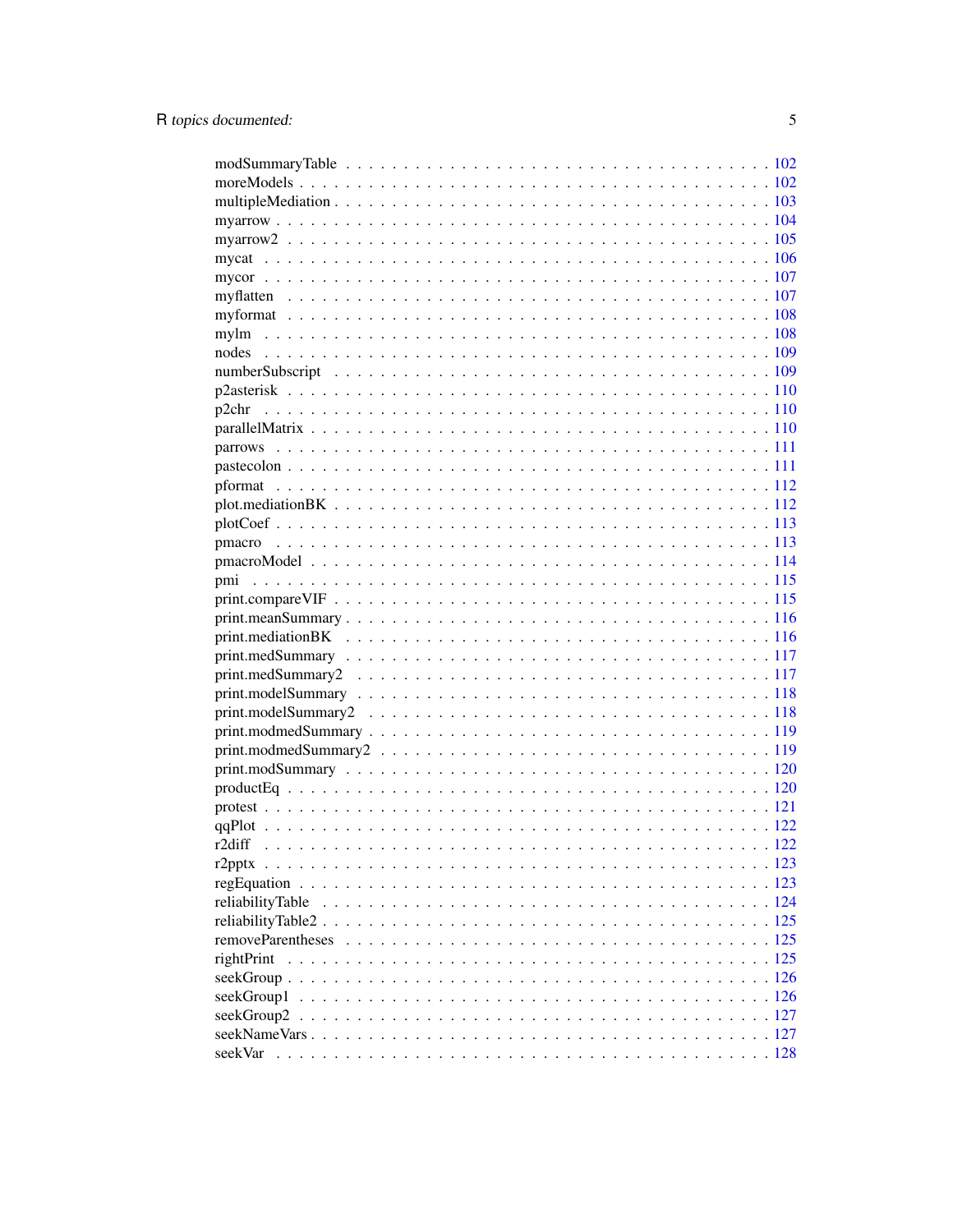<span id="page-5-0"></span>

| teams |  |
|-------|--|
|       |  |
|       |  |
|       |  |
|       |  |
|       |  |
|       |  |
|       |  |
|       |  |
|       |  |
|       |  |
|       |  |
|       |  |

#### **Index** 2008 **[144](#page-143-0)**

addArrows *Add covariates to arrows*

# Description

Add covariates to arrows

# Usage

```
addArrows(arrows, covar)
```

| arrows | A data.frame         |
|--------|----------------------|
| covar  | A list of covariates |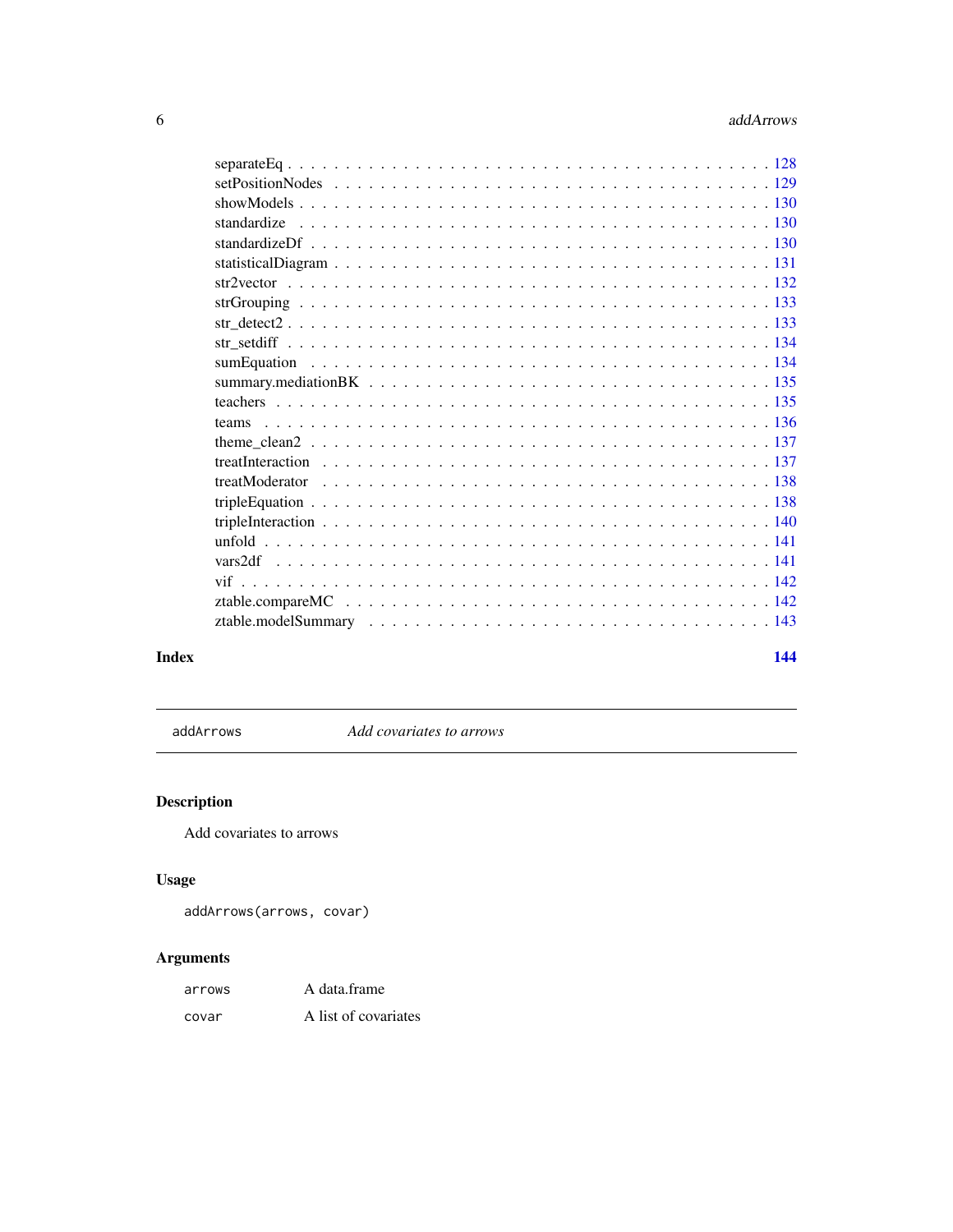<span id="page-6-0"></span>

Add dummy vars to data.frame

# Usage

```
addCatVars(df, varnames, groupLetter = "D", mode = 1)
```
# Arguments

| df          | A data.frame                                                                                                  |
|-------------|---------------------------------------------------------------------------------------------------------------|
| varnames    | Variable name to be converted as factor and add dummies                                                       |
| groupLetter | A character                                                                                                   |
| mode        | Numeric. One of 1:4. 1= simple indicator coding, 2= sequential coding, 3=<br>Helmert coding, 4= effect coding |

# Examples

```
mtcars1=addCatVars(mtcars,c("cyl","carb"))
mtcars1[c(3:5),]mtcars2=addCatVars(mtcars,c("cyl","carb"),mode=3)
mtcars2[c(3:5),]protest1=addCatVars(protest,"protest")
head(protest1)
iris1=addCatVars(iris,c("Species"),mode=3)
(iris1[c(1,51,101),])
```
addCovarEquation *Add covariates to equation*

# Description

Add covariates to equation

```
addCovarEquation(
 equation,
 covar = list(),
 prefix = "f",grouplabels = NULL,
 multipleMediator = FALSE
)
```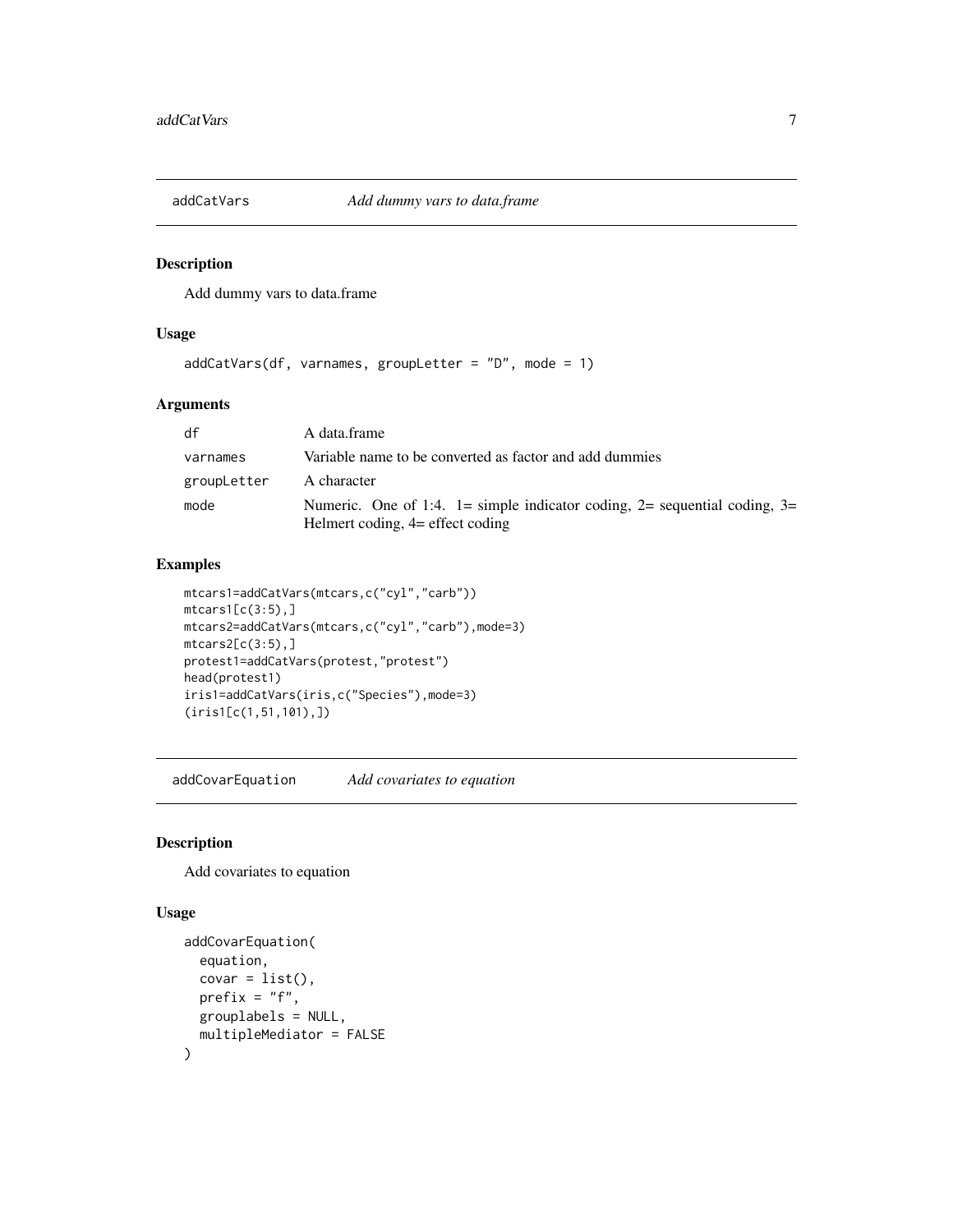8 addLabels and the control of the control of the control of the control of the control of the control of the control of the control of the control of the control of the control of the control of the control of the control

# Arguments

equation The equation covar A list prefix prefix grouplabels A list multipleMediator logical

### Examples

```
equation="M \sim X*W\nY \sim a1*M + C1*X"
covar=list(name=c("C1","C2","C3"),label=c("ese","sex","tenure"),site=list(c("M","Y"),"Y","Y"))
grouplabels=list(C1="e")
addCovarEquation(equation,covar=covar)
equation="M1 \sim a11*X\nM2 \sim a12*M"
covar=list(name=c("C1","C2","C3"),label=c("ese","sex","tenure"),site=list(c("M1","Y"),"M2","M2"))
addCovarEquation(equation,covar=covar,multipleMediator=TRUE)
addCovarEquation(equation,covar=covar)
```
addLabels *add name to labels*

#### Description

add name to labels

#### Usage

addLabels(labels, id, name)

### Arguments

| labels | A list      |
|--------|-------------|
| id     | label id    |
| name   | A character |

# Examples

labels=c(X="X",M="M",Y="Y") addLabels(labels,"W","X") addLabels(labels,"W","W")

<span id="page-7-0"></span>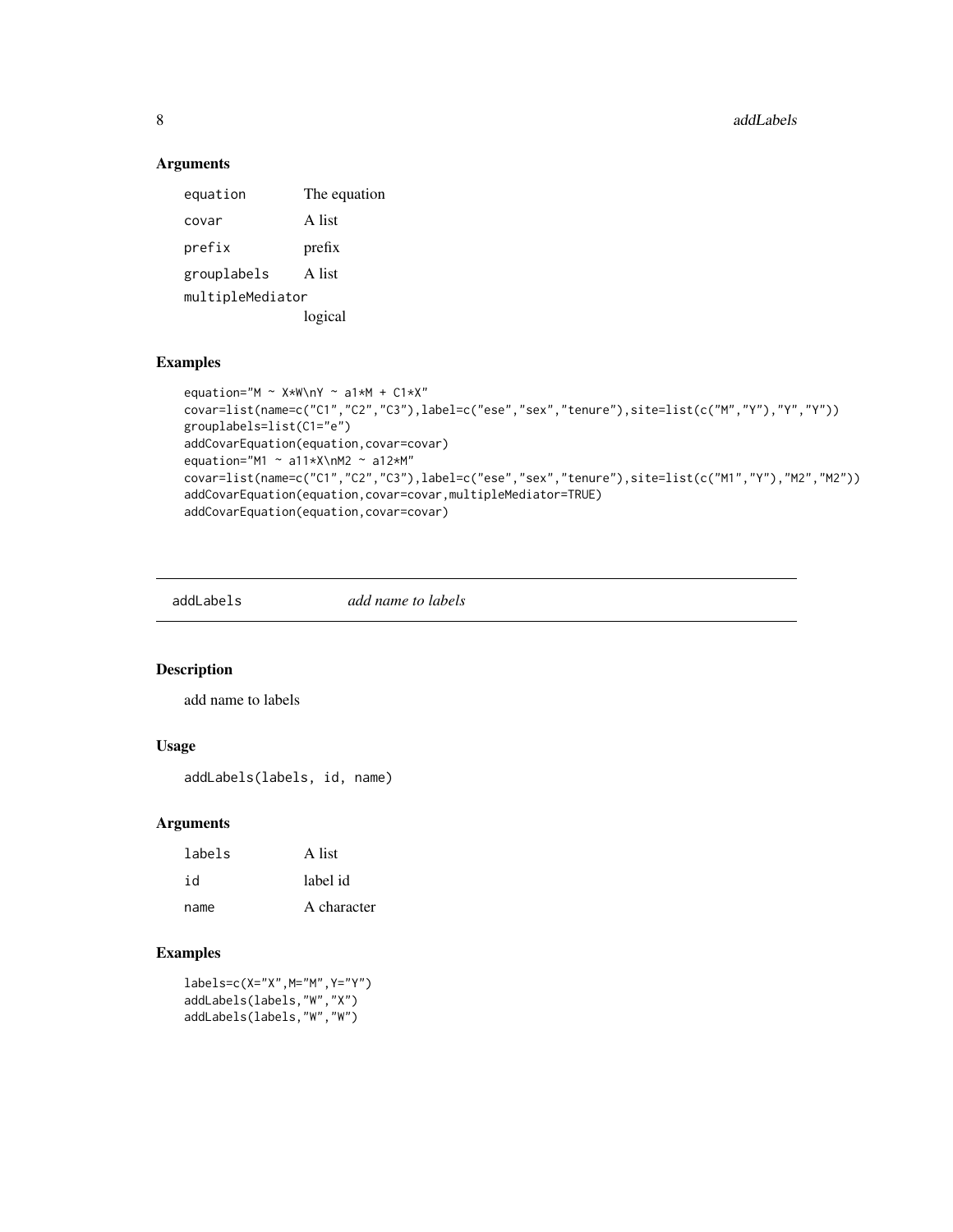<span id="page-8-0"></span>addLatentNodes *Add latent nodes information to nodes*

# Description

Add latent nodes information to nodes

# Usage

```
addLatentNodes(nodes, fit, labels)
```
# Arguments

| nodes  | A data.frame                                       |
|--------|----------------------------------------------------|
| fit    | An object of class lavaan. Result of lavaan::sem() |
| labels | A list                                             |

| addLine | Add line feed to string |  |
|---------|-------------------------|--|
|         |                         |  |

# Description

Add line feed to string

# Usage

```
addLine(x, ...)
```

| $\mathsf{x}$            | A string                                                     |
|-------------------------|--------------------------------------------------------------|
| $\cdot$ $\cdot$ $\cdot$ | one or more R objects, to be converted to character vectors. |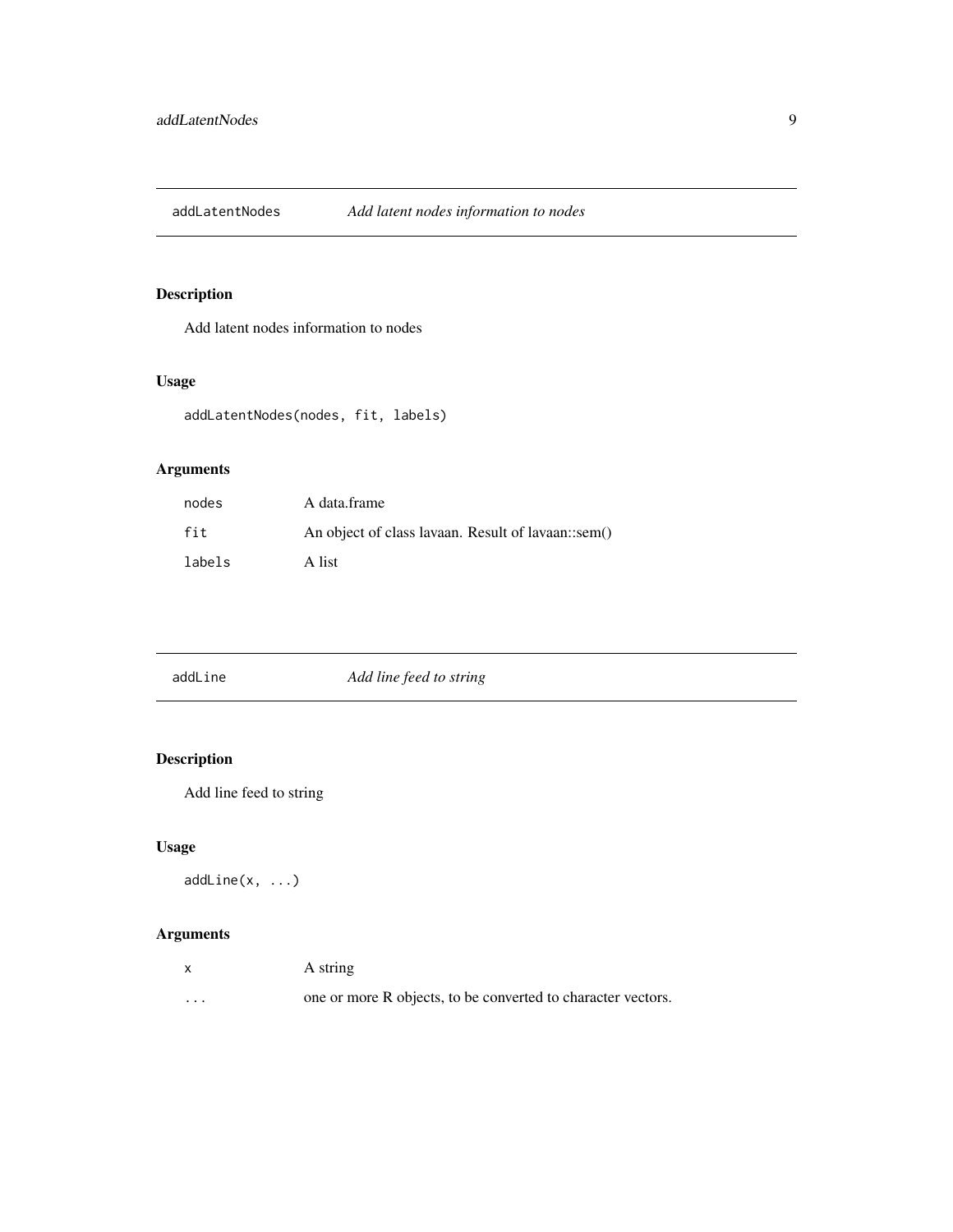<span id="page-9-0"></span>

Add covariates to nodes

# Usage

addNodes(nodes, covar, radx =  $0.1$ , rady =  $0.04$ , no = NULL)

# Arguments

| nodes | A data frame                  |
|-------|-------------------------------|
| covar | A list of covariates          |
| radx  | horizontal radius of the box. |
| rady  | vertical radius of the box.   |
| nn    | A numeric                     |

addPlus *Add '+' mark to string*

# Description

Add '+' mark to string

# Usage

```
addPlus(x, ...)
```

|         | A string                                                     |
|---------|--------------------------------------------------------------|
| $\cdot$ | one or more R objects, to be converted to character vectors. |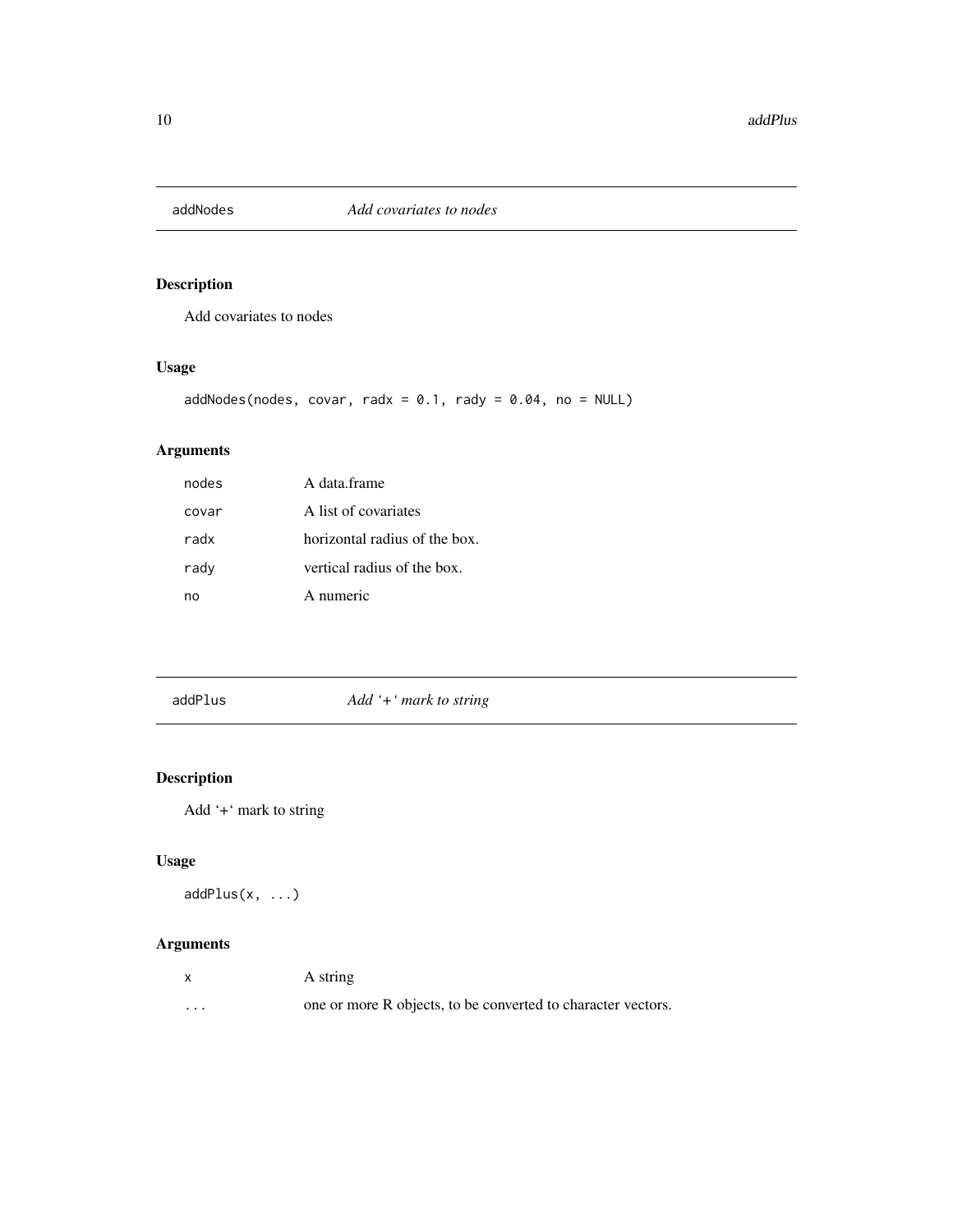<span id="page-10-0"></span>addTripleInteraction *Add triple interaction*

# Description

Add triple interaction

# Usage

```
addTripleInteraction(res, names, interactionNo = 0, mode = 1)
```
# Arguments

| res                     | A character vector |
|-------------------------|--------------------|
| names                   | A character vector |
| interactionNo A numeric |                    |
| mode                    | a numeric          |

adjustNodes *Adjust y position of nodes*

# Description

Adjust y position of nodes

# Usage

adjustNodes(nodes)

# Arguments

nodes A data.frame

adjustPosNodes *Adjust position of nodes*

# Description

Adjust position of nodes

# Usage

adjustPosNodes(nodes)

# Arguments

nodes A data.frame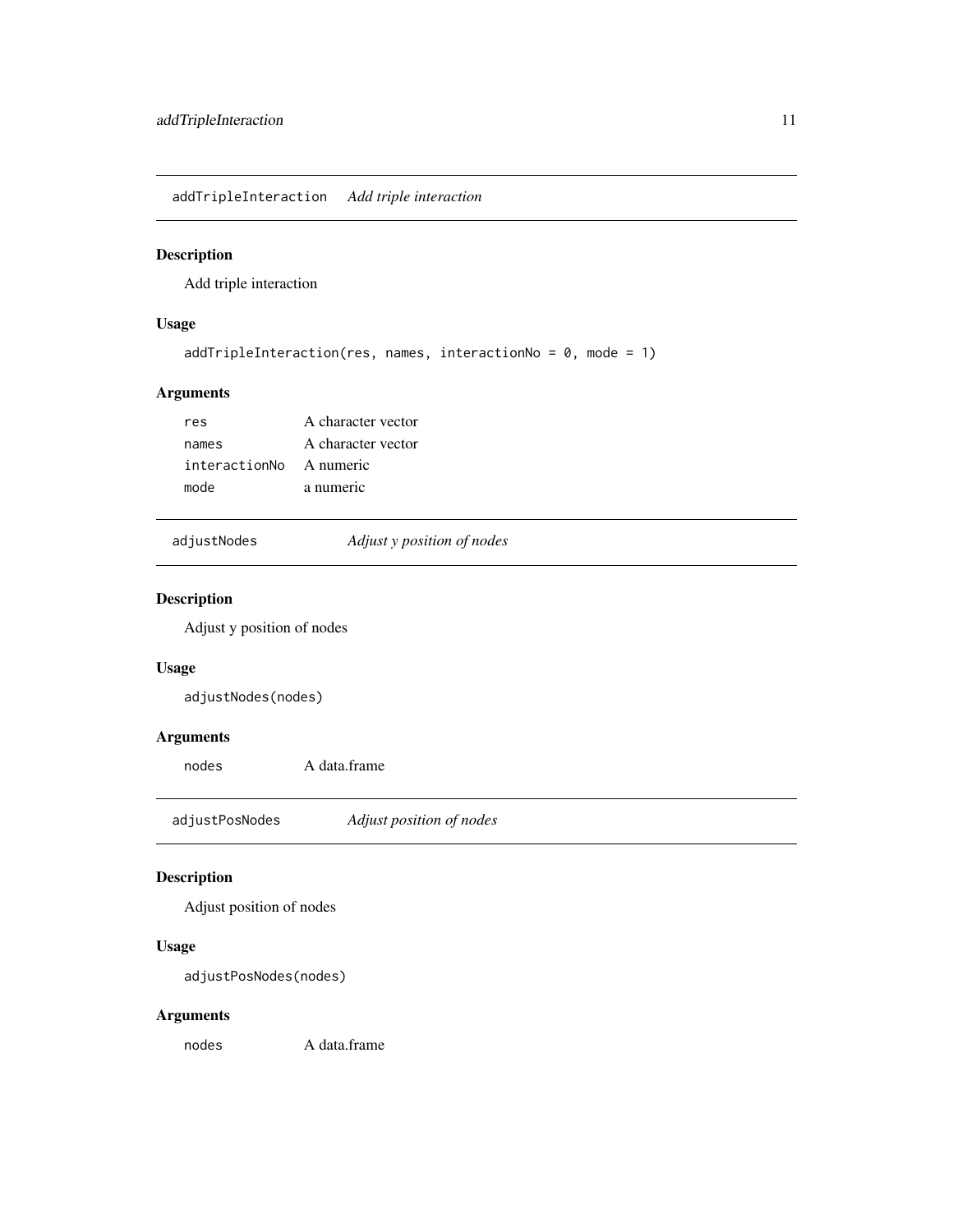<span id="page-11-0"></span>

Adjust x position

# Usage

```
adjustxpos(xpos, xmargin = 0.01, radx = 0.12, xspace = NULL, mode = 1)
```
# Arguments

| xpos    | x position                   |
|---------|------------------------------|
| xmargin | horizontal margin of plot    |
| radx    | horizontal radius of the box |
| xspace  | numeric, horizontal interval |
| mode    | integer adjust mode          |
|         |                              |

adjustypos *Adjust y position*

# Description

Adjust y position

# Usage

```
adjustypos(
  ypos,
  ymargin = 0.02,
  rady = 0.06,
  maxypos = 0.6,
  minypos = 0,
  totalOnly = FALSE
\mathcal{L}
```

| ypos      | y position                                    |
|-----------|-----------------------------------------------|
| ymargin   | verical margin of plot                        |
| rady      | vertical radius of the box                    |
| maxypos   | maximal y position of X or W variables        |
| minypos   | minimal y position of X or W variables        |
| totalOnly | logical if TRUE, arrange ypos with center 0.5 |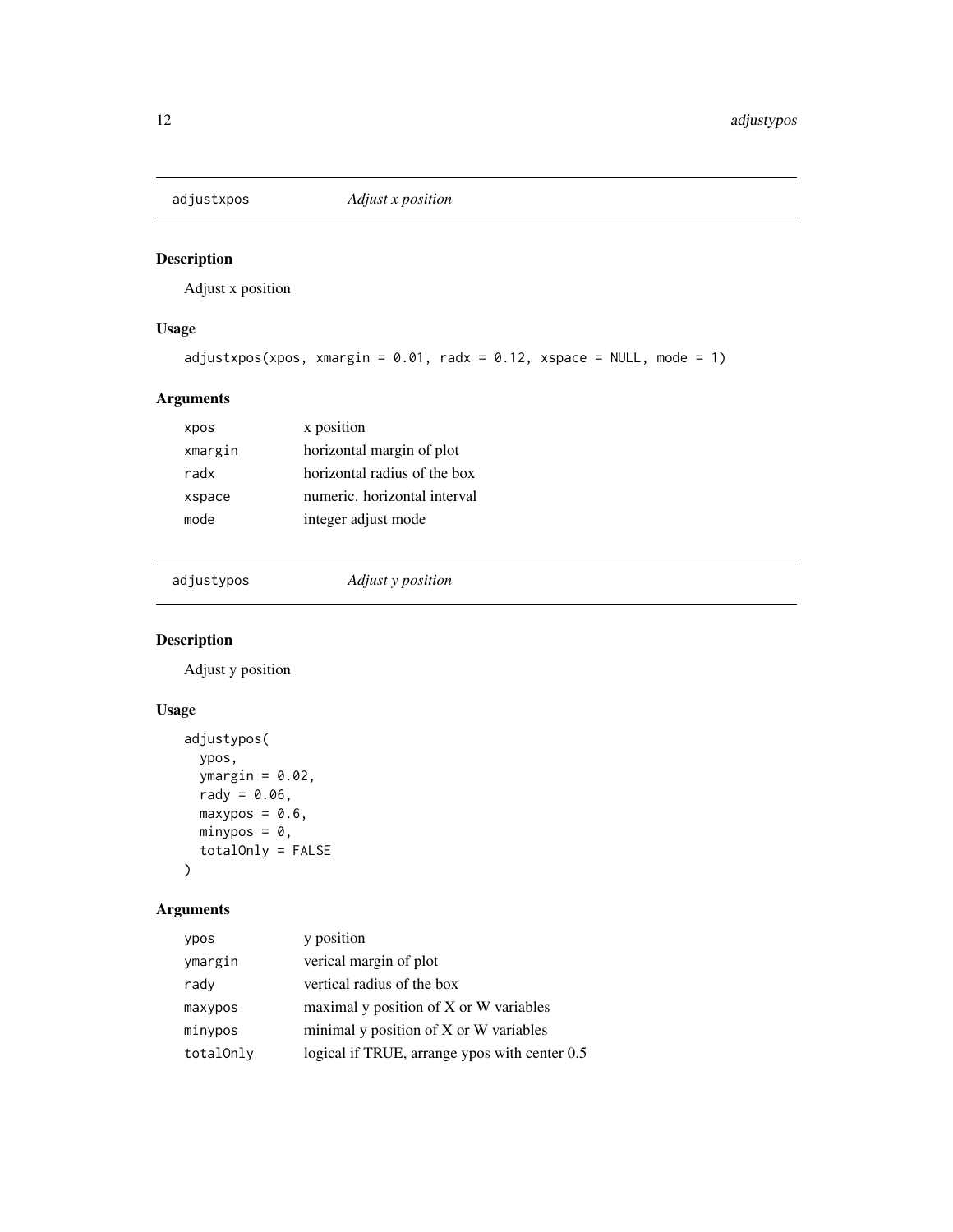# <span id="page-12-0"></span>appendLabels 13

# Examples

```
ypos=c(0.5,0.9,1,1,2,3)
adjustypos(ypos)
adjustypos(ypos,totalOnly=TRUE)
```
appendLabels *Append labels from vars, moderator and covar*

# Description

Append labels from vars, moderator and covar

# Usage

```
appendLabels(labels, vars = list(), moderator = list(), covar = NULL)
```
# Arguments

| labels    | A list |
|-----------|--------|
| vars      | A list |
| moderator | A list |
| covar     | A list |

bda.mediation.test *The Sobel mediation test*

#### Description

To compute statistics and p-values for the Sobel test. Results for three versions of "Sobel test" are provided: Sobel test, Aroian test and Goodman test.

# Usage

```
bda.mediation.test(mv, iv, dv)
```

| mv | The mediator variable     |
|----|---------------------------|
| iv | The independent variable. |
| dv | The dependent variable    |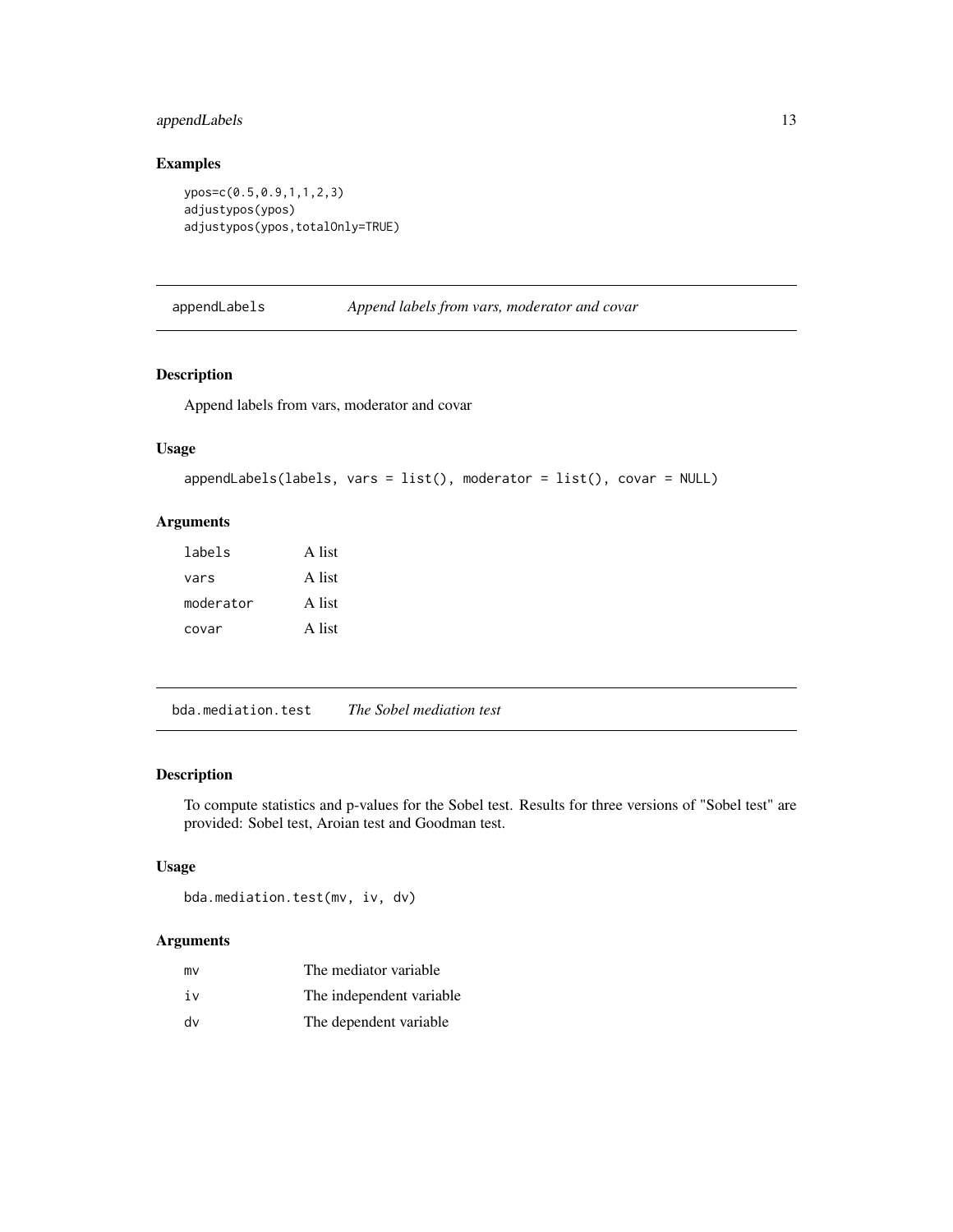<span id="page-13-0"></span>

CASKETS dataset

#### Usage

caskets

# Format

A data.frame with 541 obs. of 7 variables

**policy** Given information about policy  $(0 = No$  information,  $1 = Told$  About Policy)

interest Interest in viewing casket images

age Participant age

educ Participant education level,  $1 =$  less than high school,  $2 =$  high school,  $3 =$  some college,  $4 =$ associates or technical school,  $5 =$  bachelor degree,  $6 =$  some graduate school,  $7 =$  graduate degree

male Participant sex  $(0 = \text{female}, 1 = \text{male})$ 

conserv Participant social conservatism

**kerry** Kerry or Bush supporter,  $0 =$  bush supporter,  $1 =$  kerry supporter

#### Source

Hayes, A. F., & Reineke, J. B. (2007). The effects of government censorship of war-related news coverage on interest in the censored coverage: A test of competing theories. Mass Communication and Society, 10, 423-438

[http://www.afhayes.com/introduction-to-mediation-moderation-and-conditional-pro](http://www.afhayes.com/introduction-to-mediation-moderation-and-conditional-process-analysis.html)cess-analysis. [html](http://www.afhayes.com/introduction-to-mediation-moderation-and-conditional-process-analysis.html)

catMediation *Make Mediation Equation with one categorical variable*

#### Description

Make Mediation Equation with one categorical variable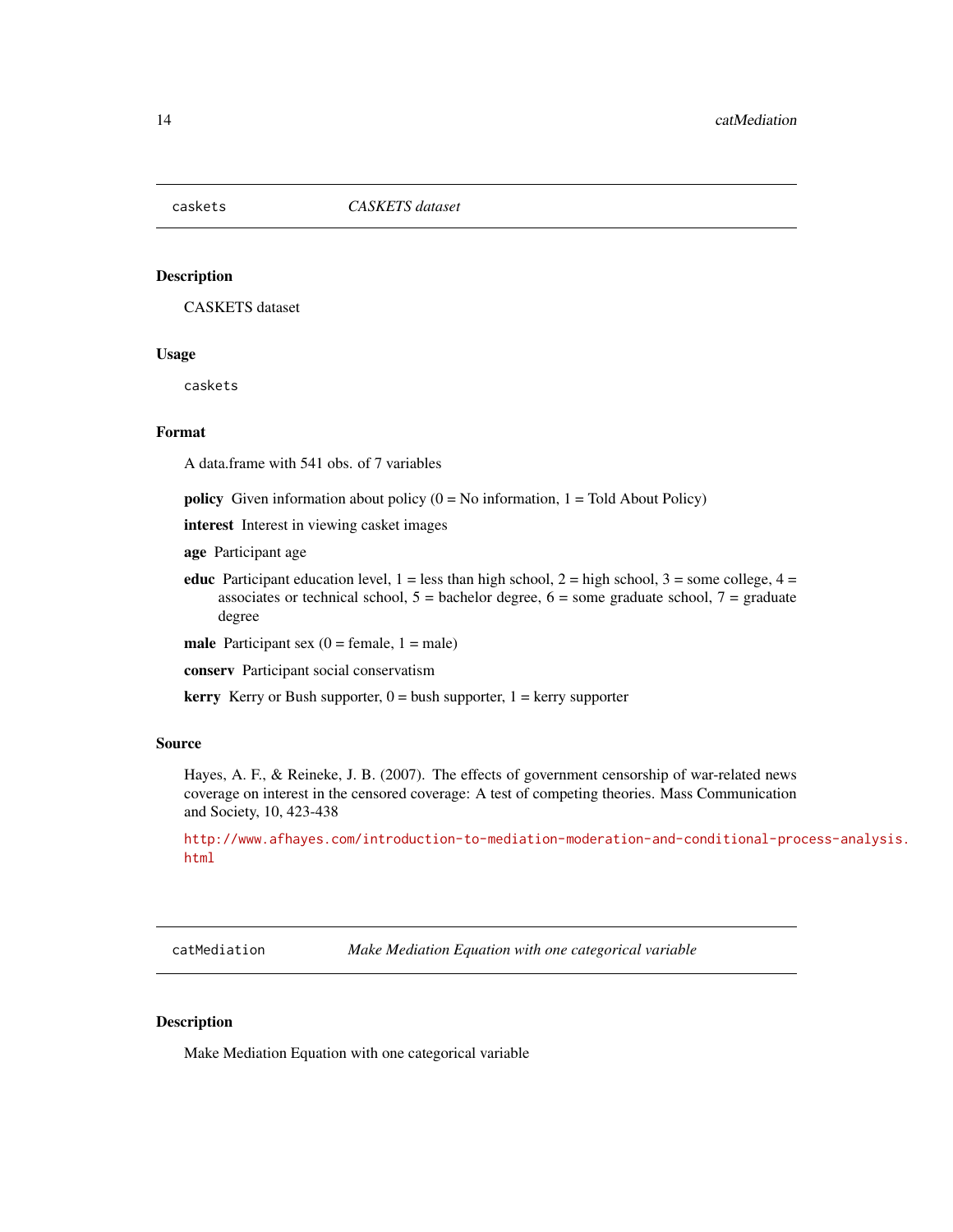#### catMediation 15

# Usage

```
catMediation(
  X = NULL,M = NULL,
  Y = NULL,labels = list(),data,
  moderator = list(),
  covar = NULL,
  mode = 0,maxylev = 2,
  range = TRUE,
  rangemode = 1
\lambda
```
#### Arguments

| X         | Name of independent variable                       |
|-----------|----------------------------------------------------|
| M         | Name of mediator variable                          |
| Υ         | Name of dependent variable                         |
| labels    | optional list                                      |
| data      | A data frame                                       |
| moderator | A list                                             |
| covar     | A list of covariates                               |
| mode      | A numeric. 0: SEM equation, 1: regression equation |
| maxylev   | maximal unique length of categorical variable      |
| range     | A logical                                          |
| rangemode | range mode                                         |

```
labels=list(X="cyl",M="am",Y="mpg")
moderator=list(name=c("cyl","wt"),site=list(c("a","c"),c("c")))
covar=list(name=c("carb","disp"),label=c("carb","disp"),site=list(c("M","Y"),"Y","Y"))
cat(catMediation(labels=labels,data=mtcars))
cat(catMediation(X="am",Y="mpg",data=mtcars,moderator=moderator,covar=covar,maxylev=6))
cat(catMediation(X="am",Y="mpg",data=mtcars,moderator=moderator,covar=covar))
cat(catMediation(X="cyl",M="am",Y="mpg",data=mtcars))
cat(catMediation(X="cyl",M="am",Y="mpg",data=mtcars,moderator=moderator))
cat(catMediation(X="cyl",M="am",Y="mpg",data=mtcars,moderator=moderator))
cat(catMediation(X="am",M="hp",Y="mpg",data=mtcars,moderator=moderator,maxylev=6))
cat(catMediation(X="hp",M="am",Y="mpg",data=mtcars,maxylev=6))
cat(catMediation(X="am",M="hp",Y="mpg",data=mtcars,moderator=moderator,covar=covar))
```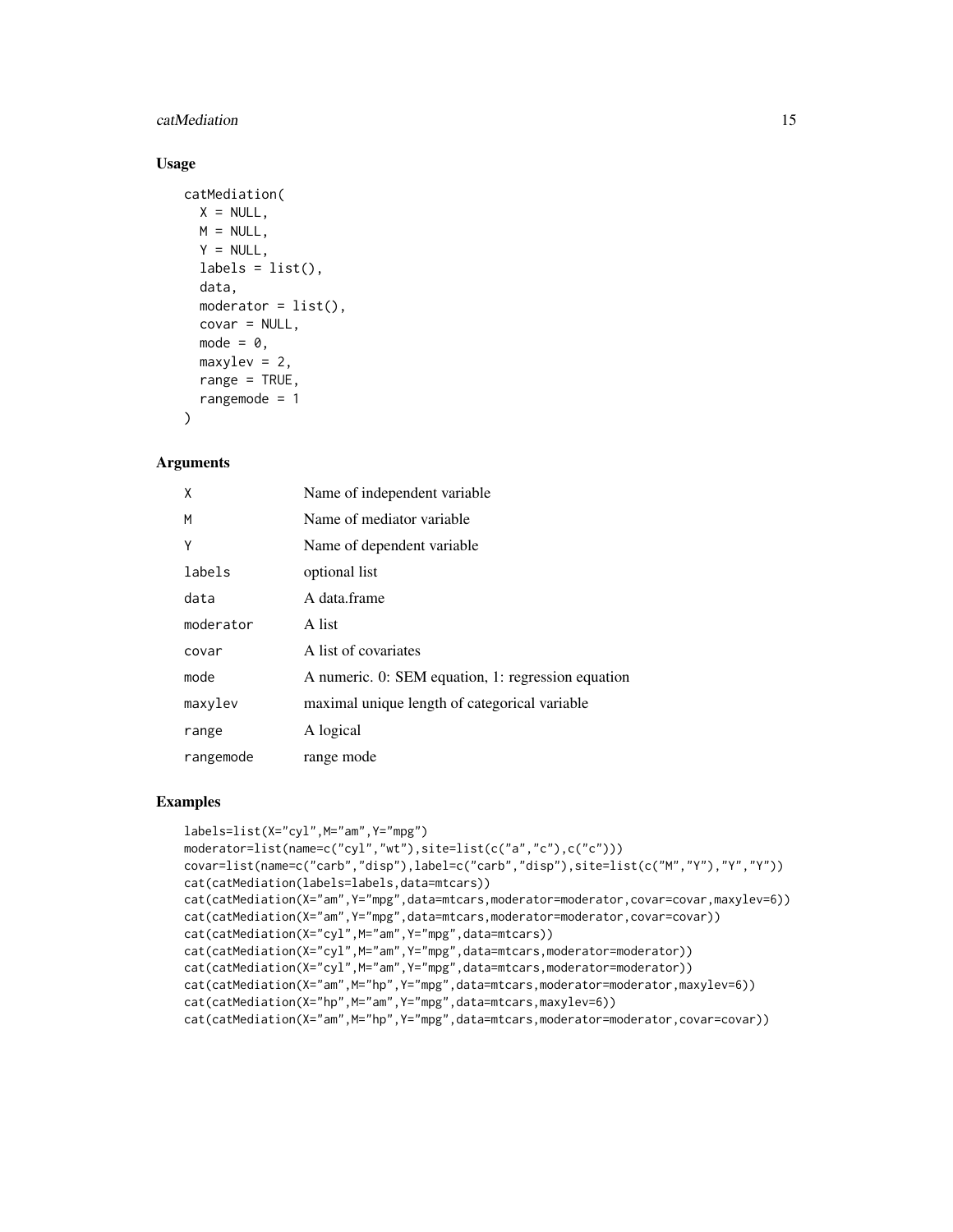<span id="page-15-0"></span>

Print a string in center

#### Usage

centerPrint(string, width)

### Arguments

| string | A string  |
|--------|-----------|
| width  | A numeric |

changeLabelName *Change Label Names*

# Description

Change Label Names

# Usage

changeLabelName(x, labels, add = FALSE)

# Arguments

| x      | A character vector |
|--------|--------------------|
| labels | A list             |
| add    | A logical          |

```
labels=list(X="frame:test",Mi="empathy",Y="intervention",W="frame",Z="test")
x=c("skeptic","test","empathy","skeptic:frame:test","D1:frame","frame:test")
changeLabelName(x,labels)
changeLabelName(x,labels,add=TRUE)
x=c("baby","milk","baby:milk")
labels=list(X="baby",M=c("wine","tent","sand"),Y="tile",W="milk")
changeLabelName(x,labels)
```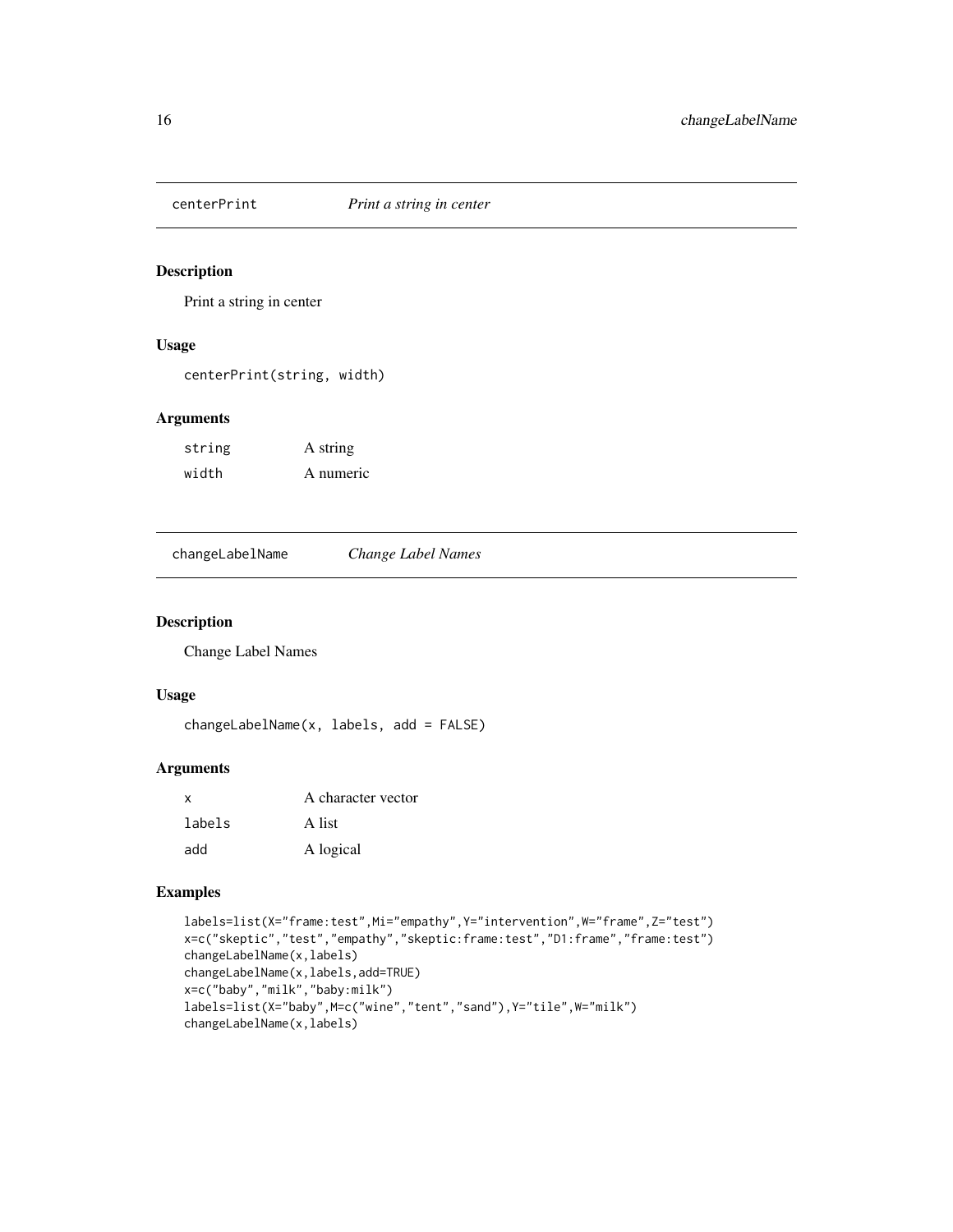<span id="page-16-0"></span>checkEquationVars *Check dependent variables in equations*

# Description

Check dependent variables in equations

# Usage

checkEquationVars(equation)

# Arguments

equation A string of regression formula

# Examples

```
equation="M1~X*M*W+W*Z\nM2~X+M1+X"
checkEquationVars(equation)
```
checkEqVars *Check dependent variables in a equation*

# Description

Check dependent variables in a equation

# Usage

```
checkEqVars(eq)
```
#### Arguments

eq A string of regression formula

```
eq="M2~X+M+X+X*M*W"
checkEqVars(eq)
eq="Y~M+W+M:W+X+W+X:W"
checkEqVars(eq)
```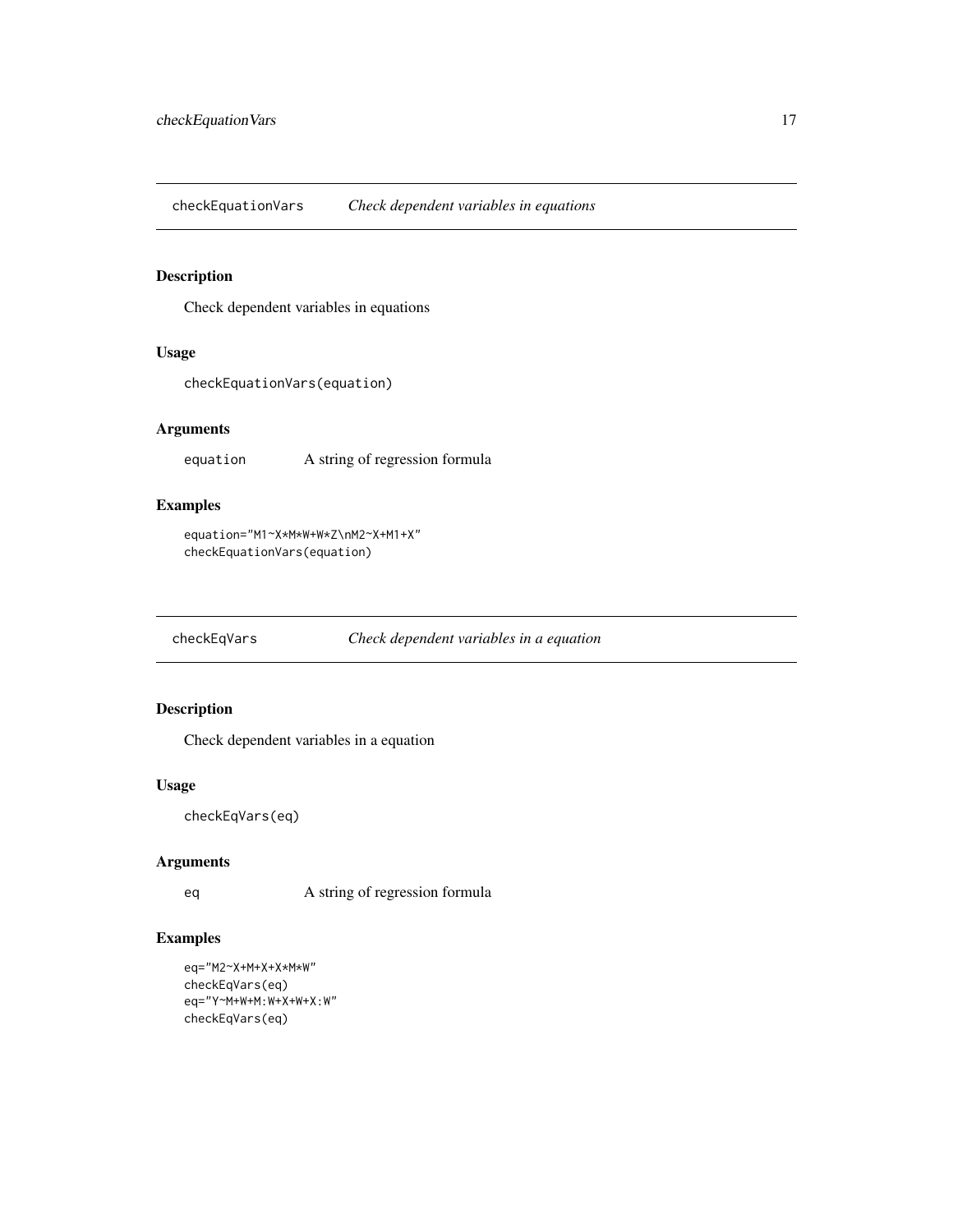<span id="page-17-0"></span>

Compare effects of mean-centering and standardization of model

# Usage

compareMC(fit, mode = 1)

# Arguments

| fit  | An object of class 'lm' |
|------|-------------------------|
| mode | integer                 |

#### Value

if mode is 1, an object of modelSummary2. Otherwise lift of models

### Examples

```
fit=lm(govact~negemot*age,data=glbwarm)
compareMC(fit)
compareMC(fit,mode=2)
```

| compareMCTable | Make table comparing effects of mean-centering and standardization |
|----------------|--------------------------------------------------------------------|
|                | of model                                                           |

# Description

Make table comparing effects of mean-centering and standardization of model

#### Usage

```
compareMCTable(fit, vanilla = TRUE)
```

| fit     | An object of class 'lm' |
|---------|-------------------------|
| vanilla | logical.                |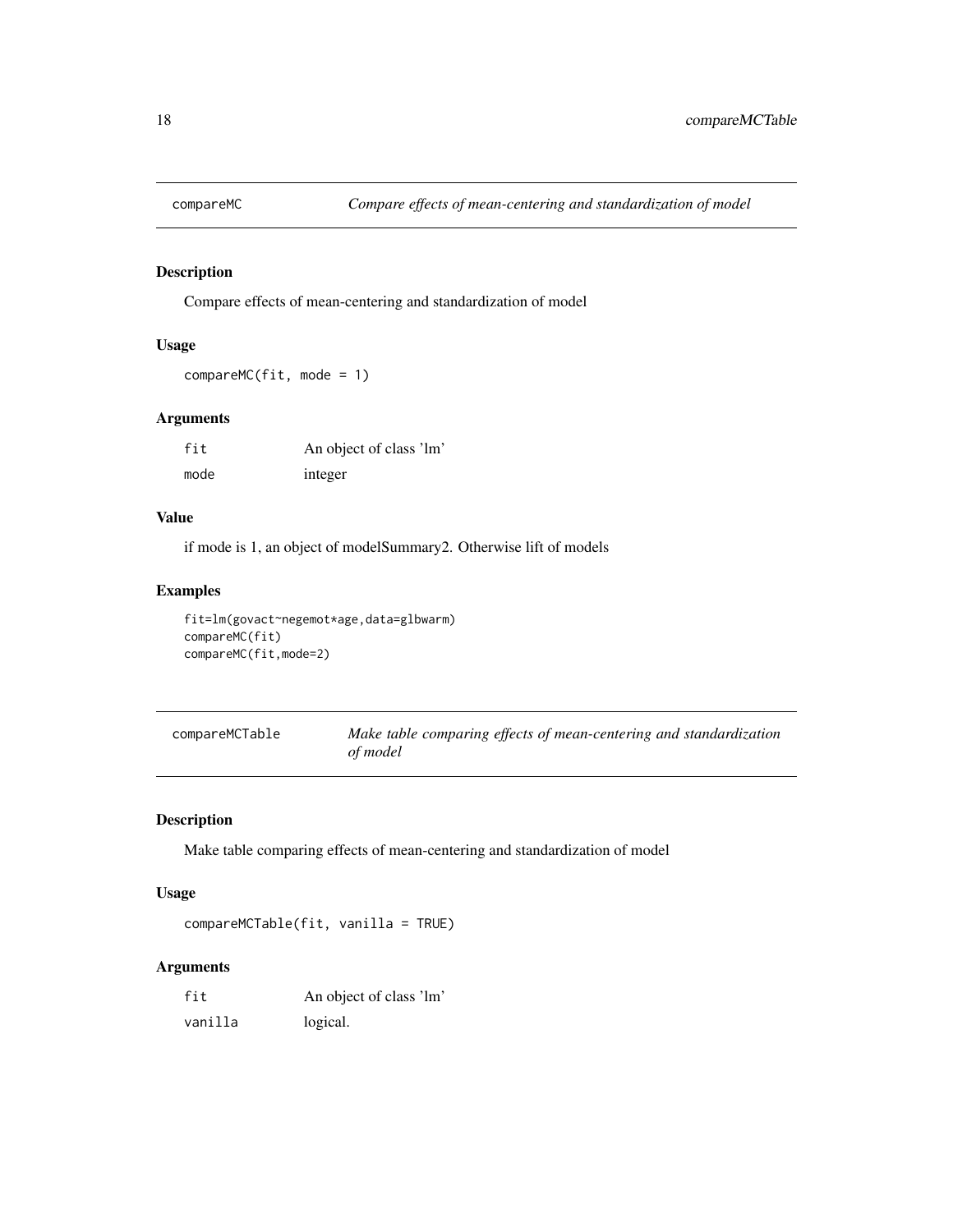<span id="page-18-0"></span>

Compare correlation, tolerance, vif of mean-centered and standardized models

#### Usage

compareVIF(fit)

# Arguments

fit An object of class lm

# Examples

fit=lm(govact~negemot\*age,data=glbwarm) compareVIF(fit)

| compareVIFTable | Make table comparing correlation, tolerance, vif of mean-centered |  |
|-----------------|-------------------------------------------------------------------|--|
|                 | and standardized models                                           |  |

# Description

Make table comparing correlation, tolerance, vif of mean-centered and standardized models

#### Usage

```
compareVIFTable(fit, vanilla = TRUE)
```
# Arguments

| fit     | An object of class lm |
|---------|-----------------------|
| vanilla | logical               |

```
fit=lm(govact~negemot*age,data=glbwarm)
compareVIFTable(fit)
compareVIFTable(fit,vanilla=FALSE)
```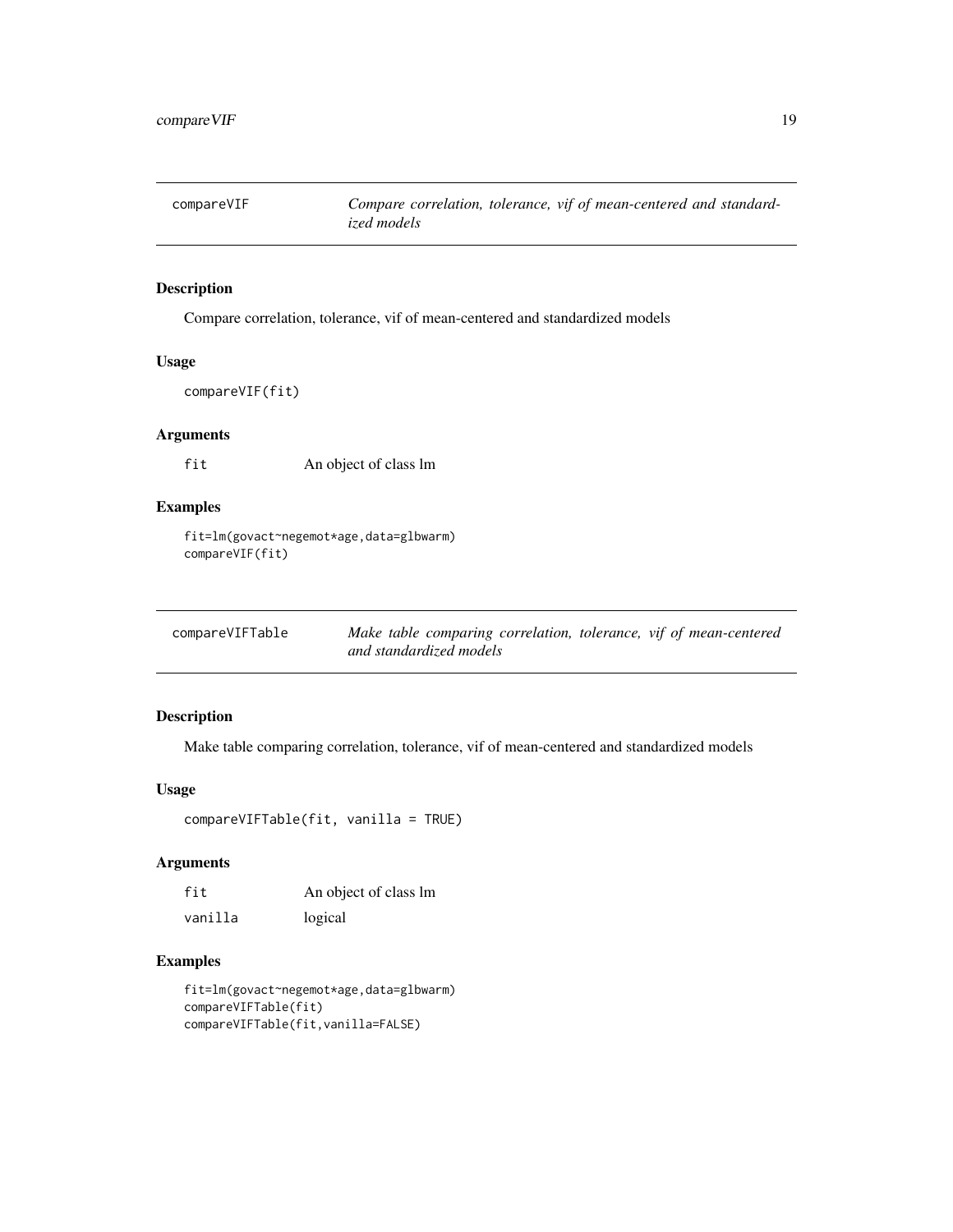<span id="page-19-0"></span>conceptDiagram *Make conceptDiagram*

# Description

Make conceptDiagram

#### Usage

```
conceptDiagram(fit, labels = NULL)
```
# Arguments

| fit    | An object of class lavaan. Result of sem function of package lavaan |  |
|--------|---------------------------------------------------------------------|--|
| labels | labels                                                              |  |

|--|--|--|

# Description

Make concept Diagram

```
conceptDiagram2(
 X = "X",M = "M",Y = "Y",latent = rep(FALSE, 3),
 xb = FALSE,mc = FALSE,
 radx = 0.06,
  rady = 0.06,
 xmargin = 0.03,
 yinterval = NULL,
 box.col = "white",xlim = NULL,ylim = NULL,
 moderator = list(),
 labels = list(),covar = list()\mathcal{L}
```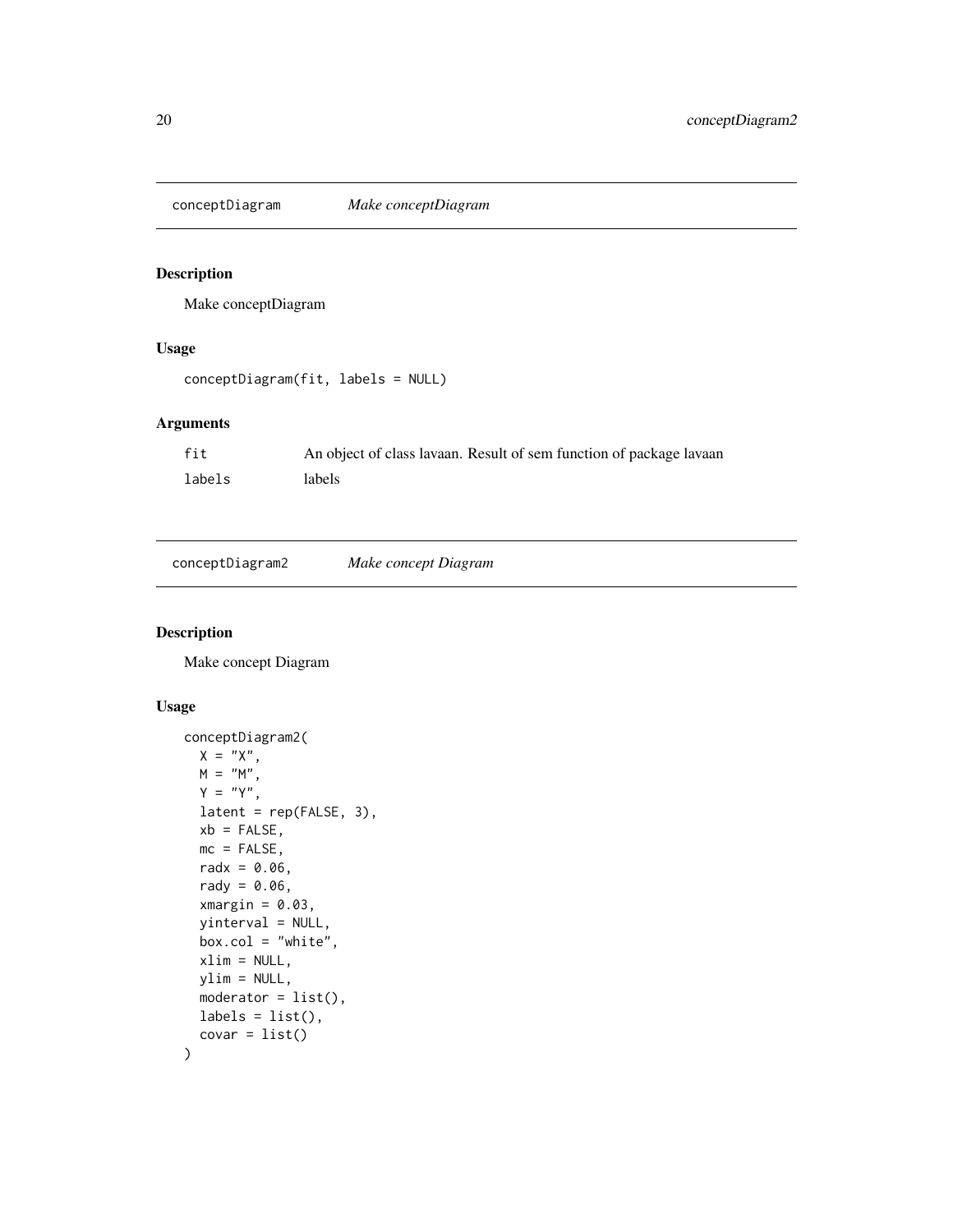#### <span id="page-20-0"></span>Arguments

| X         | character Name of independent variable                             |
|-----------|--------------------------------------------------------------------|
| M         | character Name of mediator variable                                |
| Υ         | character Name of dependent variable                               |
| latent    | Logical. whether or not $X, Y$ and $Z$ are latent variables or not |
| xb        | Logical. if positive draw line between $X$ and $(Y+Z)$             |
| mc        | Logical. if positive draw line between M and $(X+Y)$               |
| radx      | horizontal radius of the box.                                      |
| rady      | vertical radius of the box.                                        |
| xmargin   | horizontal margin of plot                                          |
| yinterval | vertical interval between box                                      |
| box.col   | fill color of box                                                  |
| xlim      | the x limits (min, max) of the plot                                |
| ylim      | the y limits (min, max) of the plot                                |
| moderator | optional list of moderators                                        |
| labels    | optional labels of X, Y and Z variables                            |
| covar     | covariate optional list of covariates                              |

# Examples

```
labels=list(X="Time Spent in\n Grad School", M="# of\n Publications", Y="# of Job Offers")
conceptDiagram2(xb=TRUE,labels=labels)
moderator=list(name="Z1",label="Time Spent\n with Alex",pos=3,
    site=list(c("a","b","c")),latent=FALSE)
conceptDiagram2(moderator=moderator,labels=labels)
moderator=list(name=c("Z1","Z2"),label=c("Time Spent\n with Alex","Z2label"),pos=c(3,3),
    site=list(c("a","b","c"),c("b","c")),latent=c(FALSE,FALSE))
conceptDiagram2(moderator=moderator,labels=labels,yinterval=0.4)
covar=list(name=c("C1","C2"),label=c("sex","tenure"),site=list(c("Y"),c("Y")))
conceptDiagram2(M=NULL,moderator=list(name="M",pos=4,site=list("c"),latent=FALSE),covar=covar)
conceptDiagram2(covar=covar)
```
conditionalEffectPlot *Make conditional effect plot*

#### Description

Make conditional effect plot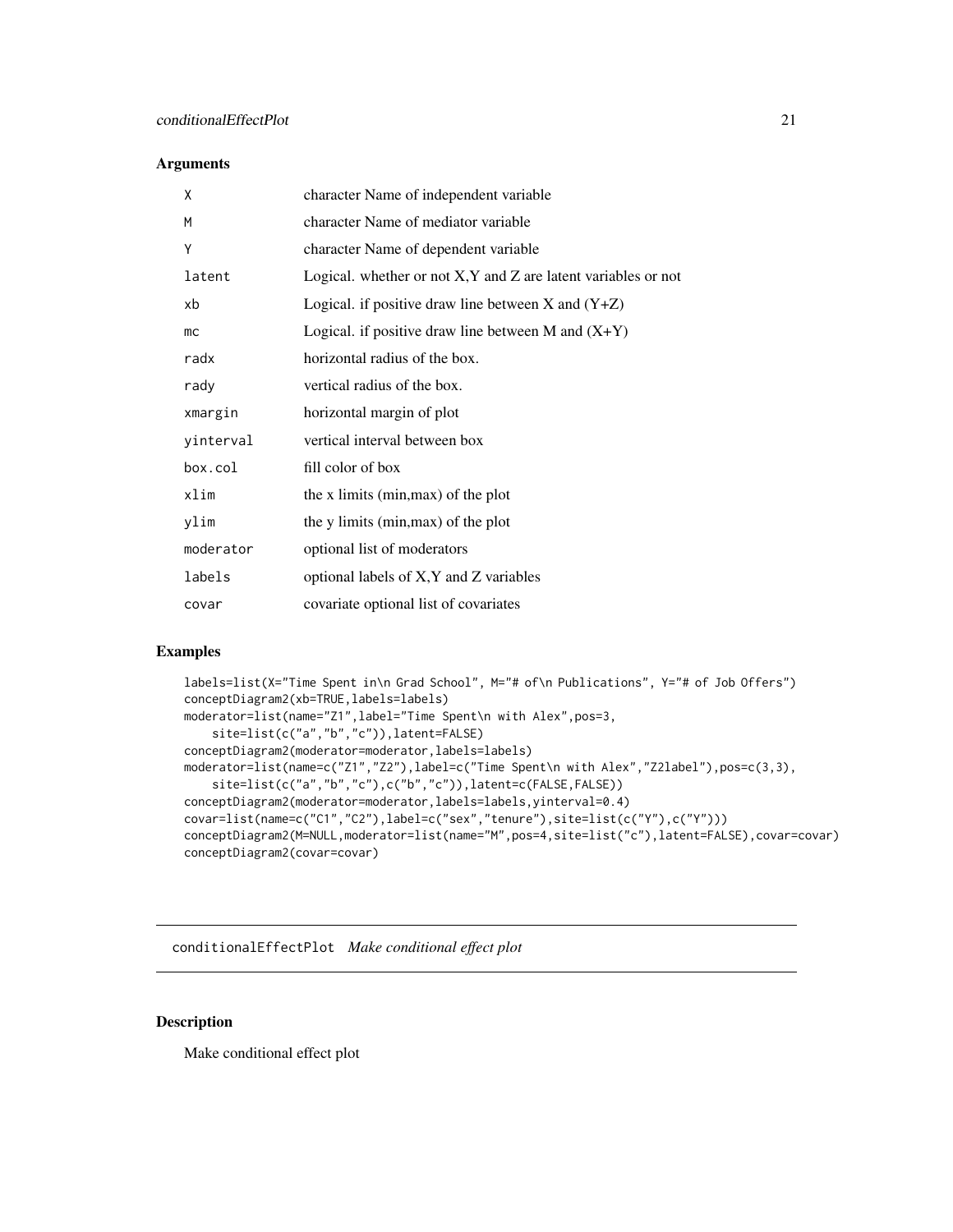# Usage

```
conditionalEffectPlot(
  semfit,
  values = NULL,
 data,
 no = 1,mod = NULL,color = c("black", "red"),
 lty = c(1, 3),linesize = 1
\mathcal{L}
```
# Arguments

| semfit   | An object of class lavaan   |
|----------|-----------------------------|
| values   | Optional value              |
| data     | A data frame                |
| no       | Integer                     |
| mod      | Name of moderator variable  |
| color    | charactor vector line color |
| lty      | numeric line type           |
| linesize | numeric linesize            |
|          |                             |

# condPlot *Draw conditional effect plot*

# Description

Draw conditional effect plot

```
condPlot(
 fit,
 xmode = 1,
 pred = NULL,
 modx = NULL,pred.values = NULL,
 modx.values = NULL,
 labels = NULL,
 mode = 1,
 rangemode = 1,
 ypos = NULL,
 hjust = NULL,
```
<span id="page-21-0"></span>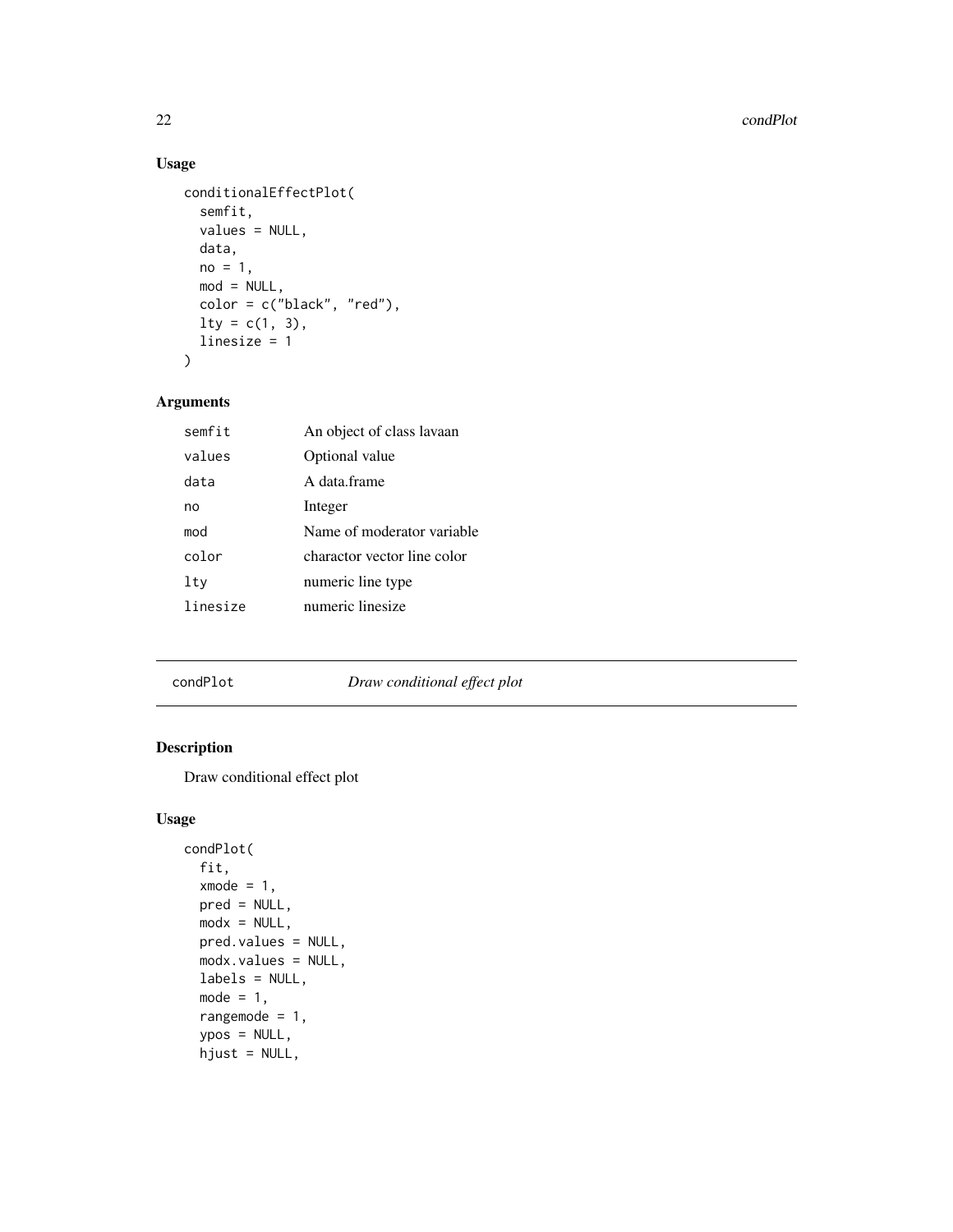#### condPlot 23

```
linecolor = "gray60",linetype = 2,
  linesize = 1,
  arrowsize = 1,
  digits = 3,
  depM = FALSE,
  ...
\lambda
```
# Arguments

| fit         | An onject of class lm                           |
|-------------|-------------------------------------------------|
| xmode       | integer. 1 or 2.                                |
| pred        | name of predictor variable                      |
| modx        | name of moderator variable                      |
| pred.values | Values of predictor variables                   |
| modx.values | Values of modifier variables                    |
| labels      | labels of regression lines                      |
| mode        | integer. one of 1:3.                            |
| rangemode   | integer. 1 or 2                                 |
| ypos        | integer. label y position.                      |
| hjust       | hjust of label                                  |
| linecolor   | name of color of vline and hline                |
| linetype    | linetype of arrow                               |
| linesize    | size of regression line                         |
| arrowsize   | size of arrow                                   |
| digits      | integer indicating the number of decimal places |
| depM        | logical If true, label M instead of X           |
| .           | further arguments to be passed to add_lines     |

```
fit=lm(justify~frame*skeptic,data=disaster)
condPlot(fit,rangemode=2,xpos=0.7,labels=c("Climate change(X=1)","Natural causes(X=0)"))
```

```
condPlot(fit,mode=2,xpos=0.6)
condPlot(fit,mode=3,rangemode=2,xpos=0.5)
condPlot(fit,xmode=2)
condPlot(fit,xmode=2,mode=2)
condPlot(fit,xmode=2,mode=3)
fit=lm(mpg~vs*hp,data=mtcars)
condPlot(fit,rangemode=2,xpos=0.6)
condPlot(fit,mode=2,xpos=0.5)
condPlot(fit,mode=3,rangemode=2)
fit=lm(govact~negemot*age+posemot+ideology+sex,data=glbwarm)
```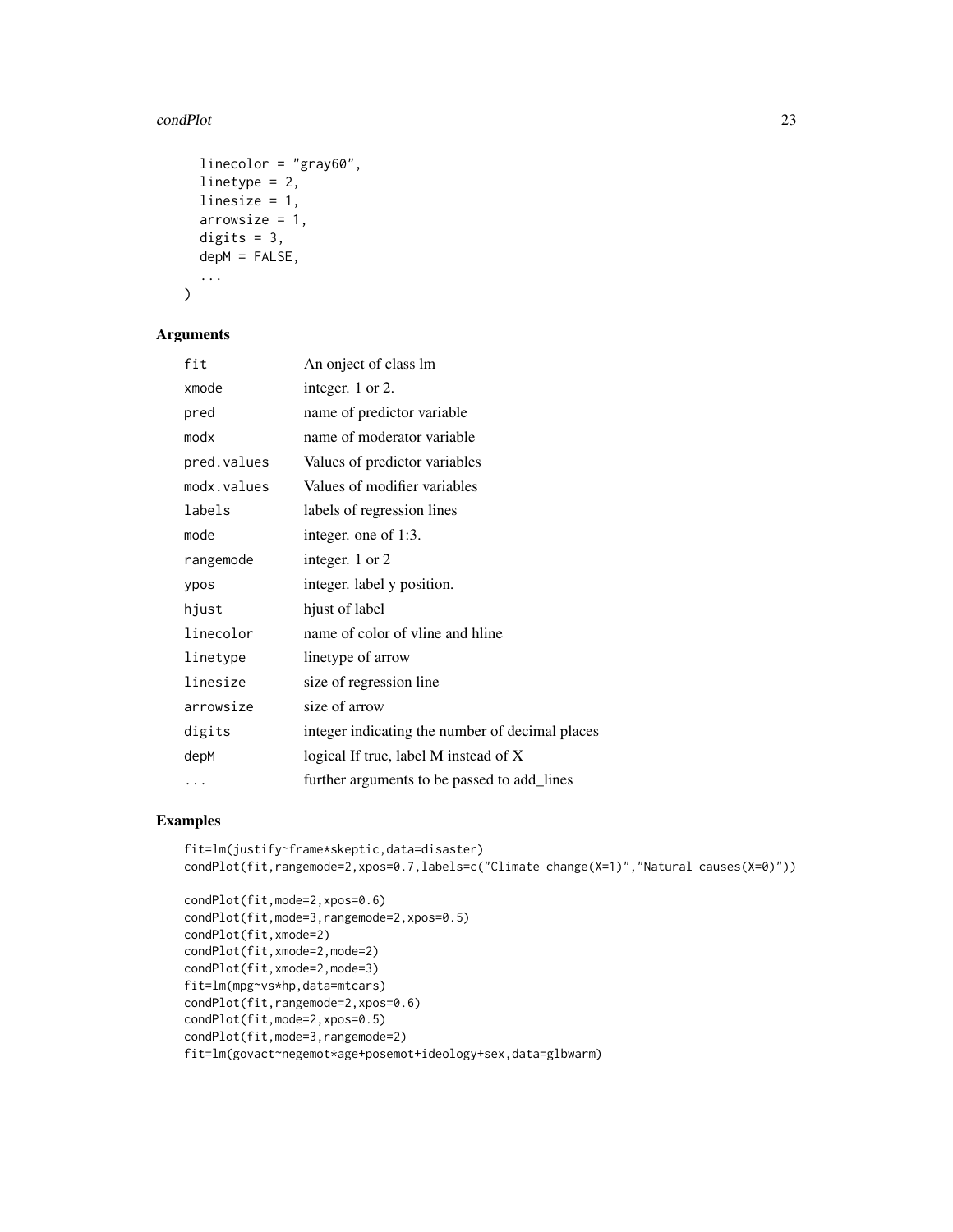```
condPlot(fit,xmode=2,hjust=c(-0.1,-0.1,1.1))
condPlot(fit,xmode=2,pred.values=c(30,70),hjust=c(-0.1,-0.1,1.1),xpos=0.5)
condPlot(fit,xmode=2,mode=2,pred.values=c(30,50,70),xpos=0.2)
condPlot(fit,xmode=2,mode=3,xpos=0.5,hjust=c(-0.1,-0.1,1.1))
condPlot(fit,xmode=2,modx.values=c(2,3,4),mode=3,xpos=0.6)
```
condPlot2 *Draw conditional plot for moderated moderation*

#### Description

Draw conditional plot for moderated moderation

#### Usage

```
condPlot2(
  fit,
 pred = NULL,
 modx = NULL,mod2 = NULL,mod2.values = NULL,
 rangemode = 1,
  vjust = NULL,digits = 3,
  addlabel = TRUE,
 xvar = "Z",...
```
#### Arguments

)

| fit                      | An object of class lm                                    |
|--------------------------|----------------------------------------------------------|
| pred                     | name of the predictor variable                           |
| modx                     | name of the moderator variable                           |
| mod2                     | name of the second moderator variable                    |
| mod <sub>2</sub> .values | values od moderator variable                             |
| rangemode                | integer. 1 or 2                                          |
| vjust                    | integer                                                  |
| digits                   | integer indicating the number of decimal places          |
| addlabel                 | logical                                                  |
| xvar                     | character. "Z" or "W"                                    |
| .                        | Further arguments to be passed to predict3d::ggPredict() |

<span id="page-23-0"></span>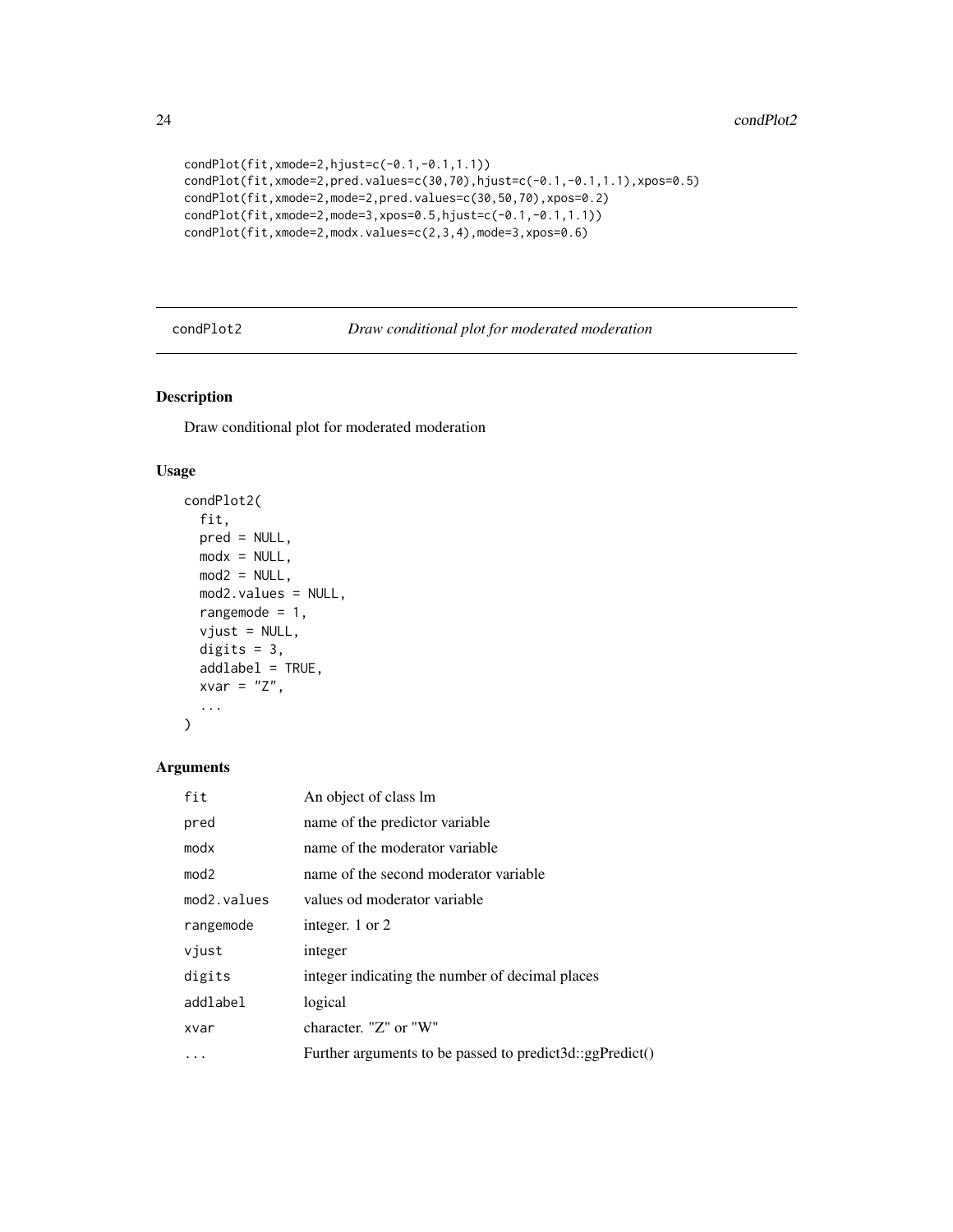# <span id="page-24-0"></span>condPlotCat 25

#### Examples

```
fit=lm(govact~negemot*sex*age+posemot+ideology,data=glbwarm)
condPlot2(fit)
condPlot2(fit,mod2.values = c(30,50,70))
fit1=lm(govact~negemot*age*sex+posemot+ideology,data=glbwarm)
condPlot2(fit1,pred="negemot",modx="sex",mod2="age",mod2.values = c(30,50,70),xvar="W")
```

```
condPlotCat Make conditional effect plot with data including a categorical variable
```
# Description

Make conditional effect plot with data including a categorical variable

```
condPlotCat(
  labels = list(),vvar = "Y".total = FALSE,data,
  addvars = TRUE,
  mode = 1,
  rangemode = 2,
  maxylev = 6,
  catlabels = NULL,
  add.slopelabel = FALSE,
  xpos = 0.5,
  add.point = TRUE,
  add.vlines = TRUE,
  add.vlines.text = TRUE,
  add.annotation = TRUE,ypos = NULL,
  add.arrow = TRUE,
  xinterval = NULL,
  hjust1 = NULL,hjust2 = NULL,
  ypos2 = NULL,ypos3 = NULL,
  ceno = 1)
```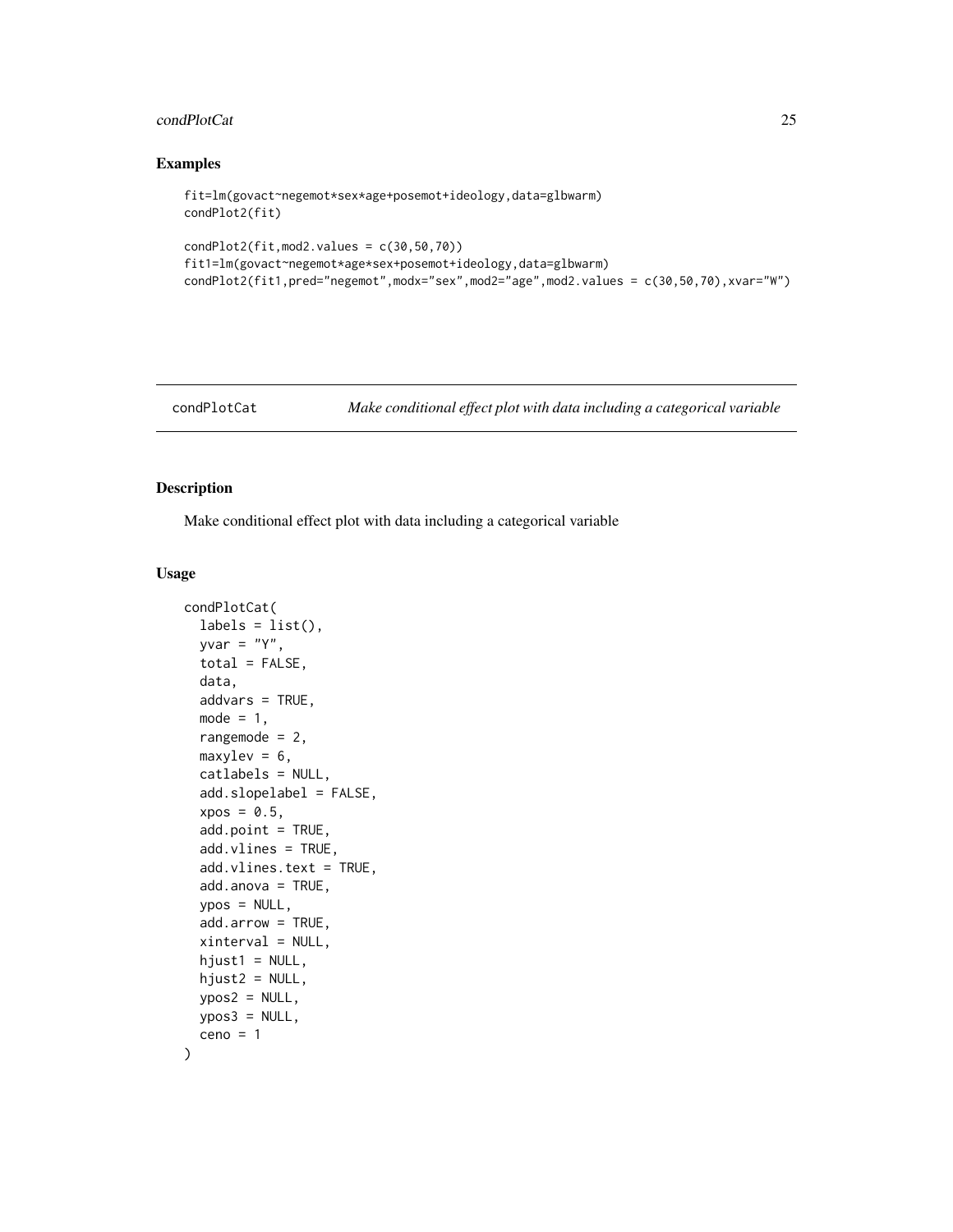26 condPlotCat

#### Arguments

| labels          | Named list of variables                                                                                                |
|-----------------|------------------------------------------------------------------------------------------------------------------------|
| yvar            | character. "Y"(default) or "M"                                                                                         |
| total           | logical. If true, model include mediator variable.                                                                     |
| data            | A data.frame                                                                                                           |
| addvars         | logical                                                                                                                |
| mode            | Numeric. One of 1:4. $1 =$ simple indicator coding, $2 =$ sequential coding, $3 =$<br>Helmert coding, 4= effect coding |
| rangemode       | rangemode. 1 or 2.                                                                                                     |
| maxylev         | maximal unique length of categorical variable                                                                          |
| catlabels       | optional string of labels for the categorical variable                                                                 |
| add.slopelabel  | logical                                                                                                                |
| xpos            | numeric. x position of slope labels                                                                                    |
| add.point       | logical. If true, add point to the plot                                                                                |
| add.vlines      | logical. If true, add vlines to the plot                                                                               |
| add.vlines.text |                                                                                                                        |
|                 | logical. If true, add vlines.text to the plot                                                                          |
| add.anova       | logical. If true, add results of ANOVA to the plot                                                                     |
| ypos            | optional. Y position of anova results                                                                                  |
| add.arrow       | logical. If true, add conditional effects to the plot                                                                  |
| xinterval       | Integer. Width of angled arrow                                                                                         |
| hjust1          | optional. hjust of conditional effects 1                                                                               |
| hjust2          | optional. hjust of conditional effects 2                                                                               |
| ypos2           | optional. Y position of conditional effects 1                                                                          |
| ypos3           | optional. Y position of conditional effects 2                                                                          |
| ceno            | integer. 1 or 2                                                                                                        |

```
library(ggplot2)
labels=list(X="protest",W="sexism",M="respappr",Y="liking")
catlabels=c("No protest","Individual protest","Collective protest")
catlabels2=c("No protest","Individual protest","Collective protest","Any protest")
condPlotCat(labels=labels,yvar="M",data=protest,mode=3,ypos=c(0.2,0.15,0.1))
condPlotCat(labels=labels,yvar="M",data=protest,mode=3,ceno=c(1,2),add.vlines.text=FALSE)
condPlotCat(labels=labels,catlabels=catlabels,yvar="M",data=protest,mode=3,
     add.arrow=FALSE,addvars=FALSE)
condPlotCat(labels=labels,yvar="M",data=protest,mode=3,catlabels=catlabels2,ceno=c(1,2))
condPlotCat(labels=labels,data=protest,catlabels=catlabels,add.slopelabel=TRUE,
   xpos=c(0.3,0.7,0.7),add.point=FALSE,add.vlines=FALSE,add.anova=FALSE,add.arrow=FALSE)
condPlotCat(labels=labels,data=protest,catlabels=catlabels,add.anova=FALSE,add.arrow=FALSE)
condPlotCat(labels=labels,data=protest,catlabels=catlabels,add.anova=FALSE)+xlim(c(3.5,6.5))
```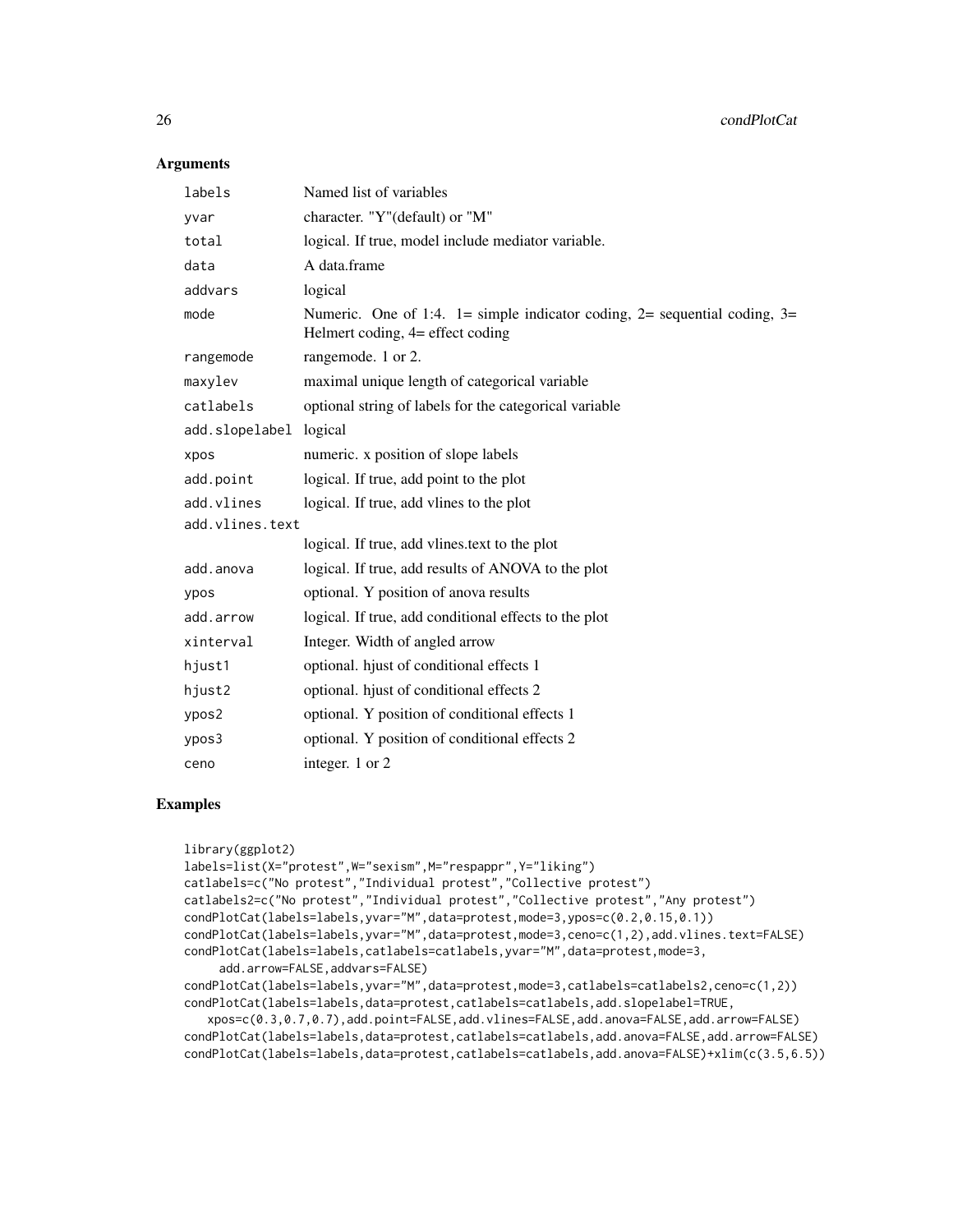```
condPlotCat(labels=labels,data=protest,add.anova=TRUE,ypos=c(0.2,0.2,0.5),add.arrow=FALSE)
condPlotCat(labels=labels,data=protest,catlabels=catlabels,add.anova=FALSE,ceno=1)
condPlotCat(labels=labels,data=protest,catlabels=catlabels,add.anova=FALSE,ceno=2)
condPlotCat(labels=labels,data=protest,total=TRUE,catlabels=catlabels,ypos=0.1,
      add.arrow=FALSE)+xlim(c(4,6))
condPlotCat(labels=labels,data=protest,total=TRUE,catlabels=catlabels2,add.anova=FALSE,
     ceno=c(1,2),xinterval=0.05,hjust1=c(-0.05,-0.05,1.05),hjust2=c(-0.05,1.05,1.05),
     ypos2=c(0.5,0.1,0.3),ypos3=c(0.2,0.4,0.4),mode=3)+xlim(c(4,6))
```
condPlotCat2 *Draw direct and indirect effect plot*

# Description

Draw direct and indirect effect plot

#### Usage

```
condPlotCat2(
  labels = NULL,
  data = NULL,semfit,
  catlabels = NULL,
  digits = 3,
  add.point = FALSE,
  ...
\lambda
```
#### Arguments

| labels    | list of variable labels                                  |
|-----------|----------------------------------------------------------|
| data      | data.frame                                               |
| semfit    | An object of class lavaan                                |
| catlabels | labels for direct/indirect effects                       |
| digits    | Integer indicating the number of decimal places          |
| add.point | logical. Whether or not add points to the plot           |
|           | further argumnets to be passed to predict3d::add_lines() |

```
library(lavaan)
labels=list(X="protest",W="sexism",M="respappr",Y="liking")
moderator=list(name="sexism",site=list(c("a","c")))
data1=addCatVars(protest,"protest",mode=3)
catlabels=c("Indirect: Protest\n vs. No Protest",
     "Indirect: Collective\n vs. Individual",
```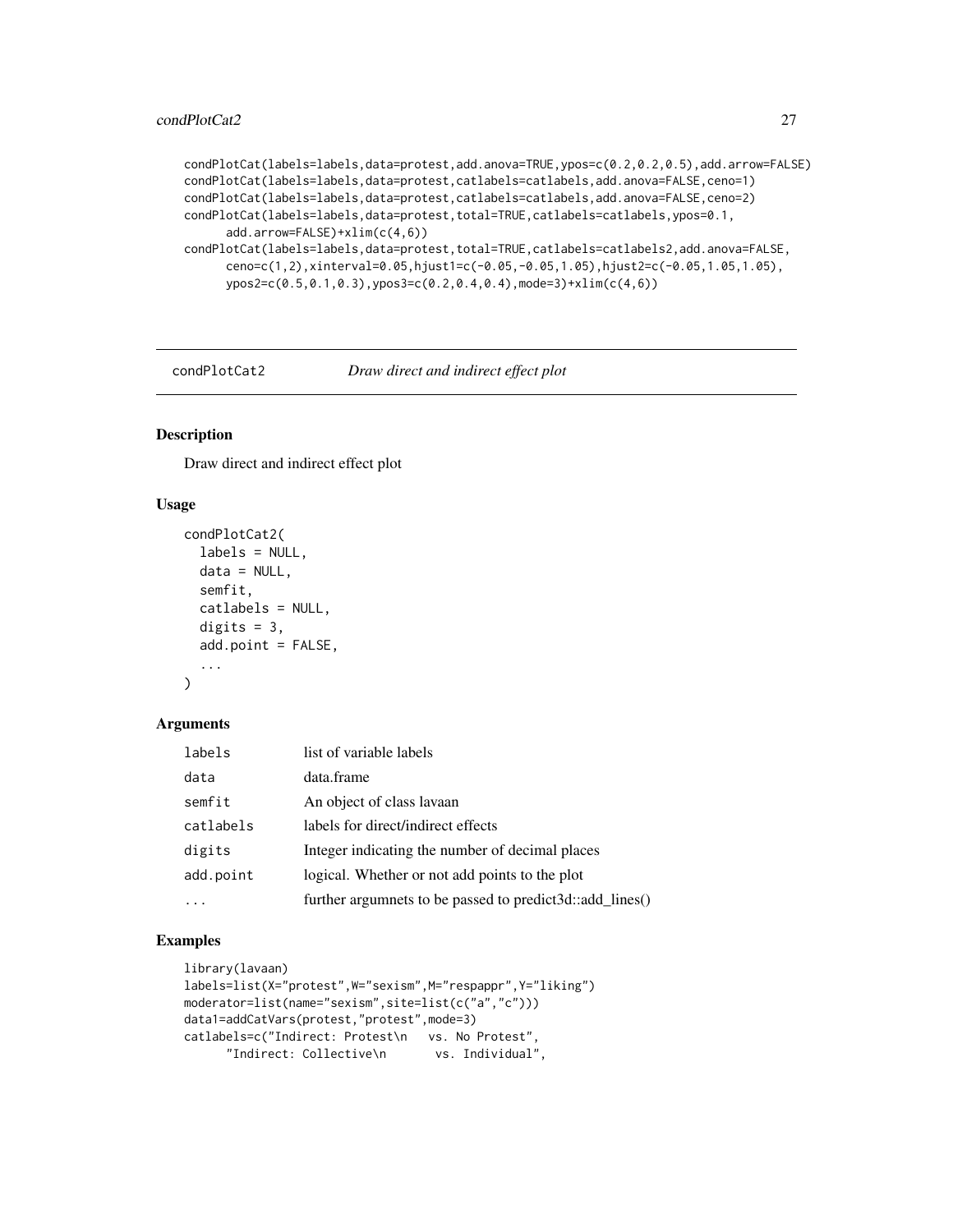```
"Direct: Protest\n vs. No Protest",
     "Direct: Collective\n vs. Individual")
model=catMediation(X="protest",M="respappr",Y="liking",moderator=moderator,
      data=data1,maxylev=6,rangemode = 2)
semfit=sem(model=model,data=data1)
condPlotCat2(labels=labels,data=data1,semfit=semfit,catlabels=catlabels,
      xpos=c(0.7,0.3,0.3,0.7),add.point=TRUE)
```
convertPvalue *convert vector of p values to string*

# Description

convert vector of p values to string

### Usage

```
convertPvalue(x)
```
### Arguments

x vector of p values

corPlot *Draw correlation plot*

# Description

Draw correlation plot

```
corPlot(
  fit,
  label = 2,yreverse = TRUE,
  xangle = 45,
  seek = NULL,
  replace = NULL,
  ...
\mathcal{L}
```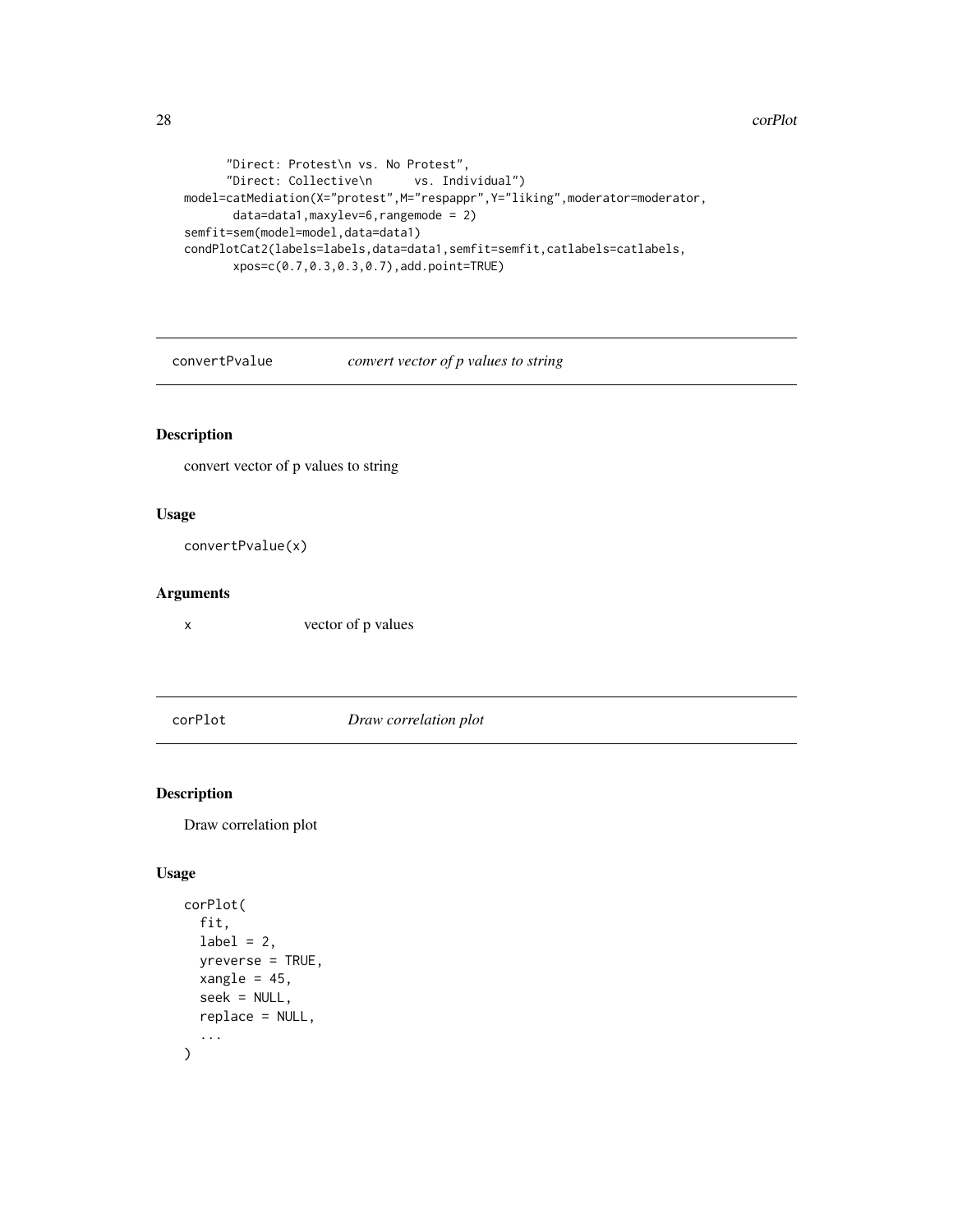#### <span id="page-28-0"></span>corTable 29

# Arguments

| fit       | An object of class lavaan. Result of sem function of package lavaan                                      |
|-----------|----------------------------------------------------------------------------------------------------------|
| label     | if 0, no label(default), if 1, use r value as label, if 2, use r value with significant<br>mark as label |
| yreverse  | Logical. if true, reverse the order of y axis.                                                           |
| xangle    | axis.x.text.angle                                                                                        |
| seek      | string to look for                                                                                       |
| replace   | A string of replacement                                                                                  |
| $\ddotsc$ | Further arguments to be passed on to geom_text                                                           |

# Value

A ggplot

corTable *Make a table with correlation*

# Description

Make a table with correlation

# Usage

```
corTable(fit)
```
# Arguments

fit An object of class lavaan. Result of sem function of package lavaan

| corTable2 | Make a table with correlation |  |
|-----------|-------------------------------|--|
|           |                               |  |

# Description

Make a table with correlation

```
corTable2(fit, vanilla = TRUE, addFooter = FALSE, seek = NULL, replace = NULL)
```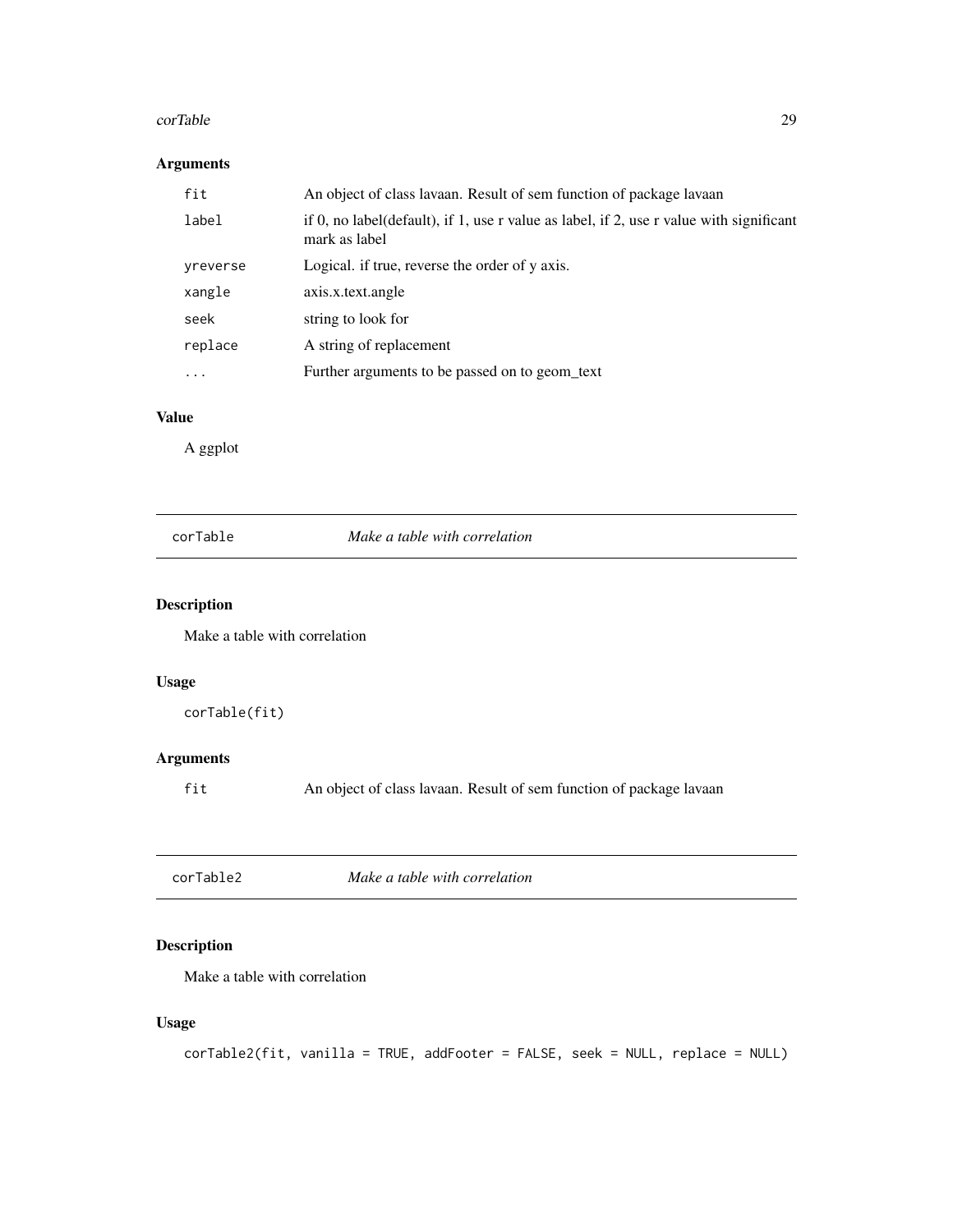# <span id="page-29-0"></span>Arguments

| fit       | An object of class lavaan. Result of sem function of package lavaan |
|-----------|---------------------------------------------------------------------|
| vanilla   | Logical. If true, vanilla, table is returned                        |
| addFooter | Logical. If true, footer added                                      |
| seek      | string to look for                                                  |
| replace   | A string of replacement                                             |

| countM |  |  |
|--------|--|--|

Count the group names start with "M"

# Description

Count the group names start with "M"

# Usage

countM(group)

# Arguments

group A string vectors

covar2df *Make data.frame with covariates*

# Description

Make data.frame with covariates

# Usage

covar2df(covar = list(), df)

| covar | A list       |
|-------|--------------|
| df    | A data.frame |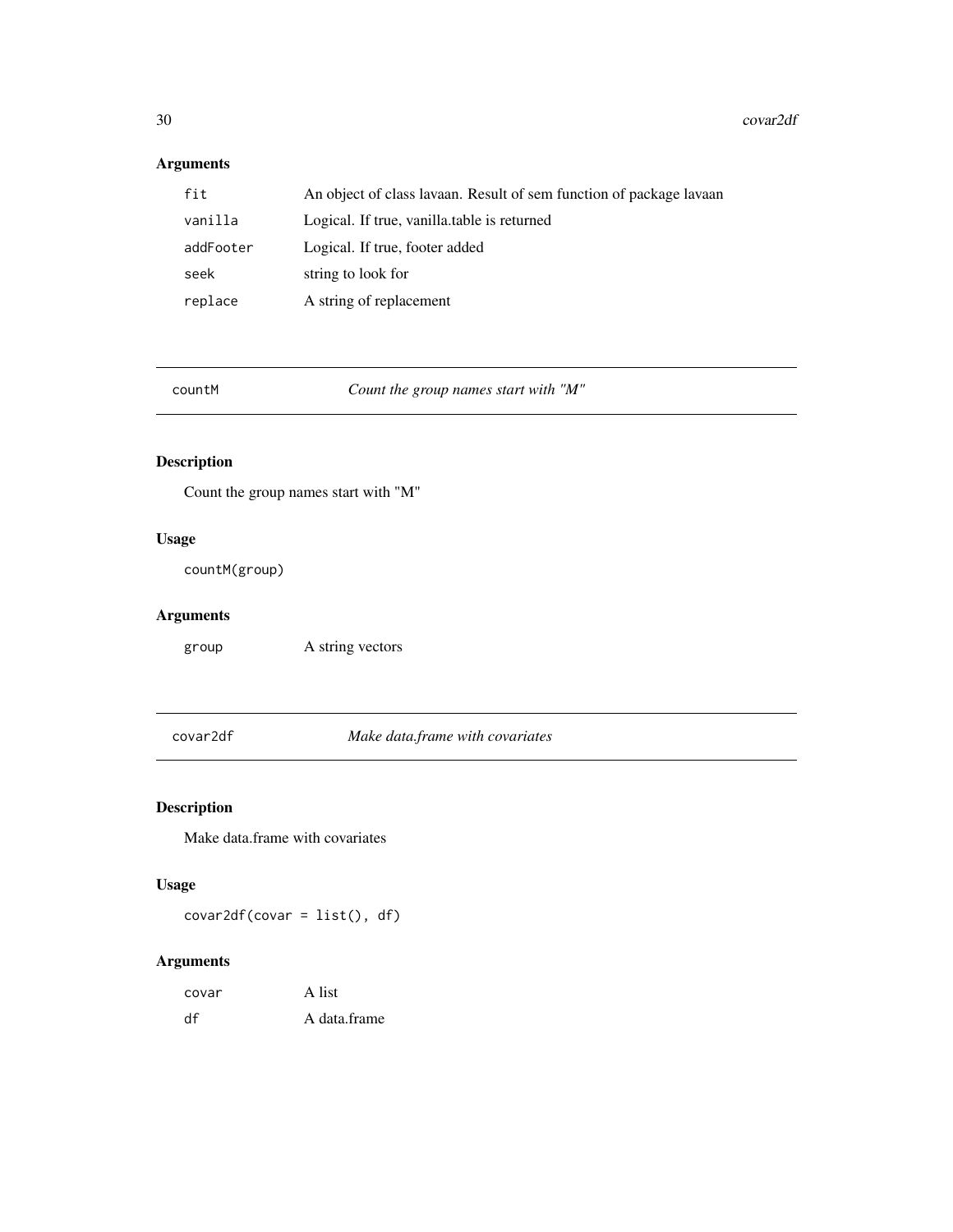<span id="page-30-0"></span>deleteSingleNumber *remove coefficent number of equation*

# Description

remove coefficent number of equation

# Usage

deleteSingleNumber(equation)

# Arguments

equation string

# densityPlot *Draw Smoothed Kernel density plot*

# Description

Draw Smoothed Kernel density plot

# Usage

```
densityPlot(
 x,
 sig = 0.05,digits = 3,
 xlab = "Indirect effect(ab)",
 ylab = NULL
)
```

| x      | A numeric vector                                |
|--------|-------------------------------------------------|
| sig    | significant level. Default value is 0.05        |
| digits | Integer indicating the number of decimal places |
| xlab   | character. x axis label                         |
| ylab   | character. y axis label                         |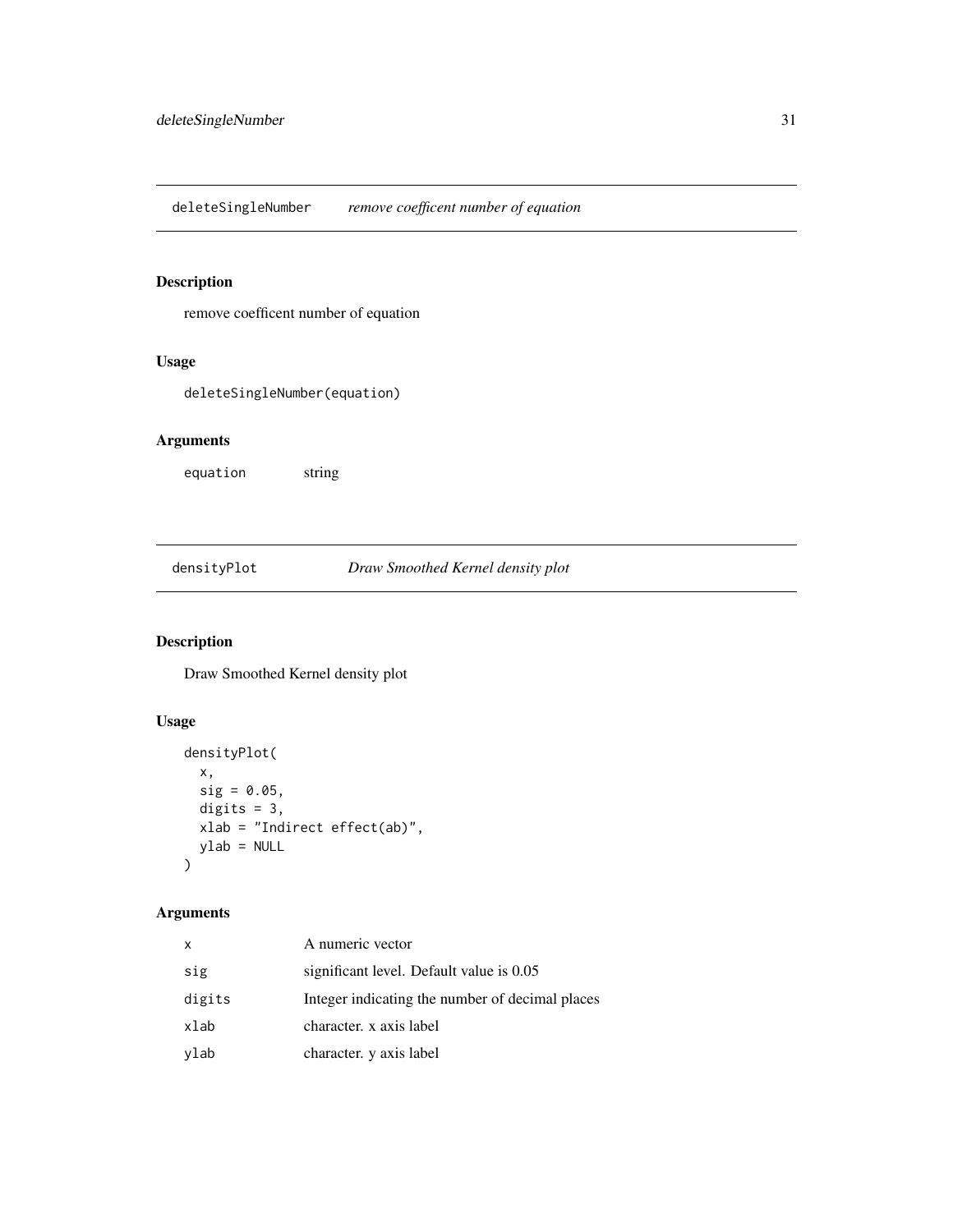#### <span id="page-31-0"></span>32 disaster

#### Examples

```
require(lavaan)
labels=list(X="cond",M="pmi",Y="reaction")
model=tripleEquation(labels=labels)
set.seed(1234)
semfit=sem(model,data=pmi,se="boot",bootstrap=100)
bootData=getBootData(semfit)
```
bootData\$indirect=bootData\$a\*bootData\$b densityPlot(bootData\$indirect)

disaster *Disaster dataset*

# Description

Disaster dataset

#### Usage

disaster

#### Format

A data.frame with 211 obs. of 5 variables

#### id id

**frame** Experimental condition.  $0 =$  naturally caused disaster,  $1 =$  climate change caused disaster

donate Positive attitudes toward donating

justify Negative justifications

skeptic Climate change skepticism

#### Source

Chapman, D. A., & Little, B. (2016). Climate change and disasters: How framing affects justifications for giving or withholding aid to disaster victims. Social Psychological and Personality Science, 7, 13-20.

[http://www.afhayes.com/introduction-to-mediation-moderation-and-conditional-pro](http://www.afhayes.com/introduction-to-mediation-moderation-and-conditional-process-analysis.html)cess-analysis. [html](http://www.afhayes.com/introduction-to-mediation-moderation-and-conditional-process-analysis.html)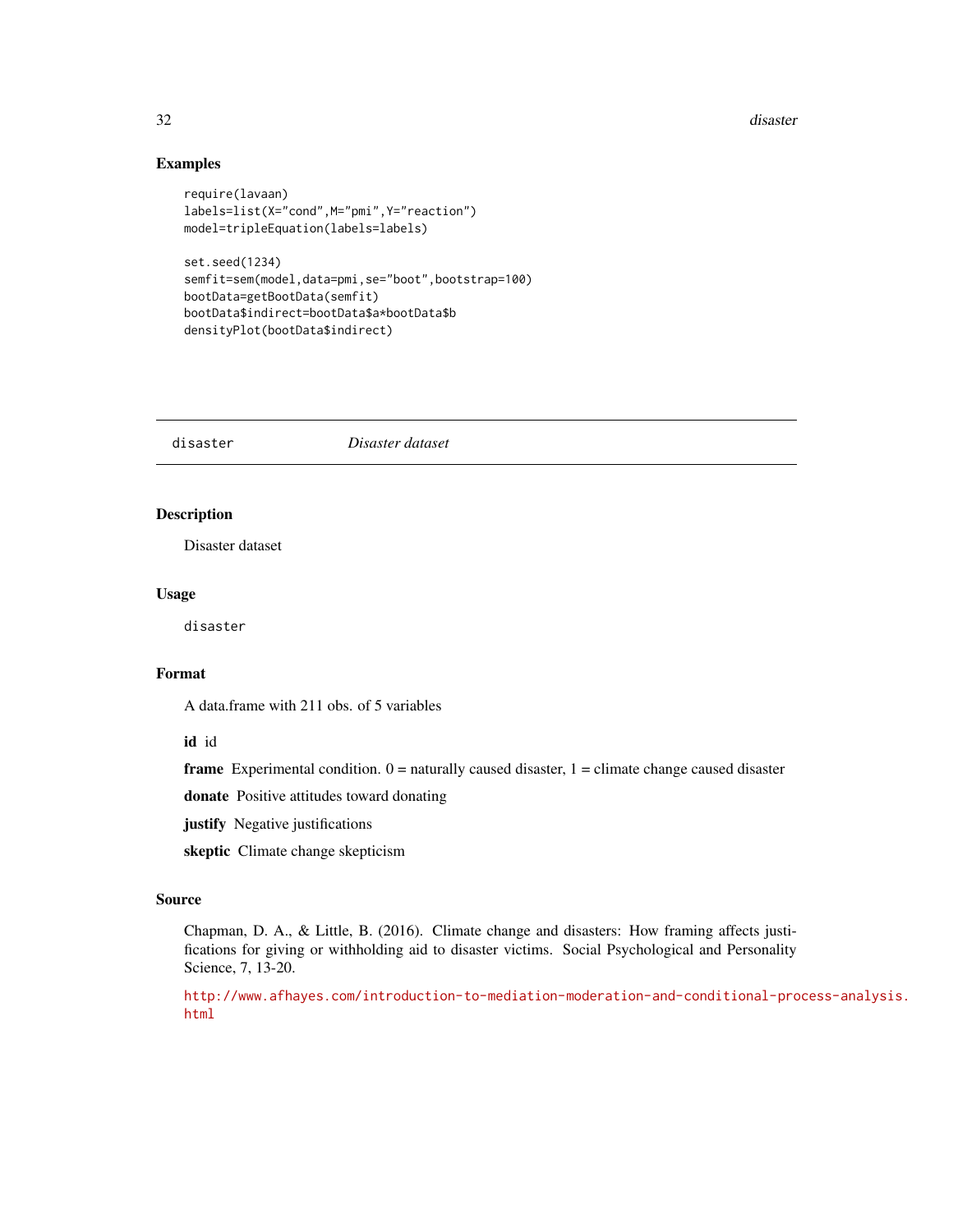<span id="page-32-0"></span>discriminantValidityTable

*make discriminant Validity Table*

# Description

make discriminant Validity Table

# Usage

discriminantValidityTable(fit)

# Arguments

fit An object of a class lavaan

discriminantValidityTable2

*make discriminant Validity Table in flextable format*

# Description

make discriminant Validity Table in flextable format

# Usage

```
discriminantValidityTable2(fit, vanilla = FALSE)
```

| fit     | An object of a class lavaan |
|---------|-----------------------------|
| vanilla | Logical                     |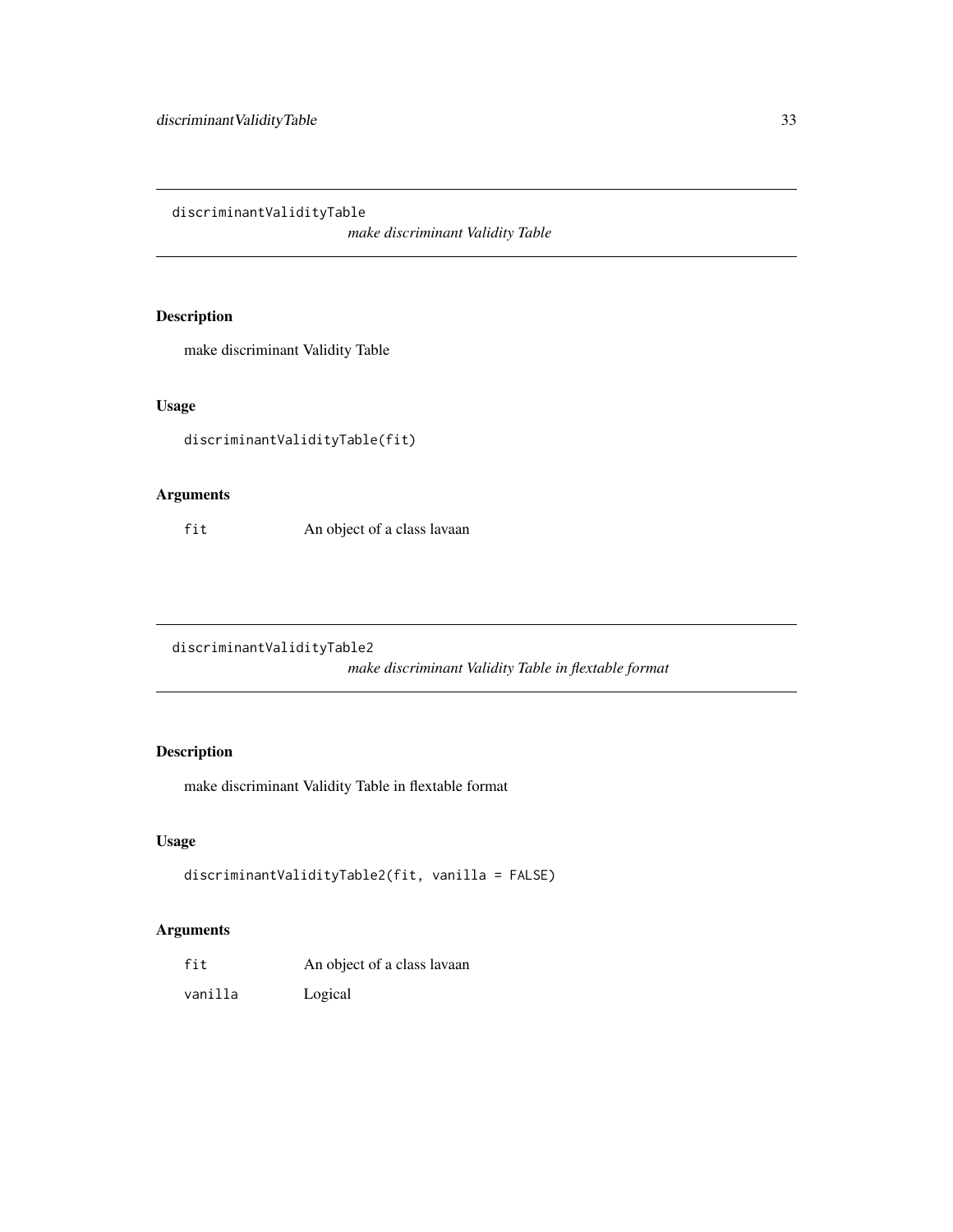<span id="page-33-0"></span>divideEquation *divide equation*

# Description

divide equation

# Usage

divideEquation(equation)

# Arguments

equation a string

# Examples

equation="(a1+a3\*W)\*(b)" divideEquation(equation)

drawArrows *Draw arrows*

# Description

Draw arrows

# Usage

```
drawArrows(
  arrows,
  nodes,
  xmargin = 0.01,
  radx = 0.1,
  rady = 0.04,
  addprime = TRUE
\mathcal{L}
```

| arrows   | A data.frame                           |
|----------|----------------------------------------|
| nodes    | A data.frame                           |
| xmargin  | horizontal margin of plot              |
| radx     | horizontal radius of the box.          |
| rady     | vertical radius of the box.            |
| addprime | logical Whether add prime to label "c" |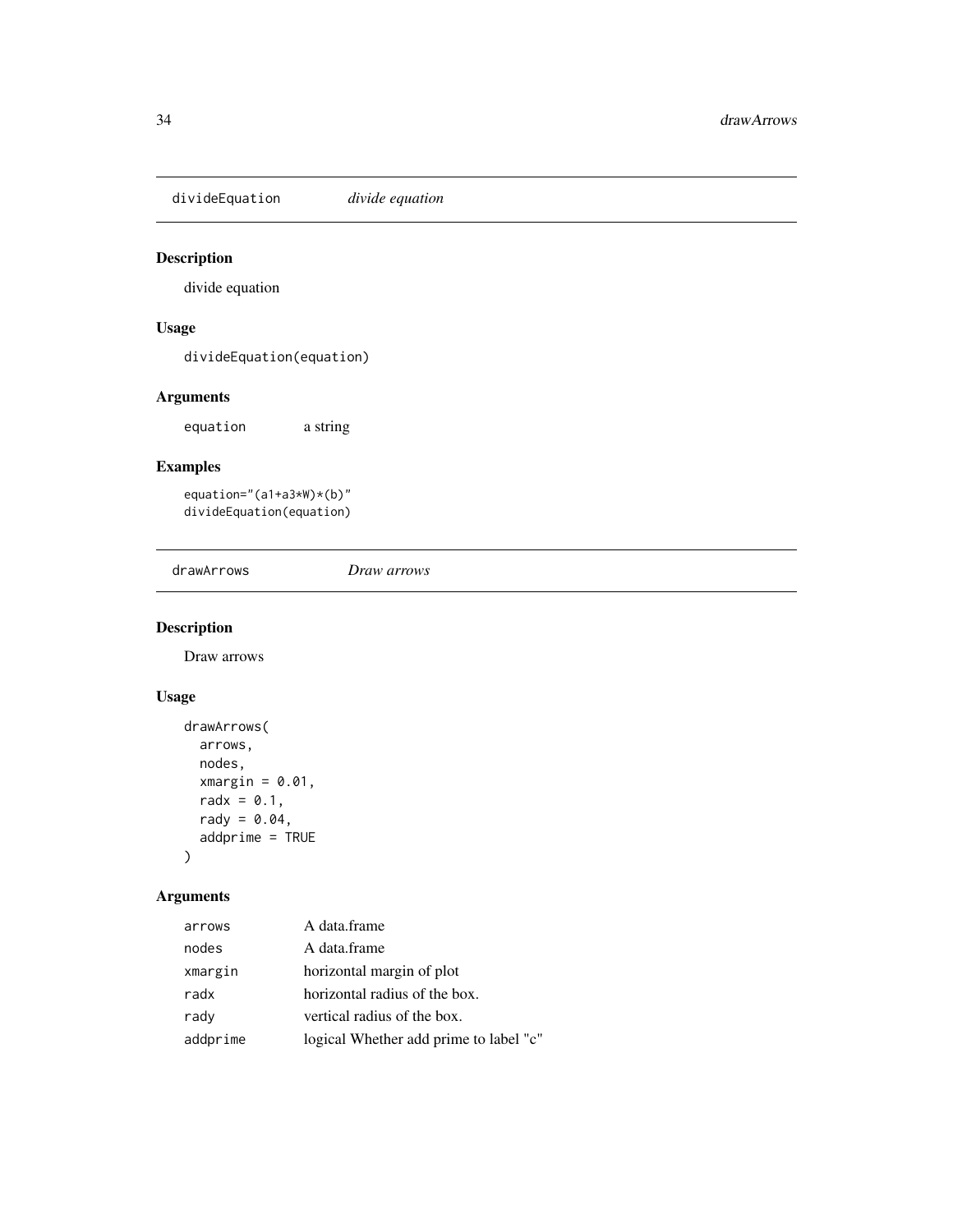<span id="page-34-0"></span>

Draw statistical diagram including categorical X

# Usage

```
drawCatModel(
 xcount = 3,
 M = NULL,W = NULL,whatLabel = "name",addDots = TRUE,
 xmargin = 0.01,
 radx = 0.08,
 ymargin = 0.02,
 xlim = c(-0.2, 1.2),ylim = xlim,
 rady = 0.04,
 maxypos = 0.6,
 minypos = 0.2,
 ypos = c(1, 0.5),
 mpos = c(0.5, 0.9),
 xinterval = NULL,
 yinterval = NULL,
 box.col = "white",
 xspace = NULL,label.pos = list()
)
```

| xcount    | integer length of categorical varables                                                 |
|-----------|----------------------------------------------------------------------------------------|
| M         | character name of mediator variable                                                    |
| W         | character name of moderator variable                                                   |
| whatLabel | What should the edge labels indicate in the path diagram? Choices are c("est", "name") |
| addDots   | logial.                                                                                |
| xmargin   | horizontal margin between nodes                                                        |
| radx      | horizontal radius of the box.                                                          |
| ymargin   | vertical margin between nodes                                                          |
| xlim      | the x limits (min, max) of the plot                                                    |
| vlim      | the y limits (min, max) of the plot                                                    |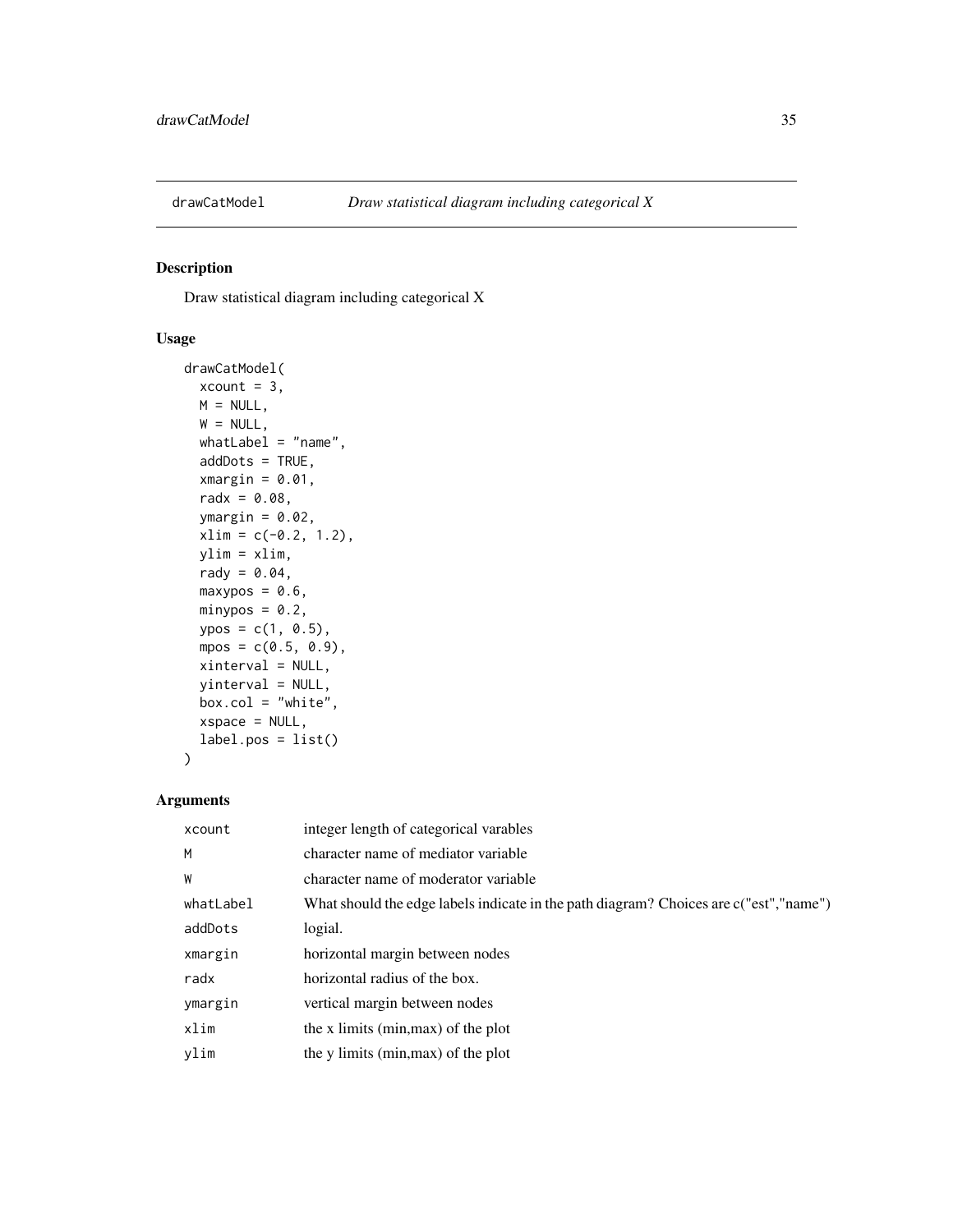<span id="page-35-0"></span>

| rady      | vertical radius of the box.                                    |
|-----------|----------------------------------------------------------------|
| maxypos   | maximal y position of X or W variables                         |
| minypos   | minimal y position of X or W variables                         |
| ypos      | The x and y position of Y node. Default value is $c(1,0.5)$    |
| mpos      | The x and y position of M node. Default value is $c(0.5,0.9)$  |
| xinterval | numeric. Horizontal intervals among labels for nodes and nodes |
| yinterval | numeric. Vertical intervals among labels for nodes and nodes   |
| box.col   | fill color of the box                                          |
| xspace    | numeric. Horizontal distance bewteen nodes                     |
| label.pos | Optional list of arrow label position                          |

#### Examples

```
drawCatModel(xcount=4)
drawCatModel(M="M",box.col="yellow")
drawCatModel(W="W",xlim=c(-0.08,1),ylim=c(0.13,0.95),ypos=c(1,0.55))
drawCatModel(M="M",W="W",xlim=c(-0.08,1),ylim=c(0.13,0.95),ypos=c(1,0.55))
drawCatModel(xcount=4,M="M",W="W",xlim=c(-0.08,1),ylim=c(0.13,0.95),ypos=c(1,0.55))
```
drawConcept *Draw Concept Diagram*

#### Description

Draw Concept Diagram

```
drawConcept(
 labels,
 nodelabels = list(),
 vars = NULL,
 moderator = NULL,
 covar = NULL,node = 1,
  xpos = c(0, 0.5),
 mpos = c(0.5, 0.9),
 ypos = c(1, 0.5),
 minypos = 0,
 maxypos = 0.6,
 node.pos = list(),serial = FALSE,
 parallel = FALSE,
 parallel2 = FALSE,
 parallel3 = FALSE,
```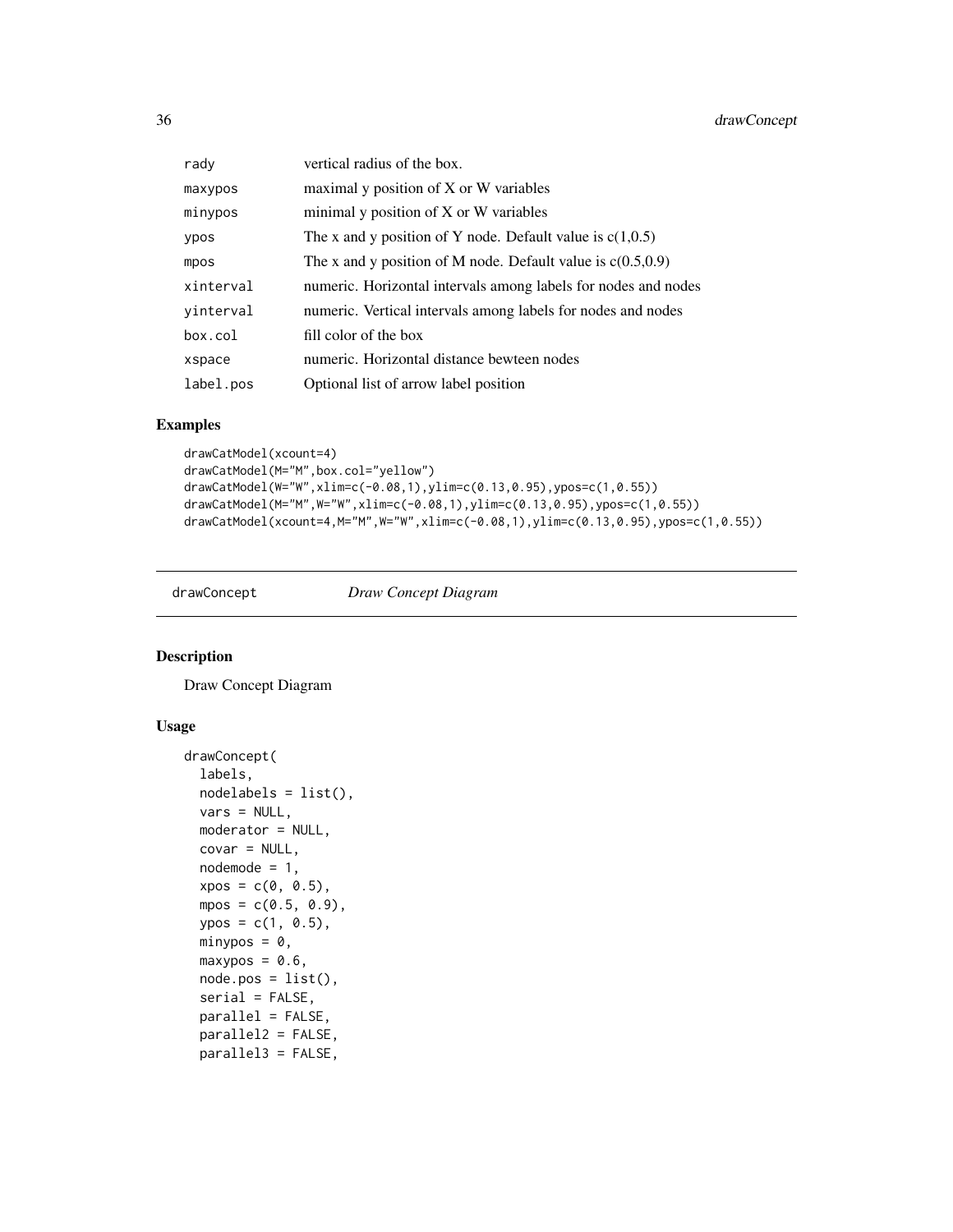# drawConcept 37

```
bm{r} = NULL,
curved.arrow = NULL,
segment.arrow = NULL,
radx = 0.06,
rady = 0.04,box.col = "white",
palette = NULL,
reverse = FALSE,
xmargin = 0.02,
ymargin = 0.02,
showPos = FALSE,
xinterval = NULL,
yinterval = NULL,
label.pos = 1,drawbox = FALSE
```
# Arguments

 $\mathcal{L}$ 

| labels        | A list                                                        |
|---------------|---------------------------------------------------------------|
| nodelabels    | A list                                                        |
| vars          | A list of triple moderators                                   |
| moderator     | A list of modeators                                           |
| covar         | A list of covariates                                          |
| nodemode      | integer If 1, separate node name and node label               |
| xpos          | The x and y position of X node. Default value is $c(0,0.5)$   |
| mpos          | The x and y position of M node. Default value is $c(0.5,0.9)$ |
| ypos          | The x and y position of Y node. Default value is $c(1,0.5)$   |
| minypos       | minimal y position of X or W variables                        |
| maxypos       | maximal y position of X or W variables                        |
| node.pos      | A optional list of node position                              |
| serial        | Logical. If TRUE, serial variables are added                  |
| parallel      | logical If true, draw parallel multiple mediation model       |
| parallel2     | logical If true, draw parallel2 multiple mediation model      |
| parallel3     | logical If true, draw parallel3 multiple mediation model      |
| bmatrix       | integer specifying causal relations among mediators           |
| curved.arrow  | Optional numeric vector specifying curvedarrow                |
| segment.arrow | Optional numeric vector specifying segmentarrow               |
| radx          | horizontal radius of the box.                                 |
| rady          | vertical radius of the box.                                   |
| box.col       | fill color of the box                                         |
| palette       | character. palette name                                       |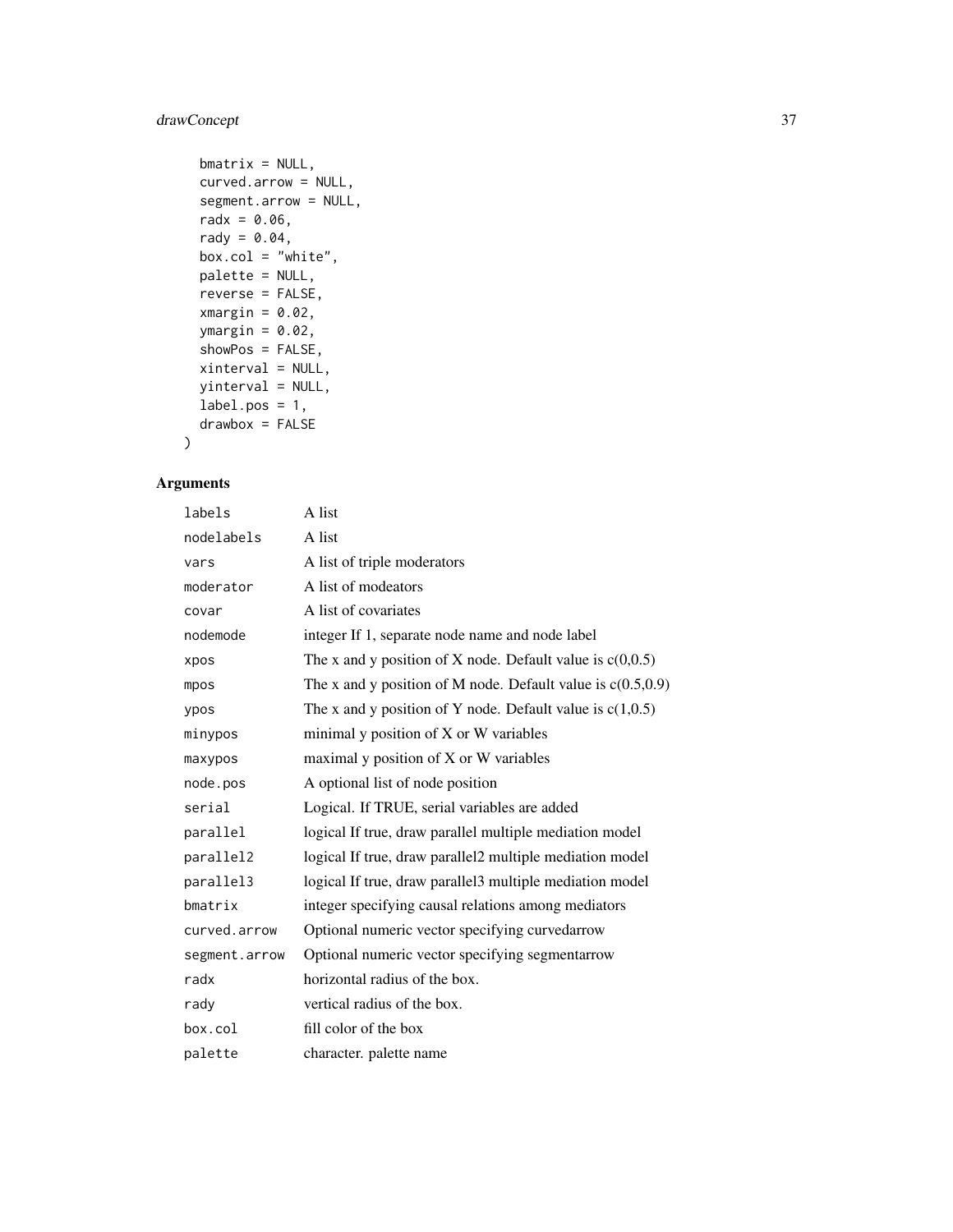| reverse   | logical. Reverse otr not palatte.                              |
|-----------|----------------------------------------------------------------|
| xmargin   | horizontal margin between nodes                                |
| ymargin   | vertical margin between nodes                                  |
| showPos   | logical If true print node position                            |
| xinterval | numeric. Horizontal intervals among labels for nodes and nodes |
| yinterval | numeric. Vertical intervals among labels for nodes and nodes   |
| label.pos | Integer Position of nodelabels. Choices are one of 1:2         |
| drawbox   | logical If true, draw rectangle                                |

```
labels=list(X="estress",M="affect",Y="withdraw")
vars=list(name=list(c("tenure","age")),site=list(c("a","b")))
moderator=list(name=c("age","sex"),site=list(c("c"),c("b","c")),pos=c(1,2),
     arr.pos=list(c(0.3),c(0.3,0.7)))
drawConcept(labels=labels)
drawConcept(labels=labels,vars=vars,drawbox=TRUE)
drawConcept(labels=labels,moderator=moderator,drawbox=TRUE)
drawConcept(labels=labels,vars=vars,moderator=moderator,drawbox=TRUE)
labels=list(X="X",M=c("M1","M2","M3"),Y="Y")
drawConcept(labels=labels,serial=TRUE)
drawConcept(labels=labels,parallel=TRUE,bmatrix=c(1,1,0,1,0,0,1,1,1,1))
drawConcept(labels=labels,parallel2=TRUE,bmatrix=c(1,1,0,1,0,0,1,1,1,1))
labels=list(X="baby",M=c("wine","tent","sand"),Y="tile")
bmatrix=c(1,1,0,1,0,0,1,1,1,1)
drawConcept(labels=labels,parallel=TRUE,bmatrix=bmatrix)
moderator=list(name=c("milk","hair"),
 matrix=list(c(1,1,0,1,0,0,0,0,0,0),c(0,0,0,0,0,0,0,1,0,0)))
drawConcept(labels=labels,parallel=TRUE,bmatrix=bmatrix,moderator=moderator)
bmatrix=c(1,1,0,0,1,1,1,1,0,1)
moderator=list(name=c("milk","hair"),
            matrix=list(c(1,0,0,0,1,0,1,0,0,0),c(1,1,0,0,0,0,0,0,0,0)),
            pos=c(1,4))
node.pos=list(X=c(0,0.5),M1=c(0.3,0.9),M2=c(0.3,0.1),M3=c(0.7,0.9),
Y=c(1,0.5),W1=c(0.7,0.1),W2=c(0,0.9))
drawConcept(labels=labels,bmatrix=bmatrix,moderator=moderator,node.pos=node.pos)
labels=list(X="baby",M=c("wine","tent","sand"),Y="tile")
vars=list(name=list(c("milk","hair")),matrix=list(c(1,0,0,0,0,0,1,0,0,0)),pos=2)
bmatrix=c(1,1,0,1,0,0,1,1,1,1)
drawConcept(labels=labels,parallel=TRUE,bmatrix=bmatrix,vars=vars)
labels=list(X="X",M=c("M1","M2"),Y="Y")
vars=list(name=list(c("W","Z")),matrix=list(c(0,0,1,0,0,0)),pos=6)
bmatrix=c(1,1,1,1,1,1)
drawConcept(labels=labels,bmatrix=bmatrix,vars=vars,palette="Set3")
labels=list(X="X",M="M",Y="Y")
vars=list(name=list(c("W","Z")),site=list(c("a","c")),arr.pos=list(c(0.7,0.3)))
moderator=list(name=c("V","Q"),site=list(c("b","c"),c("c")),
   pos=c(2,5),arr.pos=list(c(0.3,0.7),0.5))
drawConcept(labels=labels,vars=vars,moderator=moderator,nodemode=2)
```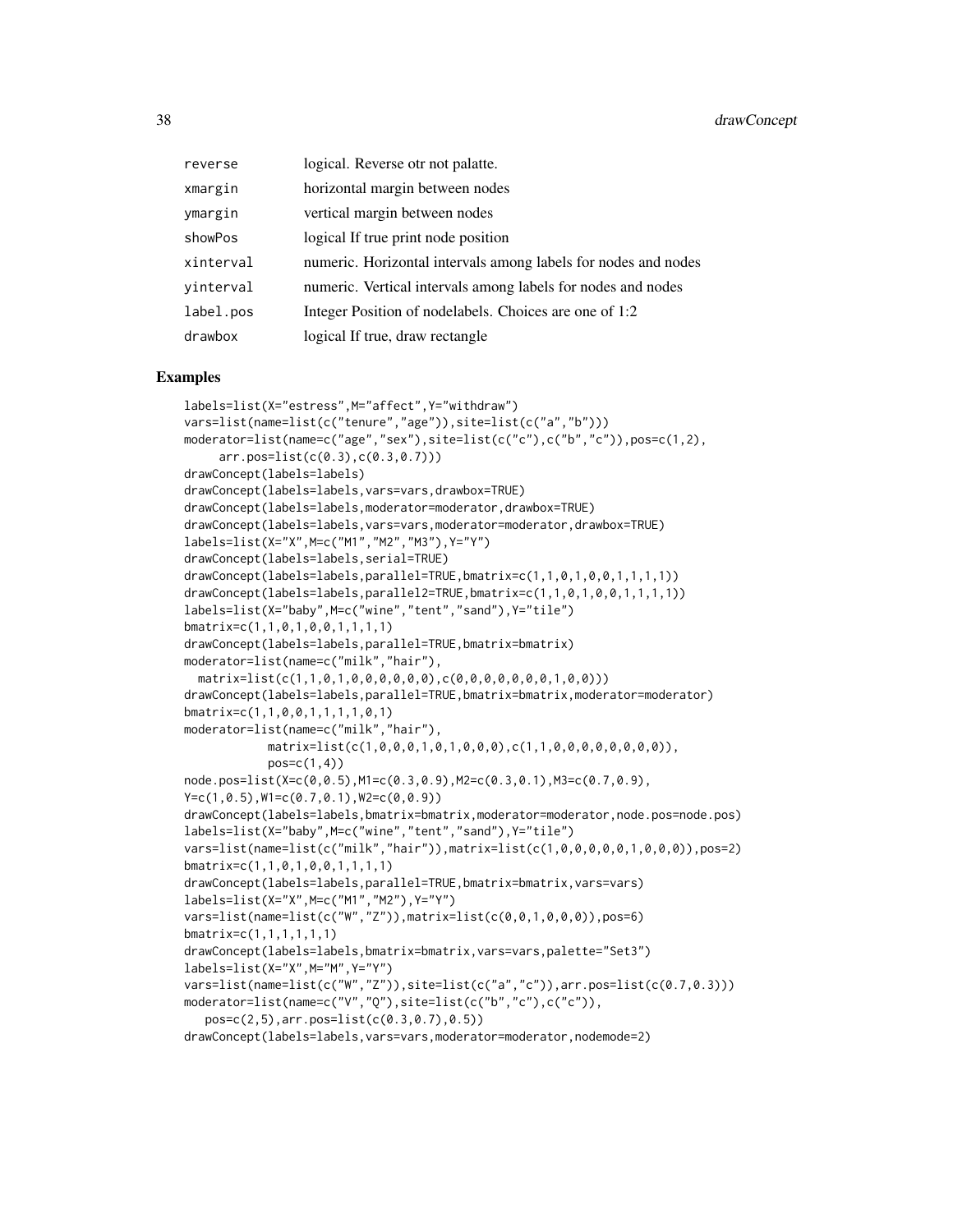Draw covariate

## Usage

```
drawCovar(covar = list(), x, y, m, radv = 0.1, rady = 0.06, yinterval = 0.02)
```
#### Arguments

| covar     | A list                        |
|-----------|-------------------------------|
| x         | position of x                 |
| ٧         | position of y                 |
| m         | position of m                 |
| radx      | horizontal radius of the box. |
| rady      | vertical radius of the box.   |
| vinterval | vertical interval between box |
|           |                               |

| drawModel | Draw statistical diagram with an object of class lavaan or a list of |
|-----------|----------------------------------------------------------------------|
|           | class lm                                                             |

## Description

Draw statistical diagram with an object of class lavaan or a list of class lm

## Usage

```
drawModel(
 semfit = NULL,
 labels = NULL,
 equation = NULL,
 vars = list(),modern = list(),covar = NULL,
 data = NULL,
 nodelabels = NULL,
  arrowslabels = NULL,
 whatLabel = "name",mode = 1,
 node = 1,
```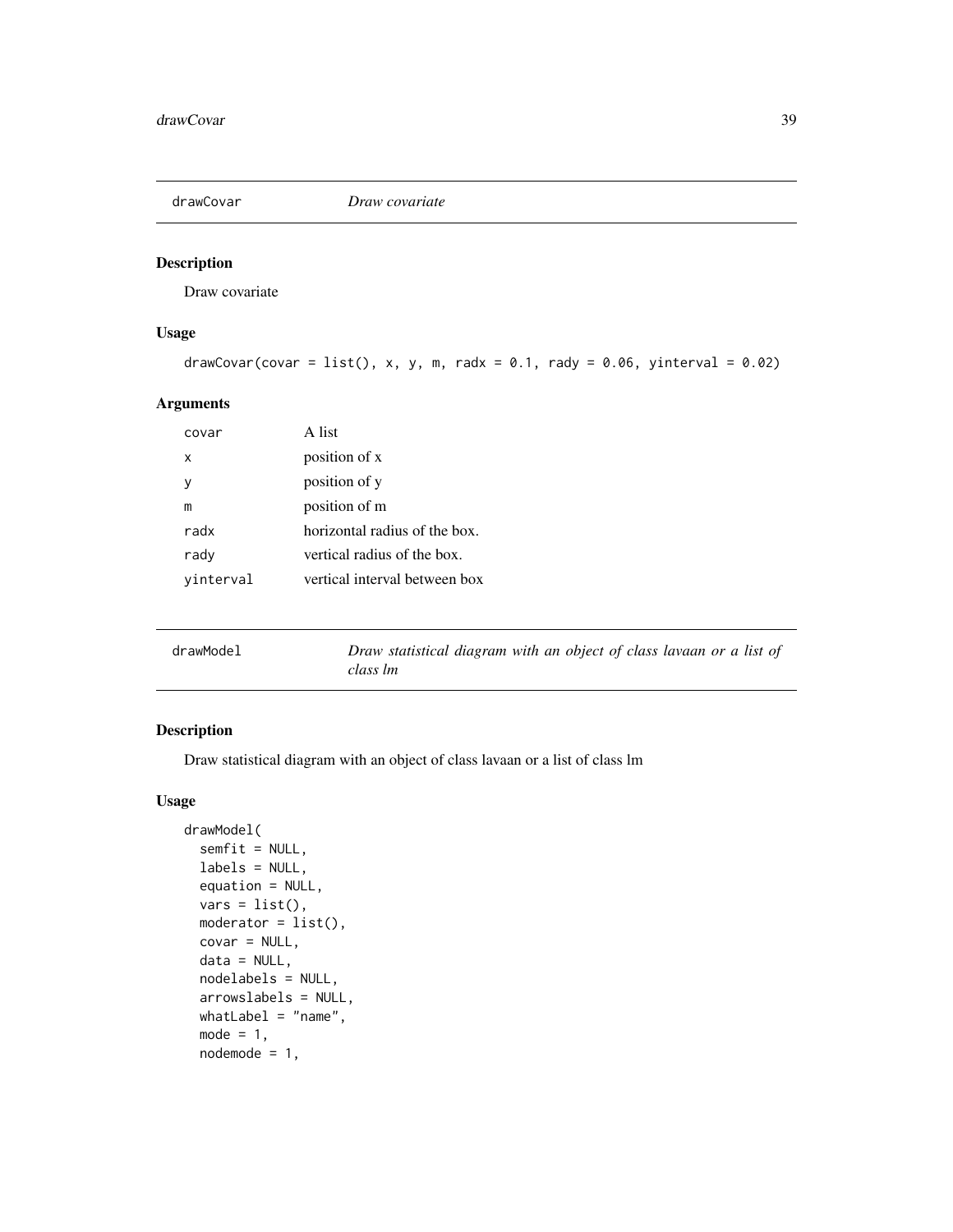40 drawModel

```
xmargin = 0.02,
  radx = NULL,ymargin = 0.02,
 xlim = NULL,ylim = NULL,
 box.col = "white",
 palette = NULL,
 reverse = FALSE,
 rady = 0.06,
 maxypos = NULL,minypos = 0,
 ypos = c(1, 0.5),
 mpos = c(0.5, 0.9),xinterval = NULL,
 yinterval = NULL,
  xspace = NULL,node.pos = list(),arrow.pos = list(),
  interactionFirst = FALSE,
  totalOnly = FALSE,
 parallel = FALSE,
 parallel2 = FALSE,
 parallel3 = FALSE,
 kmediator = FALSE,
  serial = FALSE,
 bmatrix = NULL,
 label.pos = 1,curved.arrow = list(),
  segment.arrow = list(),
 digits = 3,
  showPos = FALSE,
 drawbox = FALSE\mathcal{L}
```

| semfit       | An object of class lavaan or a list of class lm                                        |
|--------------|----------------------------------------------------------------------------------------|
| labels       | list of variable names                                                                 |
| equation     | Optional string contains equation                                                      |
| vars         | A list                                                                                 |
| moderator    | A list                                                                                 |
| covar        | A list                                                                                 |
| data         | A data.frame                                                                           |
| nodelabels   | list of nodes names                                                                    |
| arrowslabels | list of arrows names                                                                   |
| whatLabel    | What should the edge labels indicate in the path diagram? Choices are c("est", "name") |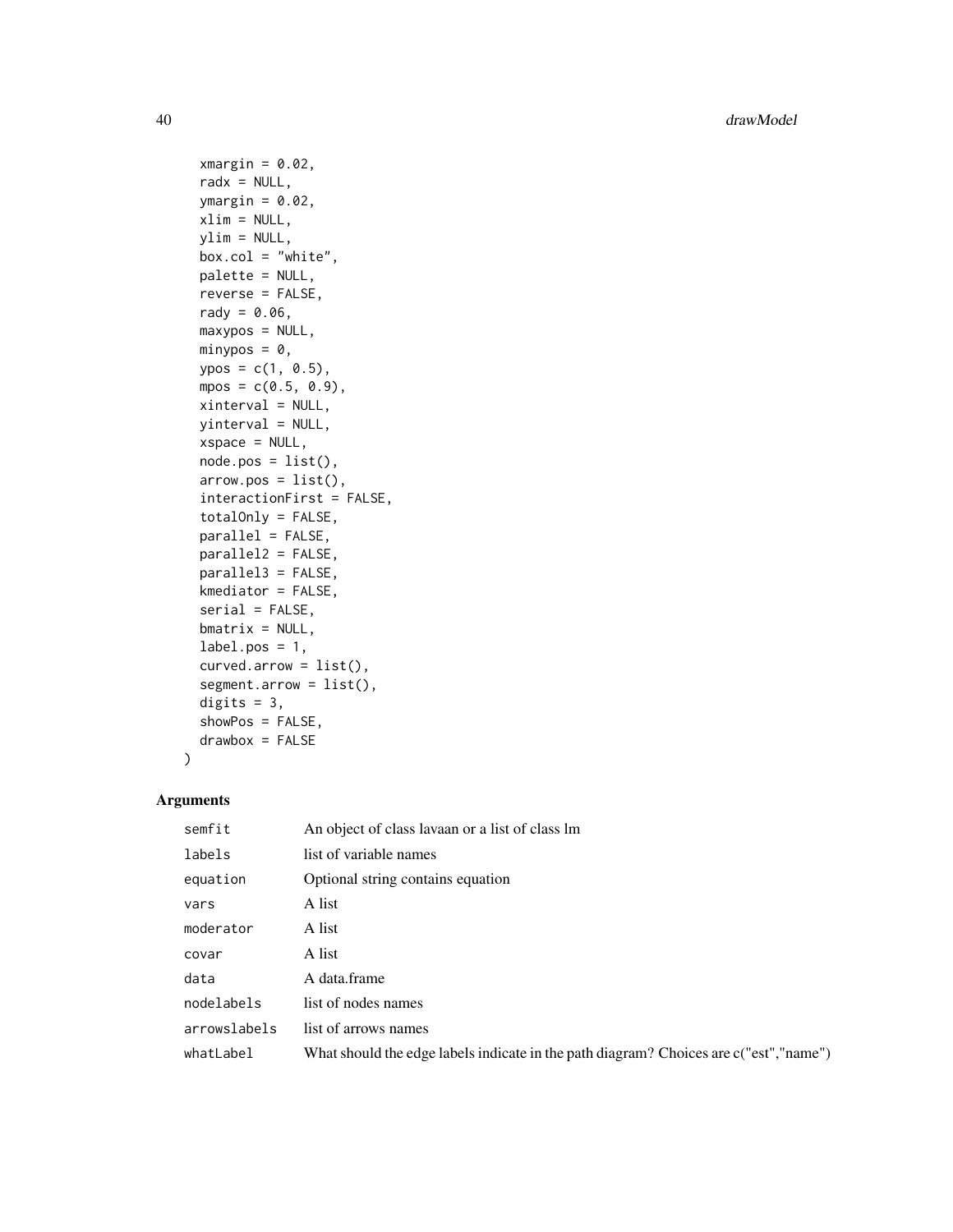# drawModel 41

| mode             | integer If 1, models with categorical X                                 |  |
|------------------|-------------------------------------------------------------------------|--|
| nodemode         | integer If 1, separate node name and node label                         |  |
| xmargin          | horizontal margin between nodes                                         |  |
| radx             | horizontal radius of the box.                                           |  |
| ymargin          | vertical margin between nodes                                           |  |
| xlim             | the x limits (min, max) of the plot                                     |  |
| ylim             | the y limits (min, max) of the plot                                     |  |
| box.col          | fill color of the box                                                   |  |
| palette          | character. palette name                                                 |  |
| reverse          | logical. Reverse otr not palatte.                                       |  |
| rady             | vertical radius of the box.                                             |  |
| maxypos          | maximal y position of X or W variables                                  |  |
| minypos          | minimal y position of X or W variables                                  |  |
| ypos             | The x and y position of Y node. Default value is $c(1,0.5)$             |  |
| mpos             | The x and y position of M node. Default value is $c(0.5,0.9)$           |  |
| xinterval        | numeric. Horizontal intervals among labels for nodes and nodes          |  |
| yinterval        | numeric. Vertical intervals among labels for nodes and nodes            |  |
| xspace           | numeric. Horizontal distance bewteen nodes                              |  |
| node.pos         | Optional list of node position                                          |  |
| arrow.pos        | Optional list of arrow label position                                   |  |
| interactionFirst |                                                                         |  |
|                  | logical If true, place nodes with interaction first                     |  |
| totalOnly        | logical If true, draw total effect model only                           |  |
| parallel         | logical If true, draw parallel multiple mediation model                 |  |
| parallel2        | logical If true, draw parallel2 multiple mediation model                |  |
| parallel3        | logical If true, draw parallel3 multiple mediation model                |  |
| kmediator        | logical If true, draw parallel multiple mediation model with k mediator |  |
| serial           | Logical. If TRUE, serial variables are added                            |  |
| bmatrix          | integer specifying causal relations among mediators                     |  |
| label.pos        | Integer Position of nodelabels. Choices are one of 1:2                  |  |
| curved.arrow     | Optional list of curved arrow                                           |  |
| segment.arrow    | Optional list of curved arrow                                           |  |
| digits           | integer indicating the number of decimal places                         |  |
| showPos          | logical If true print node position                                     |  |
| drawbox          | logical If true, draw rectangle                                         |  |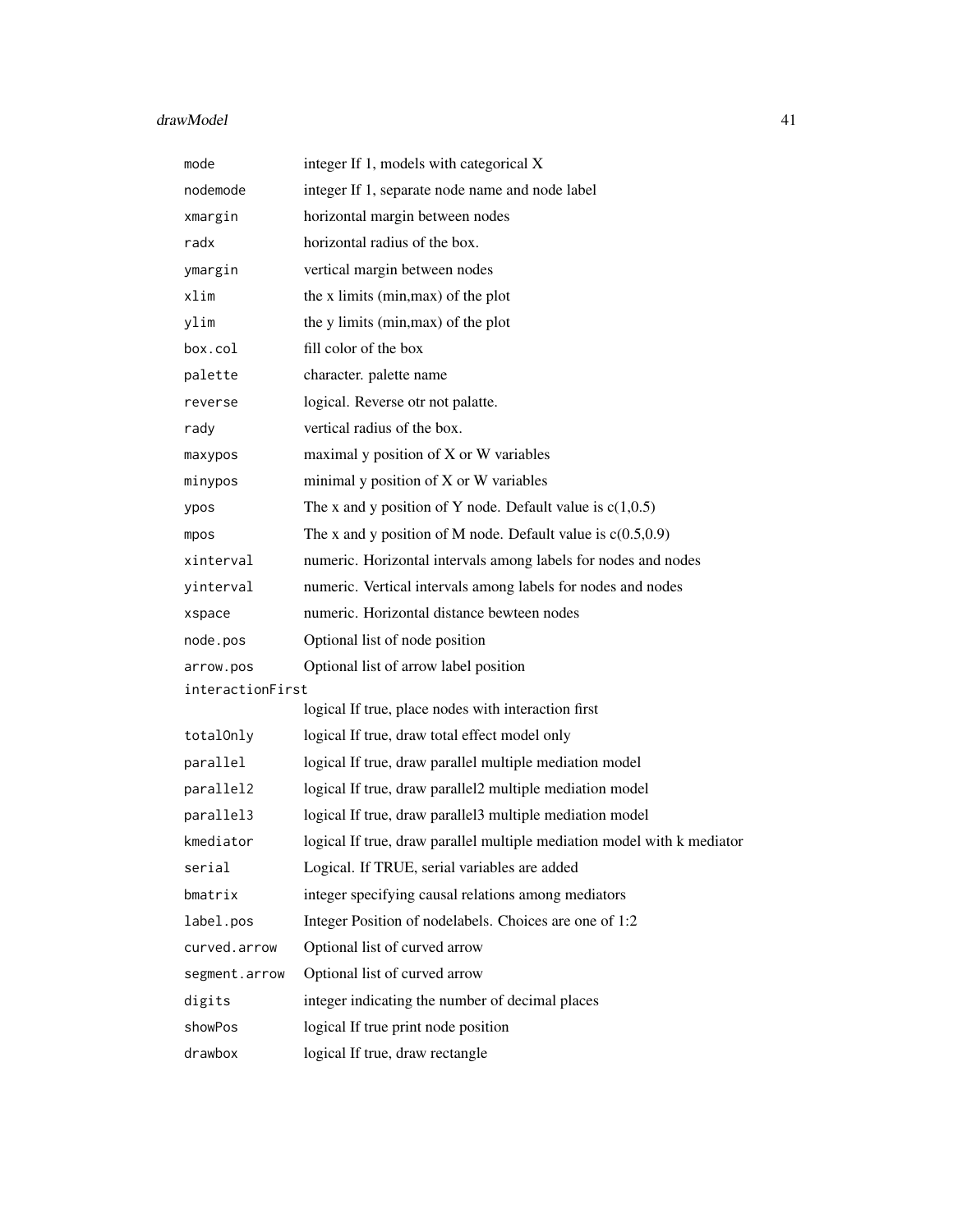```
library(lavaan)
labels=list(X="frame",Y="donate")
drawModel(labels=labels)
drawModel(labels=labels,arrowslabels=list(c="c"))
labels=list(X="frame",W="skeptic",M="justify",Y="donate")
moderator=list(name="skeptic",site=list(c("a","c")))
model=tripleEquation(labels=labels,moderator=moderator,data=disaster)
semfit=sem(model=model,data=disaster)
drawModel(semfit,labels=labels,interactionFirst=TRUE)
labels=list(X="protest",W="sexism",M="respappr",Y="liking")
moderator=list(name="sexism",site=list(c("a","c")))
data1=addCatVars(protest,"protest",mode=3)
model=catMediation(X="protest",M="respappr",Y="liking",moderator=moderator,data=protest,maxylev=6)
semfit=sem(model,data=data1)
nodelabels=list(D1="Ind.Protest",D2="Col.Protest",W="sexism",M="respappr",Y="liking")
drawModel(semfit,labels=labels,nodelabels=nodelabels,whatLabel="name",
      xlim=c(-0.4,1.3))
drawModel(semfit,labels=labels)
labels=list(X="cyl",M=c("am","wt","hp"),Y="mpg",W="vs")
moderator=list(name=c("vs"),site=list(c("a1","b1")))
model=multipleMediation(labels=labels,moderator=moderator,data=mtcars)
semfit=sem(model=model,data=mtcars)
drawModel(semfit,labels=labels,maxypos=0.5)
labels=list(X="X",M=c("M1","M2","M3"),Y="Y")
nodelabels=c(X="Intervention\n(vs.control)",
 M=c("Restrained\nEating","Emotional\nEating","Perceived\nBarriers to\nExercise"),Y="Weight Loss")
drawModel(labels=labels,nodelabels=nodelabels,whatLabel="none",parallel=TRUE,
ylim=c(-0.3,1.2),label.pos=2)
labels=list(X="X",M=c("M1","M2","Mk-1","Mk"),Y="Y")
drawModel(labels=labels,parallel=TRUE,kmediator=TRUE,nodemode=2,
    arrow.pos=list(c=0.4),serial=FALSE,radx=0.08)
labels=list(X="cond",M=c("import","pmi"),Y="reaction")
drawModel(labels=labels,parallel=TRUE)
drawModel(labels=labels,parallel=TRUE,serial=TRUE)
model=multipleMediation(labels=labels,data=pmi,serial=TRUE)
model=multipleMediation(labels=labels,data=pmi)
cat(model)
semfit=sem(model=model,data=pmi)
drawModel(semfit,labels=labels,parallel=TRUE)
drawModel(semfit,labels=labels,whatLabel="est",parallel=TRUE)
labels=list(X="X",M=c("M1","M2"),Y="Y")
drawModel(labels=labels,serial=TRUE,nodemode=4)
labels=list(X="X",M=c("M1","M2","M3"),Y="Y")
drawModel(labels=labels,serial=TRUE)
equation='M1~X
M2~X+M1
M3~X+M1
Y~X+M1+M2+M3'
node.pos=list(X=c(0,0.5),M1=c(0.5,0.5),M2=c(0.75,0.9),M3=c(0.75,0.1),Y=c(1,0.5))
curved.arrow=list(a2=-0.1,a3=0.1,c=-0.15)
drawModel(equation=equation,nodemode=2,node.pos=node.pos,curved.arrow=curved.arrow)
```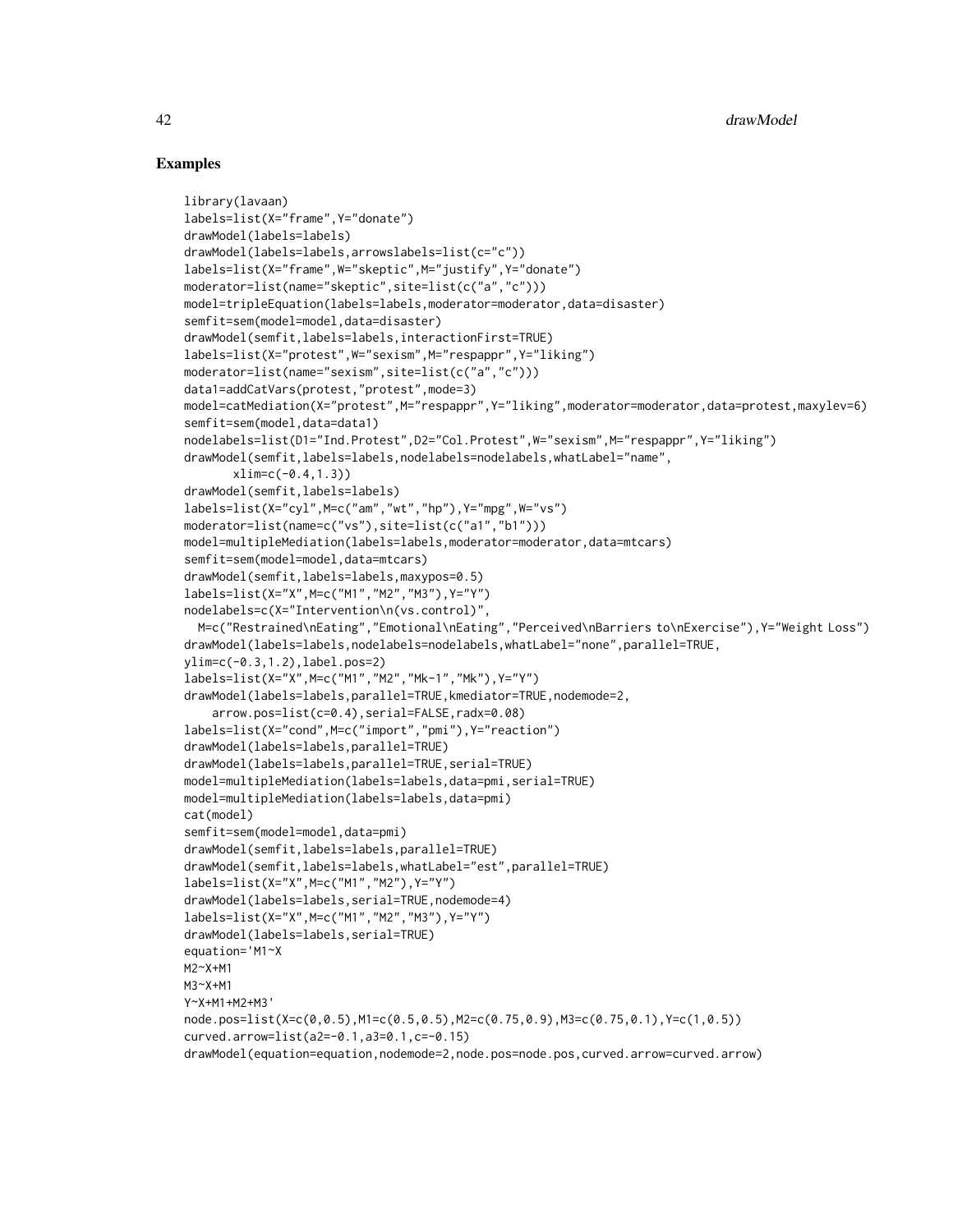## drawStatDiagram 43

```
equation='M1~X
M2~X
M3~X
M4~X+M1+M2+M3
Y~X+M1+M2+M3+M4'
node.pos=list(X=c(0,0.5),M1=c(0.35,0.9),M2=c(0.35,0.5),M3=c(0.35,0.1),M4=c(0.7,0.5),Y=c(1,0.5))
curved.arrow=list(a4=0.15,b2=0.15)
segment.arrow=list(c=0.5)
drawModel(equation=equation,nodemode=2,node.pos=node.pos,radx=0.08,curved.arrow=curved.arrow,
segment.arrow=segment.arrow)
labels=list(X="baby",M="wine",Y="tile")
moderator=list(name=c("milk"),site=list("a"))
covar=list(name=c("milk","tent","sand"),site=list(c("Y"),c("M","Y"),c("M","Y")))
drawModel(labels=labels,moderator=moderator,covar=covar,palette="Set3")
```
drawStatDiagram *draw StatDiagram*

### Description

draw StatDiagram

#### Usage

```
drawStatDiagram(
 no,
  arrows,
 nodes,
  labels,
 nodeslabels = list(),
 xmargin,
  radx,
  rady,
  fit = NULL,addprime = TRUE,box.col = "white",xlim = c(0, 1),ylim = c(0, 1))
```

| no          | process macro model number |
|-------------|----------------------------|
| arrows      | A data.frame               |
| nodes       | A data.frame               |
| labels      | A list                     |
| nodeslabels | A list                     |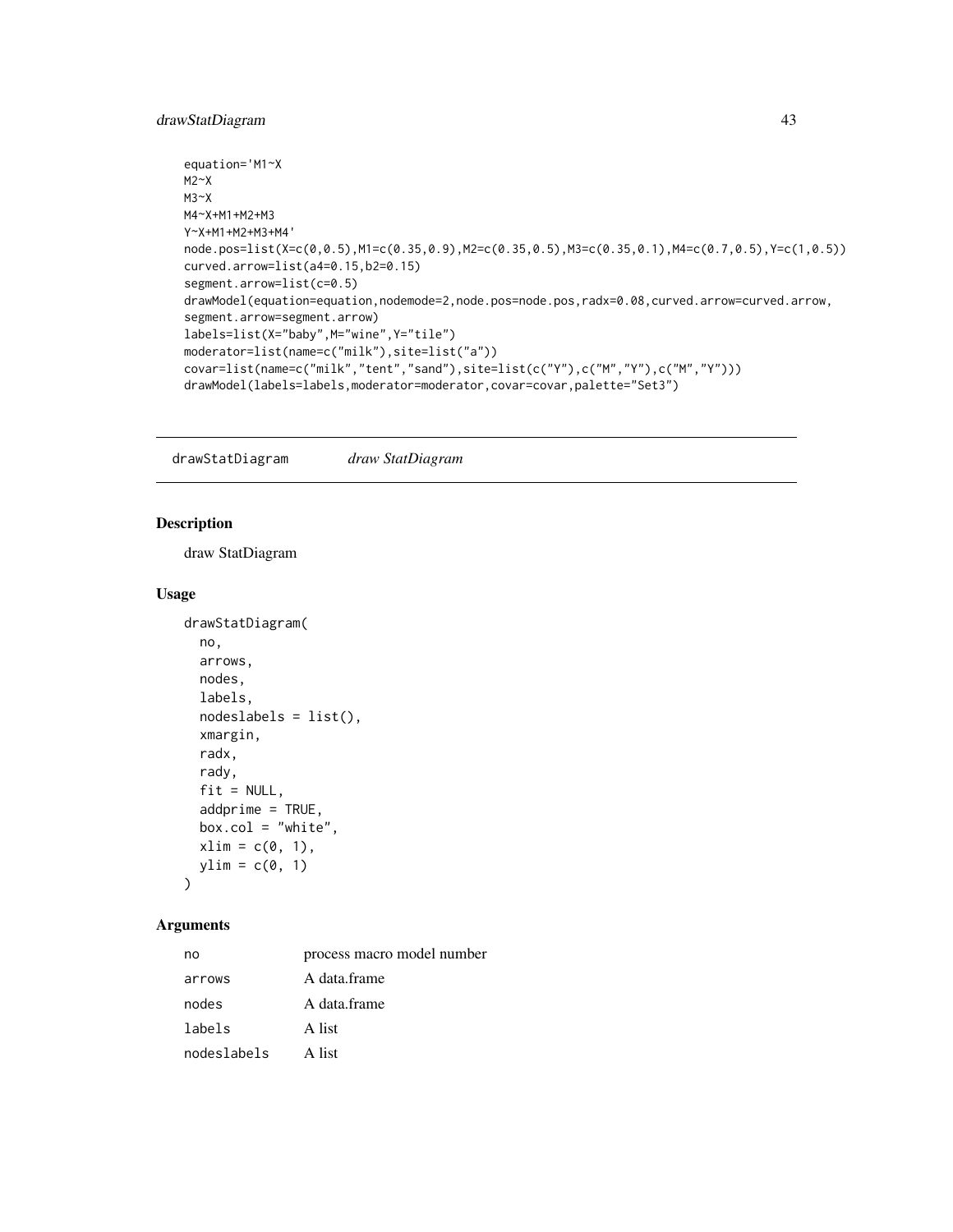44 education

| xmargin  | horizontal margin of plot                          |
|----------|----------------------------------------------------|
| radx     | horizontal radius of the box.                      |
| rady     | vertical radius of the box.                        |
| fit      | An object of class lavaan. Result of lavaan::sem() |
| addprime | logical Whether add prime to label "c"             |
| box.col  | fill color of the box                              |
| xlim     | the x limits (min, max) of the plot                |
| vlim     | the y limits (min, max) of the plot                |

drawtext *Draw node*

## Description

Draw node

## Usage

drawtext(..., latent = TRUE)

## Arguments

| $\cdots$ | Further argument to be passed to textellipse() or textrect() |
|----------|--------------------------------------------------------------|
| latent   | Logical                                                      |
|          |                                                              |

education *Data Set for education and income*

## Description

A dataset contains measures about the teacher's knowledge, empathy and intervention about attentiondeficit hyperactivity disorder(ADHD).

## Usage

education

### Format

A data.frame with 850 rows and 4 variables:

age student age number number of students per class duration eduation duration income income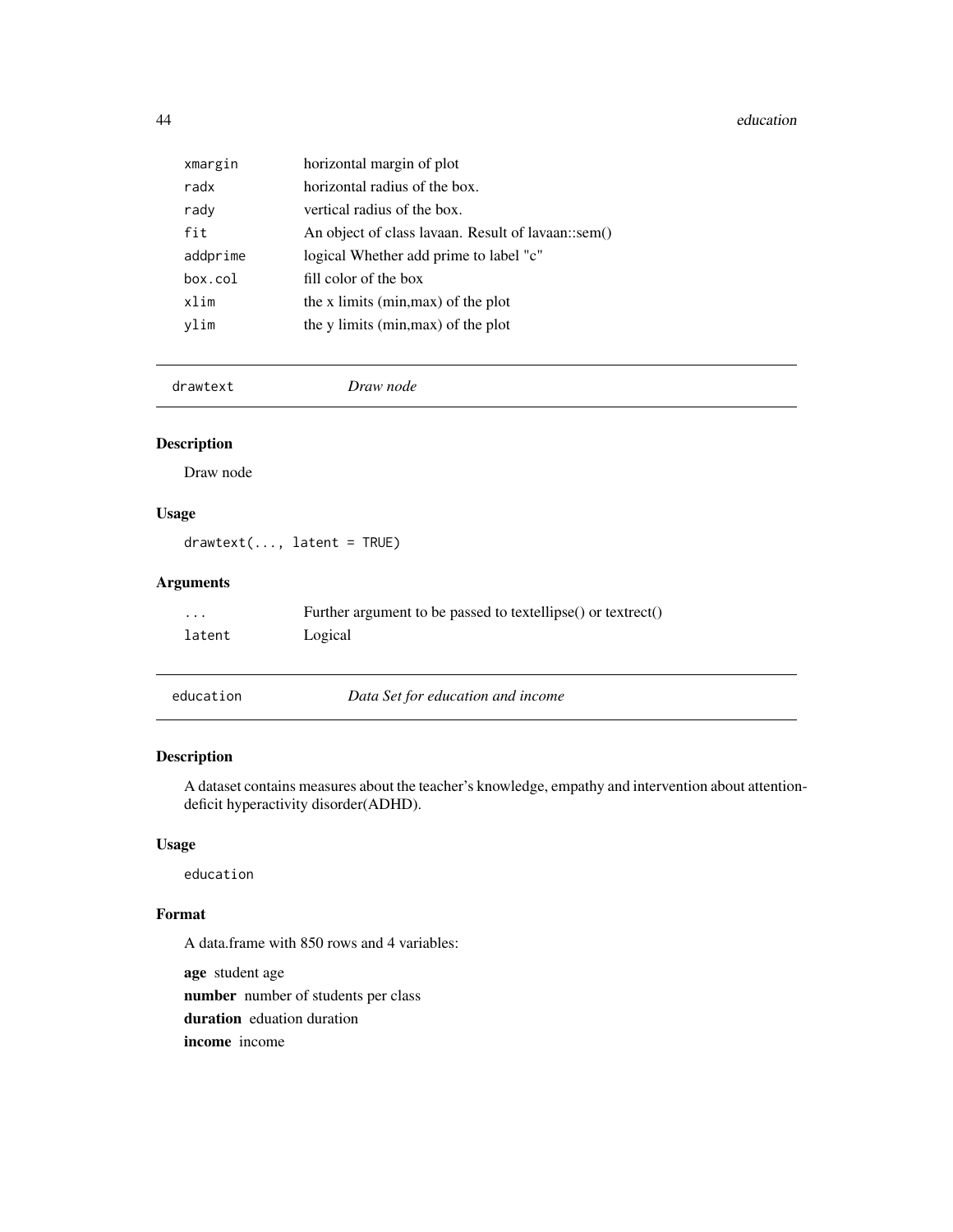Convert equation to data.frame

# Usage

eq2df(eq)

# Arguments

eq equation seperated by linefeed

# Make a list of objects of class lm

# Description

Make a list of objects of class lm

# Usage

eq2fit(equations, data)

## Arguments

| equations | equations for linear regression |
|-----------|---------------------------------|
| data      | A data.frame                    |

# Value

a list of objects of class lm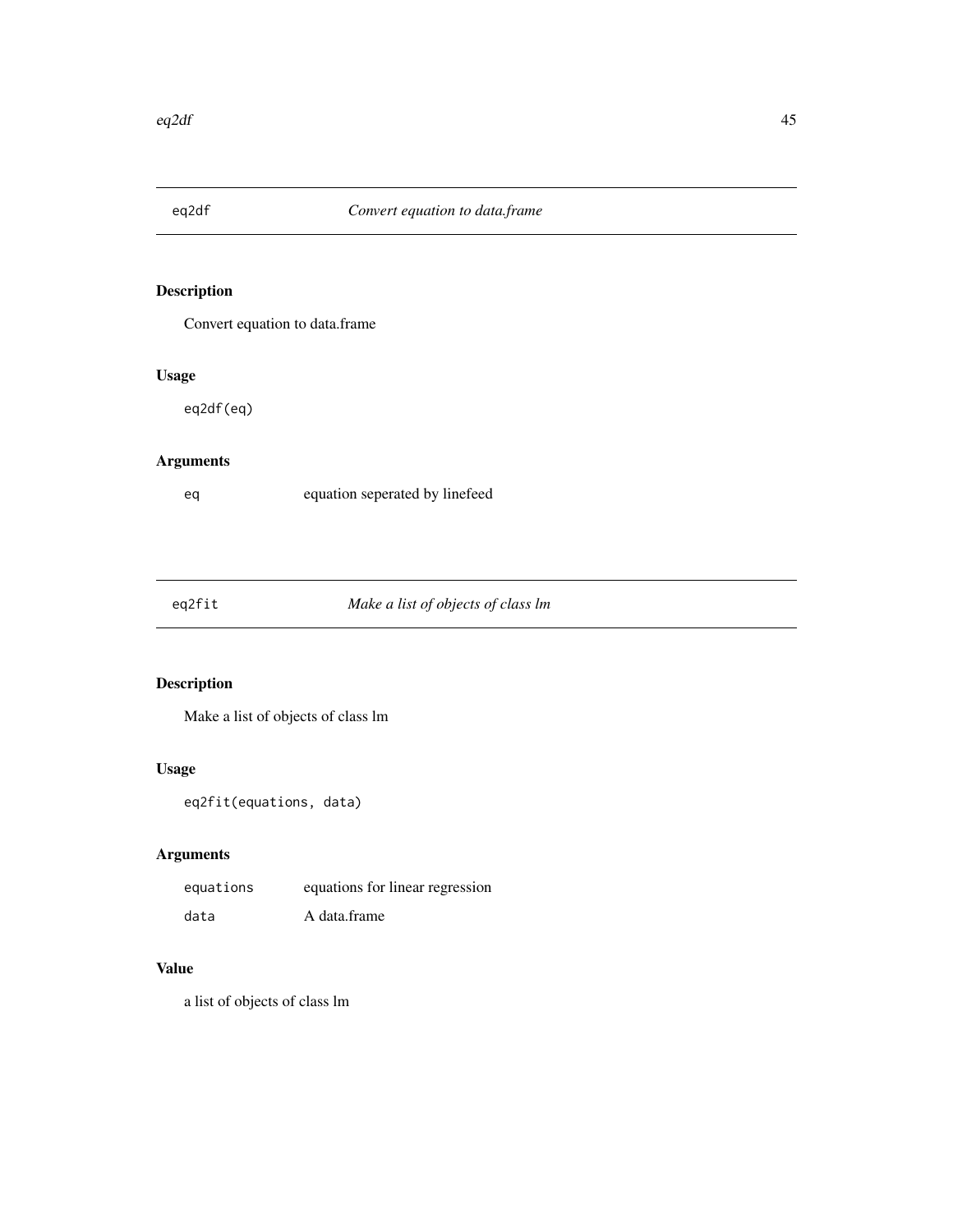make data.frame with equation

## Usage

 $eq2var(eq, labels = list())$ 

### Arguments

eq equation labels A list

## Examples

```
labels=list(X="frame",M="justify",Y="donate",W="skeptic")
eq="donate~justify+frame+skeptic+frame:skeptic"
eq2var(eq,labels=labels)
eq="Y~M+W+M:W+X+X:W"
labels=list(X="X",M="M",Y="Y")
eq2var(eq,labels=labels)
eq="wine~baby+milk+baby:milk"
labels=list(X="baby",M=c("wine","tent","sand"),Y="tile",W="milk")
eq2var(eq,labels=labels)
eq="M3~X"
eq="Y~M1+M2+X"
labels=list(X="X",M=c("M1","M2"),Y="Y")
eq2var(eq,labels=labels)
```
equations2var *make data.frame with equation*

#### Description

make data.frame with equation

#### Usage

equations2var(eq, labels = list())

| eq     | equation |
|--------|----------|
| labels | A list   |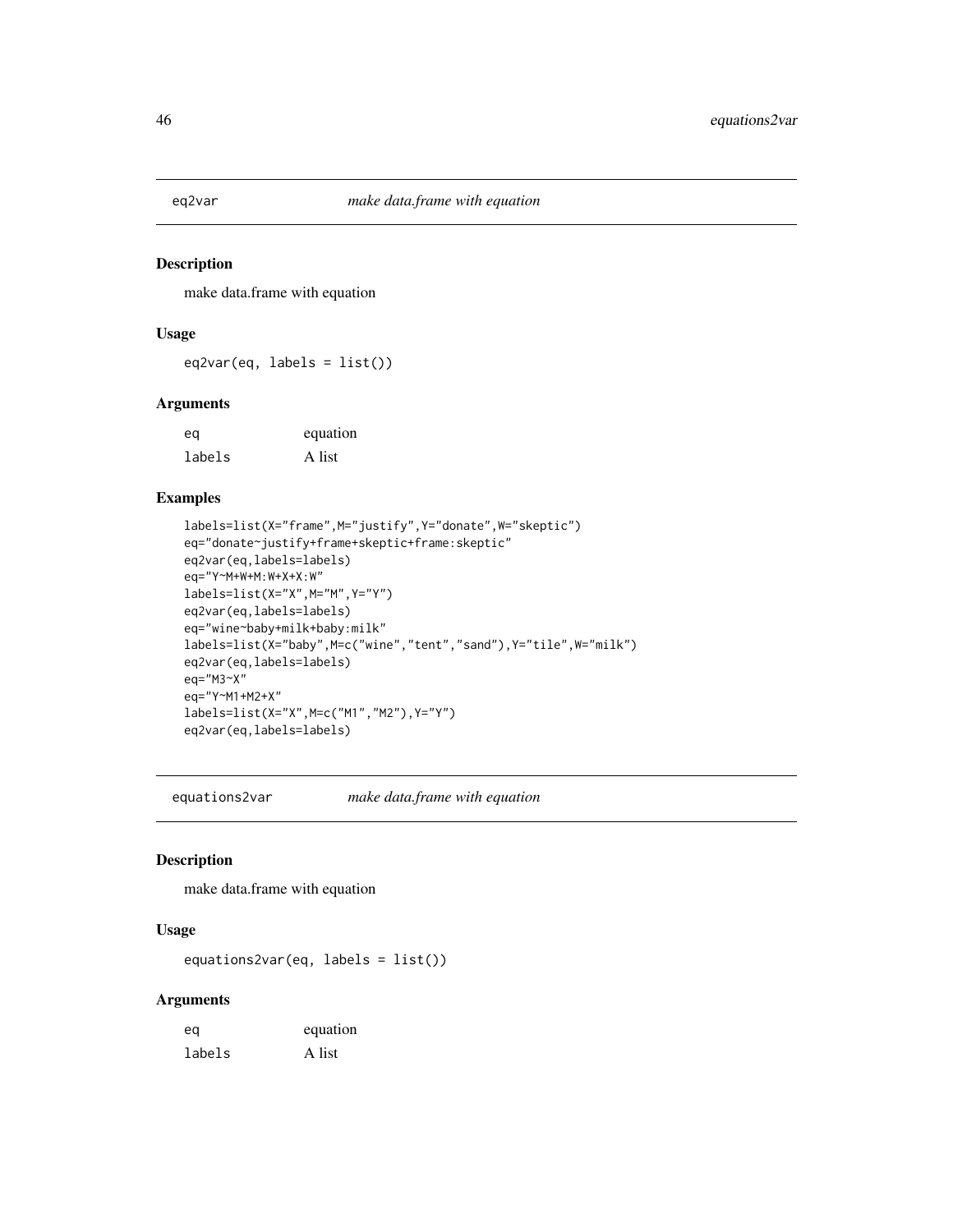#### est2Arrows 47

## Examples

```
labels=list(X="frame",M="justify",Y="donate",W="skeptic")
moderator=list(name="skeptic",site=list(c("a","c")))
eq=multipleMediation(labels=labels,moderator=moderator,mode=1)
covar=list(name=c("C1","C2","C3"),site=list(c("M","Y"),c("M","Y"),c("M","Y")))
eq=multipleMediation(labels=labels,covar=covar,mode=1)
equations2var(eq,labels=labels)
```
est2Arrows *Make arrows from estimatesTable*

# Description

Make arrows from estimatesTable

### Usage

est2Arrows(res)

### Arguments

res A data.frame, result of estimatesTable

est2Nodes *Make nodes from estimatesTable*

## Description

Make nodes from estimatesTable

#### Usage

est2Nodes(res, lastxno = 2)

| res     | A data frame, result of estimates Table |
|---------|-----------------------------------------|
| lastxno | A numeric                               |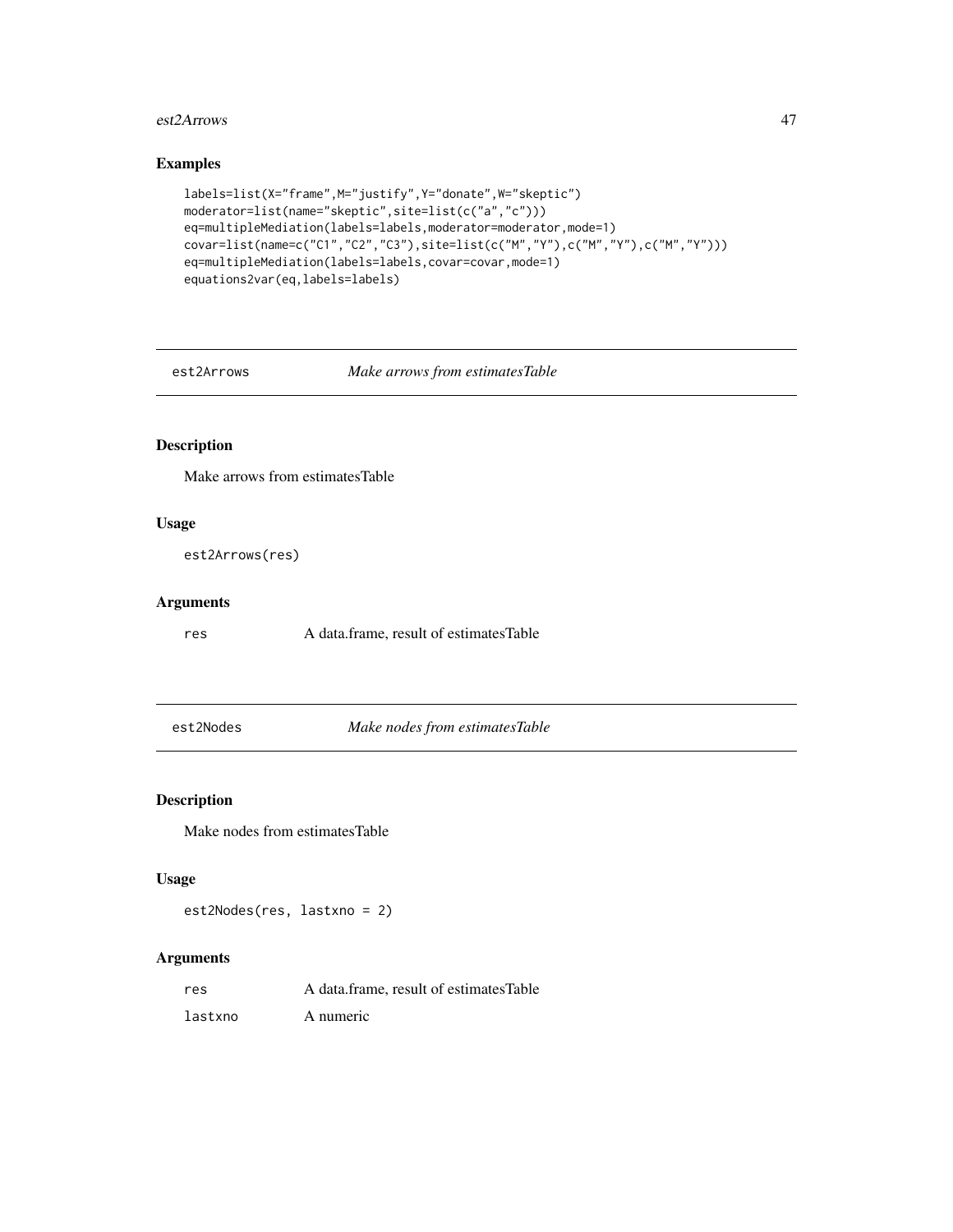convert parameterEstimates to data.frame

## Usage

```
estimatesTable(
  fit,
 latent = TRUE,
 regression = TRUE,
 mediation = FALSE,
 covar = FALSE,
 ci = FALSE,standardized = TRUE,
 digits = 2)
```
## Arguments

| fit          | An object of class lavaan. Result of sem function of package lavaan |
|--------------|---------------------------------------------------------------------|
| latent       | whether the latent variables be included in result                  |
| regression   | whether the regressions be included in result                       |
| mediation    | whether the mediation effects be included in result                 |
| covar        | whether the covariances be included in result                       |
| ci           | If TRUE, confidence intervals are added to the output               |
| standardized | Logical. If TRUE, standardized estimates are added to the output    |
| digits       | integer indicating the number of decimal places to be used.         |

estimatesTable2 *convert parameterEstimates to flextable*

# Description

convert parameterEstimates to flextable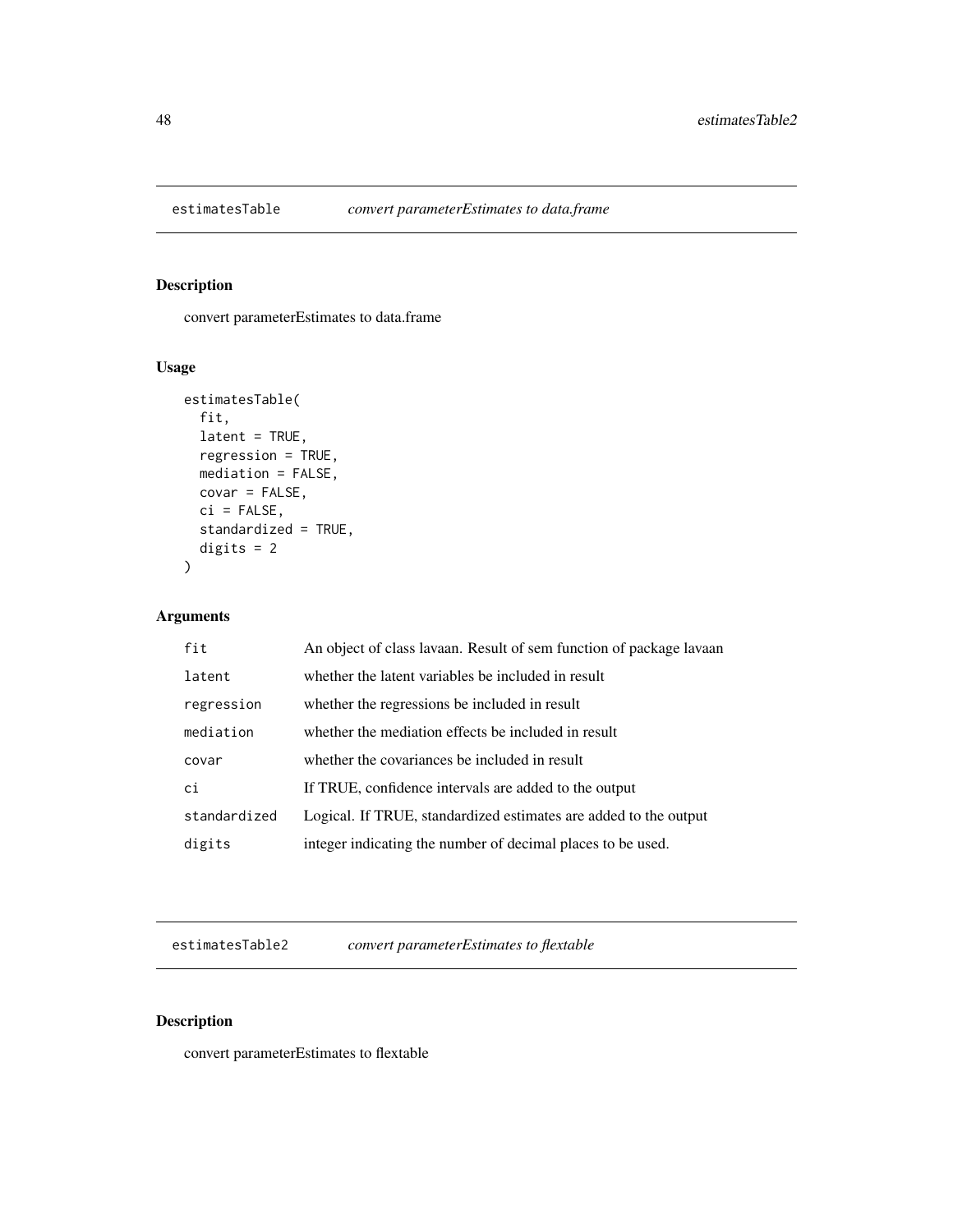estress 49

# Usage

```
estimatesTable2(
  fit,
  vanilla = TRUE,
 digits = 3,
  seek = NULL,
  replace = NULL,
  ...
)
```
## Arguments

| fit     | An object of class lavaan. Result of sem function of package lavaan |
|---------|---------------------------------------------------------------------|
| vanilla | Logical                                                             |
| digits  | integer indicating the number of decimal places to be used.         |
| seek    | string to look for                                                  |
| replace | A string of replacement                                             |
|         | Further arguments to be passed to estimatesTable()                  |

estress *ESTRESS: Economic stress dataset*

## Description

ESTRESS: Economic stress dataset

## Usage

estress

## Format

A data.frame with 262 obs. of 7 variables

tenure Company Tenure

estress Economic stress

affect Depressed affect

withdraw Withdrawal intentions

sex Male (1) or Female (0)

age age

ese Entrepreneurial self efficacy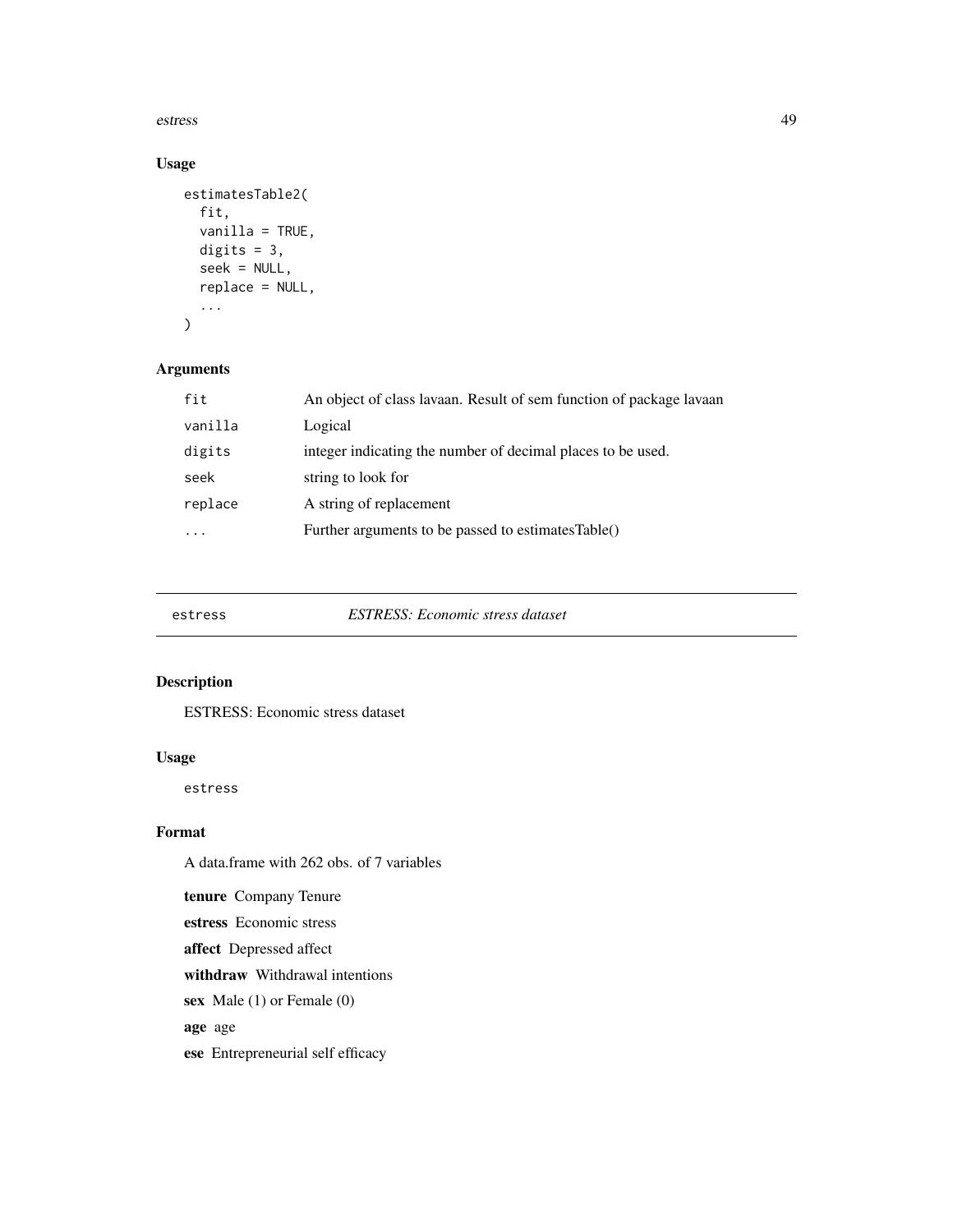## Source

Pollack, J., VanEpps, E. M., & Hayes, A. F. (2012). The moderating role of social ties on entrepreneurs' depressed affect and withdrawal intentions in response to economic stress. Journal of Organizational Behavior, 33, 789-810.

[http://www.afhayes.com/introduction-to-mediation-moderation-and-conditional-pro](http://www.afhayes.com/introduction-to-mediation-moderation-and-conditional-process-analysis.html)cess-analysis. [html](http://www.afhayes.com/introduction-to-mediation-moderation-and-conditional-process-analysis.html)

extractIMM *extract index of moderated mediation from string*

#### Description

extract index of moderated mediation from string

#### Usage

extractIMM(string)

### Arguments

string A string

#### Examples

```
string="(a1+a3*age.mean)*(b1+b3*age.mean)"
string="(a1+a3*skeptic.mean)*(b1+b2*skeptic.mean+b4*Z.mean)"
string="(a1+a3*age.mean)*(b)"
string="(a1+a3*4.12)*(b)"
string="(a)*(b)"
extractIMM(string)
```
extractLatentVar *Extract Latent Variables Data*

### Description

Extract Latent Variables Data

### Usage

```
extractLatentVar(fit, labels)
```

| fit    | An object of class lavaan. Result of lavaan::sem() |
|--------|----------------------------------------------------|
| labels | A list                                             |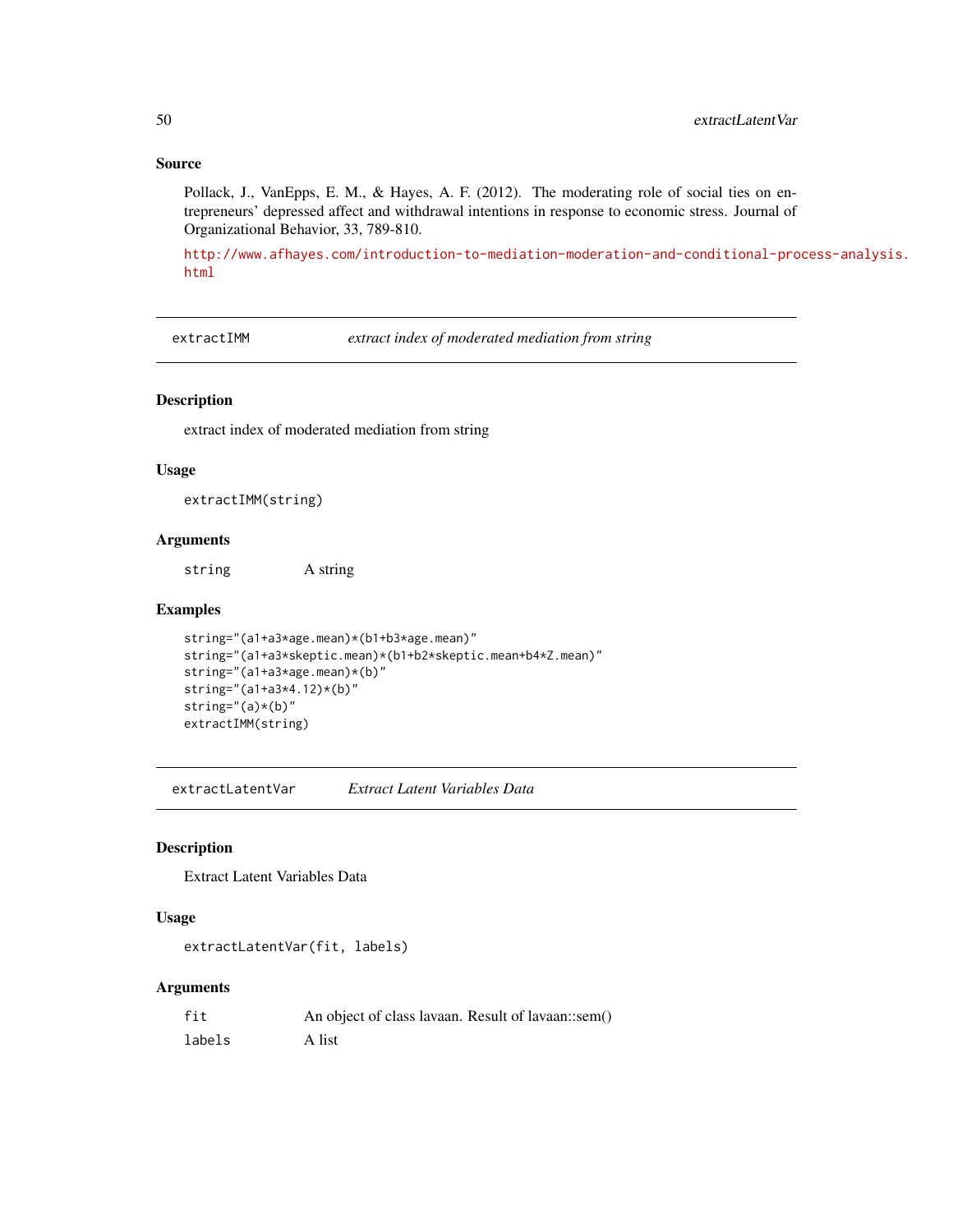Extract Latent Variables Names

#### Usage

```
extractLatentVarName(fit)
```
### Arguments

fit An object of class lavaan. Result of lavaan::sem()

extractModerator *Extract name of moderator from string*

# Description

Extract name of moderator from string

#### Usage

```
extractModerator(string)
```
## Arguments

string A string

```
string="(a1+a3*age.mean)*(b1+b3*age.mean)"
string="(a1+a3*age.mean)*(b)"
string="(a1+a3*4.12)*(b)"
string="(a)*(b)"
extractNumber(string)
extractModerator(string)
```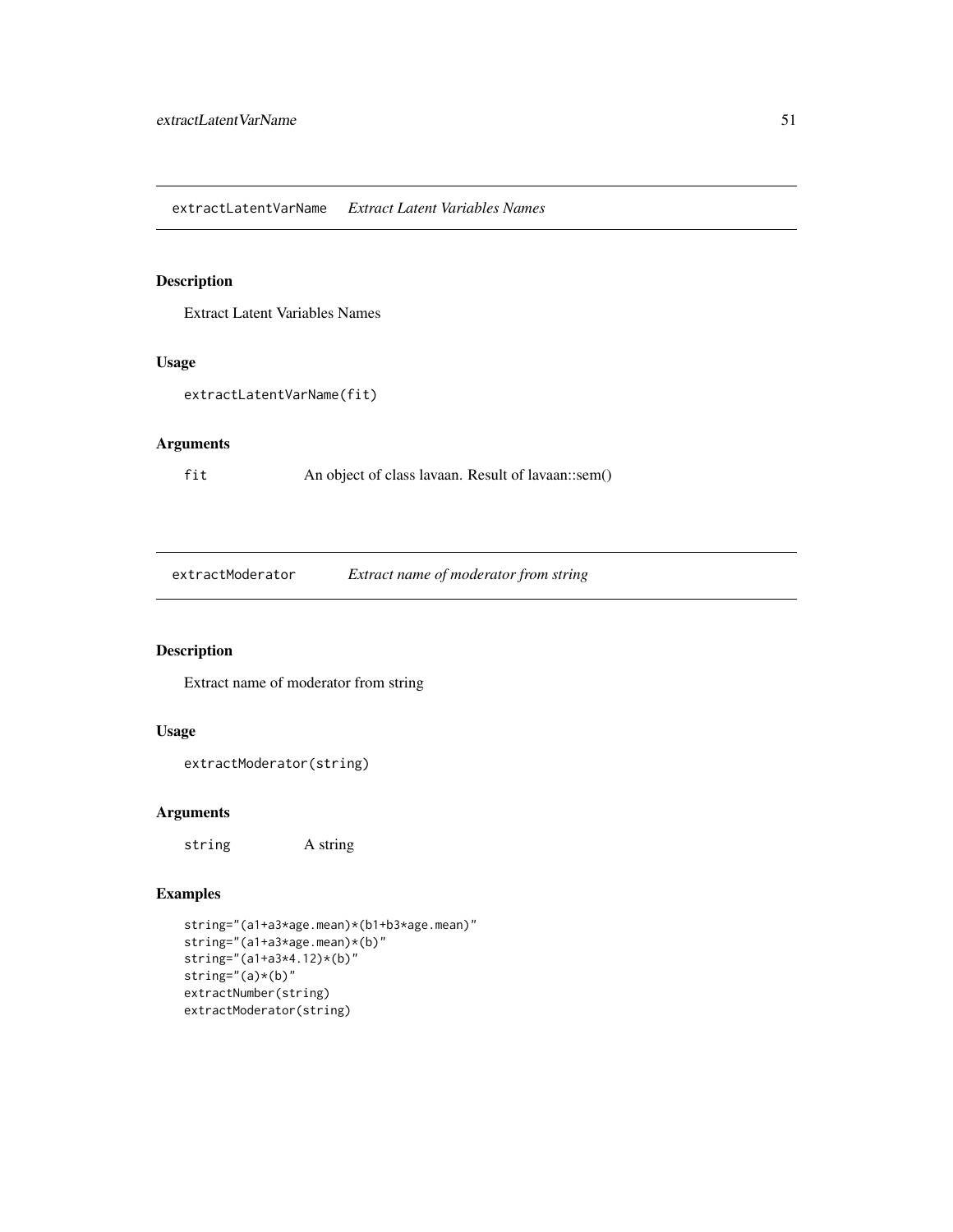extract number from string

### Usage

extractNumber(x)

## Arguments

| $rac{1}{2}$ |  |
|-------------|--|
|             |  |
|             |  |

| extractRange | Extract range from a data.frame |  |  |
|--------------|---------------------------------|--|--|
|--------------|---------------------------------|--|--|

# Description

Extract range from a data.frame

## Usage

extractRange(res, mod, what = "indirect")

# Arguments

| res  | A data frame      |
|------|-------------------|
| mod  | Name of moderator |
| what | string            |

extractX *Extract group by string*

## Description

Extract group by string

## Usage

extractX(string, groupby = "X")

| string  | character vector |
|---------|------------------|
| groupby | name of groupby  |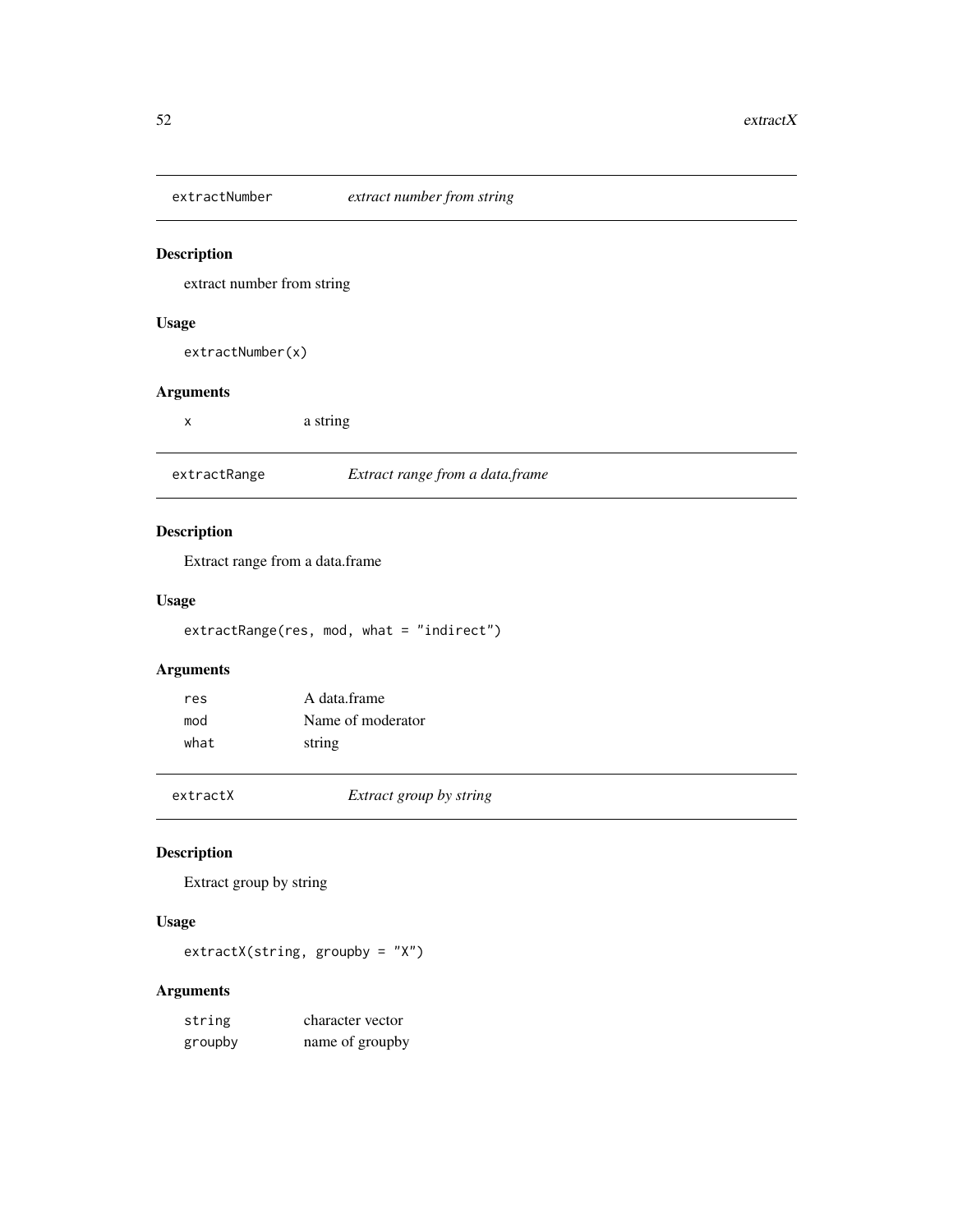convert name with list

## Usage

```
findName(labels, nodeslabels = list(), name = "MiX", exact = FALSE)
```
#### Arguments

| labels      | A named list       |
|-------------|--------------------|
| nodeslabels | A named list       |
| name        | A name to look for |
| exact       | A logical          |

#### Examples

```
labels=list(X="wt",M="am",Y="mpg");name="MiX"
nodeslabels=list(X="weight",M="automatic",Y="milepergallon")
findName(labels=labels,nodeslabels=nodeslabels,name="MiX")
findName(labels=labels,name="MiX")
findName(labels=labels,nodeslabels=nodeslabels,name="M")
labels=list(X="GDPpp",M="Illit",Y="LifeEx")
nodeslabels=list(X="GDP\nper inhabitant",M="Illiteracy Rate",Y="Mean Life\nExpectation")
findName(labels=labels,name="Mi")
findName(labels=labels,nodeslabels=nodeslabels,name="Mi")
labels=list(X="GDPpp",Mi="Illit",Y="LifeEx")
nodeslabels=list(X="GDP\nper inhabitant",Mi="Illiteracy Rate",Y="Mean Life\nExpectation")
findName(labels=labels,name="M")
findName(labels=labels,nodeslabels=nodeslabels,name="M")
labels=list(X="cond",M=c("import","pmi"),Y="reaction")
findName(labels=labels,name="M1")
```
findNames *convert a vector of names with list*

#### Description

convert a vector of names with list

#### Usage

```
findNames(labels, nodeslabels = list(), names, exact = FALSE)
```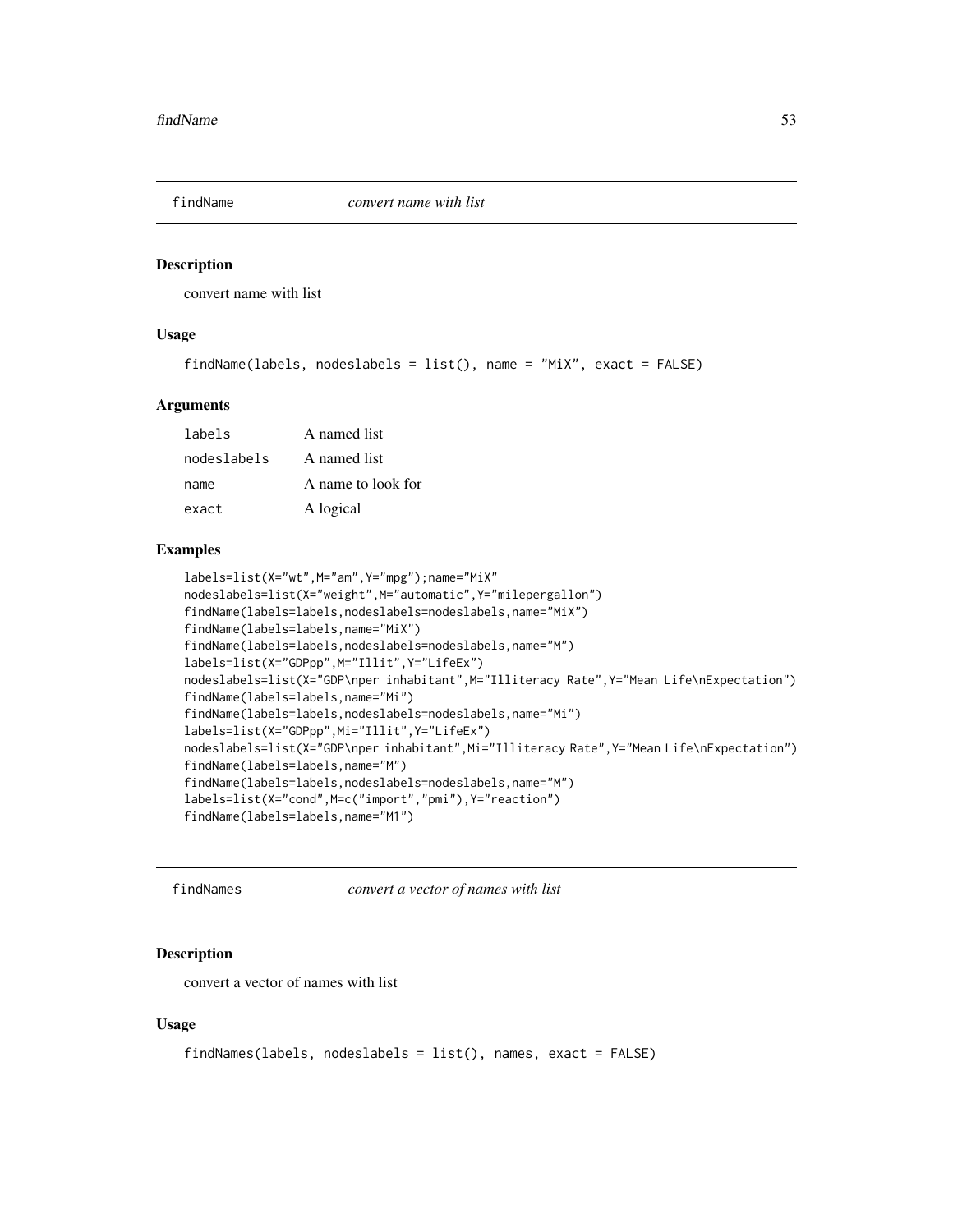#### $54$  fit2df2

### Arguments

| labels      | A named list                   |
|-------------|--------------------------------|
| nodeslabels | A named list                   |
| names       | A character vector to look for |
| exact       | A logical                      |

## Examples

```
labels=list(X="wt",Mi="am",Y="mpg");names=c("X","MiX","Y")
findNames(labels,names=names)
```
fit2alpha *Make a Cronbach alpha table*

## Description

Make a Cronbach alpha table

### Usage

fit2alpha(fit, digits = 3)

## Arguments

| fit    | An object of class lavaan. Result of sem function of package lavaan |
|--------|---------------------------------------------------------------------|
| digits | integer indicating the number of decimal places to be used.         |

fit2df2 *Make a data.frame for conceptDiagram*

## Description

Make a data.frame for conceptDiagram

## Usage

fit2df2(fit)

## Arguments

fit An object of class lavaan. Result of sem function of package lavaan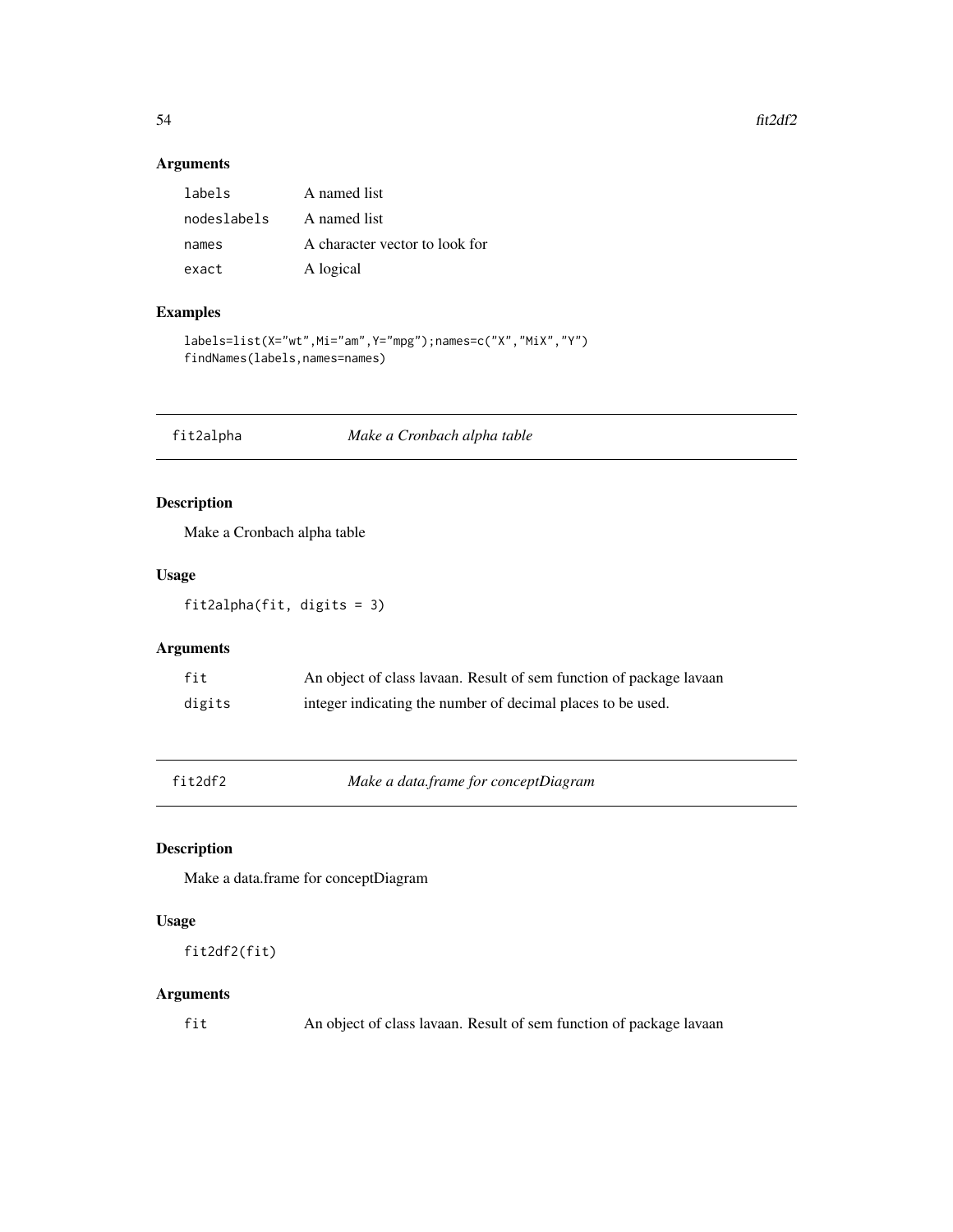Make estimateTable with a list of lm object

### Usage

fit2table(fit, labels = labels, digits = 3)

#### Arguments

| fit    | A list of lm object                             |
|--------|-------------------------------------------------|
| labels | A list                                          |
| digits | integer indicating the number of decimal places |

## Examples

```
labels=list(X="frame",M="justify",Y="donate",W="skeptic")
moderator=list(name="skeptic",site=list(c("a","c")))
eq=tripleEquation(labels=labels,moderator=moderator,data=disaster,mode=1)
fit=eq2fit(eq,data=disaster)
fit2table(fit=fit,labels=labels)
```

| fit2vif | Summarizing correlation, tolerance and variance inflation factors of a |
|---------|------------------------------------------------------------------------|
|         | model                                                                  |

## Description

Summarizing correlation, tolerance and variance inflation factors of a model

## Usage

```
fit2vif(fit, mode = 1, namemode = 1, digits = 3)
```
## Arguments

| fit      | An object of class lm |
|----------|-----------------------|
| mode     | integer. one of 1:2   |
| namemode | integer. One of 1:3   |
| digits   | logical               |

### Examples

fit=lm(govact~negemot\*age,data=glbwarm) fit2vif(fit)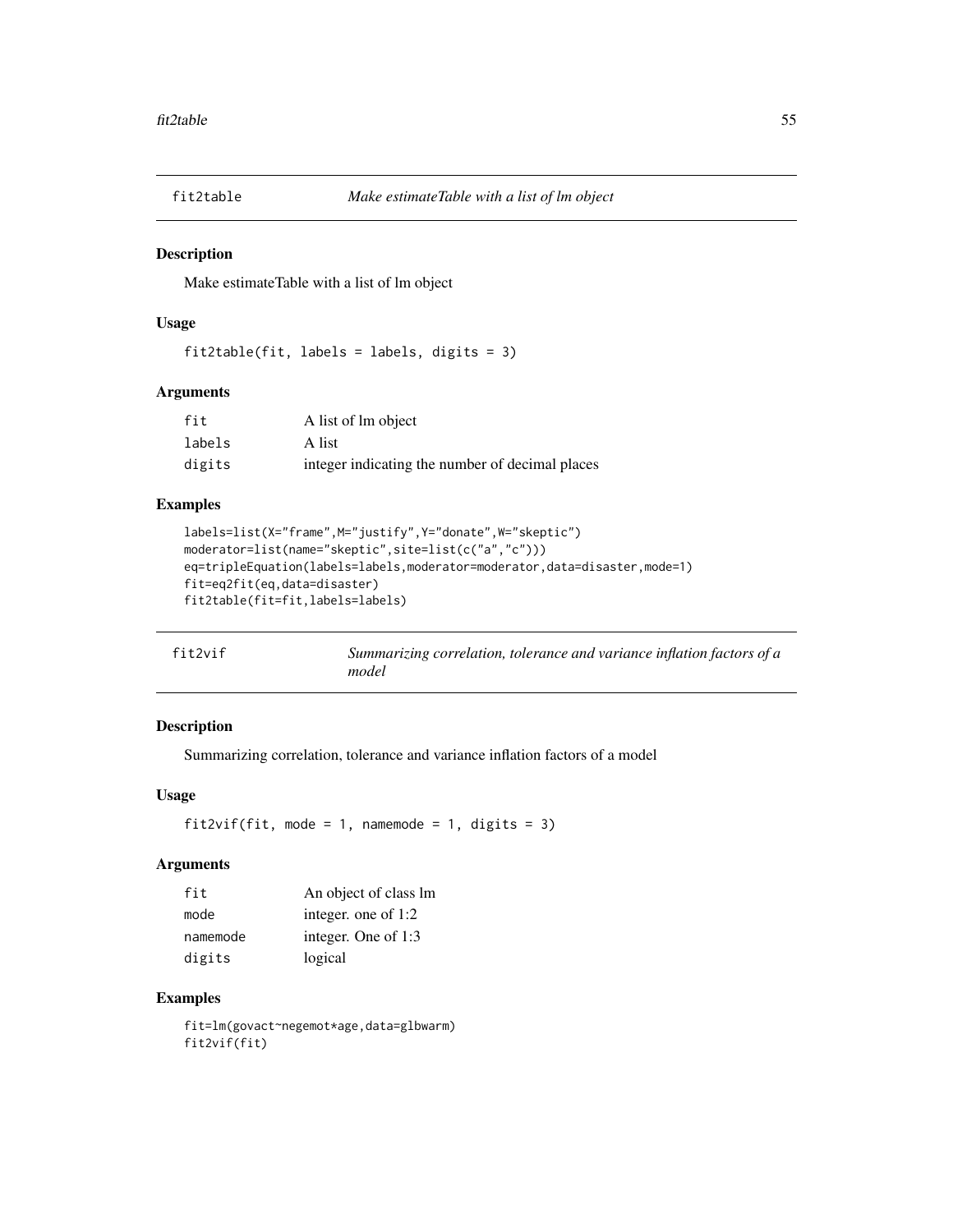Make equation from function

## Usage

fun2eq(fun)

# Arguments

fun A function

get2ndIndirect *get2ndIndirect effect*

# Description

get2ndIndirect effect

## Usage

```
get2ndIndirect(X = NULL, M = NULL, Y = NULL, labels = list())
```
## Arguments

| X      | Names of independent variable |
|--------|-------------------------------|
| M      | Names of mediator variable.   |
| - Y    | Names of dependent variable   |
| labels | A list                        |

# Examples

get2ndIndirect(X="X",M=c("M1","M2","M3"))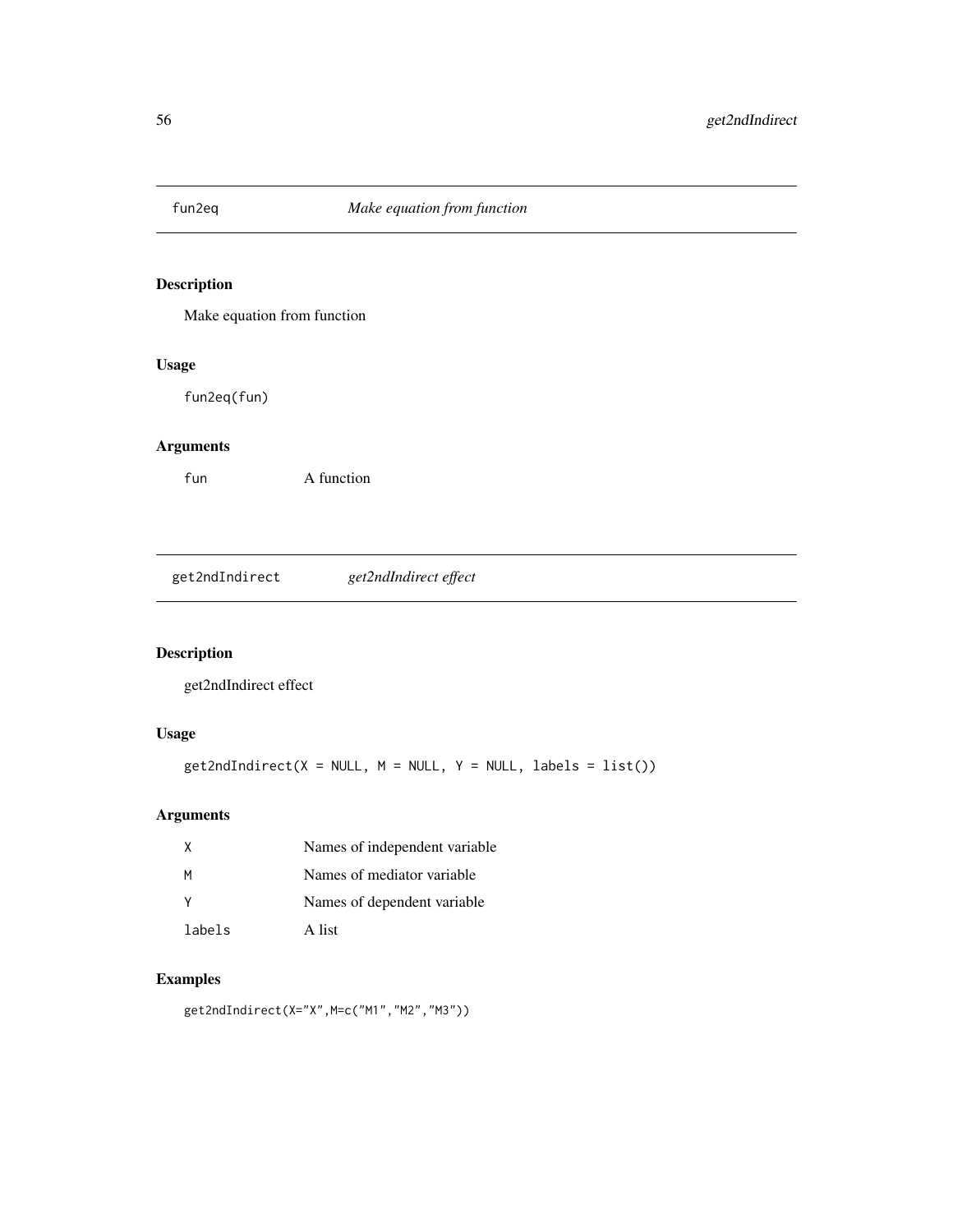Get arrows data with no

## Usage

getArrows(no = 25)

## Arguments

no model number

getAspectRatio *Get aspect information of a ggplot*

# Description

Get aspect information of a ggplot

## Usage

getAspectRatio(p)

# Arguments

p A ggplot object

|--|

## Description

Get bootstrapped values

## Usage

getBootData(semfit, what = "coef.boot", ...)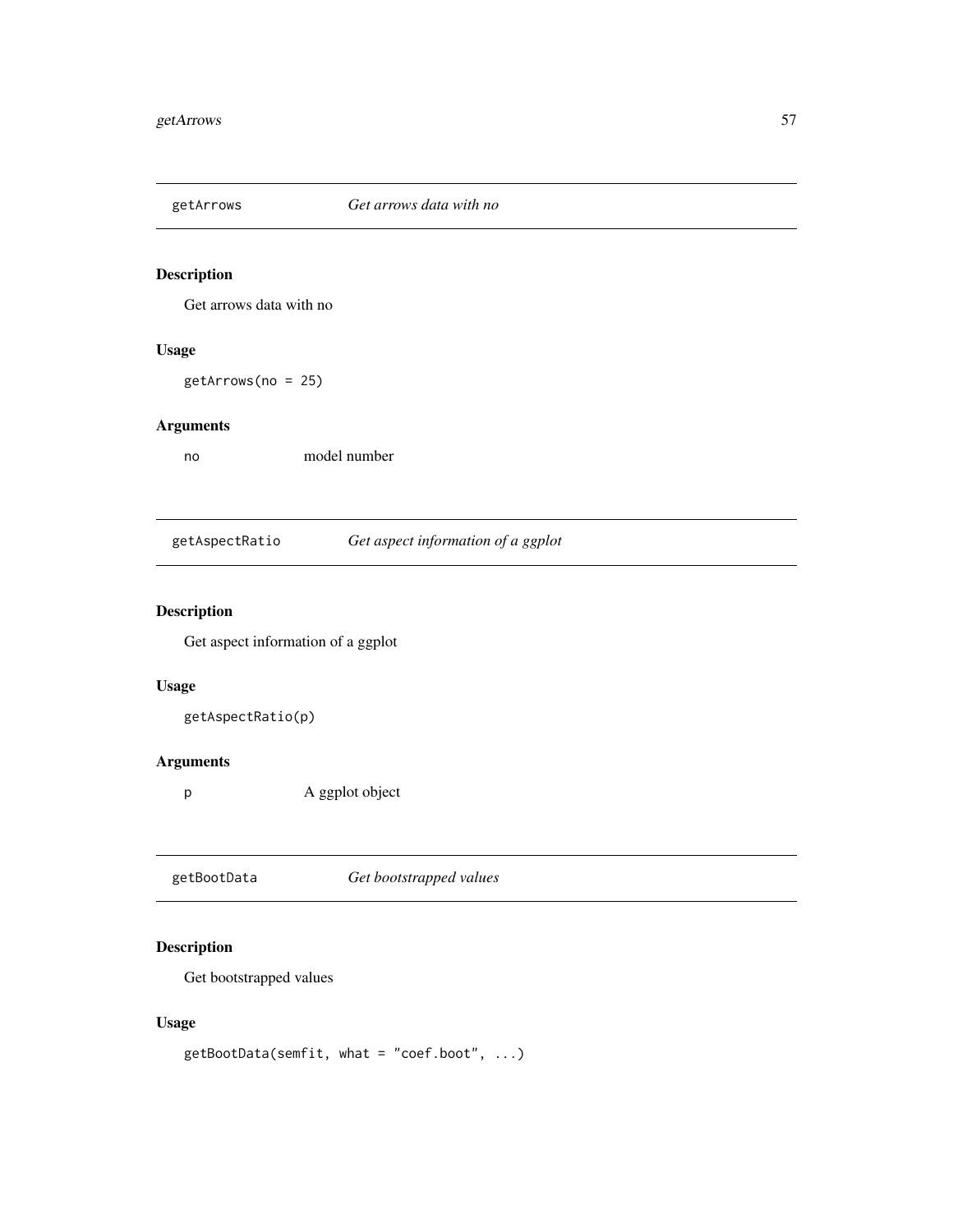### Arguments

| semfit | An object of class lavaan                          |
|--------|----------------------------------------------------|
| what   | Character. What needs to be inspected/extracted?   |
| .      | Further argument to be passed to lavaan::lavTech() |

## Examples

```
require(lavaan)
labels=list(X="cond",M="pmi",Y="reaction")
model=tripleEquation(labels=labels)
```

```
set.seed(1234)
semfit=sem(model,data=pmi,se="boot",bootstrap=100)
getBootData(semfit)
```
getCatSlopeDf *Make data summarizing regression slopes and intercepts*

## Description

Make data summarizing regression slopes and intercepts

# Usage

```
getCatSlopeDf(
  labels = NULL,
  data,
 yvar = "Y",total = FALSE,addvars = TRUE,
  add.label = FALSE,
 maxylev = 6,
 mode = 1,
  rangemode = 2
\lambda
```

| labels    | Named list of variables                                       |
|-----------|---------------------------------------------------------------|
| data      | A data.frame                                                  |
| yvar      | Label of the dependent variable. Either "Y"(default) or "M".  |
| total     | logical. If true, model include mediator variable.            |
| addvars   | logical. Whether or not add categorical variables to the data |
| add.label | logical                                                       |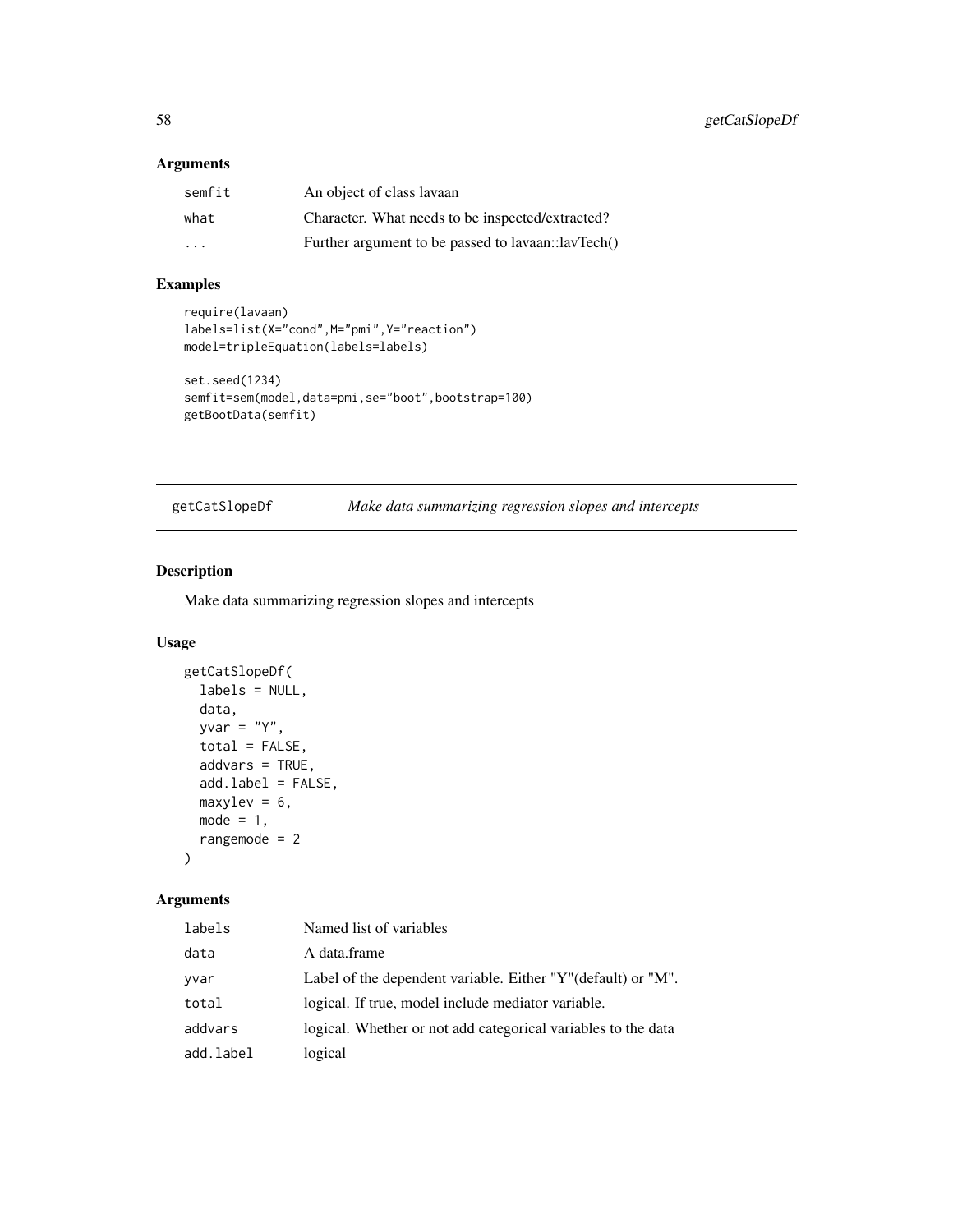#### getCoef 59

| maxylev   | maximal unique length of categorical variable                                                                   |
|-----------|-----------------------------------------------------------------------------------------------------------------|
| mode      | Numeric. One of 1:4. 1= simple indicator coding, 2= sequential coding, 3=<br>Helmert coding, $4=$ effect coding |
| rangemode | rangemode. 1 or 2.                                                                                              |

## Examples

```
labels=list(X="protest",W="sexism",M="respappr",Y="liking")
getCatSlopeDf(labels=labels,yvar="M",data=protest,mode=3)
getCatSlopeDf(labels=labels,yvar="M",data=protest,mode=1)
```
getCoef *Get coef summary table*

## Description

Get coef summary table

### Usage

getCoef(fit)

#### Arguments

fit An object of class lm

## Examples

fit=lm(mpg~hp\*wt+am,data=mtcars) getCoef(fit)

getEq2p *get slope and intercept with 2 points*

### Description

get slope and intercept with 2 points

### Usage

getEq2p(x1, y1, x2, y2)

| x1 | x coordinate of the first point  |
|----|----------------------------------|
| ν1 | y coordinate of the first point  |
| x2 | x coordinate of the second point |
| y2 | y coordinate of the second point |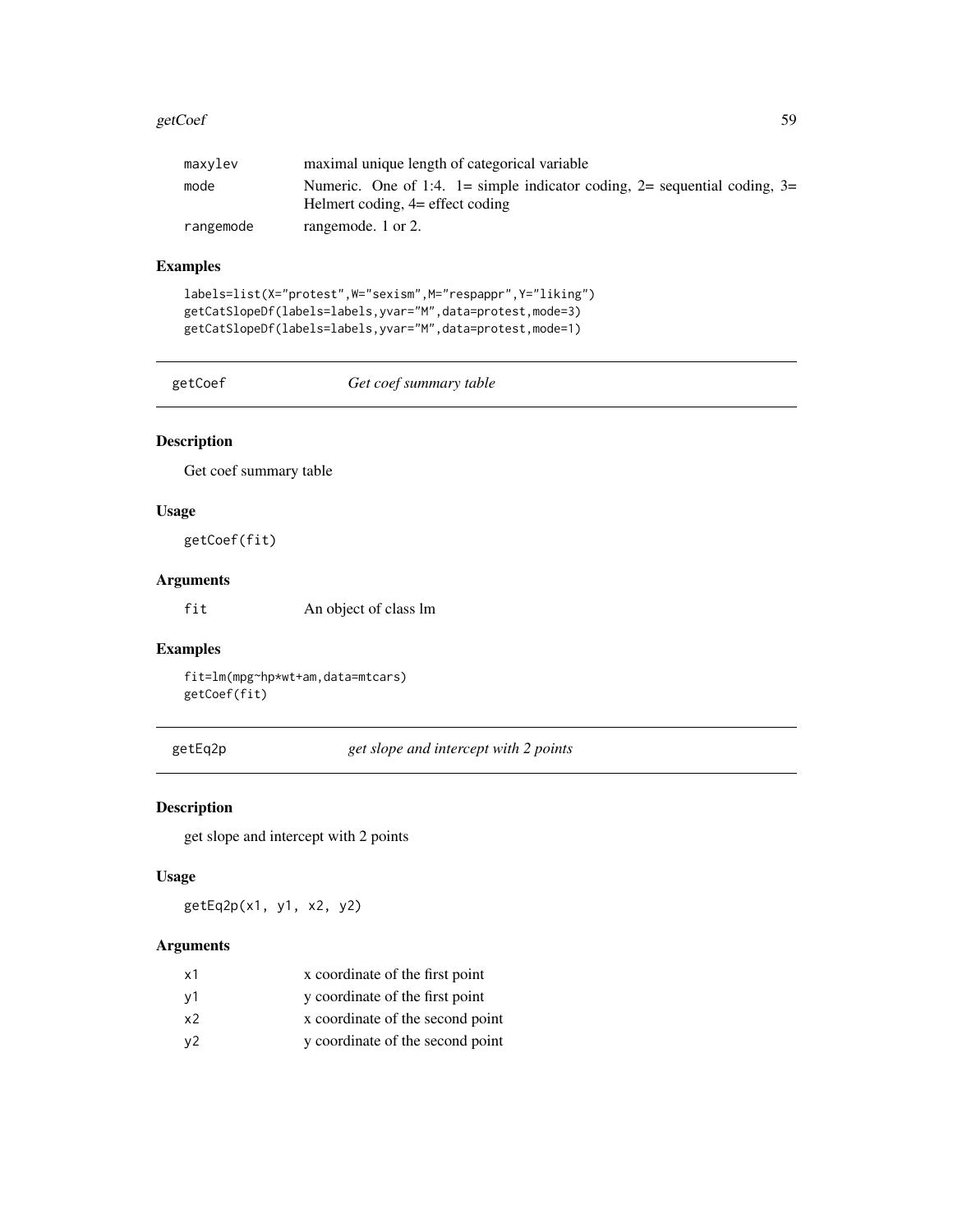Get Helmert Coding of column j of group with length of unique values (count-1)

#### Usage

 $getHelmert(x, j, count = NULL)$ 

## Arguments

| $\boldsymbol{\mathsf{x}}$ | a numeric vector                      |
|---------------------------|---------------------------------------|
|                           | column no                             |
| count                     | length unique values of group minus 1 |

### Value

A numeric vector

### Source

Andrew F. Hayes.(2018) Introduction to Mediation, Moderation and Conditional Process Analysis(2nd Ed.). New York, NY: The Guilford Press. p584

## Examples

```
x=c(1:4,4:2,2,3,5)
getHelmert(x,1)
getHelmert(mtcars$cyl,1)
```
getInfo *Get information of a model*

## Description

Get information of a model

#### Usage

getInfo(fit, digits = 3)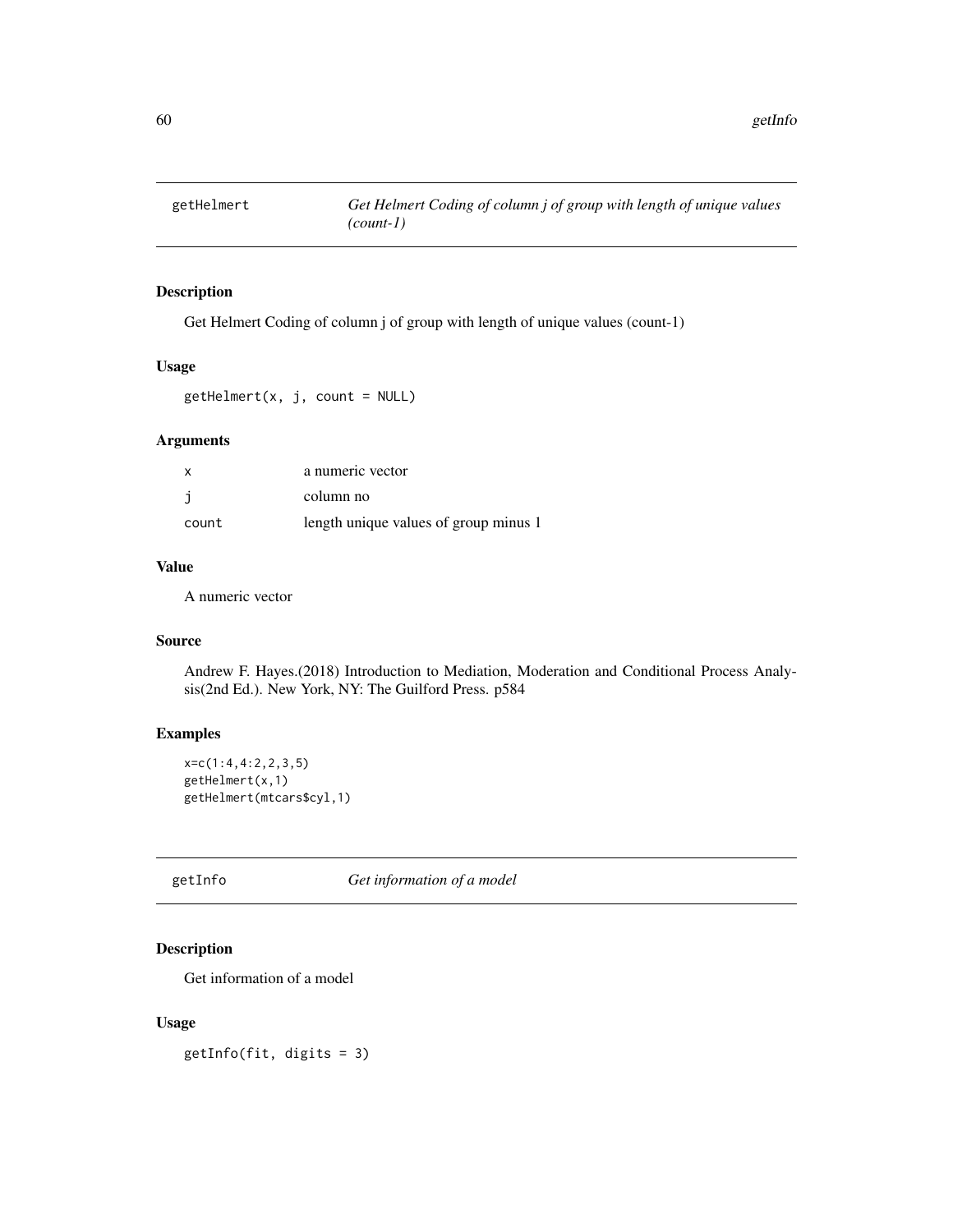# getMeanSd 61

## Arguments

| fit    | object of class lm                              |
|--------|-------------------------------------------------|
| digits | integer indicating the number of decimal places |

# Examples

```
fit=lm(mpg~wt*hp,data=mtcars)
getInfo(fit)
```

|--|

# Description

get mean and sd

## Usage

getMeanSd(data, X, Y, digits)

# Arguments

| data   | A data.frame                                    |
|--------|-------------------------------------------------|
| X      | Name of independant variable.                   |
|        | Name of dependant variable.                     |
| digits | Integer indicating the number of decimal places |

getNodes *Get nodes data with model no*

# Description

Get nodes data with model no

# Usage

getNodes(no = 25)

## Arguments

no model number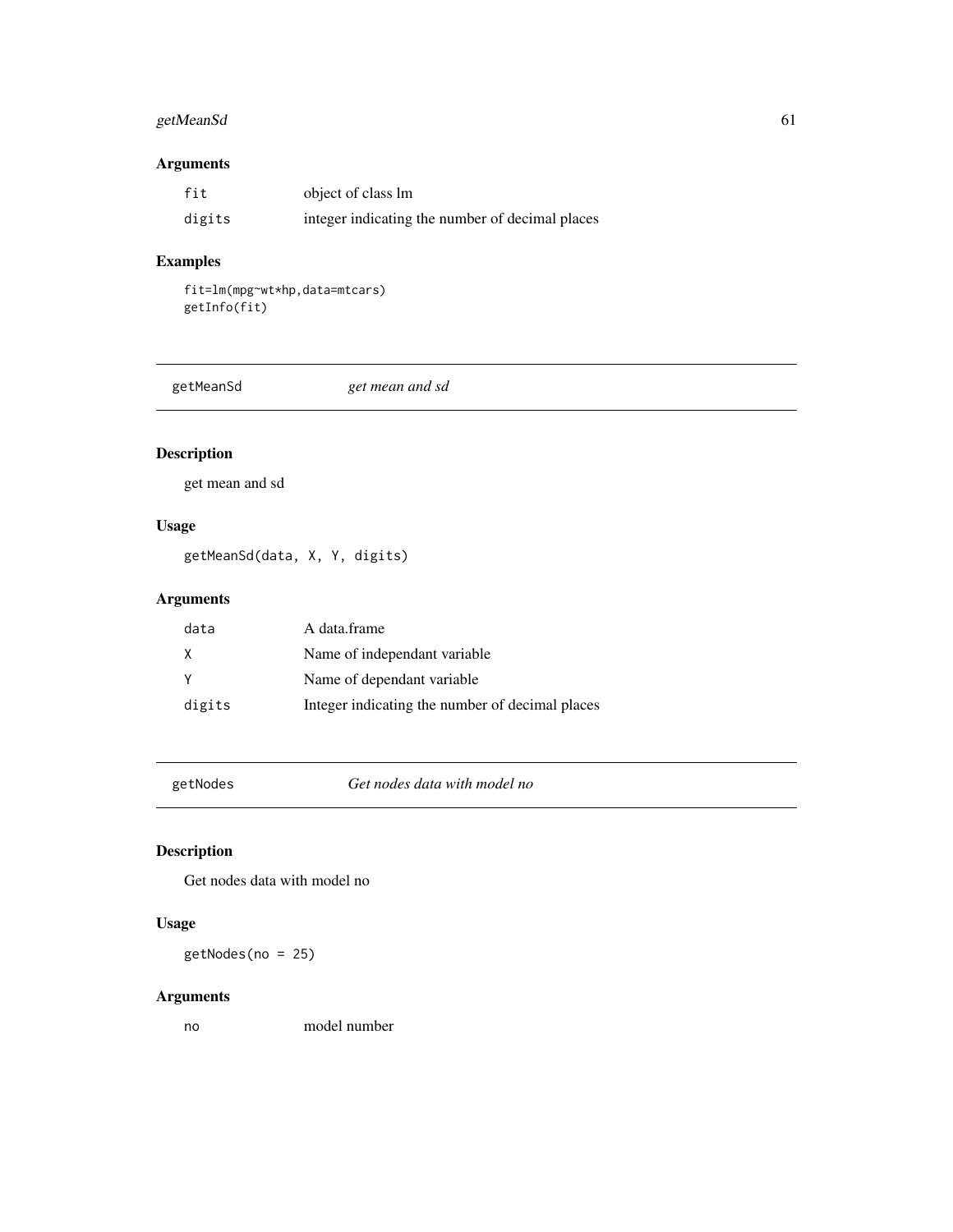Get coding table for dummy variables

### Usage

```
getRatioTable(count = 3, mode = 1)
```
## Arguments

| count | number of unique length of categorical variable                           |
|-------|---------------------------------------------------------------------------|
| mode  | Numeric. One of 1:4. 1= simple indicator coding, 2= sequential coding, 3= |
|       | Helmert coding, 4= effect coding                                          |

## Examples

```
getRatioTable(count=3)
getRatioTable(count=4,mode=3)
```
getRepValues *Get representative values*

## Description

Get representative values

### Usage

```
getRepValues(data, colname, rangemode = 2, maxylev = 6, digits = digits)
```

| data      | A data.frame                                                                            |
|-----------|-----------------------------------------------------------------------------------------|
| colname   | Name of column                                                                          |
| rangemode | Integer, $1$ or $2$                                                                     |
| maxvlev   | Integer. Maximum unique length of variable to be treated as a categorical vari-<br>able |
| digits    | integer indicating the number of decimal places                                         |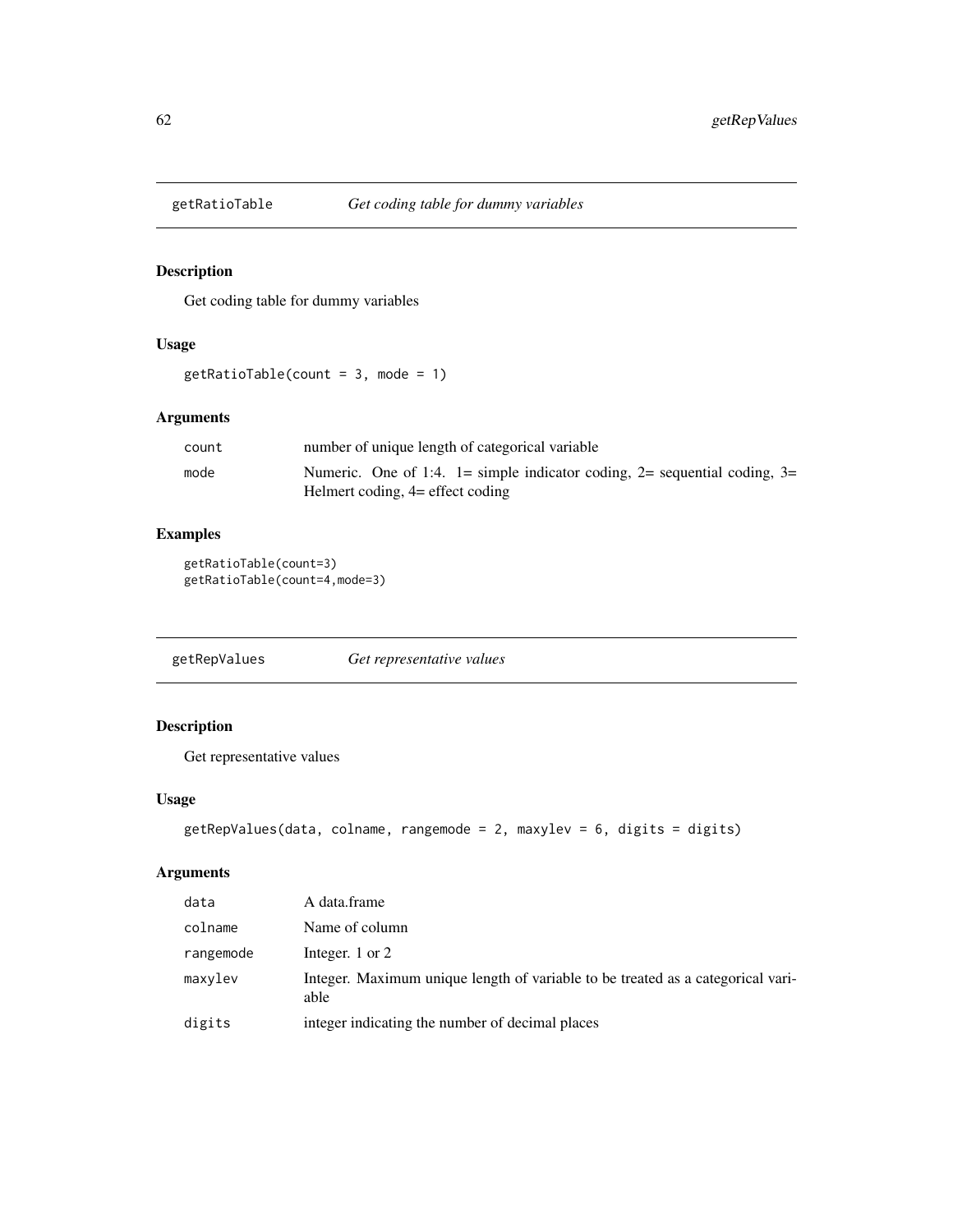Get predicted value from object of class "lm"

## Usage

 $getYhat(fit, group = "D", mode = 1)$ 

## Arguments

| fit   | Object of class "lm"                                                      |
|-------|---------------------------------------------------------------------------|
| group | names of dummy variables in formula                                       |
| mode  | Numeric. One of 1:4. 1= simple indicator coding, 2= sequential coding, 3= |
|       | Helmert coding, $4=$ effect coding                                        |

## Examples

```
iris1=addCatVars(iris,c("Species"))
iris3=addCatVars(iris,c("Species"),mode=3)
fit1=lm(Sepal.Length~Sepal.Width+D1+D2,data=iris1)
getYhat(fit1)
fit1=lm(Sepal.Length~D2*Sepal.Width+Sepal.Width*D1+Petal.Width,data=iris1)
getYhat(fit1)
fit3=lm(Sepal.Length~D2*Sepal.Width+Sepal.Width*D1+Petal.Width*D1+Petal.Width*D2,data=iris3)
getYhat(fit3,mode=3)
```
getYhat1 *Get Yhat value from simple mediation*

## Description

Get Yhat value from simple mediation

## Usage

```
getYhat1(
 data,
 X = NULL,M = NULL,Y = NULLlabels,
 digits = 3,
 maxylev = 6,
 mode = 1)
```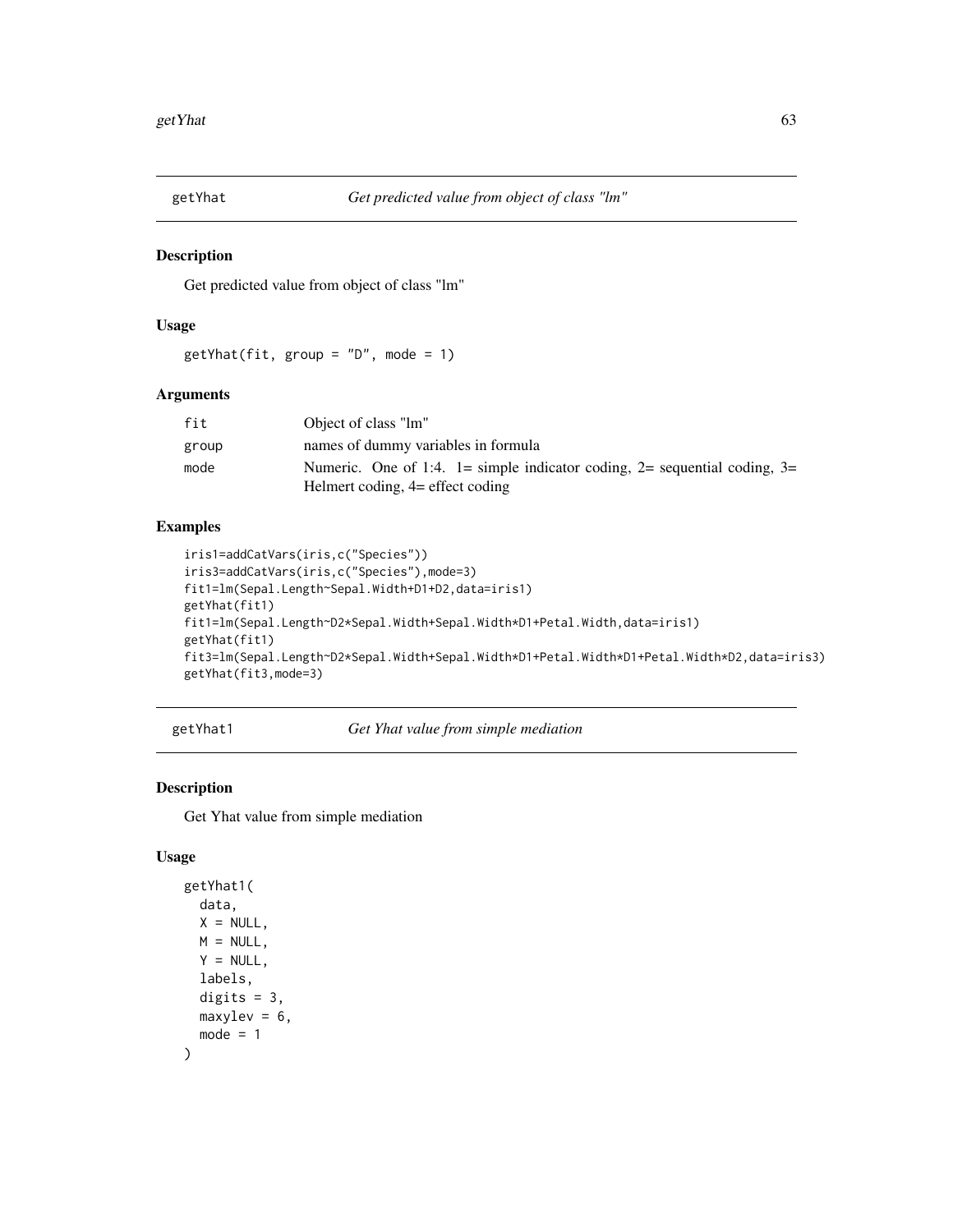## Arguments

| data    | A data.frame                                                                                                   |
|---------|----------------------------------------------------------------------------------------------------------------|
| X       | Name of independant variable                                                                                   |
| M       | Name of moderator variable                                                                                     |
| Y       | Name of dependant variable                                                                                     |
| labels  | optional list of labels                                                                                        |
| digits  | Integer indicating the number of decimal places                                                                |
| maxylev | maximal unique length of categorical variable                                                                  |
| mode    | Numeric. One of 1:4. 1= simple indicator coding, 2= sequential coding, 3=<br>Helmert coding, 4 = effect coding |

## Examples

```
data=protest
labels=list(X="protest",M="respappr",Y="liking")
getYhat1(data=protest,labels=labels)
```
ggCor *Draw a heatmap of correlation test*

# Description

Draw a heatmap of correlation test

## Usage

```
ggCor(
 data,
 what = 1,
 label = 0,colors = NULL,
 title = TRUE,
 mode = 2,
 digits = 2,
 yreverse = TRUE,
  xangle = 45,
 yangle = 0,
  use.label = FALSE
\mathcal{L}
```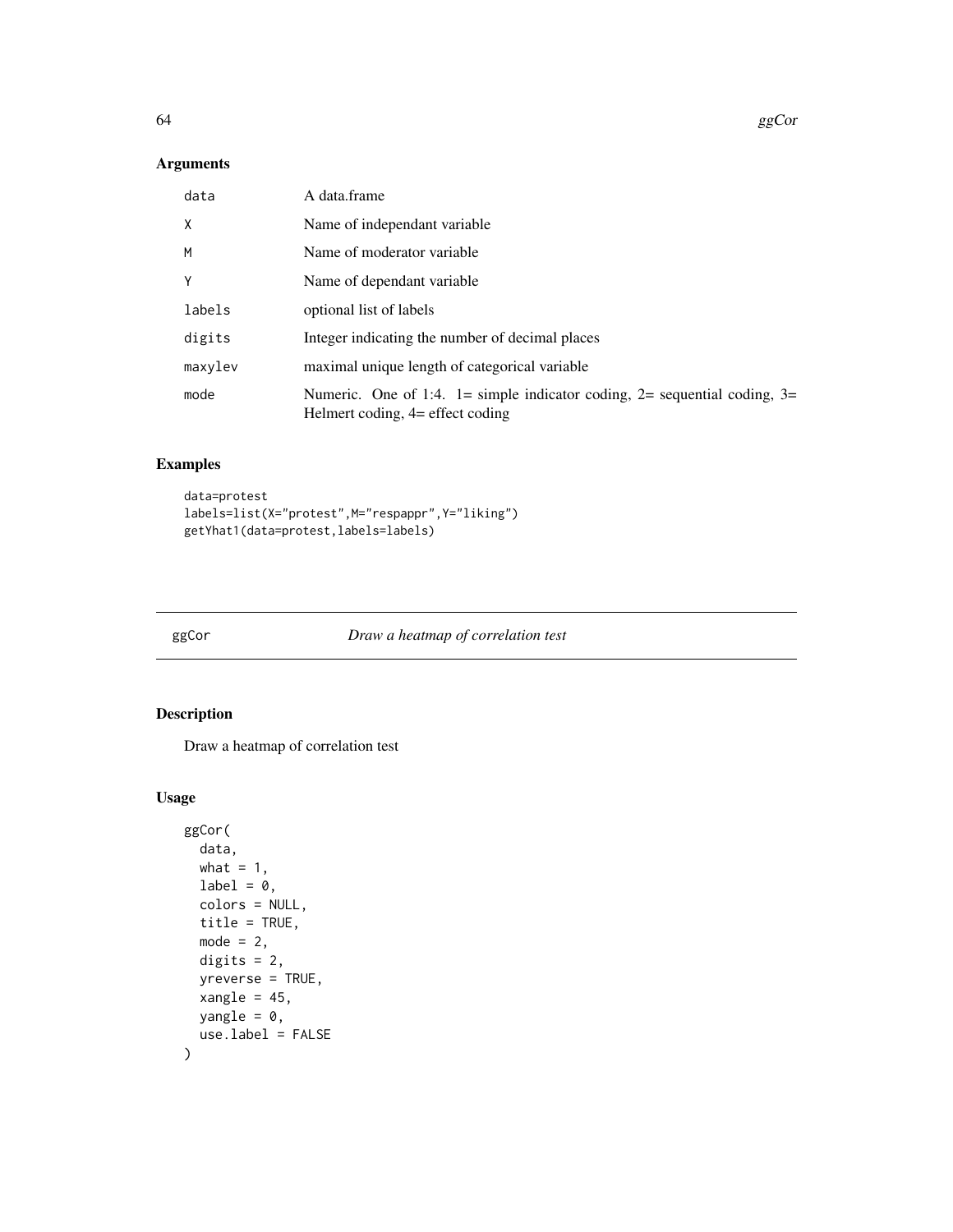#### glbwarm 65

### Arguments

| data      | A data.frame                                                                                             |
|-----------|----------------------------------------------------------------------------------------------------------|
| what      | if 1, correlation, if 2, partial correlation, if 3, semi-partial correlation                             |
| label     | if 0, no label(default), if 1, use r value as label, if 2, use r value with significant<br>mark as label |
| colors    | colors for low, mid and high correlation values                                                          |
| title     | if true, add title to the heatmap                                                                        |
| mode      | 1 or 2                                                                                                   |
| digits    | The number of decimal place'                                                                             |
| yreverse  | If true, reverse y axis                                                                                  |
| xangle    | x-axis text angle                                                                                        |
| yangle    | y-axis text angle                                                                                        |
| use.label | Logical whether or not use label in case of labelled data                                                |
|           |                                                                                                          |

## glbwarm *Global Warming dataset*

## Description

Global Warming dataset

#### Usage

glbwarm

## Format

A data.frame with 815 obs. of 7 variables

govact Support for government action

posemot Positive emotions about climate change

negemot Negative emotions about climate change

ideology Political ideology (conservatism),  $1 = \text{Very Liberal}, 2 = \text{Liberal}, 3 = \text{Somewhat Liberal},$  $4 =$  Moderate; Middle of the Road,  $5 =$  Somewhat Conservative,  $6 =$  Conservative,  $7 =$  Very Conservative

age Respondent age at last birthday

sex female(0) or male(1)

**partyid**  $1 =$  Democrat,  $2 =$  Independent,  $3 =$  Republican

## Source

[http://www.afhayes.com/introduction-to-mediation-moderation-and-conditional-pro](http://www.afhayes.com/introduction-to-mediation-moderation-and-conditional-process-analysis.html)cess-analysis. [html](http://www.afhayes.com/introduction-to-mediation-moderation-and-conditional-process-analysis.html)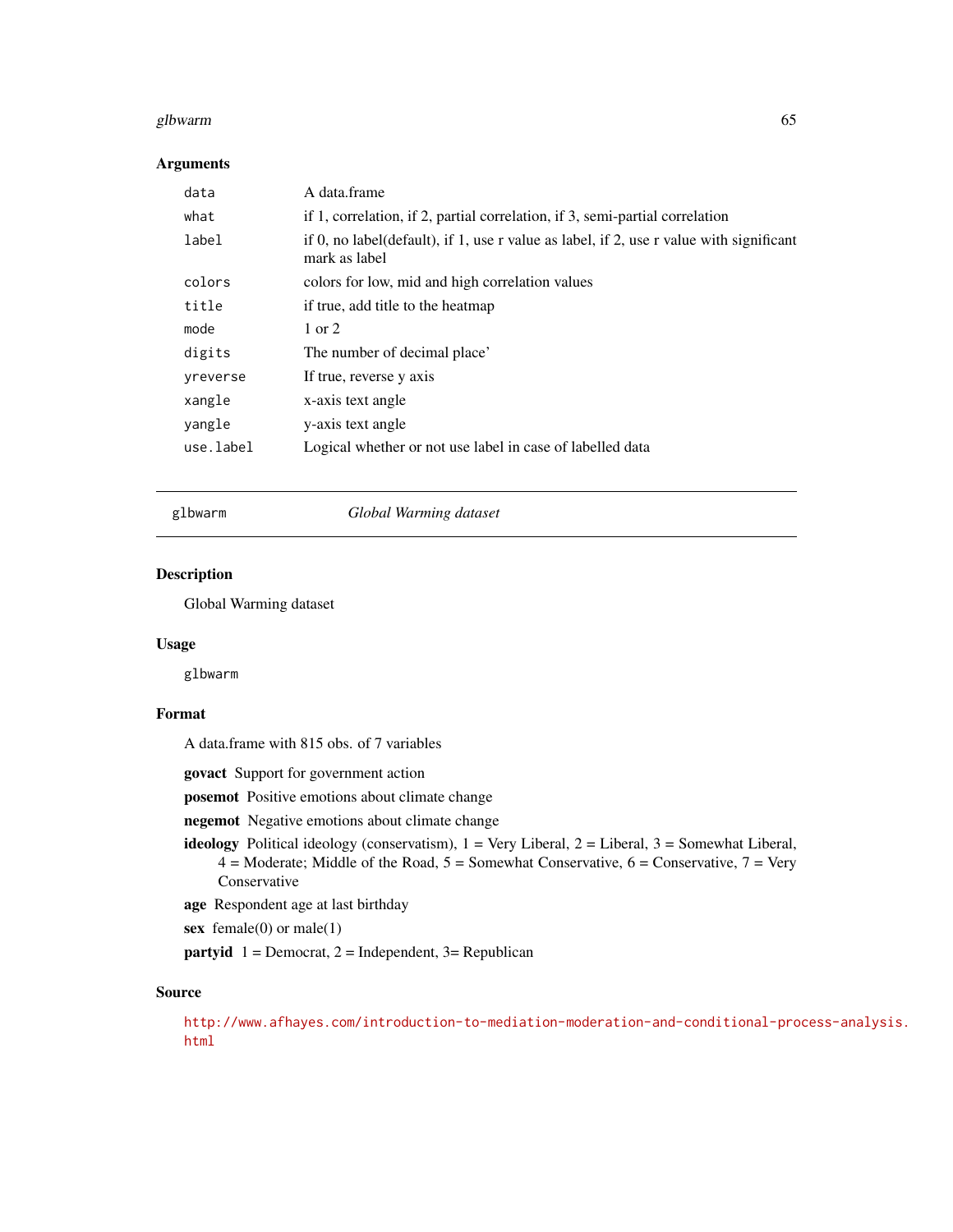make interaction equation

## Usage

```
interactstr(x, prefix = "a", skip = FALSE, count = 1, addPrefix = TRUE)
```
## Arguments

| x         | character vector    |
|-----------|---------------------|
| prefix    | prefix              |
| skip      | whether or not skip |
| count     | Numeric             |
| addPrefix | A logical           |

## Examples

interactStr(LETTERS[1]) interactStr(LETTERS[1:3]) interactStr(LETTERS[1:3],skip=TRUE)

jnPlot *Draw johnson\_neyman plot*

## Description

Draw johnson\_neyman plot

## Usage

```
jnPlot(
  fit,
 pred = NULL,
 modx = NULL,digits = 3,
 plot = FALSE,
 mode = 1,
 xvar = "Z",addEq = FALSE,...
\mathcal{L}
```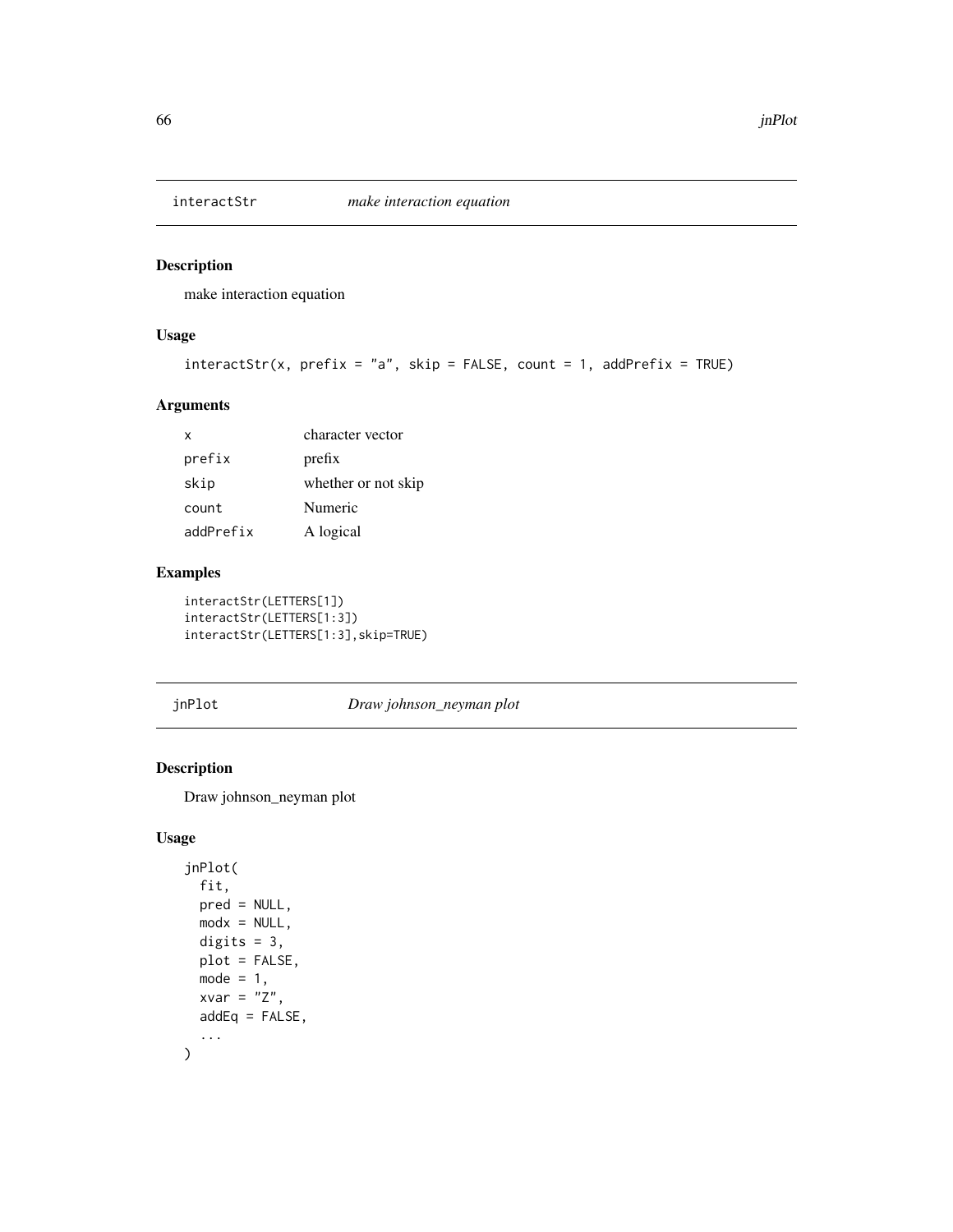#### $labeled2name$  67

## Arguments

| fit    | A regression model                                              |
|--------|-----------------------------------------------------------------|
| pred   | name of predictor variable                                      |
| modx   | name of moderator variable                                      |
| digits | integer indicating the number of decimal places                 |
| plot   | logical. Whether or not draw plot                               |
| mode   | integer 1 or 2                                                  |
| xvar   | Name of xvar                                                    |
| addEg  | logical                                                         |
|        | Further argumant to be passed to interactions::johnson_neyman() |

## Examples

```
fit=lm(mpg~hp*wt,data=mtcars)
jnPlot(fit)
```

```
fit=lm(justify~frame*skeptic,data=disaster)
res=jnPlot(fit)
res$plot
fit=lm(govact~negemot*sex*age+posemot+ideology,data=glbwarm)
jnPlot(fit,pred="negemot:sex",modx="age",mode=2,addEq=TRUE)
```
label2name *Change label into name*

## Description

Change label into name

## Usage

label2name(label, labels)

# Arguments

| label  | A string     |
|--------|--------------|
| labels | A named list |

```
label="X:W:Z"
labels=list(X="dep",W="mod",Z="mod2")
label2name(label,labels)
```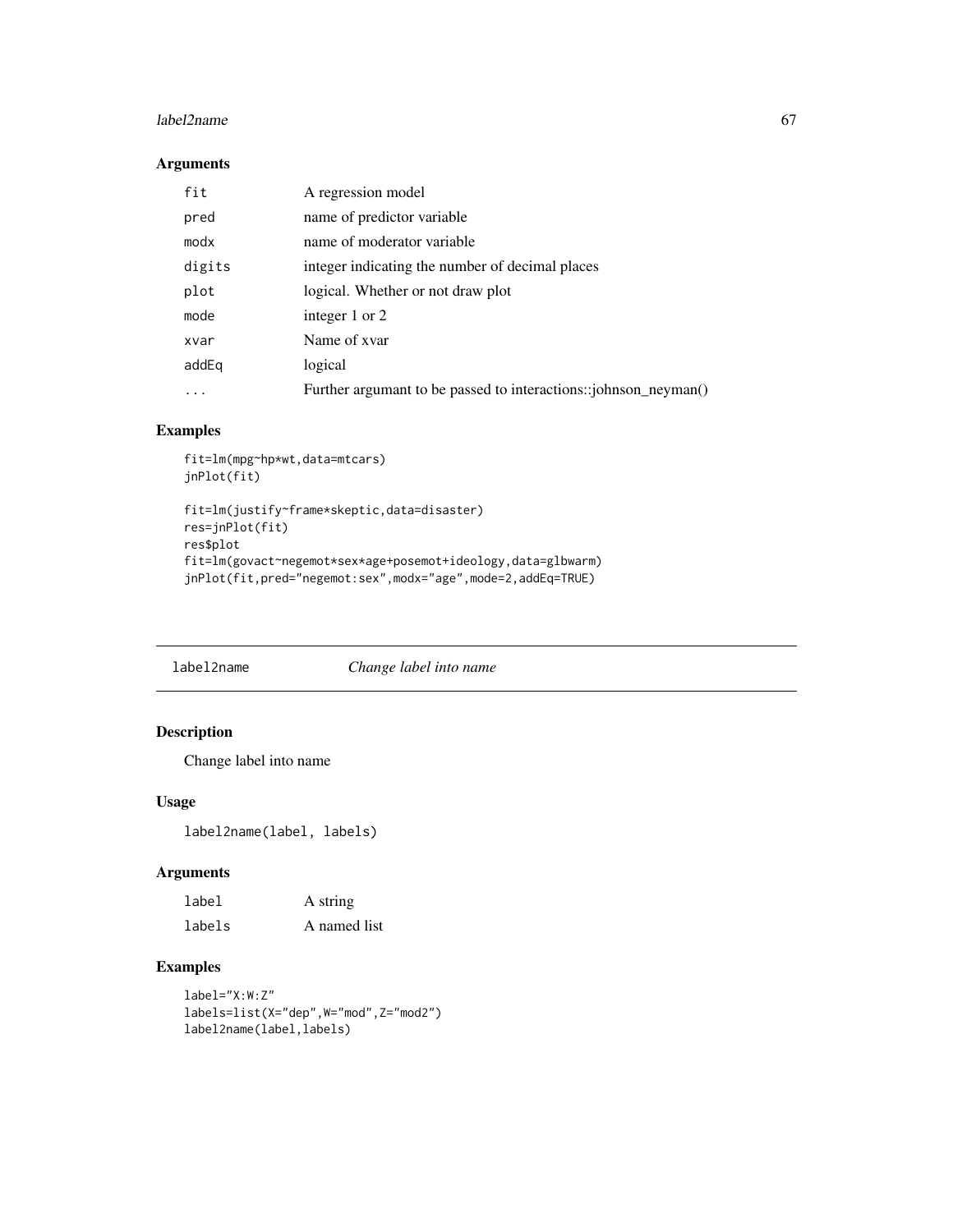Make table with labels

#### Usage

```
labels2table(
  labels = labels,
  vars = list(),
  moderator = list(),
  covar = NULL,serial = TRUE,
 bmatrix = NULL,
  eq = NULL)
```
# Arguments

| labels    | A list                                              |
|-----------|-----------------------------------------------------|
| vars      | A list                                              |
| moderator | A list                                              |
| covar     | A list                                              |
| serial    | A logical                                           |
| bmatrix   | integer specifying causal relations among mediators |
| eq        | Optional string contains equation                   |

```
labels=list(X="frame",M="justify",Y="donate",W="skeptic")
moderator=list(name="skeptic",site=list(c("a","c")))
covar=list(name=c("C1","C2","C3"),site=list(c("M","Y"),c("M","Y"),c("M","Y")))
labels=list(X="X",M=c("M1","M2","M3"),Y="Y")
labels=list(X="X",M=c("M1","M2"),Y="Y")
moderator=list();serial=FALSE;eq=NULL
labels2table(labels)
labels2table(labels,serial=FALSE)
labels2table(labels,covar=covar)
labels2table(labels,moderator=moderator)
labels=list(X="X",M="M",Y="Y")
moderator=list(name=c("W"),site=list(c("b","c")))
labels2table(labels,moderator=moderator)
labels=list(X="baby",M="wine",Y="tile")
moderator=list(name=c("milk"),site=list("a"))
covar=list(name=c("milk","tent","sand"),site=list(c("Y"),c("M","Y"),c("M","Y")))
labels2table(labels,moderator=moderator,covar=covar,serial=FALSE)
```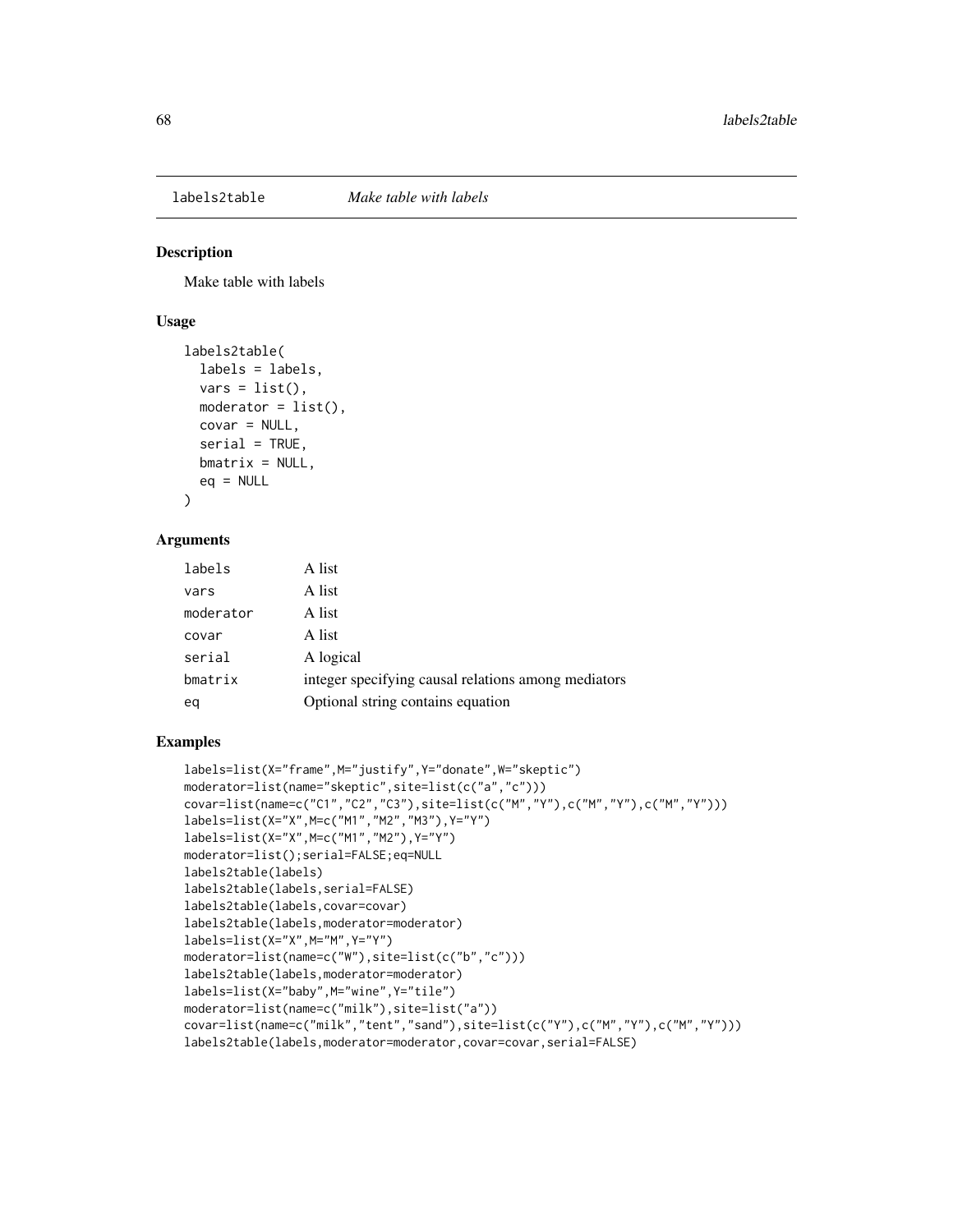Make data summarizing ANOVA results

## Usage

```
makeAnovaDf(
  labels,
 data,
 yvar = "Y",total = FALSE,addvars = TRUE,
 maxylev = 6,
 mode = 1,
  rangemode = 2
\mathcal{L}
```
## Arguments

| labels    | Named list of variables                                                                                       |
|-----------|---------------------------------------------------------------------------------------------------------------|
| data      | A data.frame                                                                                                  |
| yvar      | Label of the dependent variable. Either "Y" (default) or "M".                                                 |
| total     | logical. If true, model include mediator variable.                                                            |
| addvars   | logical. Whether or not add categorical variables to the data                                                 |
| maxylev   | maximal unique length of categorical variable                                                                 |
| mode      | Numeric. One of 1:4. 1= simple indicator coding, 2= sequential coding, 3=<br>Helmert coding, 4= effect coding |
| rangemode | rangemode. 1 or 2.                                                                                            |

```
labels=list(X="protest",W="sexism",M="respappr",Y="liking")
makeAnovaDf(labels=labels,data=protest,total=TRUE,mode=3)
```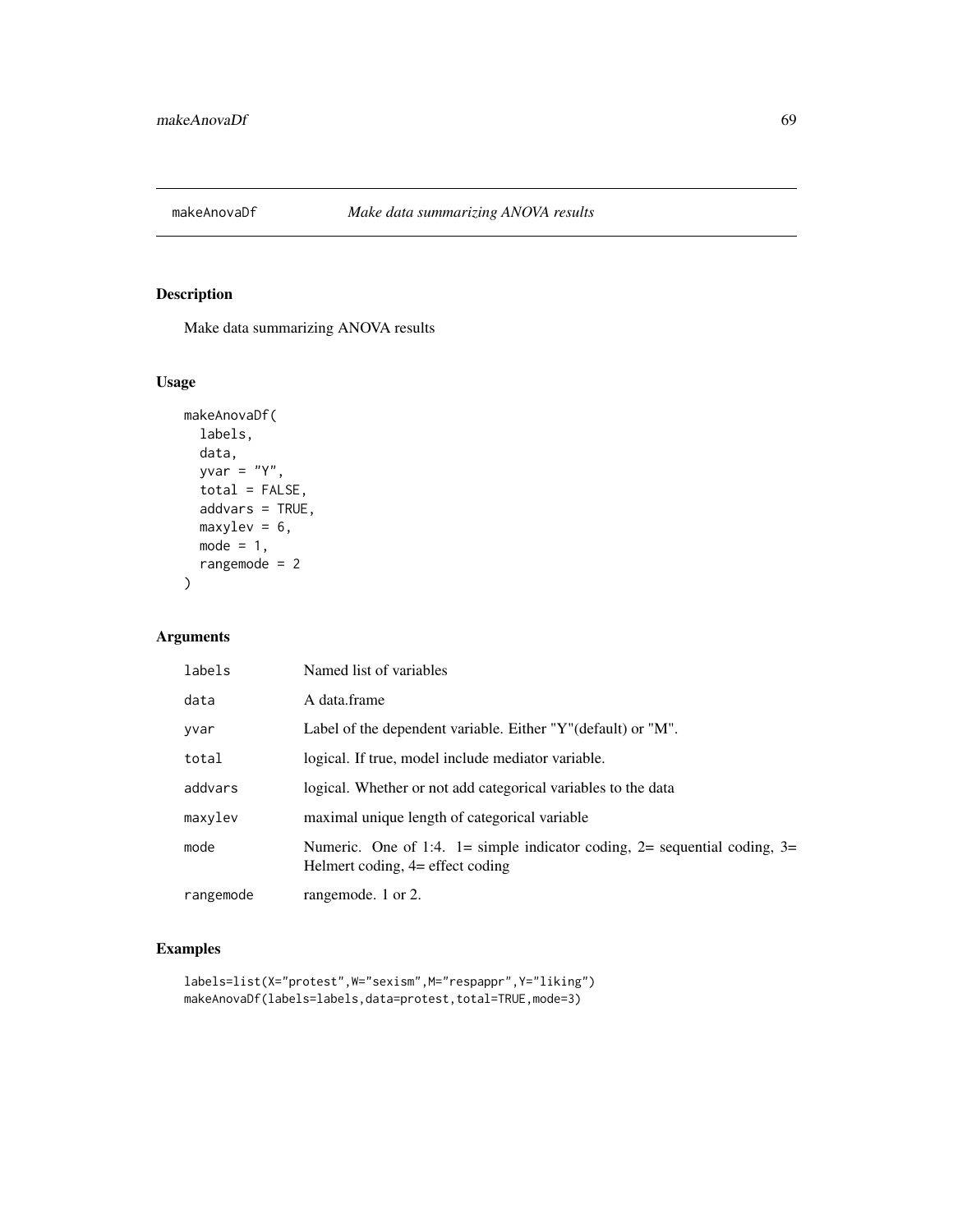Make equation for sem and lm for categorical variables

#### Usage

```
makeCatEquation(
 X = NULL,Y = NULL,W = NULL,labels = list(),data,
 prefix = "b",maxylev = 6,
  grouplabels = list(),
  mode = 0\mathcal{E}
```
### Arguments

| X           | Name of independent variable                  |
|-------------|-----------------------------------------------|
| Y           | Name of dependent variable                    |
| W           | Name of moderators                            |
| labels      | optional list                                 |
| data        | a data.frame                                  |
| prefix      | a character                                   |
| maxylev     | maximal unique length of categorical variable |
| grouplabels | A list                                        |
| mode        | A numeric                                     |

```
makeCatEquation(X="wt",Y="mpg",data=mtcars)
makeCatEquation(X="wt",Y="mpg",W="cyl",data=mtcars)
makeCatEquation(X="wt",Y="mpg",W=c("cyl","hp"),data=mtcars)
grouplabels=list(carb="f")
makeCatEquation(X="carb",Y="mpg",W=c("cyl","hp"),data=mtcars,maxylev=6)
makeCatEquation(X="carb",Y="mpg",W=c("cyl","hp"),data=mtcars)
cat(makeCatEquation(X="wt",Y="carb",W=c("am","hp"),data=mtcars,maxylev=6,grouplabels=grouplabels))
```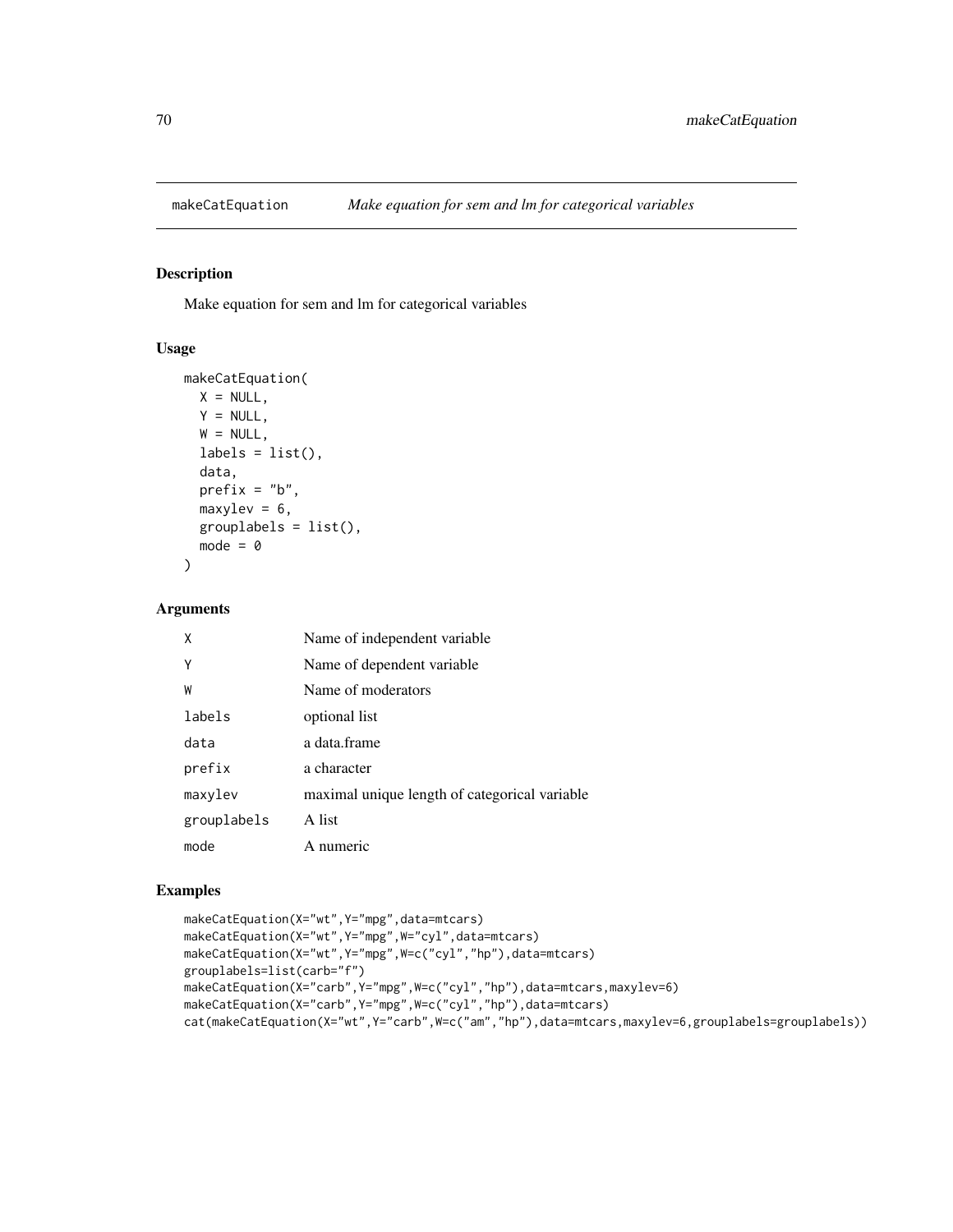Make equation for sem and lm for multiple X or multiple Y

### Usage

```
makeCatEquation2(
 X = NULL,Y = NULL,W = NULL,labels = list(),vars = list(),prefix = "b",mode = 0,pos = list(),serial = FALSE,depy = FALSE,
  depx = FALSE)
```
## Arguments

| χ      | Names of independent variable               |
|--------|---------------------------------------------|
| Υ      | Names of dependent variable                 |
| W      | Names of moderators                         |
| labels | optional list                               |
| vars   | optional list                               |
| prefix | a character                                 |
| mode   | A numeric                                   |
| pos    | Numeric moderator position                  |
| serial | logical If TRUE, serial variables are added |
| depy   | logical                                     |
| depx   | logical                                     |

```
makeCatEquation2(X="wt",Y="mpg")
makeCatEquation2(X="wt",Y="mpg",W="cyl")
makeCatEquation2(X="wt",Y=c("cyl","am"),prefix="a")
makeCatEquation2(X="wt",Y=c("hp","vs"),W="cyl",prefix="a")
makeCatEquation2(X="wt",Y=c("hp","vs"),W=c("cyl","am"),prefix="a",pos=list(1,2))
```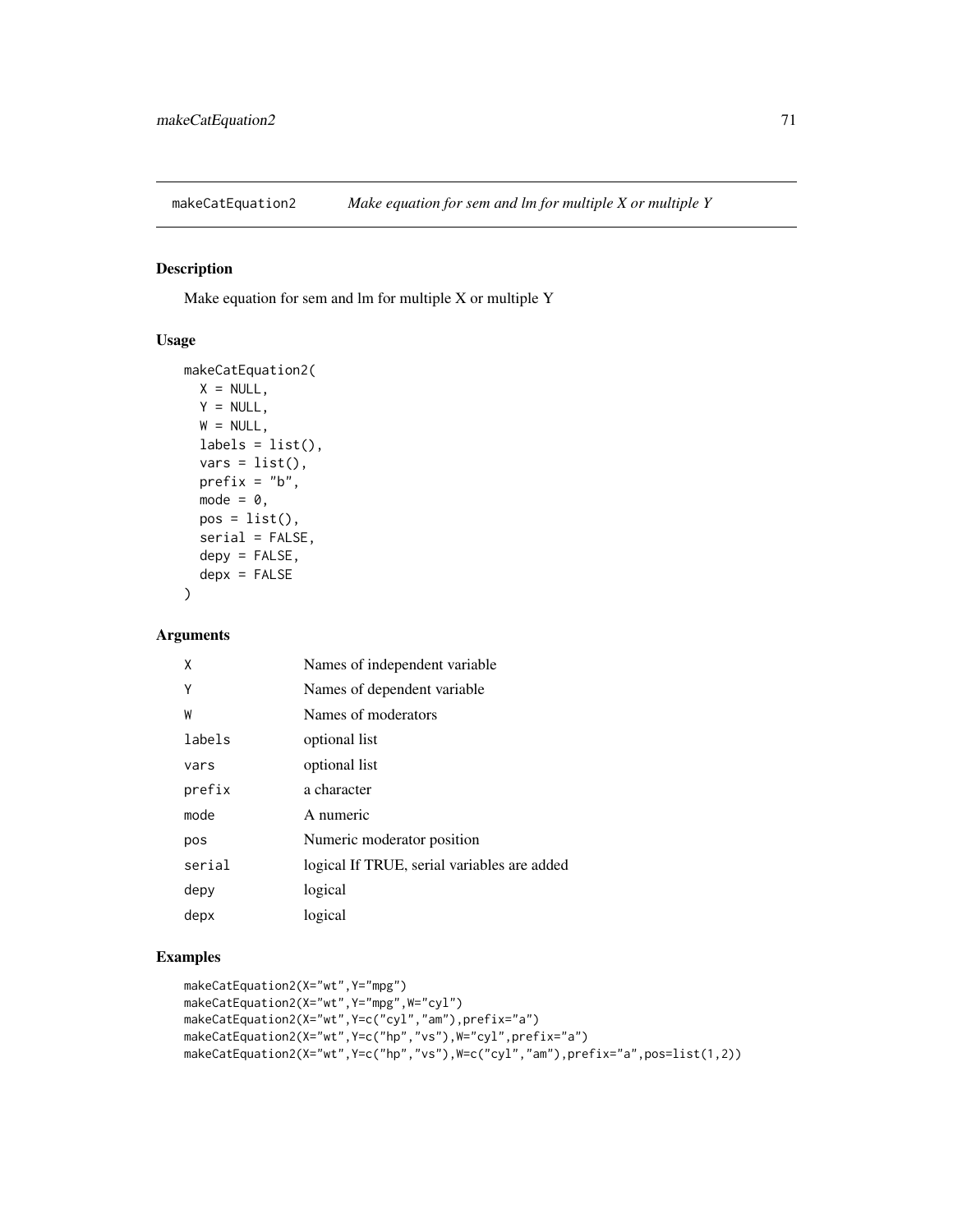```
makeCatEquation2(X="wt",Y=c("hp","vs"),W=c("cyl"),prefix="a",pos=list(1))
makeCatEquation2(X="wt",Y=c("hp","vs"),W=c("cyl"),prefix="a",pos=list(c(1,2)))
makeCatEquation2(X=c("hp","vs"),Y="mpg",W=c("cyl"),prefix="b",pos=list(c(1)))
makeCatEquation2(X=c("hp","vs"),Y="mpg",W=c("cyl"),prefix="b")
makeCatEquation2(X=c("hp","vs"),Y="mpg",W=c("cyl"),prefix="b",pos=list(c(1,2)))
cat(makeCatEquation2(X="wt",Y="carb",W=c("am","hp")))
cat(makeCatEquation2(X="X",Y=c("M1","M2","M3"),W=NULL,prefix="a",serial=TRUE))
cat(makeCatEquation2(X="X",Y=c("M1","M2","M3"),W=NULL,prefix="a"))
cat(makeCatEquation2(X="X",Y=c("M1","M2"),prefix="a",mode=1,serial=TRUE))
```
makeCatEquation3 *Make equation for sem and lm for multiple X or multiple Y*

#### **Description**

Make equation for sem and lm for multiple X or multiple Y

#### Usage

```
makeCatEquation3(
 X = NULL,Y = NULL,W = NULL,labels = list(),
  prefix = "b",mode = 0,
  pos = list(),bm{r} = NULL,
  vars = list(),moderator = list(),
  depy = FALSE,
  depx = FALSE,
  interactionNo = 0
\lambda
```

| X       | Names of independent variable                       |
|---------|-----------------------------------------------------|
| Υ       | Names of dependent variable.                        |
| W       | Names of moderators                                 |
| labels  | optional list                                       |
| prefix  | a character                                         |
| mode    | A numeric                                           |
| pos     | Numeric moderator position                          |
| bmatrix | integer specifying causal relations among mediators |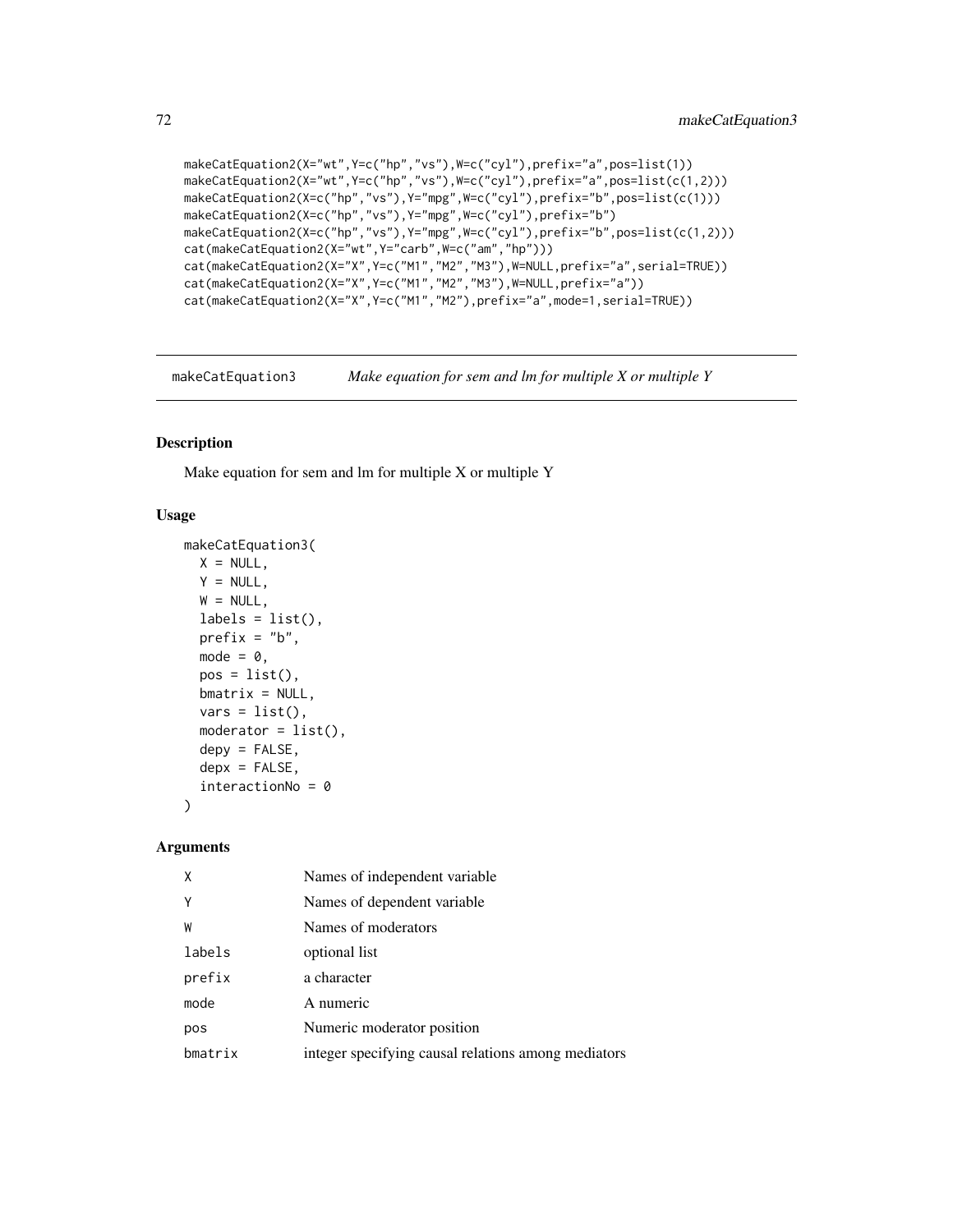# makeCatModel 73

| vars          | A list of triple moderator |
|---------------|----------------------------|
| moderator     | A list                     |
| depy          | logical                    |
| depx          | logical                    |
| interactionNo | numeric                    |

#### Examples

```
cat(makeCatEquation3(X="X",Y=c("M1","M2","M3"),prefix="a",bmatrix=c(1,1,0,1,0,0,1,1,1,1)))
cat(makeCatEquation3(X="X",Y=c("M1","M2","M3"),prefix="a",bmatrix=c(1,1,0,1,0,1,1,1,1,1)))
cat(makeCatEquation3(X="X",Y=c("M1","M2","M3"),prefix="a",bmatrix=c(1,1,0,1,1,0,1,1,1,1)))
cat(makeCatEquation3(X="X",Y=c("M1","M2","M3"),prefix="a",bmatrix=c(1,1,1,1,1,1,1,1,1,1)))
cat(makeCatEquation3(X=c("M1","M2","M3"),Y="Y",prefix="a",bmatrix=c(1,1,1,1,1,1,1,1,1,1),depy=TRUE))
cat(makeCatEquation3(X="X",Y="Y",prefix="a",bmatrix=c(1,1,1,1,1,1,1,1,1,1,1),depy=TRUE,depx=TRUE))
cat(makeCatEquation3(X="X",Y="Y",prefix="a",bmatrix=c(1,1,1,1,1,0,1,1,1),depy=TRUE,depx=TRUE))
cat(makeCatEquation3(X=c("M1","M2"),Y="Y",prefix="a",bmatrix=c(1,1,1,1,0,1),depy=TRUE))
cat(makeCatEquation3(X=c("M1","M2"),Y="Y",prefix="a",bmatrix=c(1,1,1,1,1,0),depy=TRUE))
cat(makeCatEquation3(X="X",Y=c("M1","M2"),prefix="a",bmatrix=c(1,1,1,0,0,1),depy=FALSE))
cat(makeCatEquation3(X="X",Y=c("M1","M2"),W="W",prefix="a",bmatrix=c(1,1,1,1,1,1),depy=FALSE,
 moderator=list(name="W",matrix=list(c(0,0,1,0,0,0)))))
cat(makeCatEquation3(X=c("M1","M2"),Y="Y",prefix="a",bmatrix=c(1,1,1,1,0,1),depy=TRUE))
cat(makeCatEquation3(X=c("M1","M2"),Y="Y",W="W",pos=list(c(1,2)),prefix="a",
 bmatrix=c(1,1,1,1,0,1),depy=TRUE))
cat(makeCatEquation3(X=c("M1","M2"),Y="Y",W="W",
 moderator=list(name="W",matrix=list(c(0,0,0,0,1,1))),bmatrix=c(1,1,1,1,1,1),depy=TRUE))
vars=list(name=list(c("W","Z")),matrix=list(c(0,0,1,0,0,0)))
cat(makeCatEquation3(X="X",Y=c("M1","M2"),bmatrix=c(1,1,1,1,1,0),vars=vars,depy=FALSE,depx=TRUE))
```
makeCatModel *Make simple regression model with one categorical variable*

#### **Description**

Make simple regression model with one categorical variable

#### Usage

```
makeCatModel(
  labels = labels,
  data,
  vvar = "Y".total = FALSE,
  addvars = TRUE,
 maxylev = 6,
  mode = 1)
```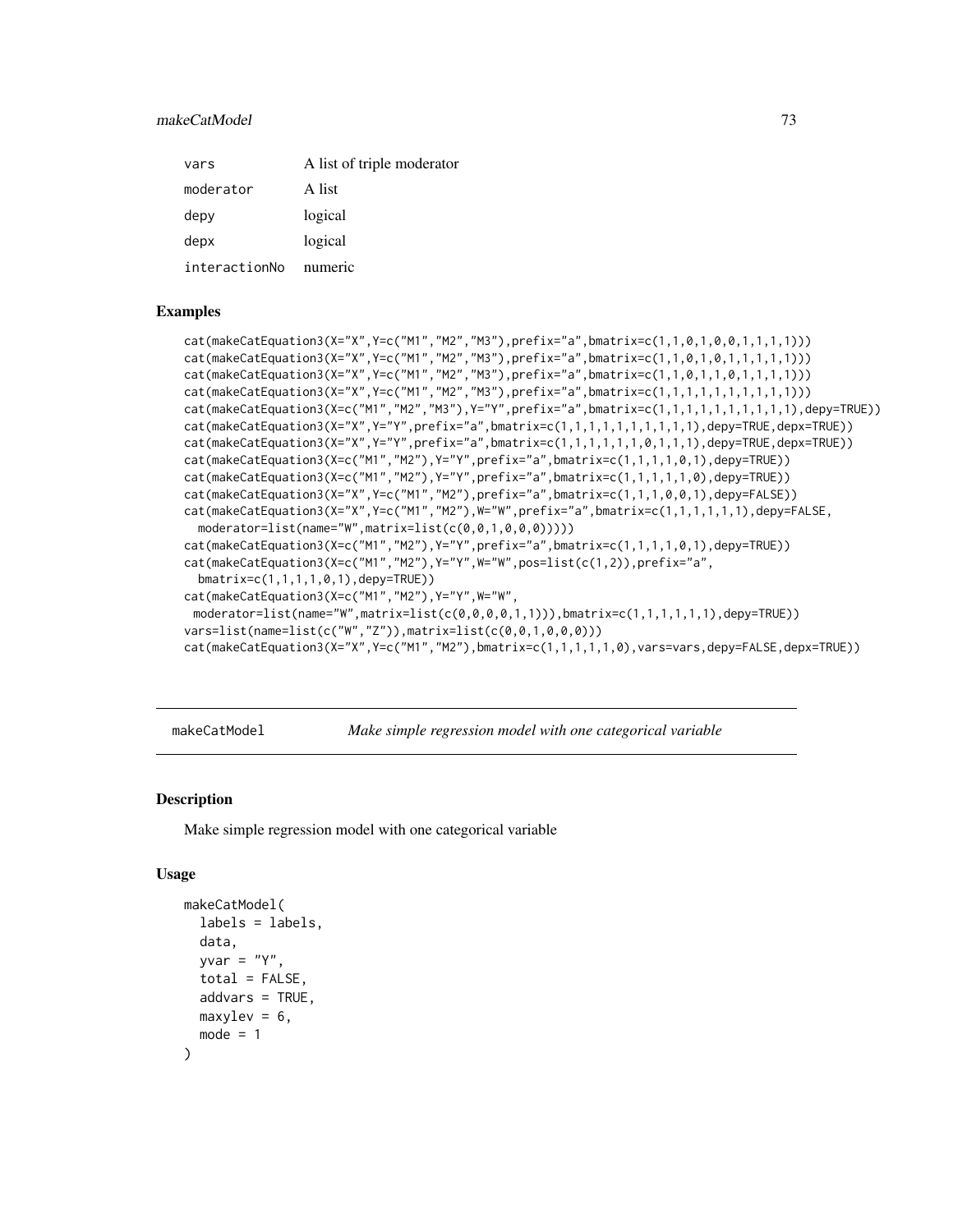# Arguments

| labels  | Named list of variables                                                                                         |
|---------|-----------------------------------------------------------------------------------------------------------------|
| data    | A data.frame                                                                                                    |
| yvar    | Label of the dependent variable. Either "Y" (default) or "M".                                                   |
| total   | logical. If true, model include mediator variable.                                                              |
| addvars | logical. Whether or not add categorical variables to the data                                                   |
| maxylev | maximal unique length of categorical variable                                                                   |
| mode    | Numeric. One of 1:4. 1= simple indicator coding, 2= sequential coding, 3=<br>Helmert coding, $4=$ effect coding |

# Value

An object of class lm

# Examples

```
labels=list(X="protest",W="sexism",M="respappr",Y="liking")
data1=addCatVars(protest,"protest")
makeCatModel(labels=labels,data=data1)
```
makeCEDf *Make data summarizing conditional effects*

# Description

Make data summarizing conditional effects

# Usage

```
makeCEDf(
  labels = labels,
 data,
 yvar = "Y",total = FALSE,addvars = TRUE,
 maxylev = 6,
 mode = 1,
  rangemode = 2
\mathcal{E}
```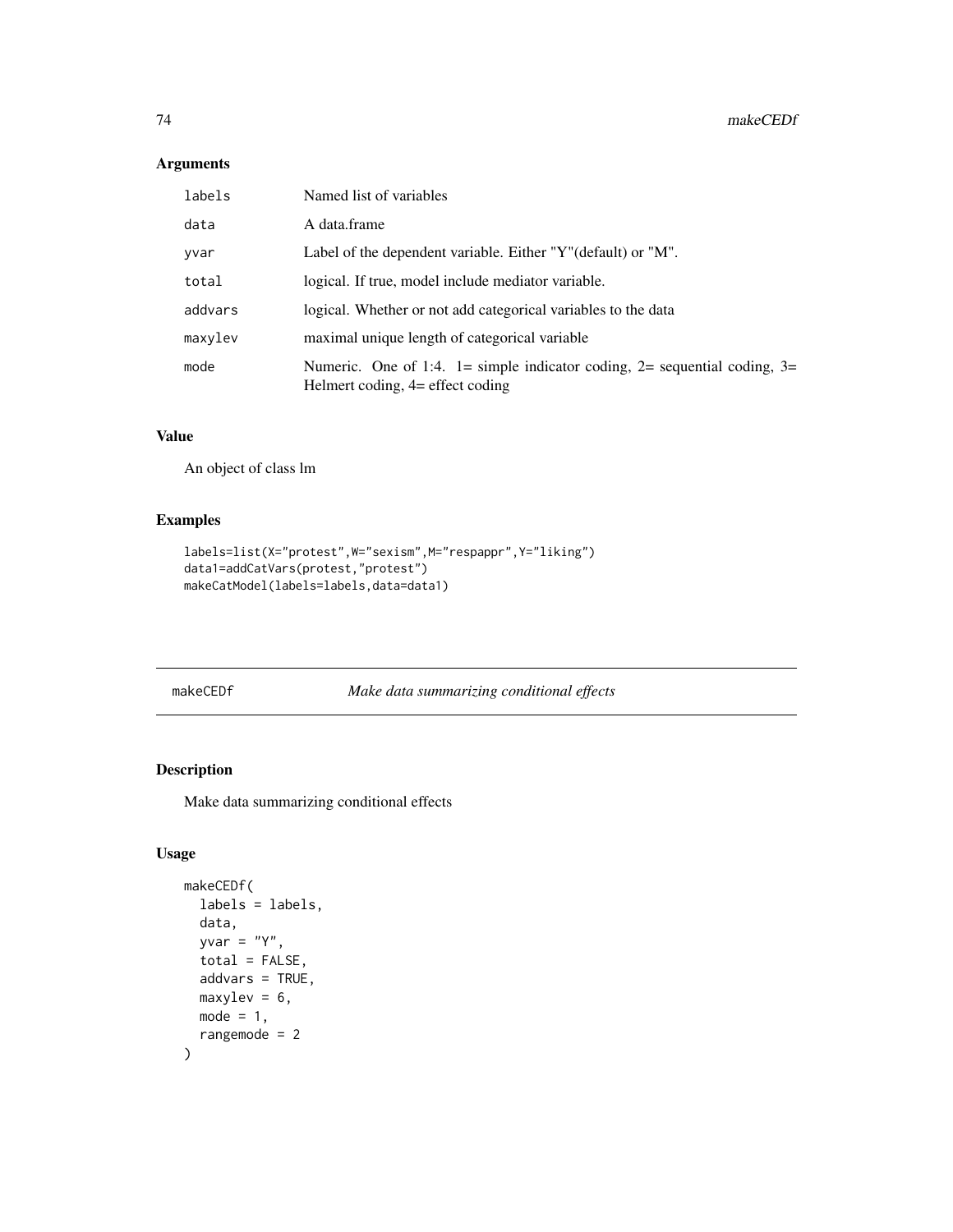# makeCoefLabel 75

# Arguments

| labels    | Named list of variables                                                                                                |
|-----------|------------------------------------------------------------------------------------------------------------------------|
| data      | A data.frame                                                                                                           |
| yvar      | Label of the dependent variable. Either "Y" (default) or "M".                                                          |
| total     | logical. If true, model include mediator variable.                                                                     |
| addvars   | logical. Whether or not add categorical variables to the data                                                          |
| maxylev   | maximal unique length of categorical variable                                                                          |
| mode      | Numeric. One of 1:4. $1 =$ simple indicator coding, $2 =$ sequential coding, $3 =$<br>Helmert coding, 4= effect coding |
| rangemode | rangemode. 1 or 2.                                                                                                     |

# Examples

```
labels=list(X="protest",W="sexism",M="respappr",Y="liking")
data1=addCatVars(protest,varnames="protest",mode=1)
makeCEDf(labels=labels,data=protest,mode=1)
```
makeCoefLabel *Change regression coefficient name*

# Description

Change regression coefficient name

#### Usage

```
makeCoefLabel(name, dep, labels, constant, prefix)
```

| name     | string vector to change     |
|----------|-----------------------------|
| dep      | names of dependent variable |
| labels   | optional list               |
| constant | name of constant            |
| prefix   | name of prefix              |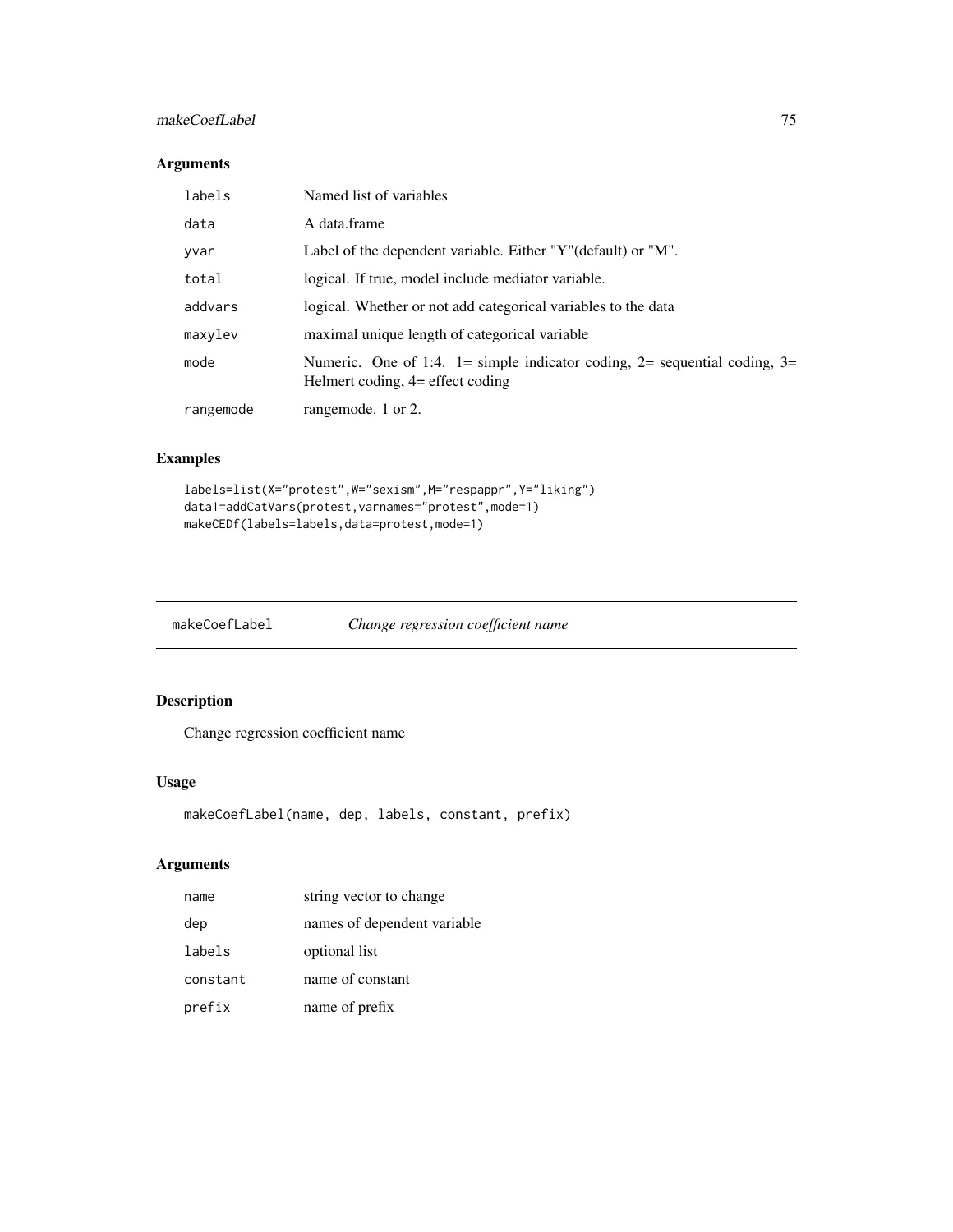Make mediation equations 3

#### Usage

```
makeEquation(X, M, Y, add2ndMedian = TRUE, covar = list())
```
# Arguments

|                 | A character vectors indicating independent variables |  |
|-----------------|------------------------------------------------------|--|
| M               | A character vectors indicating mediators             |  |
|                 | A character vectors indicating dependent variables   |  |
| add2ndMediation |                                                      |  |
|                 | whether or not make a second mediation equation      |  |
| covar           | Optional list of covariates                          |  |

## Examples

```
X="X";M=c("M1","M2","M3");Y=c("Y1","Y2");add2ndMediation=TRUE
covar=list(name=c("C1","C2","C3"),label=c("ese","sex","tenure"),site=list(c("M1","Y1"),"Y2","Y2"))
cat(makeEquation(X,M,Y,covar=covar))
```

| makeEquation1 | Make mediation equations 1 |  |
|---------------|----------------------------|--|
|               |                            |  |

# Description

Make mediation equations 1

## Usage

```
makeEquation1(X, M, stage = 1, start = 0, add2ndMediation = TRUE)
```

| X               | A character vectors indicating independent variables |
|-----------------|------------------------------------------------------|
| M               | A character vectors indicating mediators             |
| stage           | An integer indicating the order                      |
| start           | An integer                                           |
| add2ndMediation |                                                      |
|                 | whether or not make a second mediation equation      |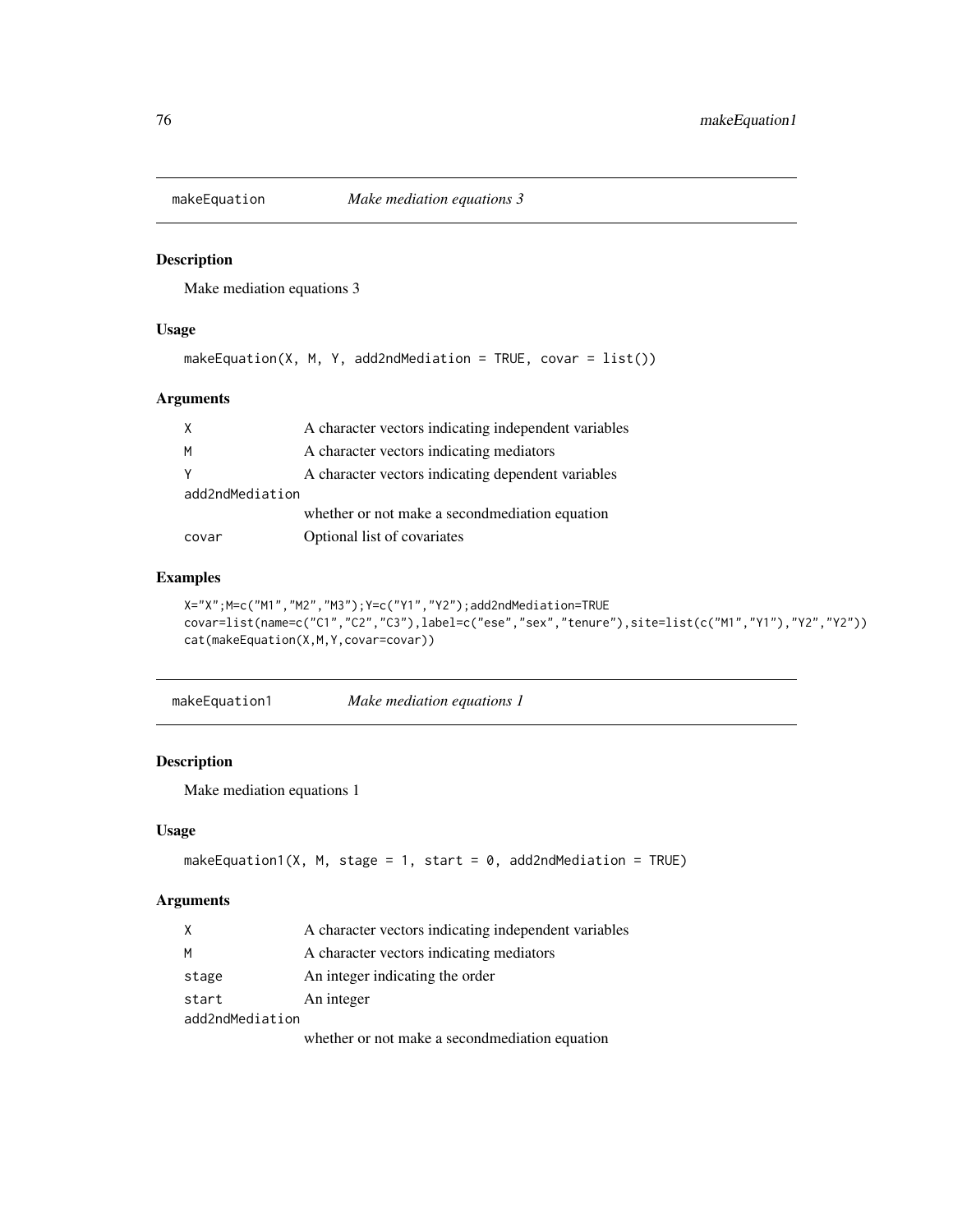Make mediation equations 2

# Usage

makeEquation2(X, M, Y)

# Arguments

| X | A character vectors indicating independent variables |
|---|------------------------------------------------------|
| M | A character vectors indicating mediators             |
|   | A character vectors indicating dependent variables   |

makeEquation3 *Make mediation equations 3*

# Description

Make mediation equations 3

# Usage

```
makeEquation3(X, M, Y, add2ndMediation = TRUE)
```
# Arguments

|                 | A character vectors indicating independent variables |
|-----------------|------------------------------------------------------|
| M               | A character vectors indicating mediators             |
|                 | A character vectors indicating dependent variables   |
| add2ndMediation |                                                      |
|                 | $1 \t1$                                              |

whether or not make a secondmediation equation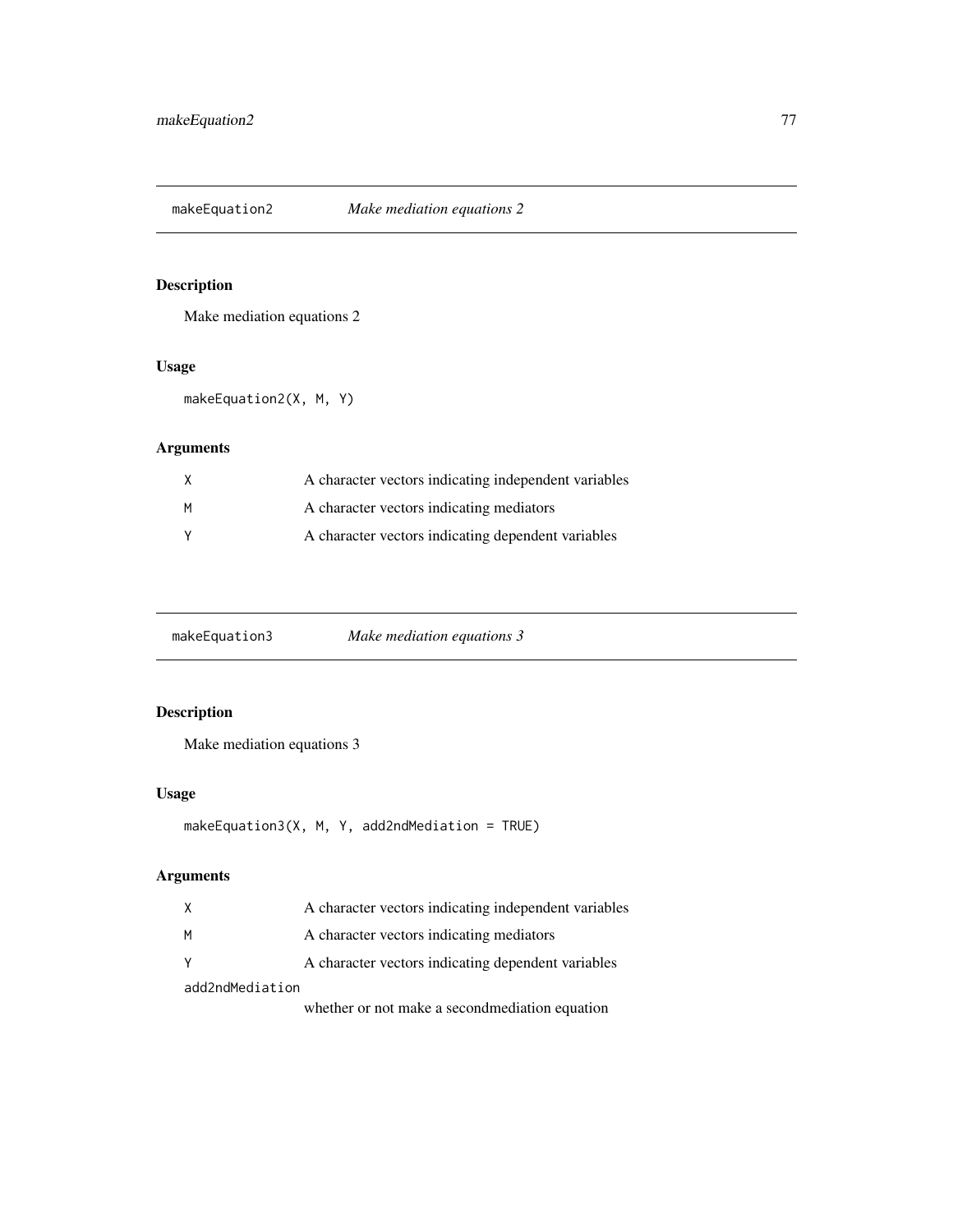Make indirect equation

# Usage

```
makeIndirectEquation(
 X,
 M,
 temp1,
  temp2,
  temp3,
 moderatorNames,
 range = FALSE,
 data = NULL,rangemode = 1,
 probs = c(0.16, 0.5, 0.84),
 effectsize = FALSE,
 Y = NULL\mathcal{L}
```

| χ          | A character string                                     |
|------------|--------------------------------------------------------|
| M          | A character string                                     |
| temp1      | A character vector                                     |
| temp2      | A character vector                                     |
| temp3      | A character vector                                     |
|            | moderatorNames A character vector                      |
| range      | A logical                                              |
| data       | A data.frame                                           |
| rangemode  | range mode                                             |
| probs      | numeric vector of probabilities with values in $[0,1]$ |
| effectsize | logical If true, calculate effect size.                |
| Υ          | Optional character string                              |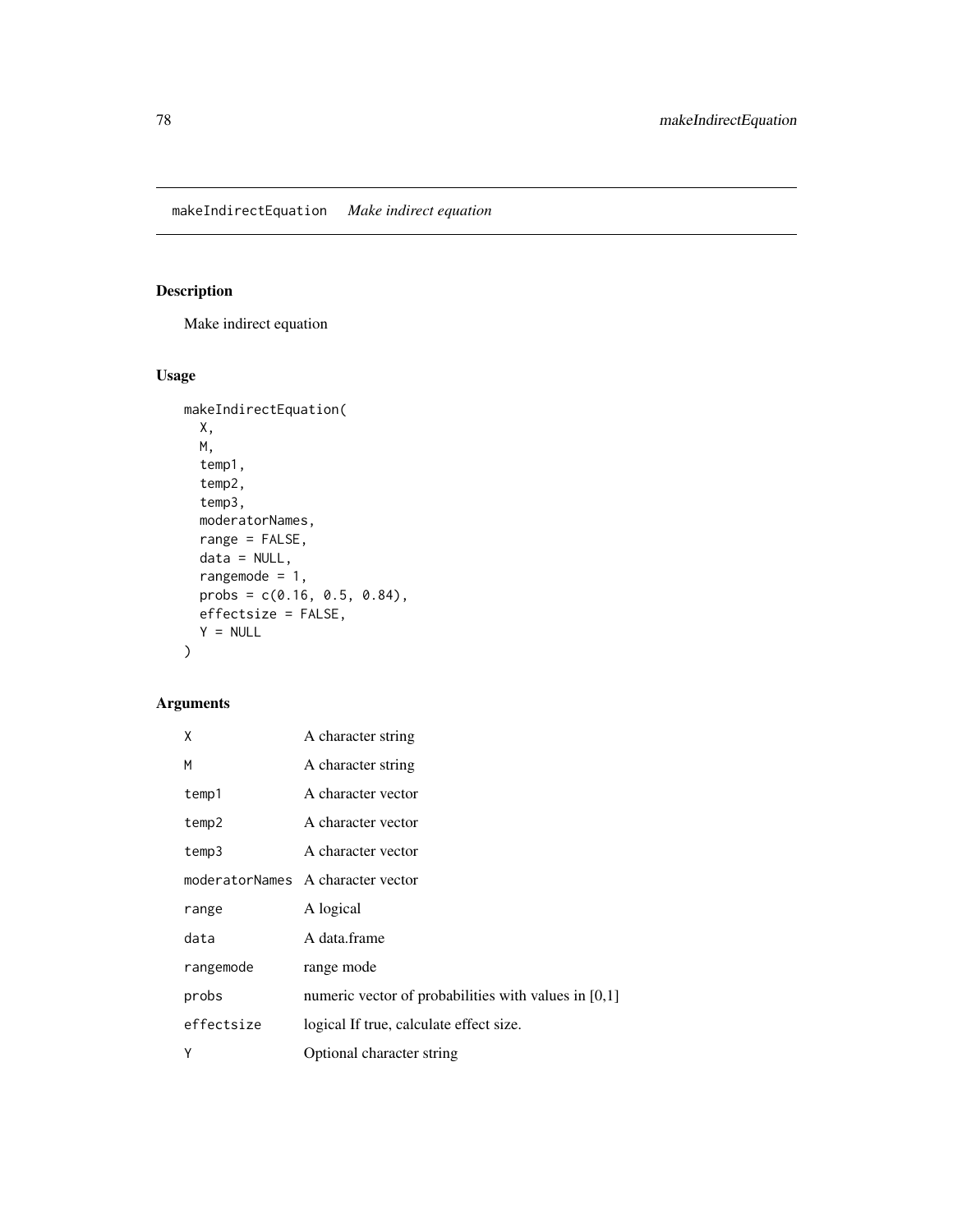#### Examples

```
X="negemot";M="ideology"
temp1=c("a1*negemot","a2*sex","a4*negemot*sex","a5*negemot*age","a6*sex*age")
temp2="b1*ideology"
temp3="c1*negemot"
moderatorNames=c("age","sex")
X= "hp"; M= "am"
temp1= c("a1*hp","a2*wt","a3*hp:wt")
temp2= "b1*am"
temp3= c("c1*hp","c2*wt","c3*hp:wt")
#moderatorNames=c("wt")
#X= c("d1","d2");M="am"
#temp1=c("a1*d1","a2*d2","a3*wt","a4*d1:wt","a5*d2:wt")
#temp2="b1*am"
#temp3=c("c1*d1","c2*d2","c3*wt","c4*d1:wt","c5*d2:wt")
cat(makeIndirectEquation(X,M,temp1,temp2,temp3,moderatorNames))
cat(makeIndirectEquation(X,M,temp1,temp2,temp3,moderatorNames,range=TRUE))
X="wt";M=NULL;temp1=NULL;temp2=NULL;temp3=c("c1*wt","c2*hp","c3*wt:hp");
moderatorNames="hp";range=TRUE;rangemode=1;probs=c(0.16,0.5,0.84)
cat(makeIndirectEquation(X,M,temp1,temp2,temp3,moderatorNames,range=TRUE))
X="frame:skeptic"; M="justify";temp1="a1*frame:skeptic";
temp2="b1*justify";temp3="c1*frame:skeptic";moderatorNames=NULL
range=TRUE;rangemode=1
```
makeIndirectEquationCat

```
Make indirect equation for categorical variables
```
## Description

Make indirect equation for categorical variables

#### Usage

```
makeIndirectEquationCat(
  X,
 M,
  temp1,
  temp2,
  temp3,
 moderatorNames,
  range = TRUE,
  data = NULL,rangemode = 1,
 probs = c(0.16, 0.5, 0.84),
  grouplabels = list())
```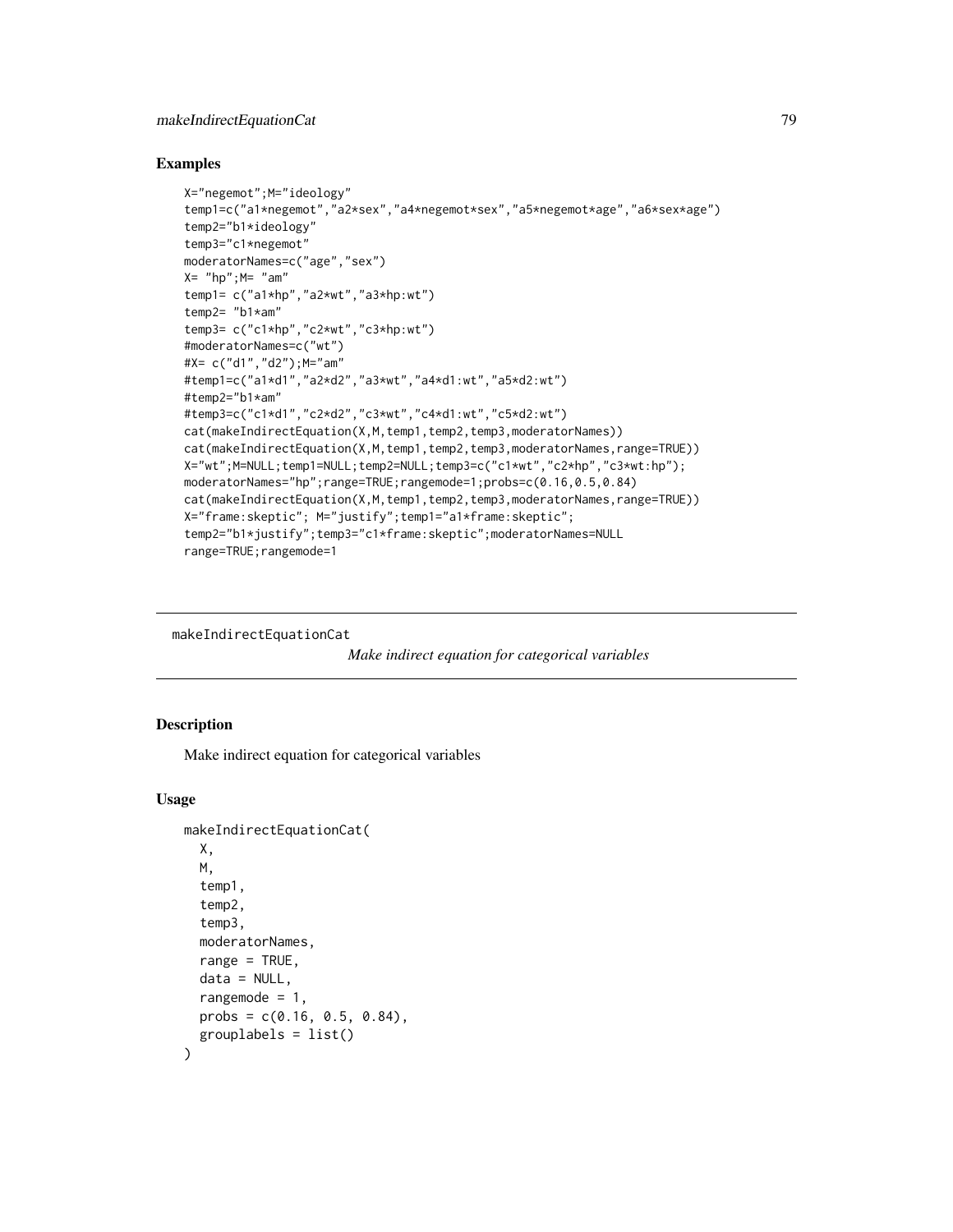# Arguments

| χ           | A character vector                                     |
|-------------|--------------------------------------------------------|
| M           | A character vector                                     |
| temp1       | A character vector                                     |
| temp2       | A character vector                                     |
| temp3       | A character vector                                     |
|             | moderatorNames A character vector                      |
| range       | A logical                                              |
| data        | A data.frame                                           |
| rangemode   | range mode                                             |
| probs       | numeric vector of probabilities with values in $[0,1]$ |
| grouplabels | A list                                                 |

makeIndirectEquationCat2

*Make indirect equation for categorical variables*

# Description

Make indirect equation for categorical variables

# Usage

```
makeIndirectEquationCat2(
 X,
 M,
  temp1,
  temp2,
  temp3,
 moderatorNames,
 range = TRUE,
 data = NULL,rangemode = 1,
 probs = c(0.16, 0.5, 0.84),
 serial = FALSE,
  contrast = 1\mathcal{E}
```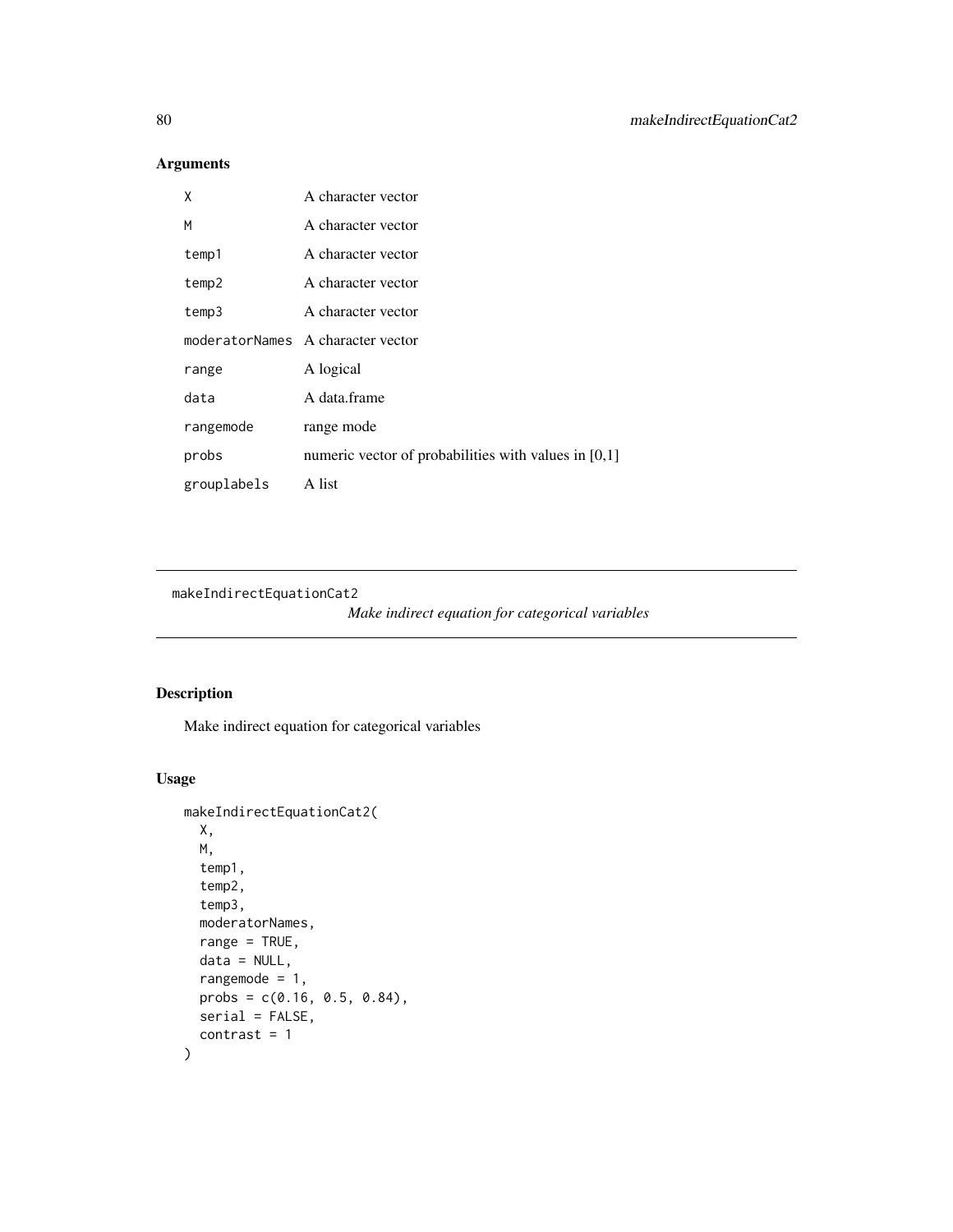# makeLabel 81

# Arguments

| χ         | A character vector                                            |
|-----------|---------------------------------------------------------------|
| M         | A character vector                                            |
| temp1     | A character vector                                            |
| temp2     | A character vector                                            |
| temp3     | A character vector                                            |
|           | moderatorNames A character vector                             |
| range     | A logical                                                     |
| data      | A data.frame                                                  |
| rangemode | range mode                                                    |
| probs     | numeric vector of probabilities with values in $[0,1]$        |
| serial    | logical If TRUE, serial variables are added                   |
| contrast  | integer If 2, absolute difference of contrasts are calculated |
|           |                                                               |

makeLabel *Make Labels*

# Description

Make Labels

# Usage

```
makeLabel(
  fit,
  pred,
  modx,
  mod2,
  mod2.values = c(30, 50, 70),
  xvar = "Z",digits = 3
\mathcal{L}
```

| fit              | An object of class lm                           |
|------------------|-------------------------------------------------|
| pred             | name of the predictor variable                  |
| modx             | name of the moderator variable                  |
| mod <sub>2</sub> | name of the second moderator variable           |
| mod2.values      | values od moderator variable                    |
| xvar             | character. "Z" or "W"                           |
| digits           | integer indicating the number of decimal places |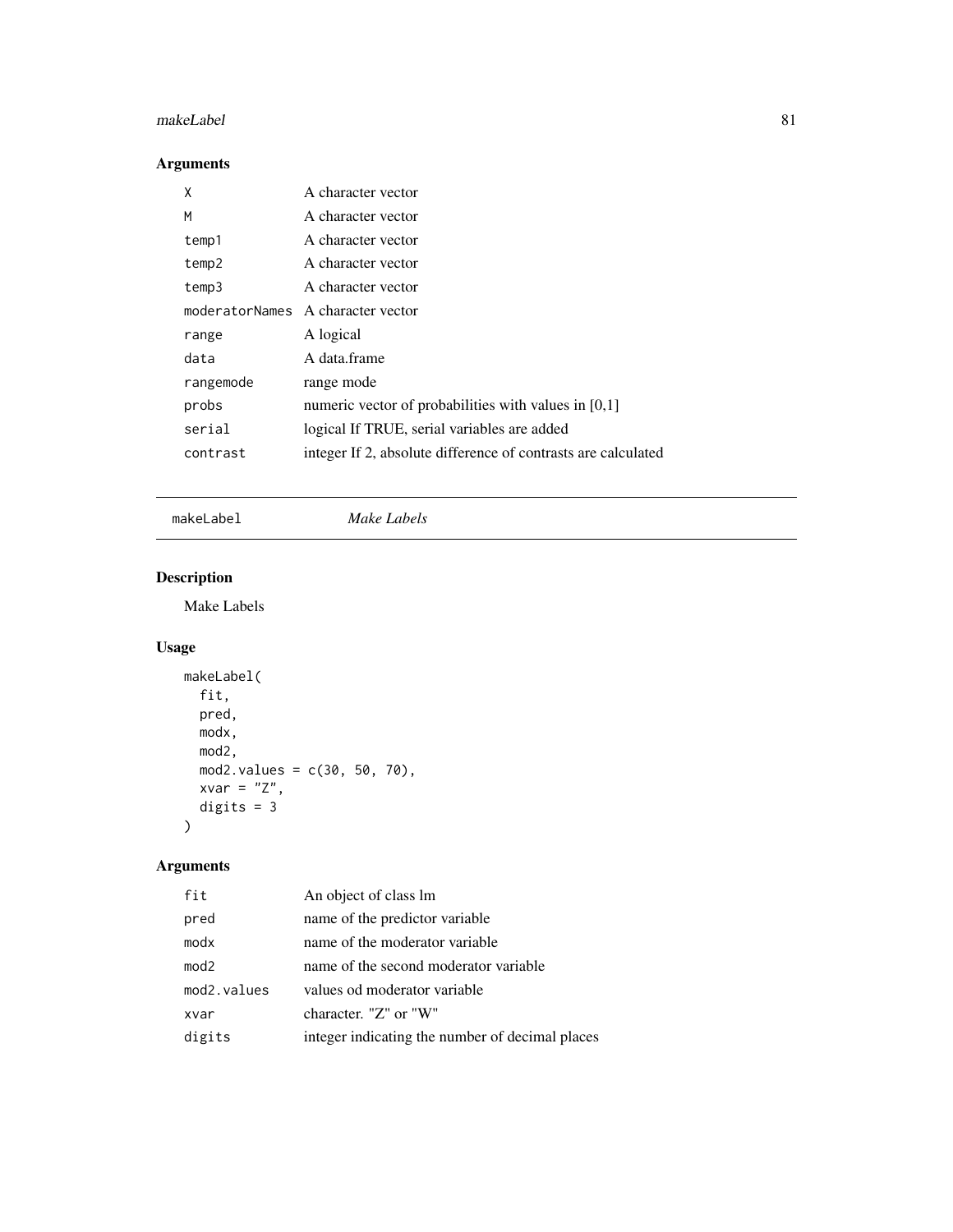make powerpoint presentation

#### Usage

```
makePPTx(
 data,
 preprocessing = "",
 filename = "report.pptx",
  rawDataName = NULL,
  rawDataFile = "rawData.RDS",
  rmdRemove = TRUE
)
```
# Arguments

| data          | A data frame with title and code                                |
|---------------|-----------------------------------------------------------------|
| preprocessing | string preprocessing                                            |
| filename      | character name of output file                                   |
| rawDataName   | The name of the rawData                                         |
| rawDataFile   | The name of the rawData file which the data are to be read from |
| rmdRemove     | A logical                                                       |

matrix2df *Make data.frame with matrix*

# Description

Make data.frame with matrix

# Usage

matrix2df(matrix =  $c(1, 1, 1, 0, 0, 1)$ , labels = NULL)

#### Arguments

| matrix | a numeric vector        |
|--------|-------------------------|
| labels | Optional list of labels |

# Examples

```
labels=list(X="indep",M=c("med1","med2"),Y="dep")
matrix2df(c(1,1,1,0,0,1),labels=labels)
```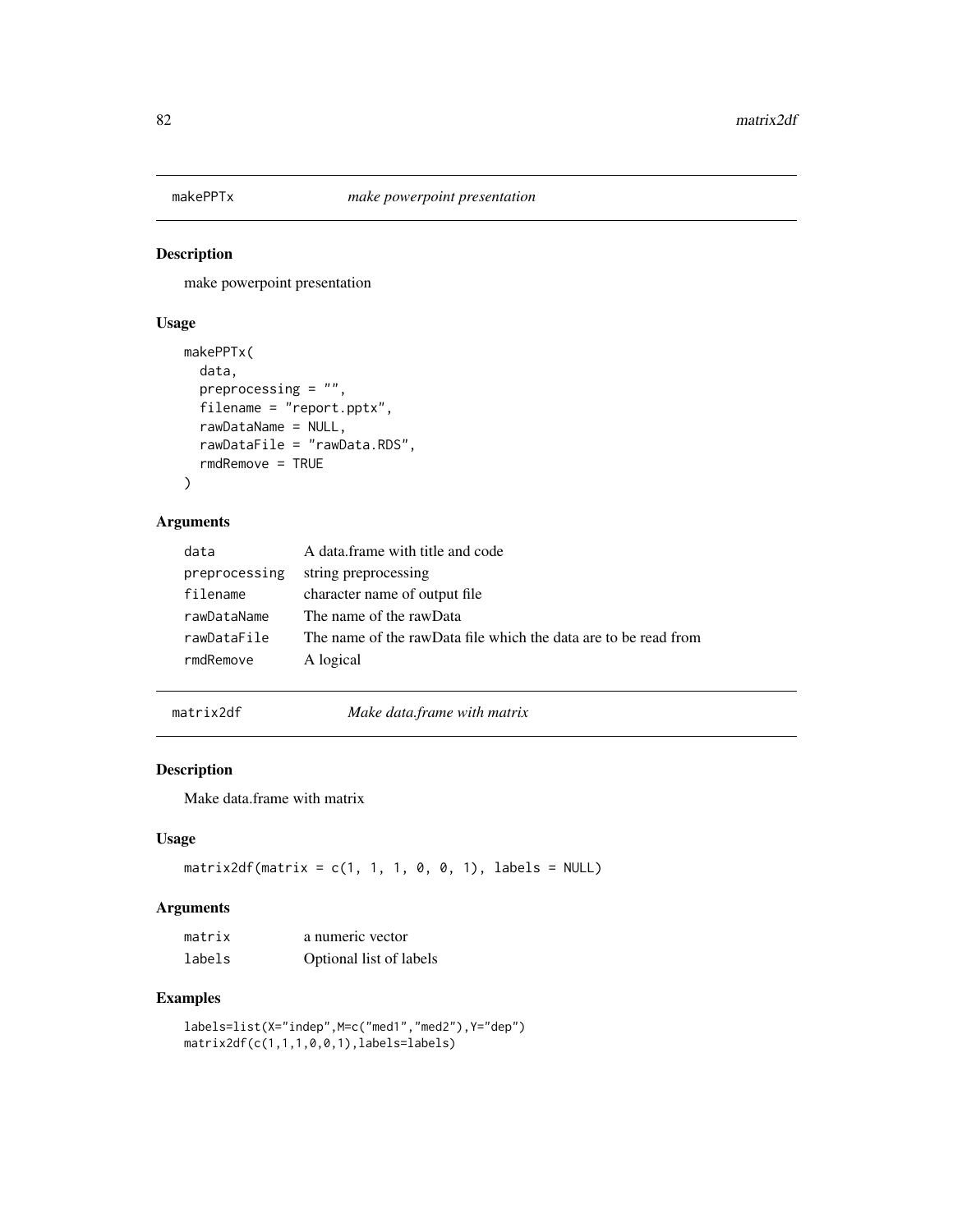Calculate the dimension of matrix

# Usage

```
matrix2no(matrix = c(1, 1, 1, 0, 0, 1))
```
# Arguments

matrix a numeric vector

# Examples

matrix2no(c(1,1,1,0,0,1))

matrixPlot *Draw matrix plot*

# Description

Draw matrix plot

# Usage

```
matrixPlot(
 matrix = c(1, 1, 1, 0, 0, 1),radx = 0.1,
 rady = 0.05,
 xlim = NULL,ylim = NULL,
 labels = NULL
)
```

| matrix | A numeric vector                    |
|--------|-------------------------------------|
| radx   | horizontal radius of the box.       |
| rady   | vertical radius of the box.         |
| xlim   | the x limits (min, max) of the plot |
| vlim   | the y limits (min, max) of the plot |
| labels | Optional list of labels             |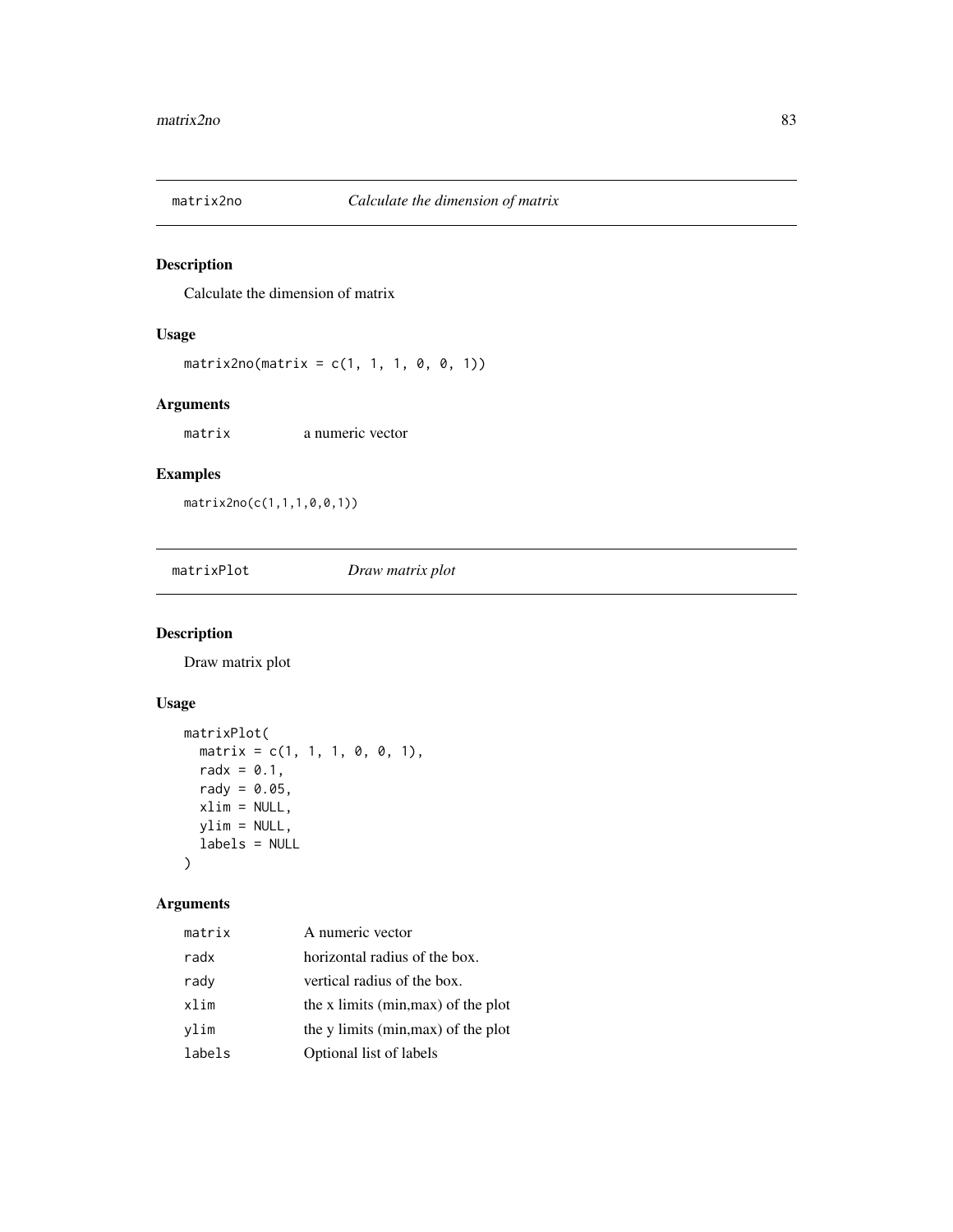# Examples

```
matrixPlot(c(1,1,1))labels=list(X="X",M=c("M1","M2"),Y="Y")
bmatrix=c(1,1,1,0,0,1)
eq=multipleMediation(labels=labels,bmatrix=bmatrix,mode=1)
drawModel(equation=eq,labels=labels,nodemode=2)
matrixPlot(bmatrix)
bmatrix=c(1,1,0,1,0,0,1,1,1,1)
matrixPlot(c(1,1,0,1,0,0,1,1,1,1))
labels=list(X="X",M=c("M1","M2","M3"),Y="Y")
eq=multipleMediation(labels=labels,bmatrix=bmatrix,mode=1)
drawModel(equation=eq,labels=labels,parallel=TRUE,nodemode=2)
labels=list(X="indep",M=c("med1","med2"),Y="dep")
matrixPlot(c(1,1,1,0,0,1),labels=labels)
```
meanCentering *Perform mean centering*

#### Description

Perform mean centering

#### Usage

meanCentering(data, names)

## Arguments

| data  | A data.frame                   |
|-------|--------------------------------|
| names | column names to mean centering |

## Examples

library(processR) newData=meanCentering(education,colnames(education)[1:3])

meanSummary *Make mean summary table*

#### Description

Make mean summary table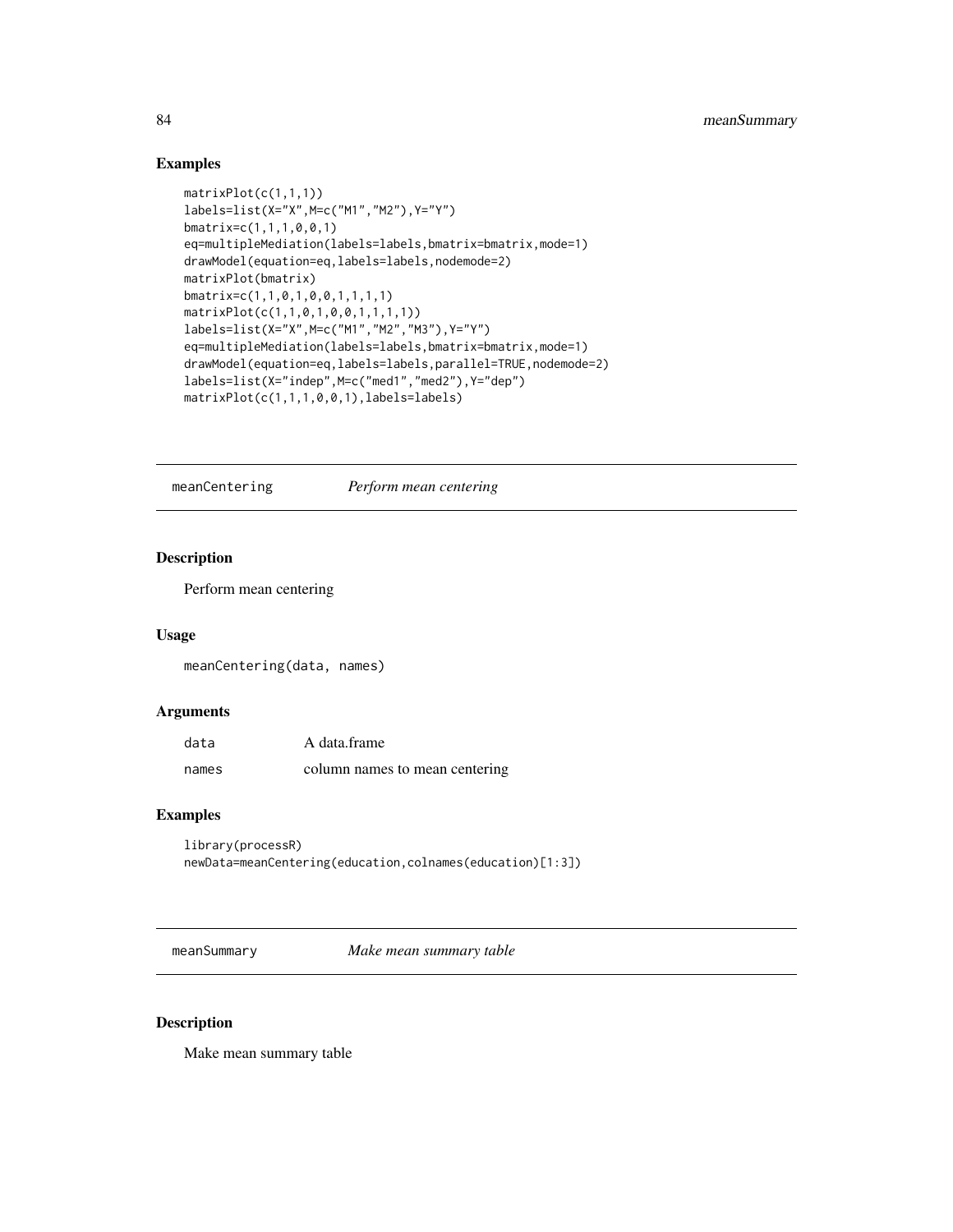# meanSummary 85

# Usage

```
meanSummary(
 data,
 X = NULL,Y = NULL,M = NULL,W = NULL,labels = labels,
  digits = 3,
 xlabels = NULL,
 maxylev = 6,
 mode = 1)
```
#### Arguments

| data    | A data.frame                                    |
|---------|-------------------------------------------------|
| X       | Name of independant variable                    |
| Υ       | Name of dependant variable                      |
| M       | Name of mediator variable                       |
| W       | Name of moderator variable                      |
| labels  | A list of labels                                |
| digits  | Integer indicating the number of decimal places |
| xlabels | Optional string vector                          |
| maxylev | maximal unique length of categorical variable   |
| mode    | integer                                         |

# Examples

```
labels=list(X="cond",Y="reaction",M="pmi")
xlabels=c("Front Page","Interior Page")
meanSummary(data=pmi,labels=labels,xlabels=xlabels)
labels=list(X="frame",Y="justify",W="skeptic")
xlabels=c("Natural causes condition","Climate change condition")
meanSummary(data=disaster,labels=labels,xlabels=xlabels)
labels=list(X="protest",Y="liking",M="respappr")
meanSummary(data=protest,labels=labels)
meanSummary(data=protest,labels=labels,maxylev=2)
```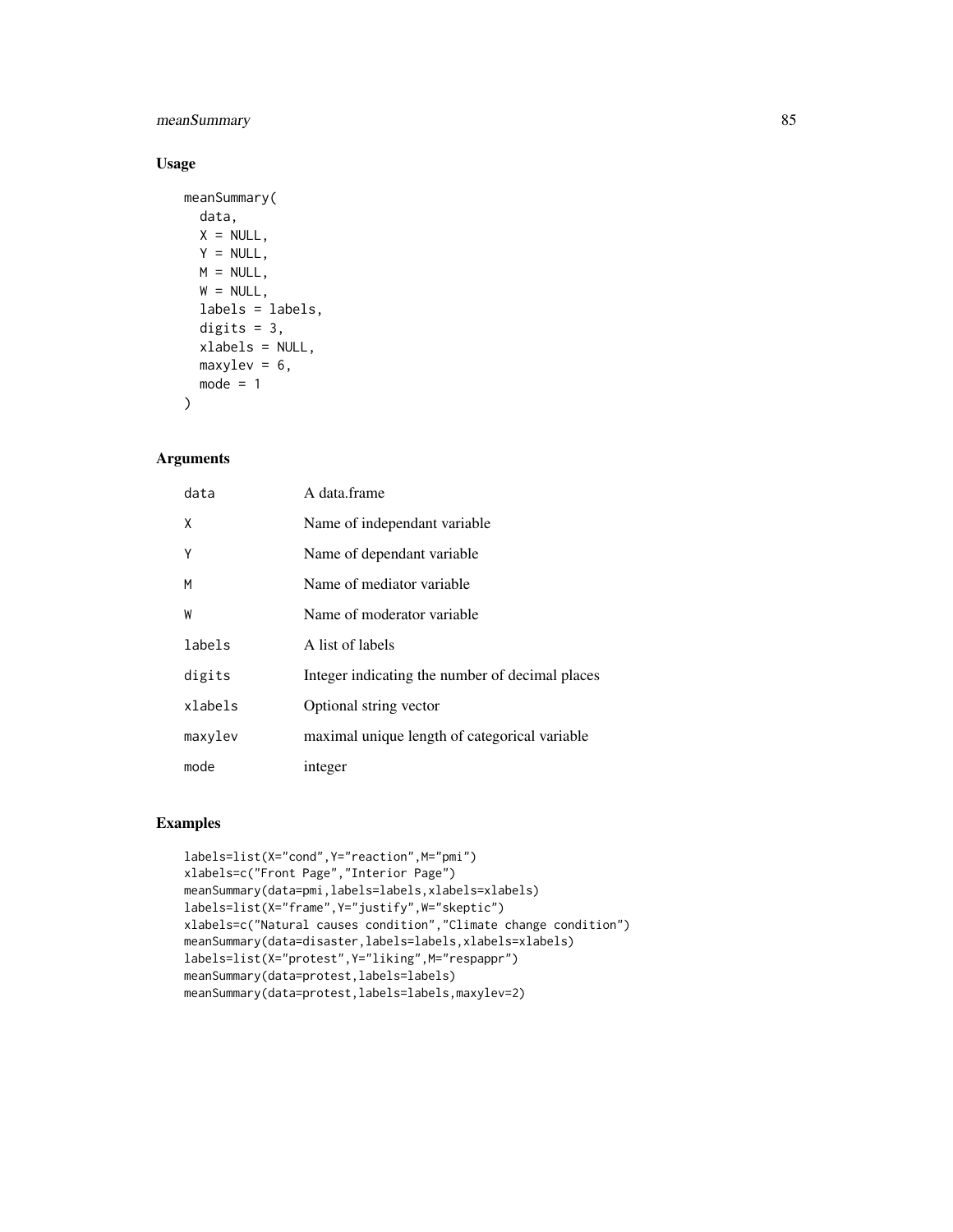meanSummaryTable *Make mean summary table*

# Description

Make mean summary table

#### Usage

```
meanSummaryTable(..., vanilla = TRUE)
```
## Arguments

| $\cdots$ | Further argumants to be passed to mean Summary |
|----------|------------------------------------------------|
| vanilla  | logical                                        |

# Examples

```
labels=list(X="cond",Y="reaction",M="pmi")
xlabels=c("Front Page","Interior Page")
meanSummaryTable(data=pmi,labels=labels,xlabels=xlabels)
labels=list(X="frame",Y="justify",W="skeptic")
xlabels=c("Natural causes condition","Climate change condition")
meanSummaryTable(data=disaster,labels=labels,xlabels=xlabels)
```
mediationBK *Perform mediation analysis by Baron and Kenny Method*

# Description

Perform mediation analysis by Baron and Kenny Method

# Usage

```
mediationBK(
 X = NULL,M = NULL,Y = NULL,labels = list(),data,
  silent = TRUE,indirect.test = TRUE,
  sig = 0.05)
```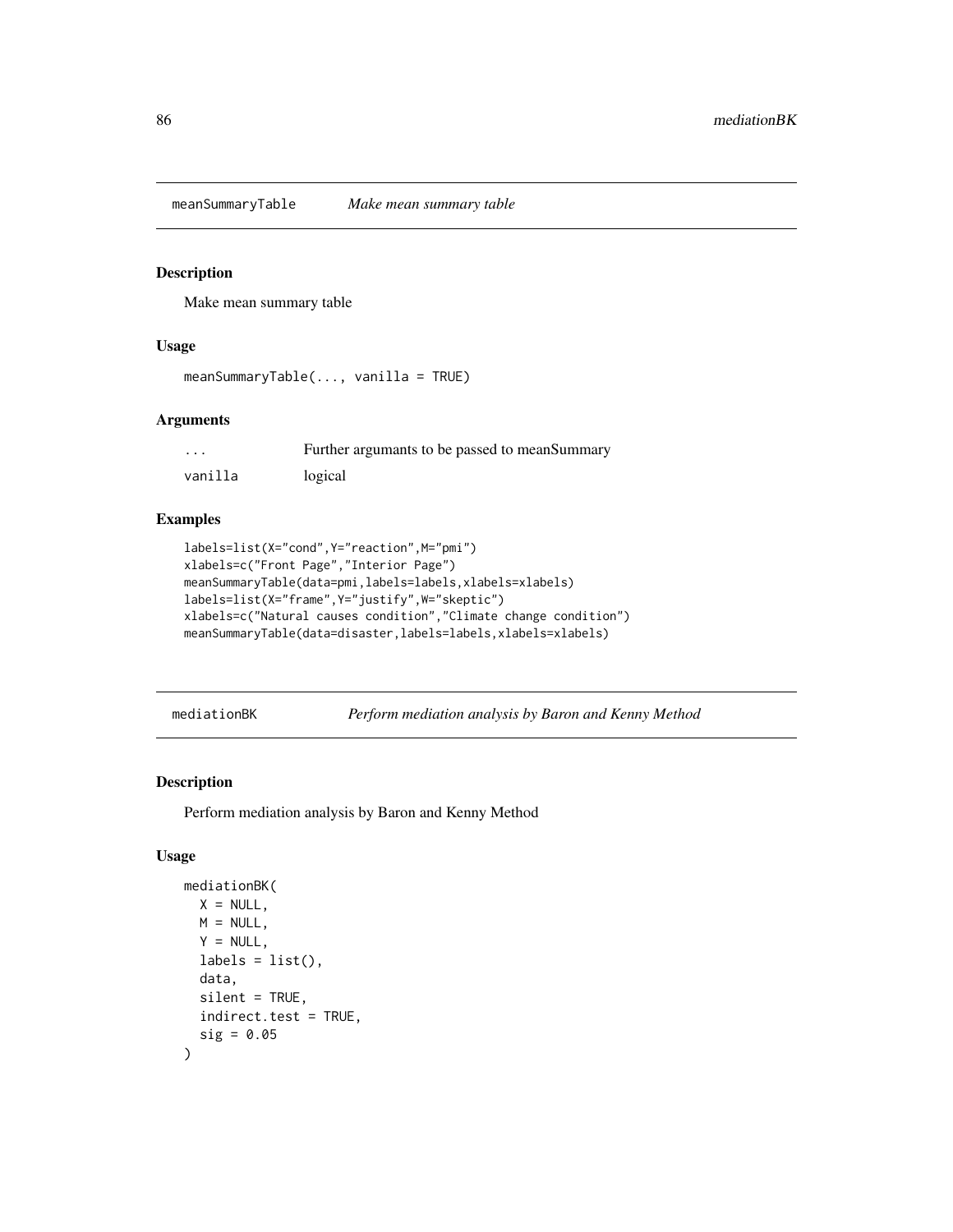# medSummary 87

## Arguments

| X             | name of independent variable                                 |
|---------------|--------------------------------------------------------------|
| M             | name of mediator variable                                    |
| Y             | name of dependent variable                                   |
| labels        | An optional list of variable names                           |
| data          | A data.frame                                                 |
| silent        | Logical. Whether or not show summary of regression tests     |
| indirect.test | Logical. Whether or not show results of bda. mediation. test |
| sig           | significant level. default value is 0.05                     |

## Examples

```
labels=list(X="cond",M="pmi",Y="reaction")
result=mediationBK(labels=labels,data=pmi,silent=FALSE)
result
```
medSummary *Summarize the mediation effects*

# Description

Summarize the mediation effects

# Usage

```
medSummary(semfit, boot.ci.type = "perc", effects = c("indirect", "direct"))
```
# Arguments

| semfit       | An object of class lavaan                                                                  |
|--------------|--------------------------------------------------------------------------------------------|
| boot.ci.tvpe | Type of bootstrapping interval. Choices are c("norm", "basic", "perc", bca.simple", "all") |
| effects      | Names of effects to be summarized                                                          |

## Value

A data.frame and an object of class medSummary

# Examples

```
library(lavaan)
labels=list(X="cond",M="pmi",Y="reaction")
model=tripleEquation(labels=labels)
semfit=sem(model=model,data=pmi, se="boot", bootstrap=100)
medSummary(semfit)
medSummary(semfit,boot.ci.type="all")
```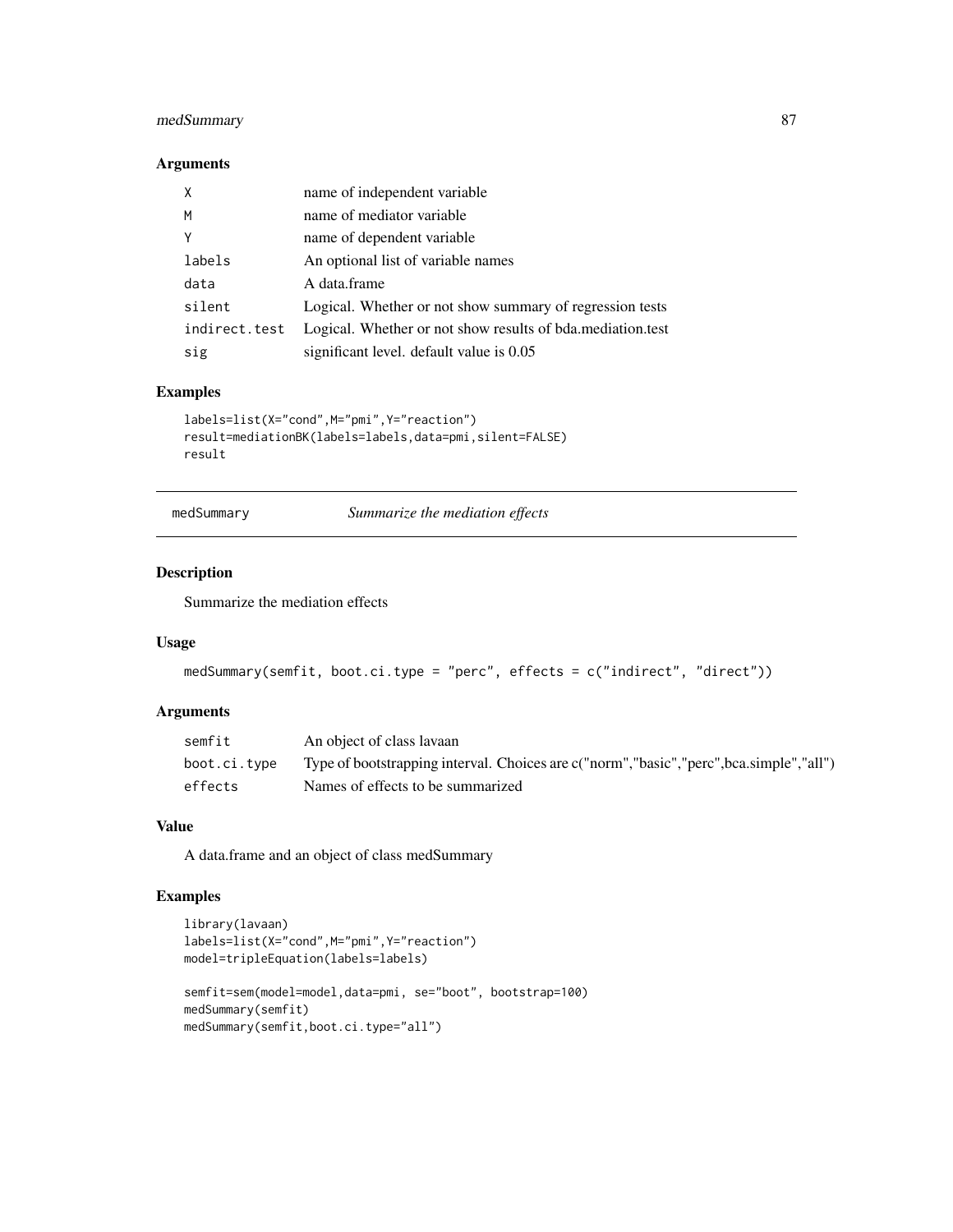Make a table summarizing the mediation effects

# Usage

```
medSummaryTable(x, vanilla = TRUE, ...)
```
# Arguments

| $\mathsf{x}$         | An object of class medSummary or medSummary2 or layaan |
|----------------------|--------------------------------------------------------|
| vanilla              | A logical                                              |
| $\ddot{\phantom{0}}$ | Further arguments to be passed to medSummary           |

| medSummaryTable1 | Make a table summarizing the mediation effects |  |
|------------------|------------------------------------------------|--|
|                  |                                                |  |

# Description

Make a table summarizing the mediation effects

# Usage

```
medSummaryTable1(x, vanilla = TRUE, showP = FALSE)
```

| x       | An object of class medSummary |  |
|---------|-------------------------------|--|
| vanilla | A logical                     |  |
| showP   | A logical                     |  |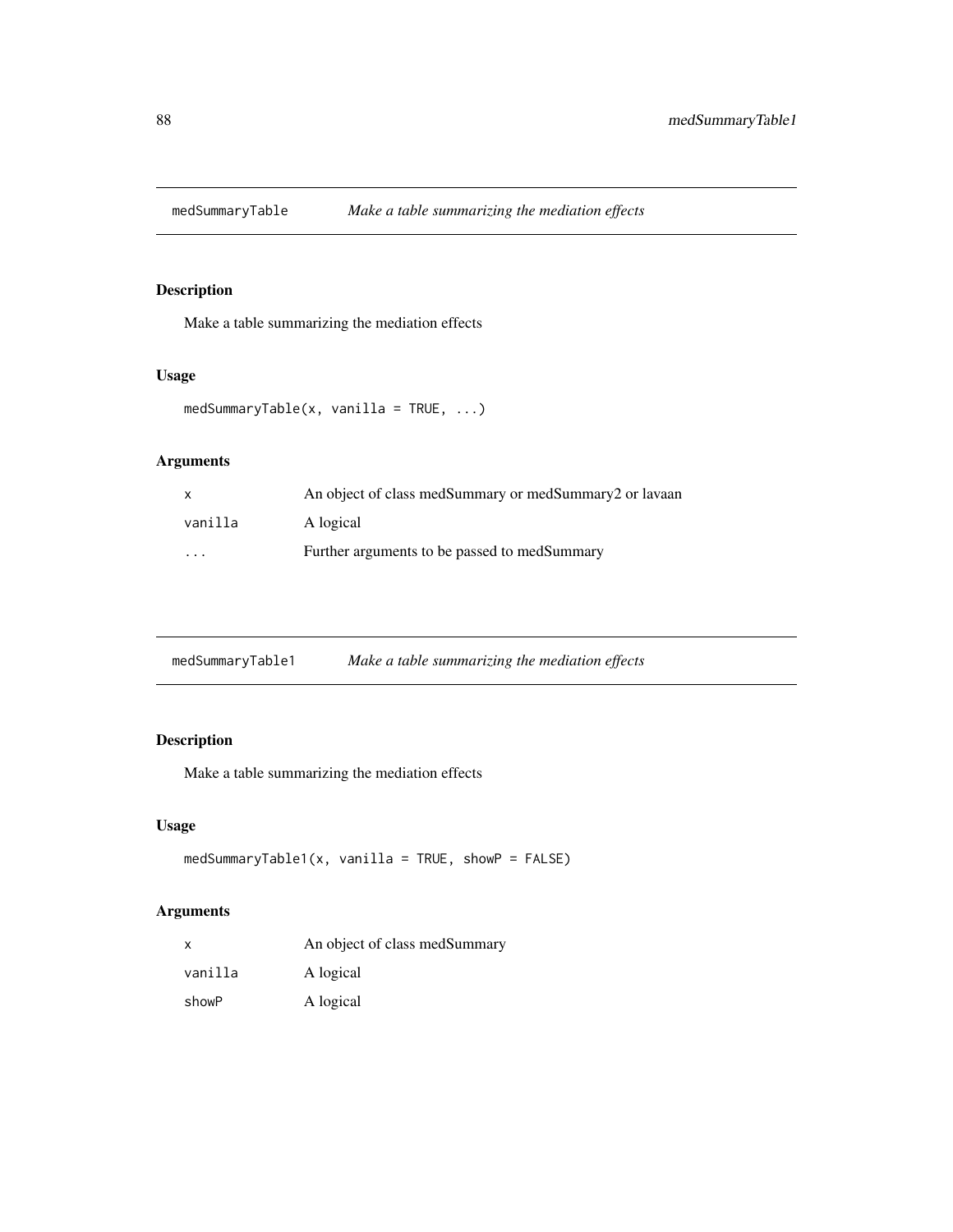medSummaryTable2 *Make a table summarizing the mediation effects*

# Description

Make a table summarizing the mediation effects

# Usage

```
medSummaryTable2(x, vanilla = TRUE)
```
#### Arguments

|         | An object of class medSummary2 |
|---------|--------------------------------|
| vanilla | A logical                      |

modelFitGuideTable *Model fit guide table*

# Description

Model fit guide table

#### Usage

modelFitGuideTable()

modelFitGuideTable2 *Model fit guide table*

# Description

Model fit guide table

# Usage

modelFitGuideTable2(vanilla = FALSE)

#### Arguments

vanilla Logical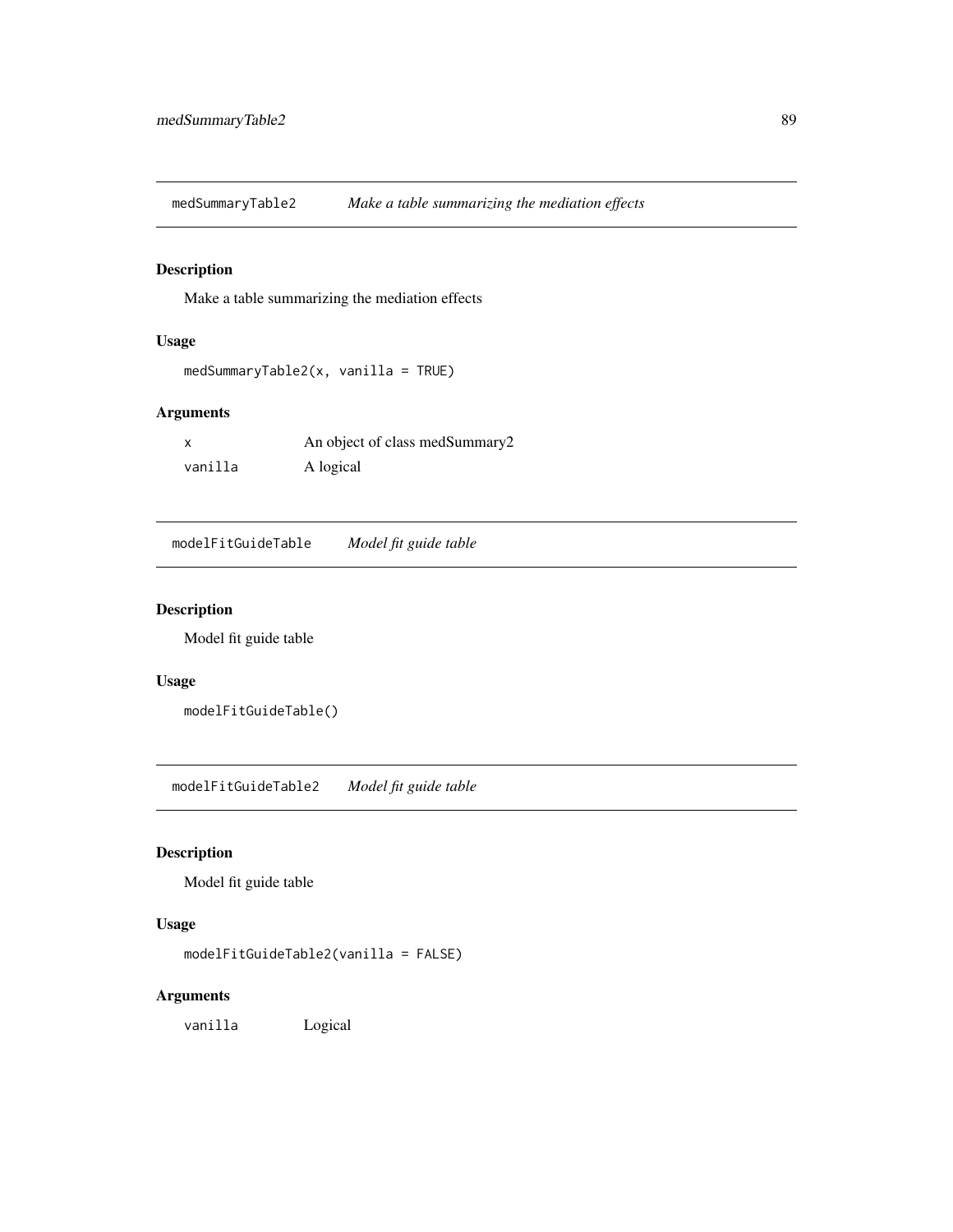Extract model fit measures to data.frame

# Usage

modelFitTable(fit, digits = 2, names = NULL)

# Arguments

| fit    | An object of class lavaan. Result of sem function of package lavaan |
|--------|---------------------------------------------------------------------|
| digits | integer indicating the number of decimal places to be used.         |
| names  | names of statistic to be extracted                                  |

# Value

A data.frame

modelFitTable2 *Extract model fit measures to flextable*

# Description

Extract model fit measures to flextable

## Usage

```
modelFitTable2(fit, vanilla = FALSE, ...)
```

| fit                     | An object of class lavaan. Result of sem function of package lavaan |
|-------------------------|---------------------------------------------------------------------|
| vanilla                 | Logical                                                             |
| $\cdot$ $\cdot$ $\cdot$ | Further arguments to be passed to model FitTable()                  |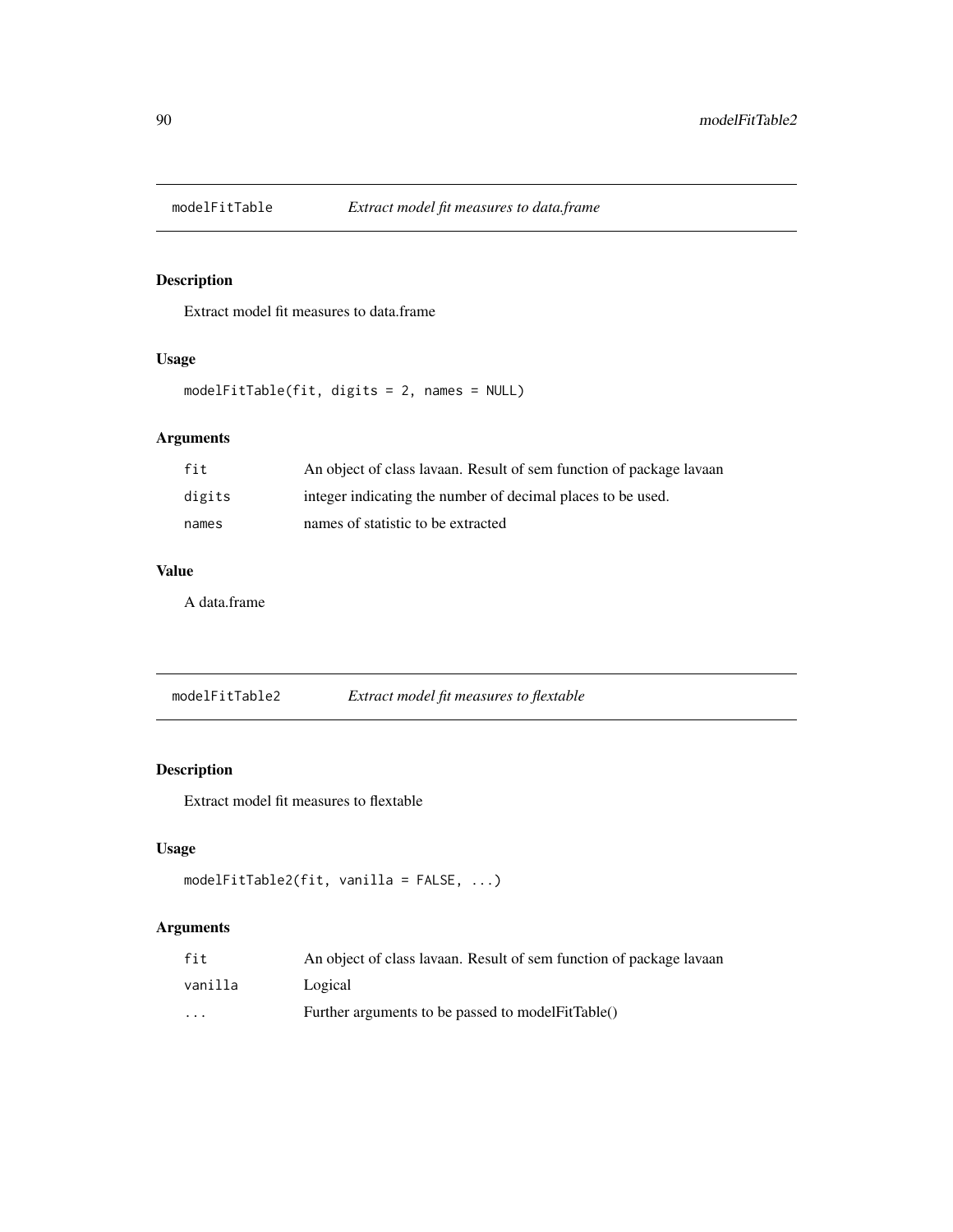Make Summary for Model Coefficients

# Usage

```
modelsSummary(
  fit = NULL,labels = NULL,
  vars = NULL,moderator = NULL,
  covar = NULL,
  serial = FALSE,
  data = NULL,
  prefix = "b",constant = "iy",autoPrefix = TRUE
\mathcal{L}
```
# Arguments

| fit        | A list of objects of class lm         |
|------------|---------------------------------------|
| labels     | optional list                         |
| vars       | optional list                         |
| moderator  | optional list                         |
| covar      | optional list                         |
| serial     | logical                               |
| data       | optional data.frame                   |
| prefix     | A character                           |
| constant   | A string vector                       |
| autoPrefix | logical automatic numbering of prefix |

# Value

A data.frame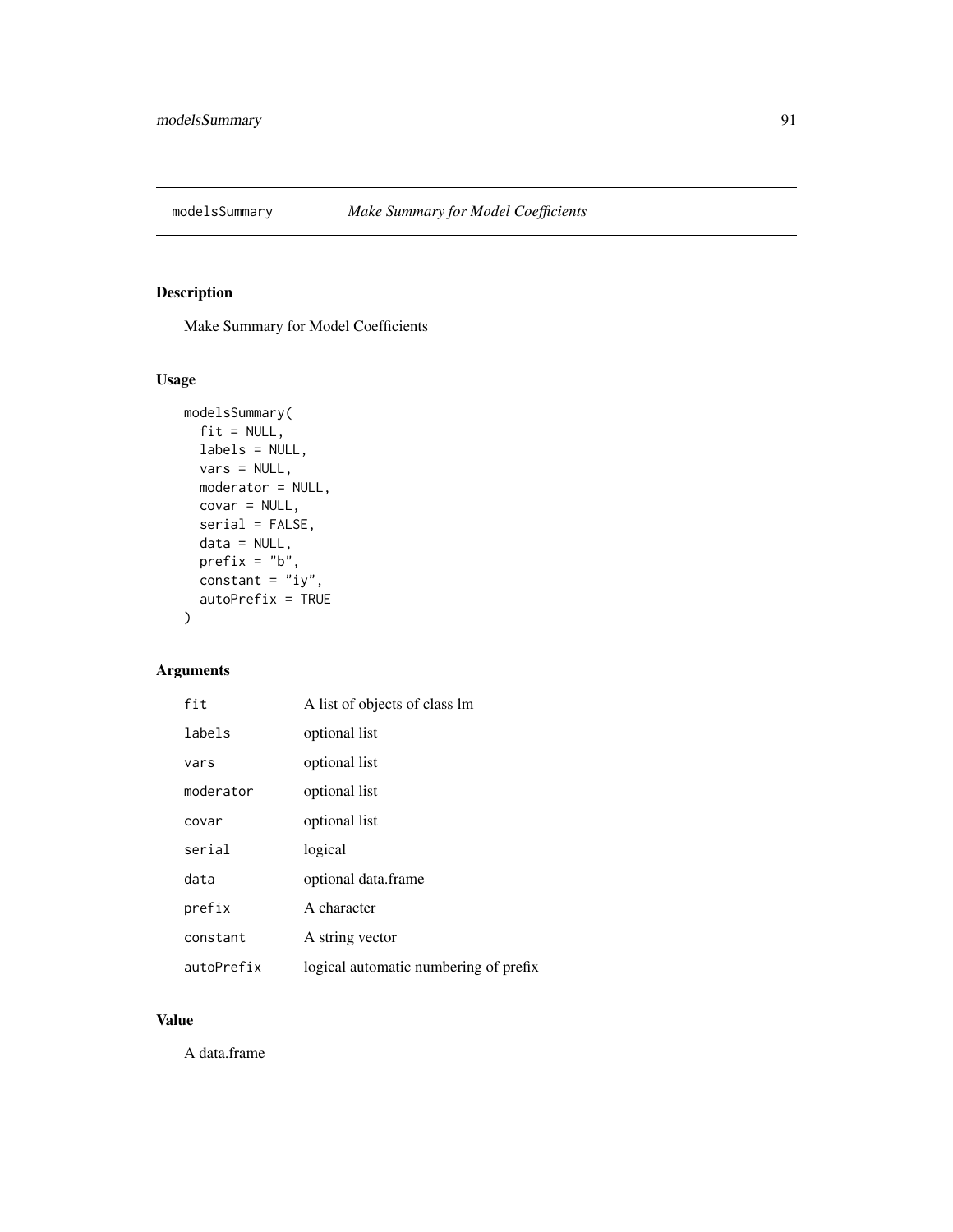# Examples

```
fit1=lm(mpg~wt,data=mtcars)
fit2=lm(mpg~wt*hp*am,data=mtcars)
fit=list(fit1,fit2)
labels=list(Y="mpg",X="wt",W="hp",Z="am")
modelsSummary(fit,labels=labels)
labels=list(Y="withdraw",M="affect",X="estress")
covar=list(name=c("ese","sex","age"),site=list(c("M","Y"),c("M","Y"),c("M","Y")))
modelsSummary(labels=labels,covar=covar,data=estress)
labels=list(X="dysfunc",M="negtone",W="negexp",Y="perform")
moderator=list(name="negexp",site=list(c("a","b","c")))
eq=tripleEquation(labels=labels,moderator=moderator,data=teams,mode=1)
fit=eq2fit(eq,data=teams)
modelsSummary(fit,labels=labels)
labels=list(X="cond",M="pmi",Y="reaction")
modelsSummary(labels=labels,data=pmi)
```
modelsSummary2 *Make Summary for Model Coefficients*

# Description

Make Summary for Model Coefficients

#### Usage

```
modelsSummary2(
  fit,
  labels = NULL,
  prefix = "b",constant = "iy",
  fitlabels = NULL,
  autoPrefix = TRUE
)
```
#### Arguments

| fit        | A list of objects of class lm |
|------------|-------------------------------|
| labels     | optional list                 |
| prefix     | A character                   |
| constant   | A string vector               |
| fitlabels  | Optional. labels of models    |
| autoPrefix | logical                       |

## Value

A data.frame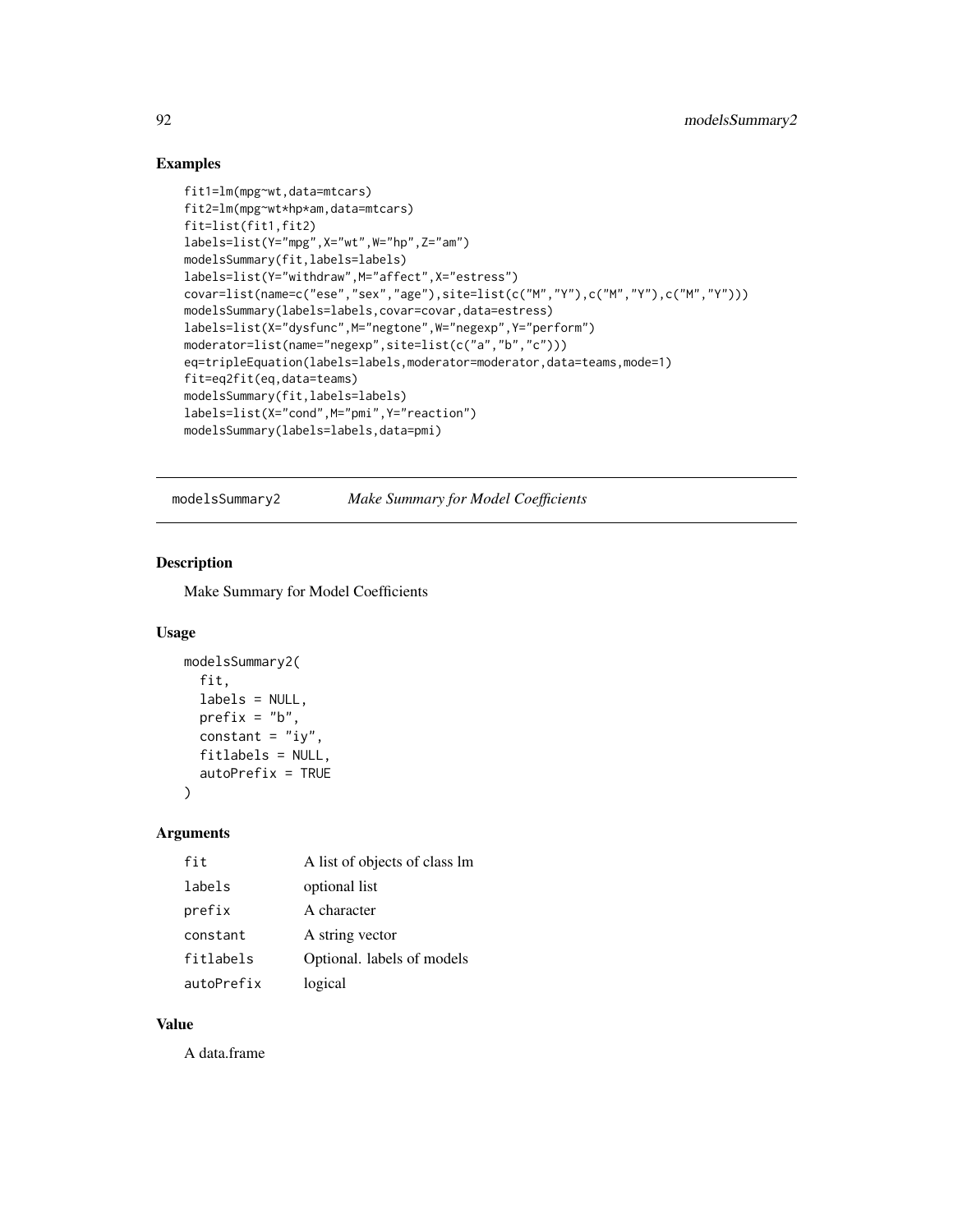# modelsSummary2Table 93

# Examples

```
fit1=lm(mpg~wt,data=mtcars)
fit2=lm(mpg~wt*hp*vs+am,data=mtcars)
labels=list(Y="mpg",X="wt",W="hp",Z="vs")
fit=list(fit1,fit2)
modelsSummary2(fit,labels=labels)
modelsSummary2(fit,labels=labels,prefix=c("c","b"),autoPrefix=FALSE)
modelsSummary2(fit1)
```
modelsSummary2Table *Make Summary Table 2 for Model Coefficients*

# Description

Make Summary Table 2 for Model Coefficients

#### Usage

```
modelsSummary2Table(x, vanilla = TRUE, mode = 1, ...)
```
# Arguments

| X       | An object of class modelSummary2                       |
|---------|--------------------------------------------------------|
| vanilla | A logical                                              |
| mode    | An Integer One of 1:2                                  |
|         | further arguments to be passed to models Summary $2()$ |

modelsSummaryTable *Make Summary Table for Model Coefficients*

# Description

Make Summary Table for Model Coefficients

## Usage

modelsSummaryTable( $x = NULL$ , vanilla = TRUE, ...)

| x       | An object of class model Summary                   |
|---------|----------------------------------------------------|
| vanilla | A logical                                          |
| $\cdot$ | further arguments to be passed to models Summary() |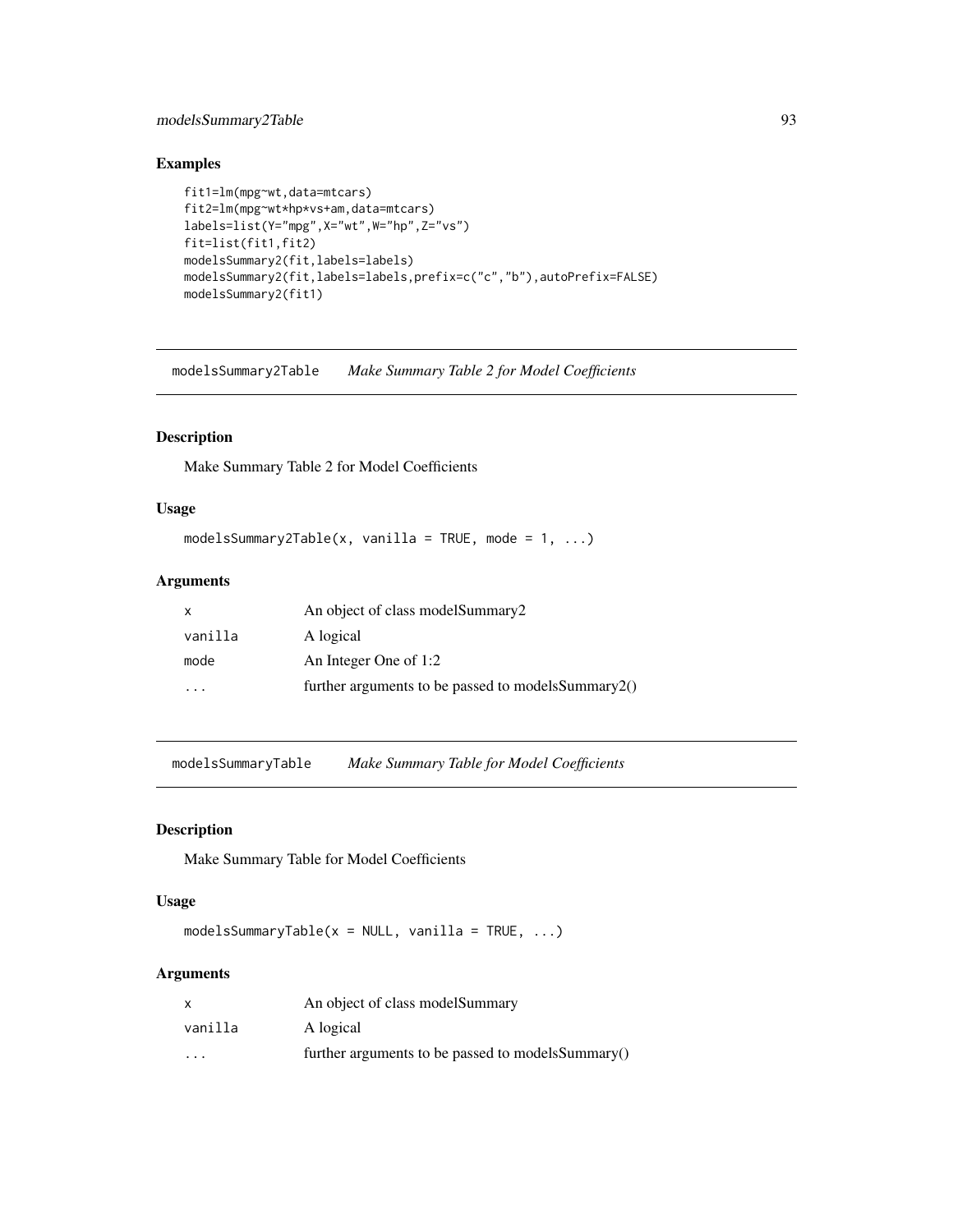# Value

A flextable

# Examples

```
fit1=lm(mpg~wt,data=mtcars)
fit2=lm(mpg~wt*hp,data=mtcars)
fit3=lm(mpg~wt*hp*am,data=mtcars)
labels=list(X="wt",W="hp",Y="mpg",Z="am")
x=modelsSummary(fit1,labels=labels)
modelsSummaryTable(x)
modelsSummary(list(fit1,fit2),labels=labels)
modelsSummaryTable(list(fit1,fit2),labels=labels,vanilla=FALSE)
x=modelsSummary(list(fit1,fit2,fit3),labels=labels)
modelsSummaryTable(x)
modelsSummaryTable(labels=labels,data=pmi)
```
moderator2df *Make data.frame from a list of moderator*

# Description

Make data.frame from a list of moderator

#### Usage

```
moderator2df(moderator, mpos = c(0.5, 0.9), vars = NULL, df = NULL)
```
# Arguments

| moderator | A list                       |
|-----------|------------------------------|
| mpos      | A numeric vector of length 2 |
| vars      | A list                       |
| df        | A data frame                 |

#### Examples

```
moderator=list(name=c("milk","hair"),matrix=list(c(1,1,0,1,0,0,0,0,0,0)
   ,c(0,0,0,0,0,0,0,1,0,0)))
moderator2df(moderator)
```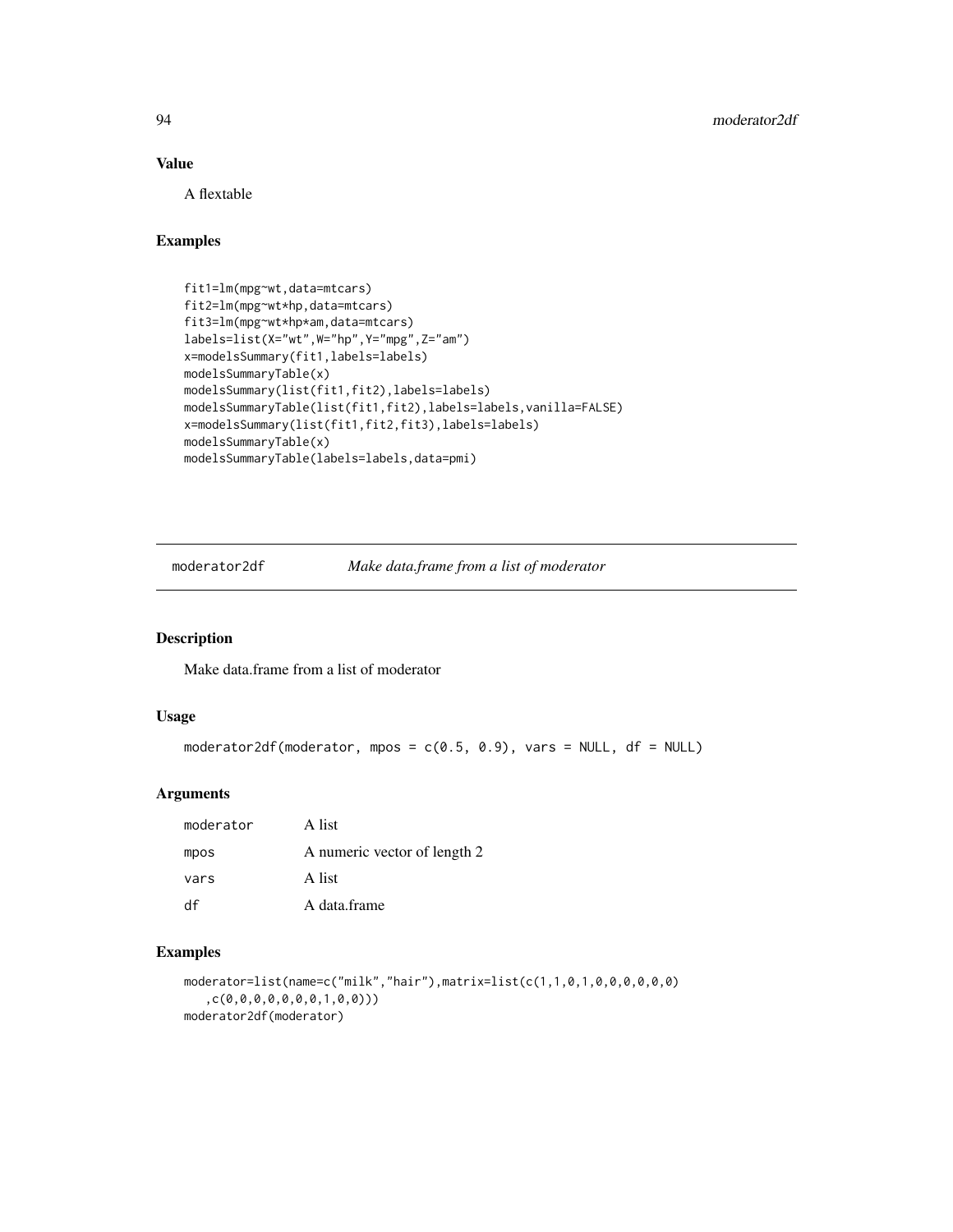moderator2pos *get position from moderator*

# Description

get position from moderator

# Usage

```
moderator2pos(moderator = list(), x, y, m)
```
# Arguments

| moderator | A list        |
|-----------|---------------|
| X         | position of x |
| <b>V</b>  | position of y |
| m         | position of m |

modmedEquation *Make moderated mediation equation*

# Description

Make moderated mediation equation

## Usage

```
modmedEquation(
 X = ",
 M = NULL,Y = ",
 modern = list(),
 labels = NULL,
 range = FALSE,
 covar = list())
```

| X         | A character vectors indicating independent variables |
|-----------|------------------------------------------------------|
| M         | A character vectors indicating mediators             |
| Y         | A character vectors indicating dependent variables   |
| moderator | moderator                                            |
| labels    | labels                                               |
| range     | Whether or not add range equation                    |
| covar     | Optional list of covariates                          |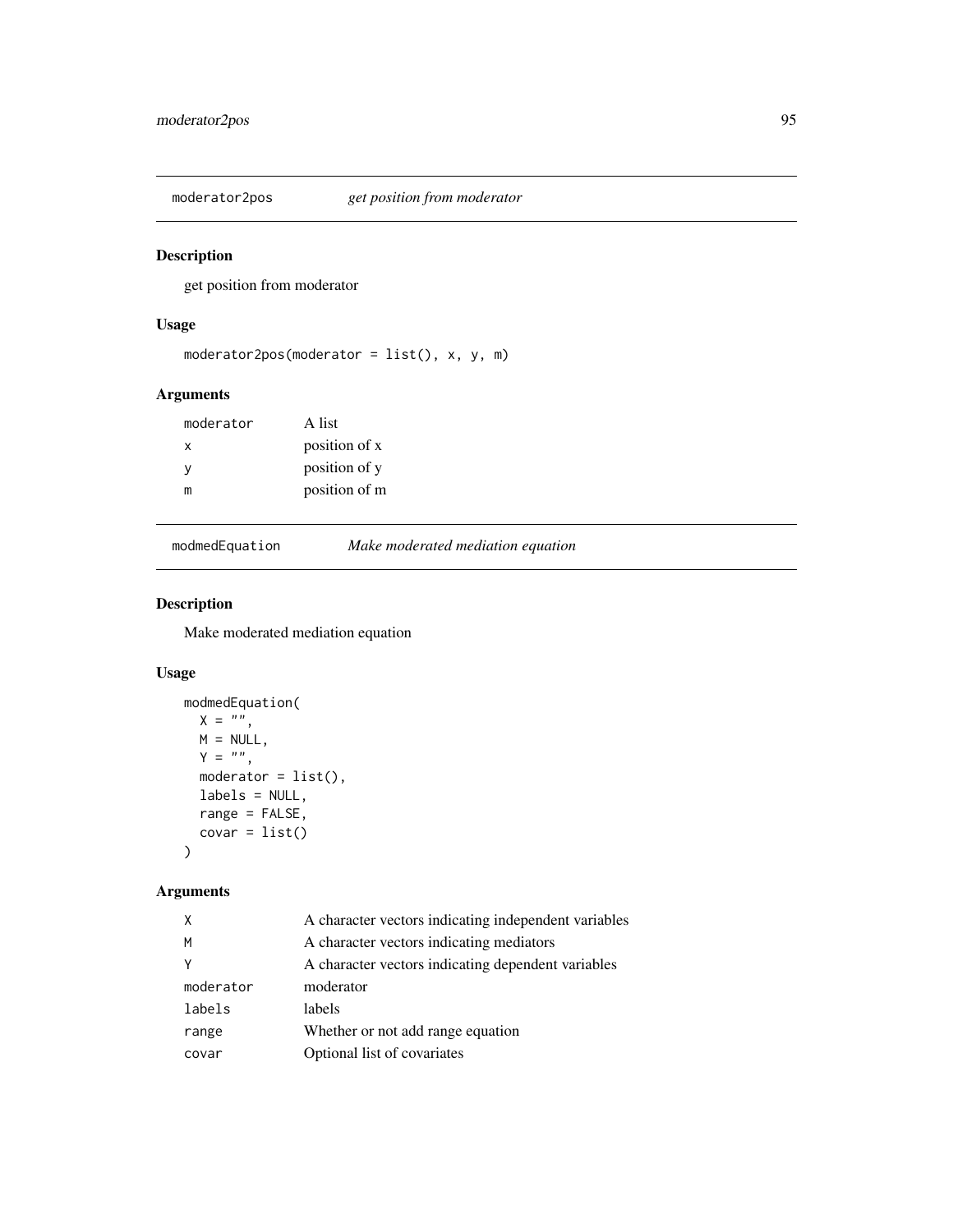#### Examples

```
X="X"; Y="Y"moderator=list(name=c("Z"),site=list(c("a","c")))
cat(modmedEquation(X=X,Y=Y,moderator=moderator,range=TRUE))
X="X";M="M";Y="Y"
cat(modmedEquation(X=X,M=M,Y=Y,range=TRUE))
X="'X"; M="'Y"; Y="'Y"moderator=list(name=c("Z"),site=list(c("a","c")))
cat(modmedEquation(X=X,M=M,Y=Y,moderator=moderator,range=TRUE))
X="X";M="M";Y="Y";labels=NULL;range=FALSE
moderator=list(name=c("X"),site=list(c("b")))
cat(modmedEquation(X=X,M=M,Y=Y,moderator=moderator,range=FALSE))
X="X"; Y="Y"moderator=list(name=c("Z"),site=list(c("c")))
cat(modmedEquation(X=X,Y=Y,moderator=moderator,range=FALSE))
covar=list(name=c("C1","C2","C3"),label=c("ese","sex","tenure"),site=list(c("M","Y"),"Y","Y"))
cat(modmedEquation(X=X,M="M",Y=Y,moderator=moderator,range=FALSE,covar=covar))
```
modmedSummary *Summarize the moderated mediation*

## Description

Summarize the moderated mediation

## Usage

```
modmedSummary(
  semfit,
 mod = NULL,values = NULL,
  boot.ci.type = "perc",
  add.range = TRUE
)
```
#### Arguments

| semfit       | An object of class lavaan                                                           |
|--------------|-------------------------------------------------------------------------------------|
| mod          | name of moderator                                                                   |
| values       | Optional. Numeric vector                                                            |
| boot.ci.type | Type of bootstrapping interval. Choices are c("norm", "basic", "perc", bca.simple") |
| add.range    | logical Wheter or not add range                                                     |

# Value

A data.frame and an object of class modmedSummary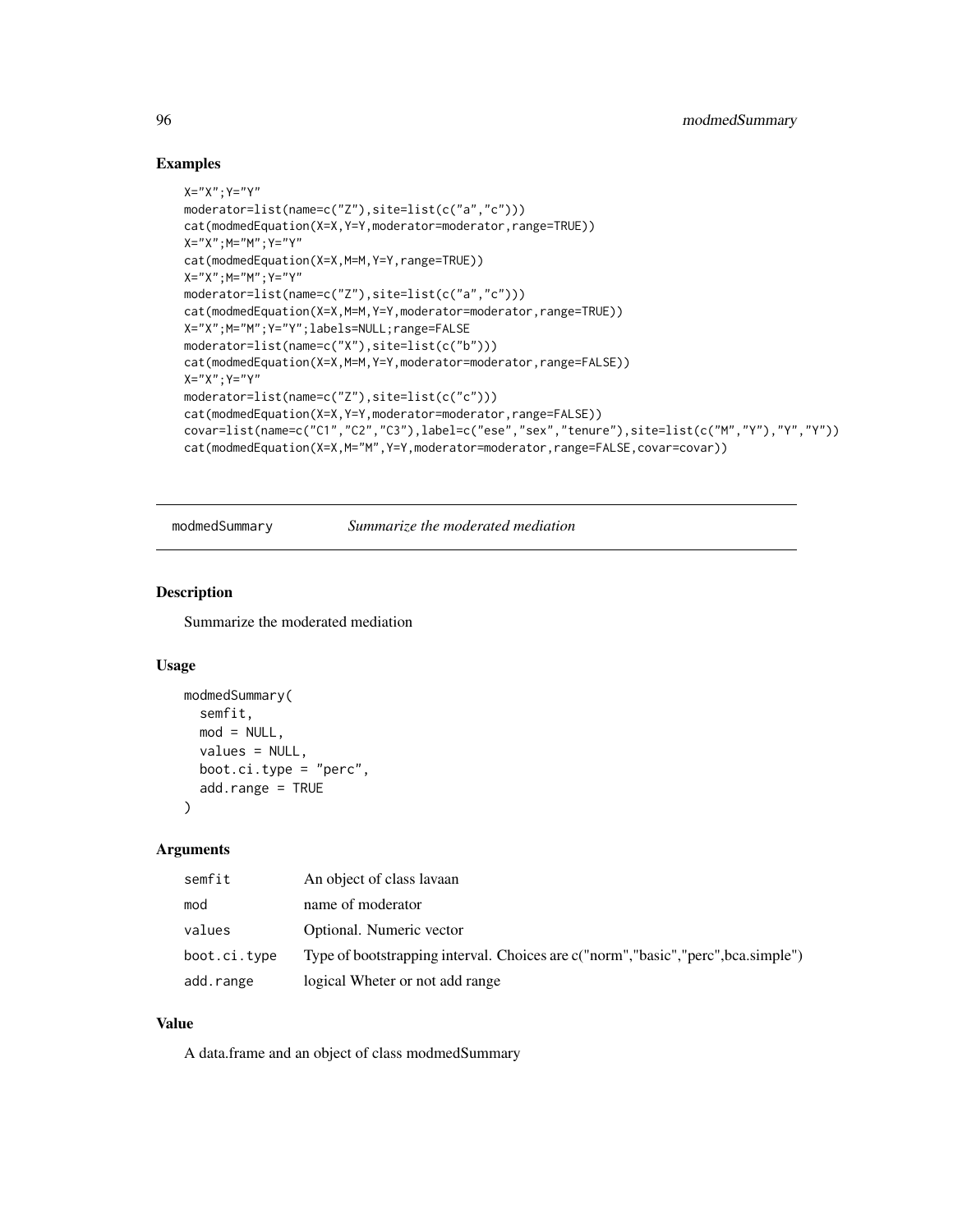#### modmedSummary2Table 97

#### Examples

```
require(lavaan)
labels=list(X="frame",M="justify",Y="donate",W="skeptic")
moderator=list(name="skeptic",site=list(c("a","c")))
model=tripleEquation(labels=labels,moderator=moderator)
cat(model)
semfit=sem(model,data=disaster,se="boot",bootstrap=100)
modmedSummary(semfit)
conditionalEffectPlot(semfit,data=disaster)
labels=list(X="dysfunc",M="negtone",Y="perform",W="negexp")
moderator=list(name="negexp",site=list("b"))
model=tripleEquation(labels=labels,moderator=moderator,data=teams,rangemode=2)
cat(model)
semfit=sem(model,data=teams,se="boot",bootstrap=100)
summary(semfit)
modmedSummary(semfit)
conditionalEffectPlot(semfit,data=teams)
```
modmedSummary2Table *make table summarizing moderated mediation effect*

#### Description

make table summarizing moderated mediation effect

#### Usage

```
modmedSummary2Table(x, vanilla = TRUE, ...)
```
#### **Arguments**

| $\mathsf{x}$            | An object of class lavaan ot modmed Summary 2    |
|-------------------------|--------------------------------------------------|
| vanilla                 | logical.                                         |
| $\cdot$ $\cdot$ $\cdot$ | Further arguments to be passed to modmed Summary |

modmedSummaryTable *Make a table summarizing the moderated mediation*

#### Description

Make a table summarizing the moderated mediation

#### Usage

```
modmedSummaryTable(x, vanilla = TRUE, showP = FALSE, \ldots)
```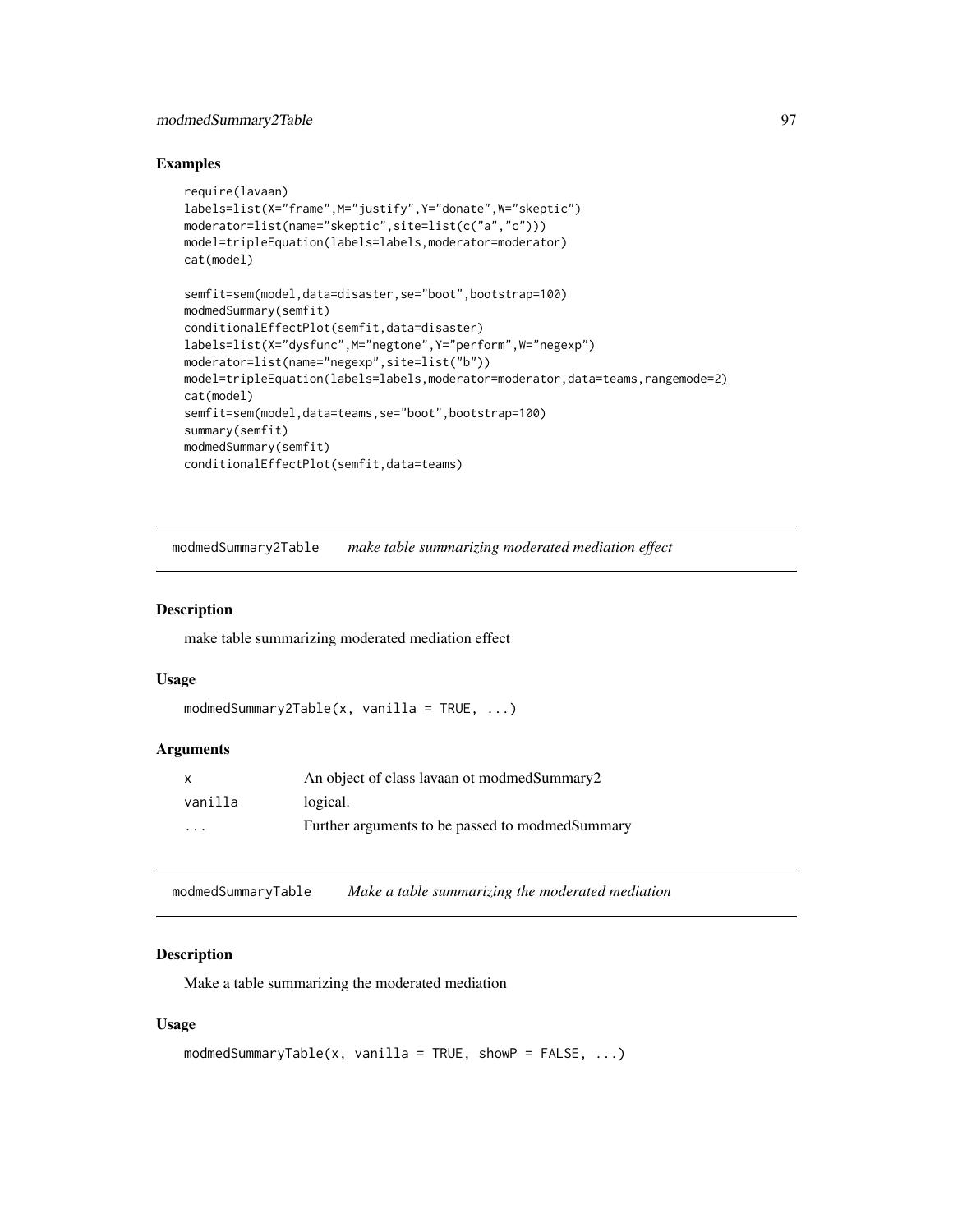98 modSummary

# Arguments

| X       | An object of class modmed Summary or class layaan |
|---------|---------------------------------------------------|
| vanilla | A logical                                         |
| showP   | logical                                           |
| .       | Further arguments to be passed to modmedSummary   |

modSummary *Make moderation effect summary*

#### Description

Make moderation effect summary

#### Usage

modSummary(semfit, mod = NULL, values = NULL, boot.ci.type = "bca.simple")

#### Arguments

| semfit       | An object of class lavaan                                                           |
|--------------|-------------------------------------------------------------------------------------|
| mod          | name of moderatot variable                                                          |
| values       | optional values of moderator                                                        |
| boot.ci.type | Type of bootstrapping interval. Choices are c("norm", "basic", "perc", bca.simple") |

# Examples

```
require(lavaan)
labels=list(X="frame",W="skeptic",M="justify",Y="donate")
moderator=list(name='skeptic',site=list(c("a")))
model=tripleEquation(labels=labels,moderator=moderator,data=disaster,rangemode=2)
cat(model)
```

```
semfit=sem(model=model,data=disaster,se="boot",bootstrap=200)
modSummary(semfit)
modSummaryTable(semfit)
labels=list(X="dysfunc",M="negtone",Y="perform",W="negexp")
moderator=list(name="negexp",site=list("b"))
model=tripleEquation(labels=labels,moderator=moderator,data=teams,rangemode=2)
cat(model)
semfit=sem(model,data=teams,se="boot",bootstrap=100)
modmedSummary(semfit)
modSummaryTable(semfit)
```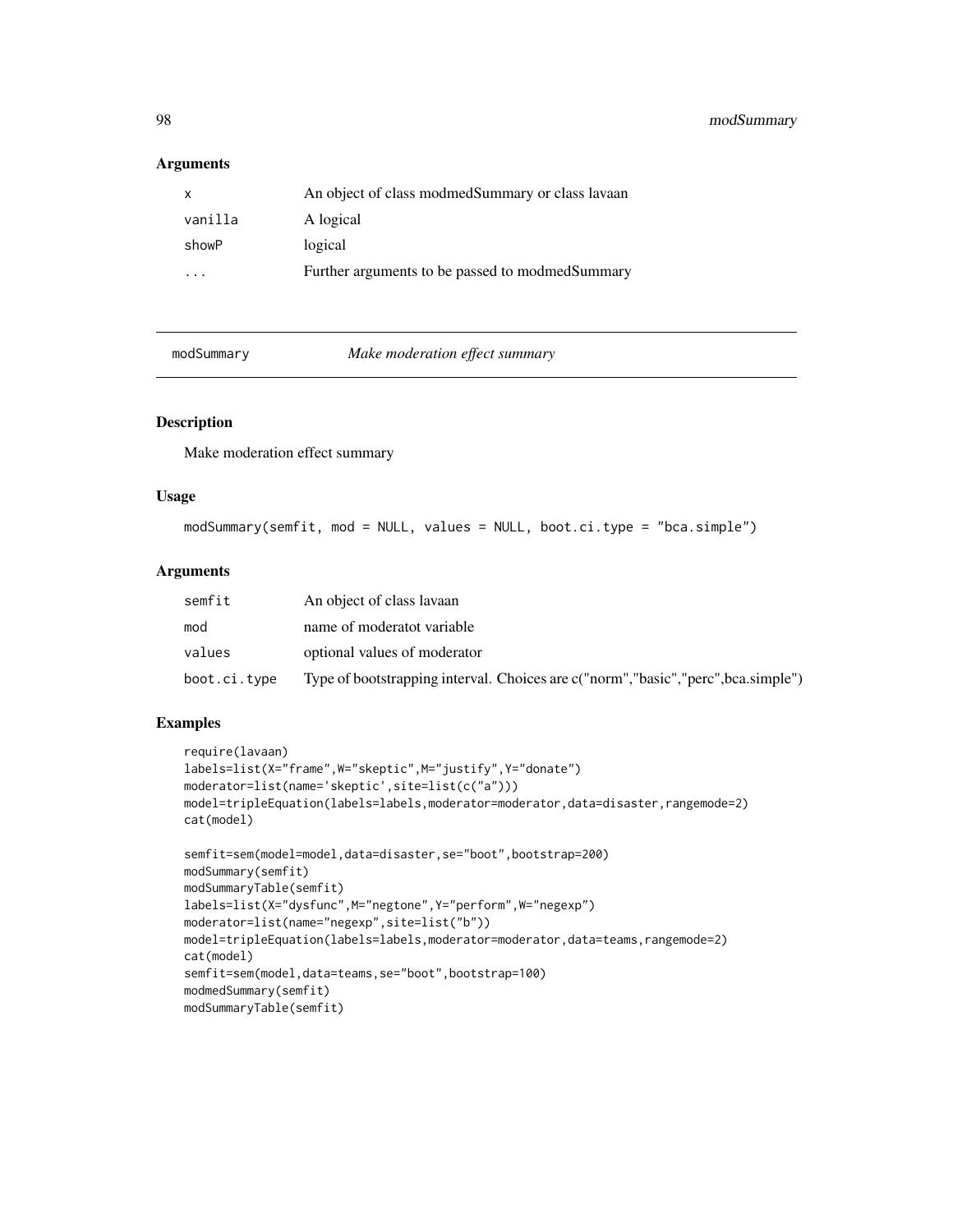Make table summarizing moderation effect

## Usage

```
modSummary2(
  fit,
  rangemode = 2,
  pred.values = NULL,
  summarymode = 2,
  maxylev = 6,
  digits = 3,
  labels = NULL,
  ...
)
```
## Arguments

| fit         | An object of class lm                                                                                             |
|-------------|-------------------------------------------------------------------------------------------------------------------|
| rangemode   | An integer. If 1, mean+ $c(-1,0,1)$ <sup>*</sup> sd used. If 2, 16th, 50th and 84th percentiles<br>are used       |
| pred.values | Values of predictor variables                                                                                     |
| summarymode | An integer. 1 or 2. SUmmarizing method of variables. If 1, typical values are<br>used. If 2, mean values are used |
| maxylev     | An integer. Maximum length of predictor variables to be treated as a categorical<br>variable.                     |
| digits      | An integer indicating the number of decimal places                                                                |
| labels      | Optional list of labels of variables                                                                              |
| $\cdots$    | Further arguments to be passed to predict3d::fit2newdata()                                                        |

## Examples

```
labels=list(X="negemot",W="sex",Z="age",Y="govact",C1="posemot",C2="ideology")
fit=lm(govact~negemot*sex+negemot*age+posemot+ideology,data=glbwarm)
modSummary2(fit,rangemode=2,mod2.values=c(30,50,70),summarymode=2)
modSummary2(fit,mod2.values=c(30,50,70),summarymode=1,labels=labels)
labels=list(X="frame",W="skeptic",Y="justify")
fit=lm(justify~frame*skeptic,data=disaster)
modSummary2(fit,labels=labels)
```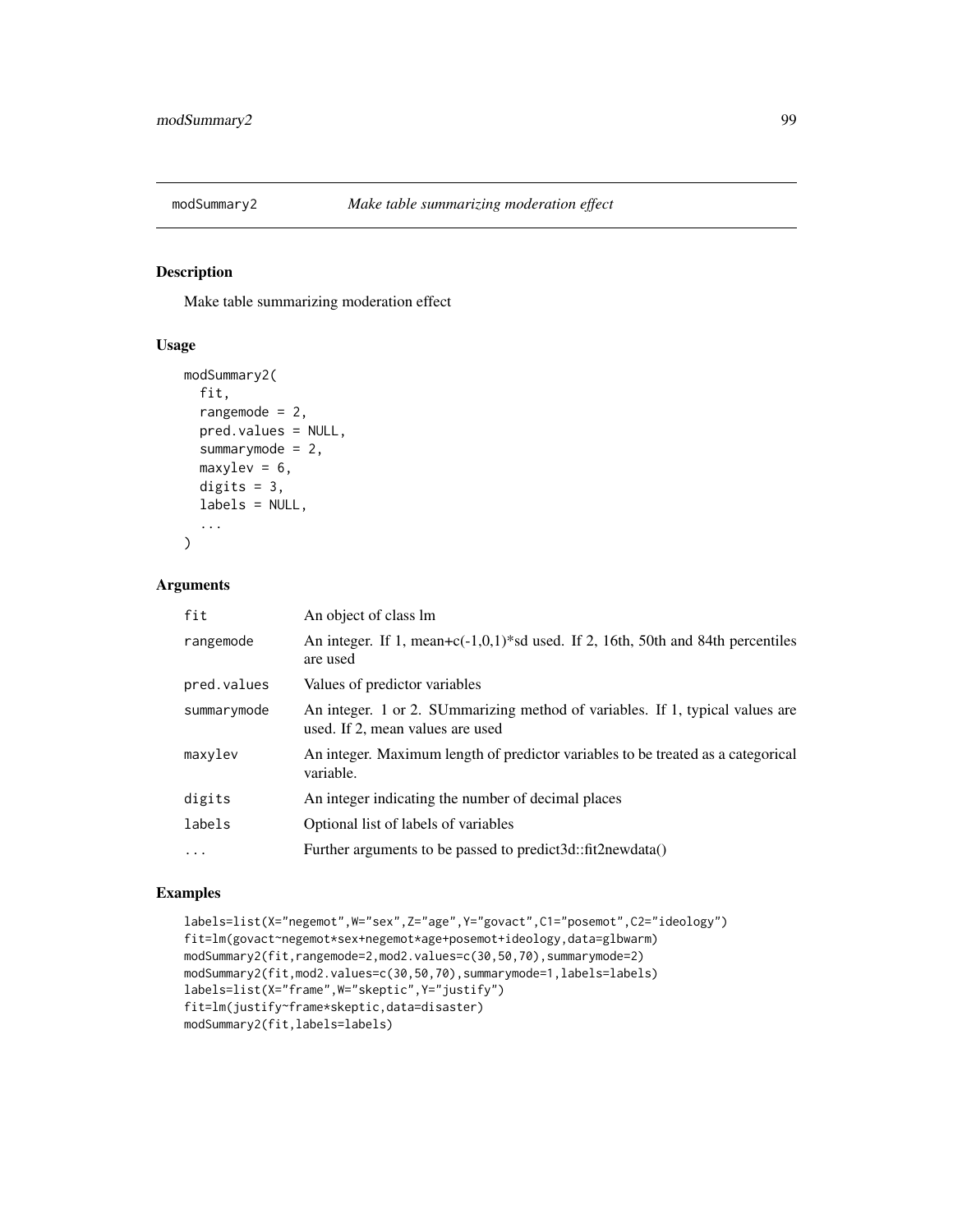modSummary2Table *Make flextable summarizing moderation effect*

# Description

Make flextable summarizing moderation effect

## Usage

```
modSummary2Table(x, vanilla = TRUE, ...)
```
## Arguments

| $\boldsymbol{\mathsf{x}}$ | An object                                    |
|---------------------------|----------------------------------------------|
| vanilla                   | logical                                      |
| .                         | Further argument to be passed to modSummary3 |

# Examples

fit=lm(govact~negemot\*sex+negemot\*age+posemot+ideology,data=glbwarm) modSummary2Table(fit)

| modSummary3 | Summary of moderation effect |  |
|-------------|------------------------------|--|
|-------------|------------------------------|--|

# Description

Summary of moderation effect

# Usage

```
modSummary3(
 fit,
 X = NULL,W = NULL,Z = NULL,labels = NULL,
 modx.values = NULL,
 mod2.values = NULL,
 rangemode = 2,
 maxylev = 6,
  digits = 3
\mathcal{E}
```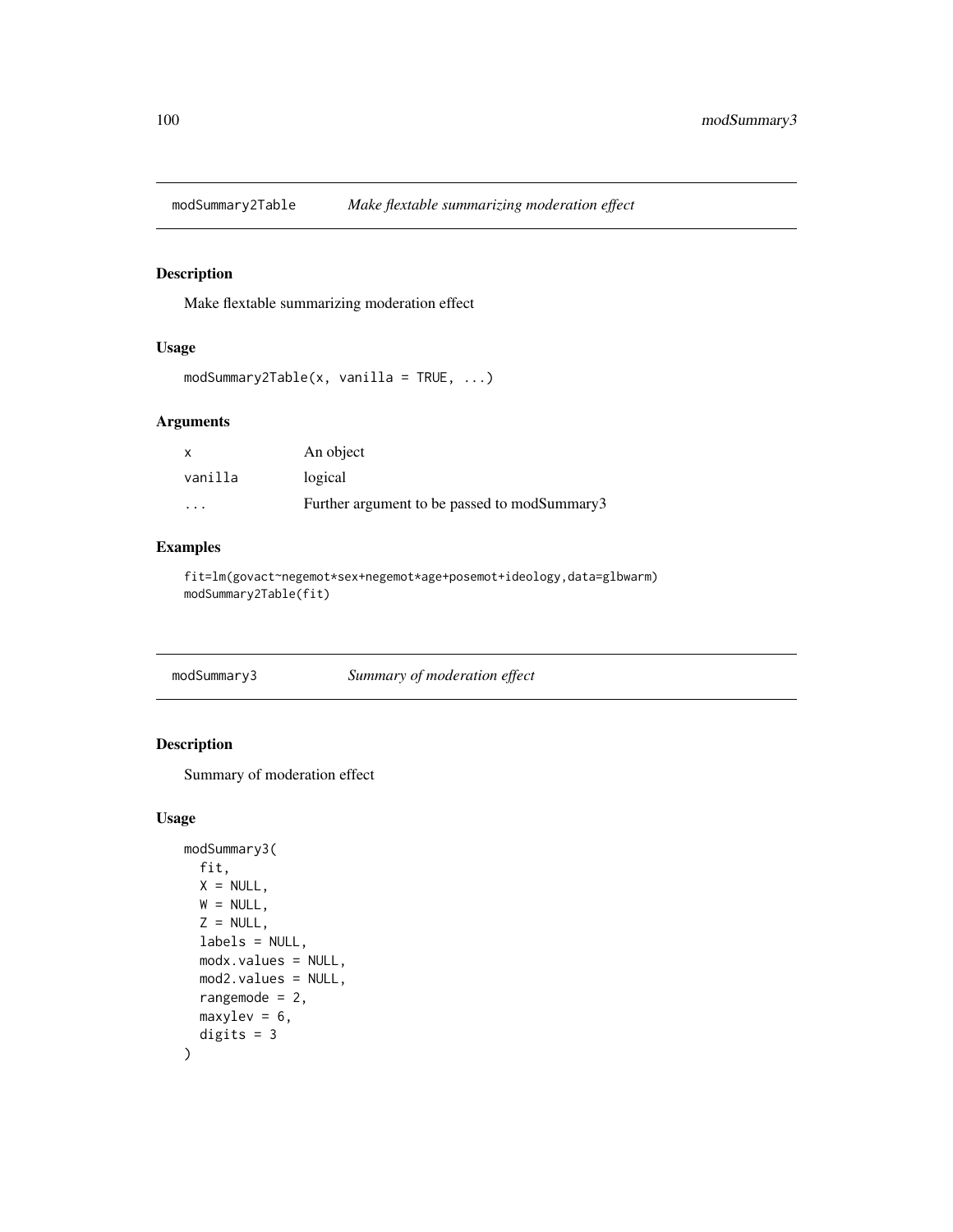## Arguments

| fit                      | An object of class lm                                                     |
|--------------------------|---------------------------------------------------------------------------|
| X                        | Name of independent variable                                              |
| W                        | Name of the first moderator variable                                      |
| 7                        | Name of the second moderator variable.                                    |
| labels                   | Optional list of variable names                                           |
| modx.values              | Values of moderator variable                                              |
| mod <sub>2</sub> .values | Values of the second moderator variable                                   |
| rangemode                | Integer. 1 or 2.                                                          |
| maxylev                  | maximum unique length of variable to be treated as a categorical variable |
| digits                   | integer indicating the number of decimal places                           |

# Examples

```
fit=lm(govact~negemot*sex+negemot*age+posemot+ideology,data=glbwarm)
modSummary3(fit,mod2.values=c(30,50,70))
fit1=lm(govact~negemot*sex*age+posemot+ideology,data=glbwarm)
modSummary3(fit1,rangemode=1)
fit=lm(mpg~hp*wt,data=mtcars)
modSummary3(fit)
```
modSummary3Table *Make flextable summarizing moderation effect*

# Description

Make flextable summarizing moderation effect

## Usage

```
modSummary3Table(x, vanilla = TRUE, ...)
```
# Arguments

| $\boldsymbol{\mathsf{x}}$ | An object                                    |
|---------------------------|----------------------------------------------|
| vanilla                   | logical                                      |
| $\cdot$ $\cdot$ $\cdot$   | Further argument to be passed to modSummary3 |

#### Examples

fit=lm(govact~negemot\*sex+negemot\*age+posemot+ideology,data=glbwarm) modSummary3Table(fit,mod2.values=c(30,50,70))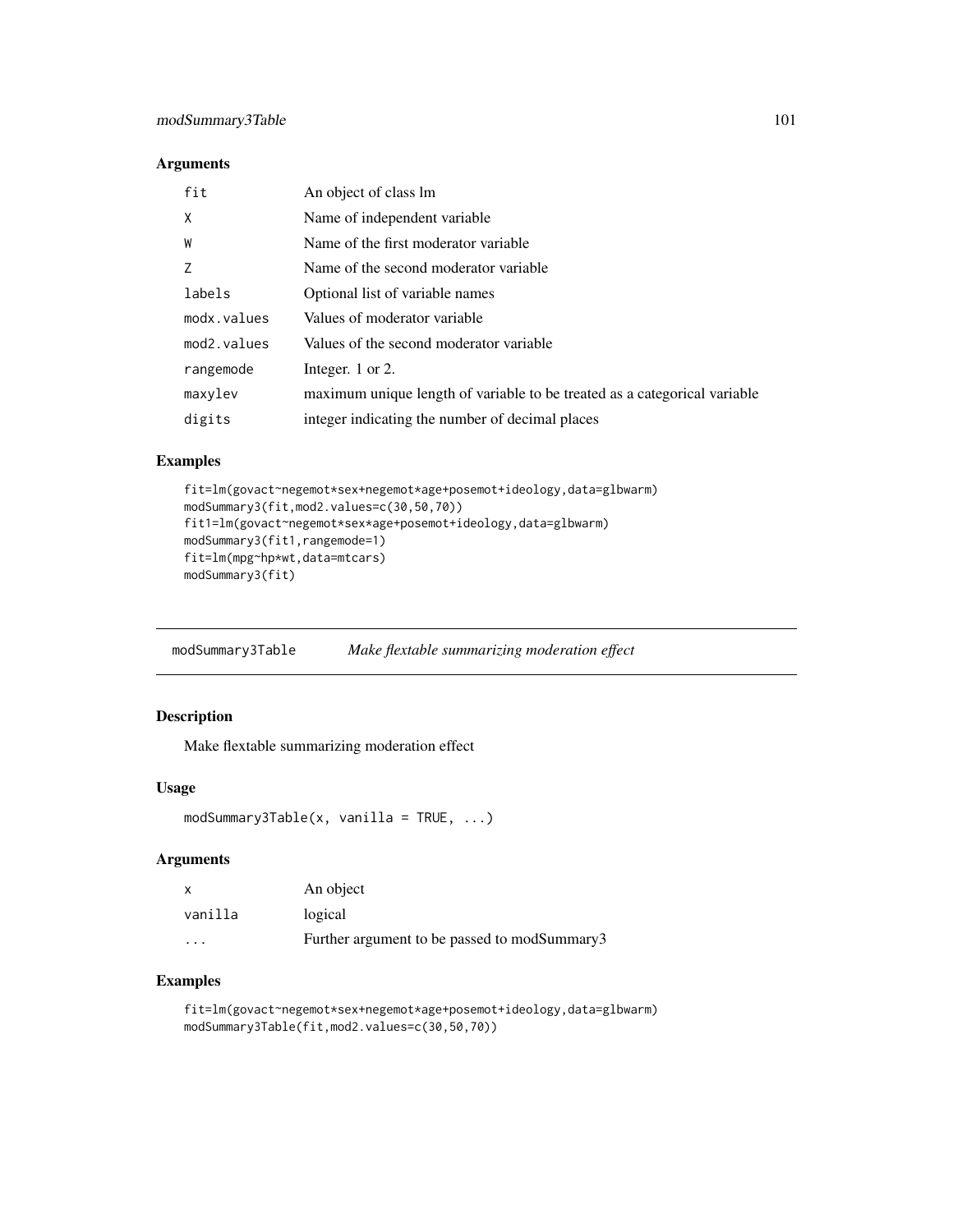Make flextable summarizing moderation effect

# Usage

```
modSummaryTable(x, vanilla = TRUE, ...)
```
# Arguments

| X       | An object                                   |
|---------|---------------------------------------------|
| vanilla | logical                                     |
| .       | Further argument to be passed to modSummary |

| moreModels | more models data |  |
|------------|------------------|--|
|            |                  |  |

# Description

more models data

# Usage

moreModels

## Format

A data.frame 2 variables

no process macro model number

no1 model number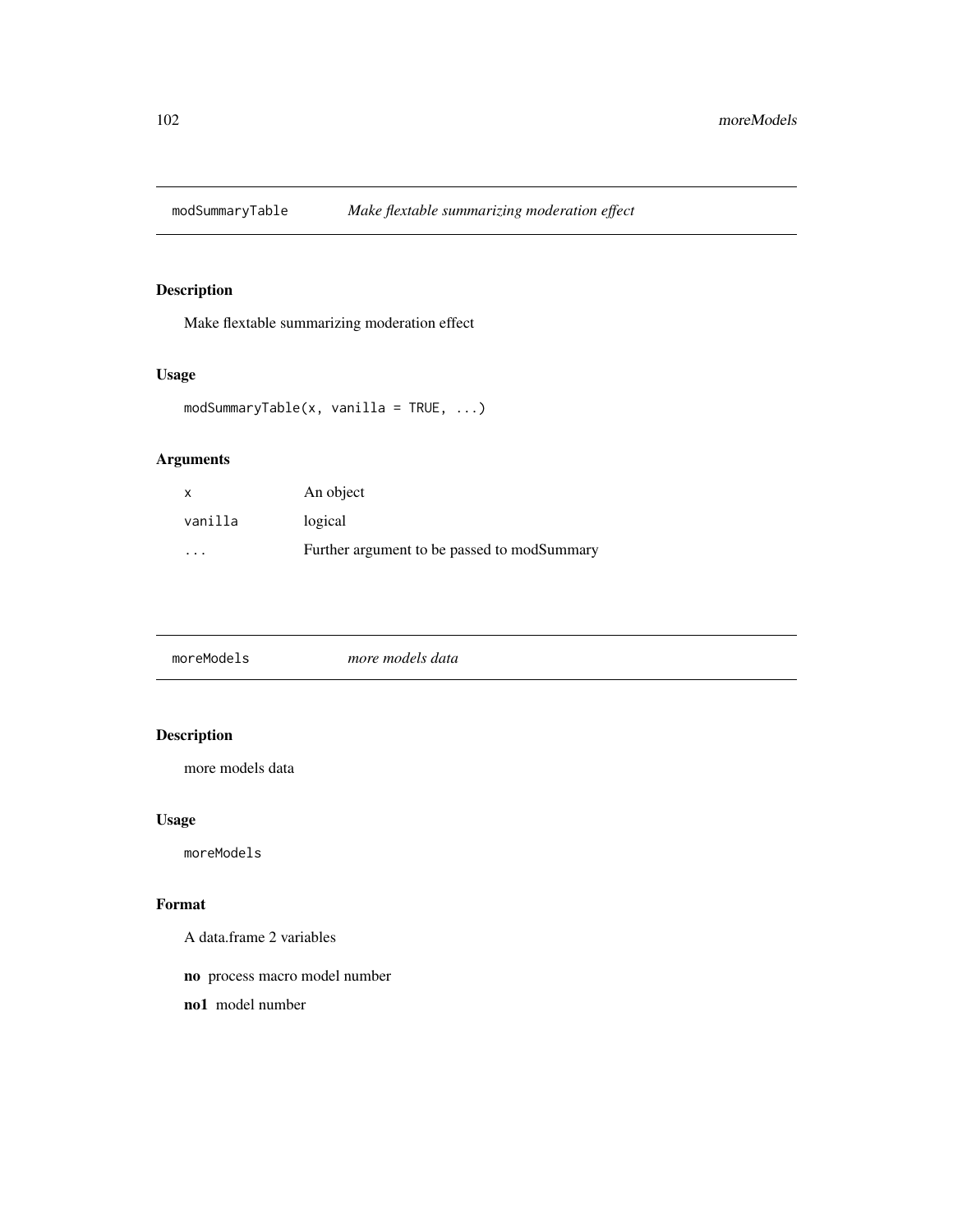multipleMediation *Make Mediation Equation with multiple X or multiple Y*

# Description

Make Mediation Equation with multiple X or multiple Y

# Usage

```
multipleMediation(
 X = NULL,M = NULL,Y = NULL,labels = list(),data = NULL,
 vars = list(),
 modern = list(),
 covar = NULL,
 mode = 0,range = TRUE,
 rangemode = 1,
 serial = FALSE,
 contrast = 1,
 bmatrix = NULL
)
```

| X         | Names of independent variable                                 |
|-----------|---------------------------------------------------------------|
| M         | Names of mediator variable                                    |
| Υ         | Names of dependent variable                                   |
| labels    | optional list                                                 |
| data      | A data.frame                                                  |
| vars      | A list                                                        |
| moderator | A list                                                        |
| covar     | A list of covariates                                          |
| mode      | A numeric. 0: SEM equation, 1: regression equation            |
| range     | A logical                                                     |
| rangemode | range mode                                                    |
| serial    | logical If TRUE, serial variables are added                   |
| contrast  | integer If 2, absolute difference of contrasts are calculated |
| bmatrix   | integer specifying causal relations among mediators           |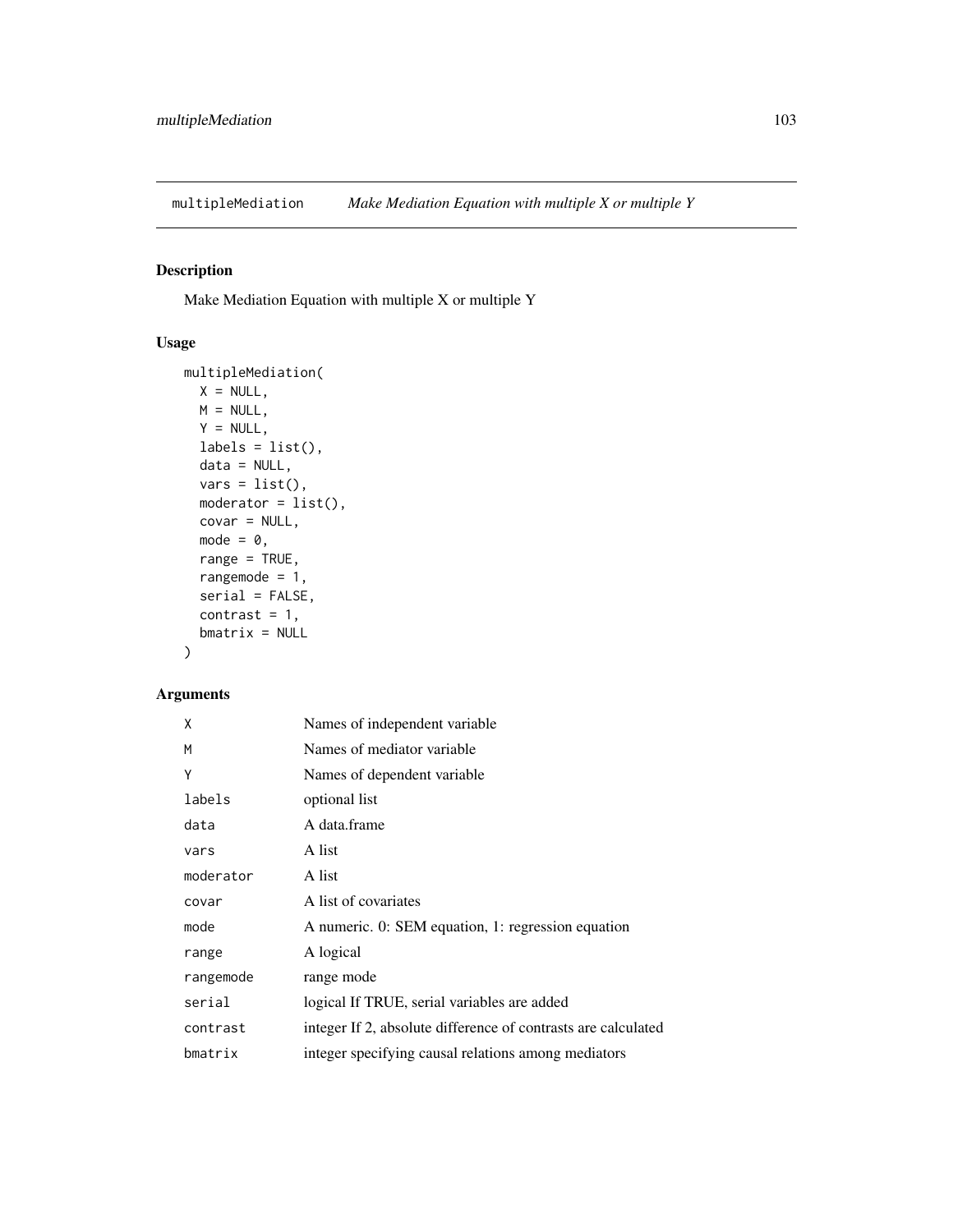#### Examples

```
labels=list(X="cyl",M="am",Y="mpg")
covar=list(name=c("carb","disp"),site=list(c("M","Y"),"Y","Y"))
cat(multipleMediation(labels=labels,covar=covar,data=mtcars))
labels=list(X=c("cyl","wt"),M="am",Y="mpg")
moderator=list(name=c("vs"),site=list(c("a1","b1")))
cat(multipleMediation(labels=labels,data=mtcars))
cat(multipleMediation(labels=labels,moderator=moderator,data=mtcars))
labels=list(X="wt",M=c("cyl","am"),Y="mpg")
moderator=list(name=c("vs"),site=list(c("b1","b2")))
cat(multipleMediation(labels=labels,data=mtcars,range=FALSE))
cat(multipleMediation(labels=labels,moderator=moderator,data=mtcars,range=FALSE))
eq=multipleMediation(labels=labels,moderator=moderator,data=mtcars,range=FALSE,serial=FALSE,mode=1)
drawModel(equation=eq,labels=labels)
labels=list(X="X",M=c("M1","M2","M3"),Y="Y")
labels=list(X="X",M=c("M1","M2"),Y="Y")
cat(multipleMediation(labels=labels))
cat(multipleMediation(labels=labels,serial=TRUE))
moderator=list(name=c("W"),site=list(c("a1","b1")))
cat(multipleMediation(labels=labels,moderator=moderator,range=FALSE))
cat(multipleMediation(labels=labels,moderator=moderator,data=mtcars,range=FALSE))
cat(multipleMediation(X="am",Y="mpg",data=mtcars,moderator=moderator,covar=covar))
labels=list(X="cond",M=c("import","pmi"),Y="reaction")
cat(multipleMediation(labels=labels,data=pmi,serial=TRUE))
cat(multipleMediation(labels=labels,data=pmi,contrast=2))
cat(multipleMediation(labels=labels,data=pmi,mode=1,serial=TRUE))
labels=list(X="X",M=c("M1","M2","M3"),Y="Y")
cat(multipleMediation(labels=labels,bmatrix=c(1,1,1,1,1,1,1,1,1,1)))
labels=list(X="X",M=c("M1","M2"),Y="Y",W="W")
cat(multipleMediation(labels=labels,bmatrix=c(1,1,1,1,1,0)))
cat(multipleMediation(labels=labels,bmatrix=c(1,1,1,1,0,0)))
moderator=list(name=c("W"),matrix=list(c(1,1,0,1,0,0)))
eq=multipleMediation(labels=labels,moderator=moderator,bmatrix=c(1,1,1,1,1,1),mode=1)
drawModel(equation=eq,labels=labels,nodemode=2)
labels=list(X="X",M=c("M1","M2","M3"),Y="Y",W="W")
cat(multipleMediation(labels=labels,bmatrix=c(1,1,0,0,1,1,1,1,0,1)))
labels=list(X="X",M=c("M1","M2"),Y="Y")
cat(multipleMediation(labels=labels,serial=TRUE,mode=1))
vars=list(name=list(c("W","Z")),matrix=list(c(0,0,1,0,0,0)))
cat(multipleMediation(labels=labels,bmatrix=c(1,1,1,1,1,0),vars=vars))
```
myarrow *Draw arrow*

#### Description

Draw arrow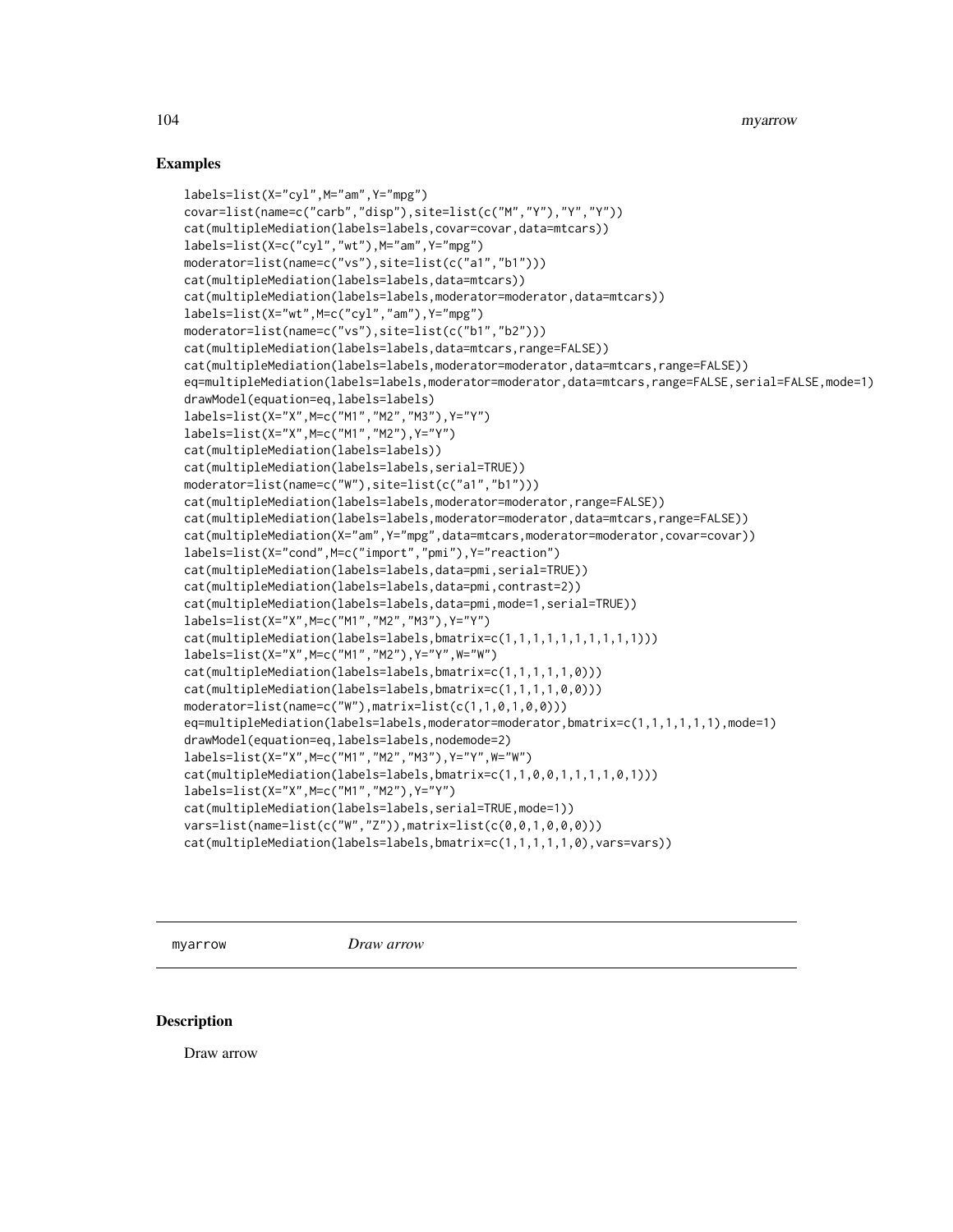# myarrow2 105

# Usage

```
myarrow(
  from,
  to,
  1wd = 1,adjust = 1,
  label = "",label.pos = 0.5,
  arr.pos = NULL,
  radx = 0.1,
  rady = 0.06,
  xadj = NULL,yadj = NULL,
  curve = \theta,
  dd = 0,...
)
```
# Arguments

| from      | coordinates $(x,y)$ of the point *from* which to draw arrow. |
|-----------|--------------------------------------------------------------|
| to        | coordinates $(x, y)$ of the point *to* which to draw arrow.  |
| lwd       | line width                                                   |
| adjust    | adjust position                                              |
| label     | label                                                        |
| label.pos | label position                                               |
| arr.pos   | arrow position                                               |
| radx      | horizontal radius of the box.                                |
| rady      | vertical radius of the box.                                  |
| xadj      | numeric x adjustment                                         |
| yadj      | numeric y adjustment                                         |
| curve     | integer relative size of curve (fraction of points distance) |
| dd        | ength of segment arm, directed away from endpoints.          |
|           | Further argument to be passed to straight arrow()            |

myarrow2 *Draw arrow with adjustment of a position*

# Description

Draw arrow with adjustment of a position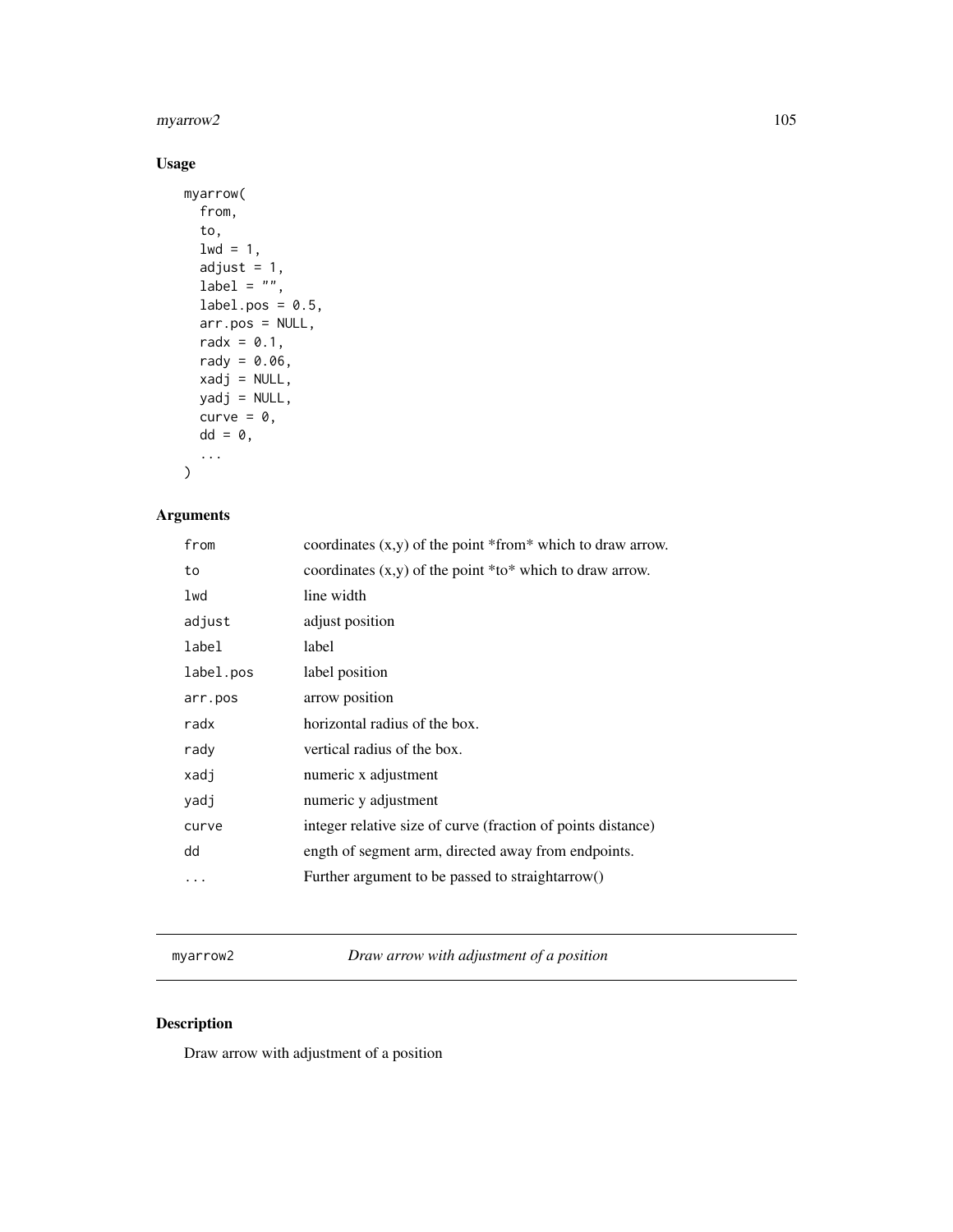106 mycatherine and the state of the state of the state of the state of the state of the state of the state of the state of the state of the state of the state of the state of the state of the state of the state of the sta

# Usage

```
myarrow2(
  nodes,
  from,
  to,
  label = "",no,
  radx = 0.12,
  rady = 0.04,
  xmargin = 0.01,
  label.pos = 0.5,
  arr.pos = NULL,
  addprime = TRUE,
  xspace = NULL,
  mode = 1,...
)
```
# Arguments

| A data.frame                                                 |
|--------------------------------------------------------------|
| coordinates $(x,y)$ of the point *from* which to draw arrow. |
| coordinates $(x, y)$ of the point *to* which to draw arrow.  |
| label to display                                             |
| process macro model number                                   |
| horizontal radius of the box.                                |
| vertical radius of the box.                                  |
| horizontal margin of plot                                    |
| label position                                               |
| arrow position                                               |
| logical Whether add prime to label "c"                       |
| numeric horizontal space between nodes                       |
| integer mode for adjustxpos                                  |
| Further argument to be passed to straight arrow()            |
|                                                              |

mycat *append something to file*

# Description

append something to file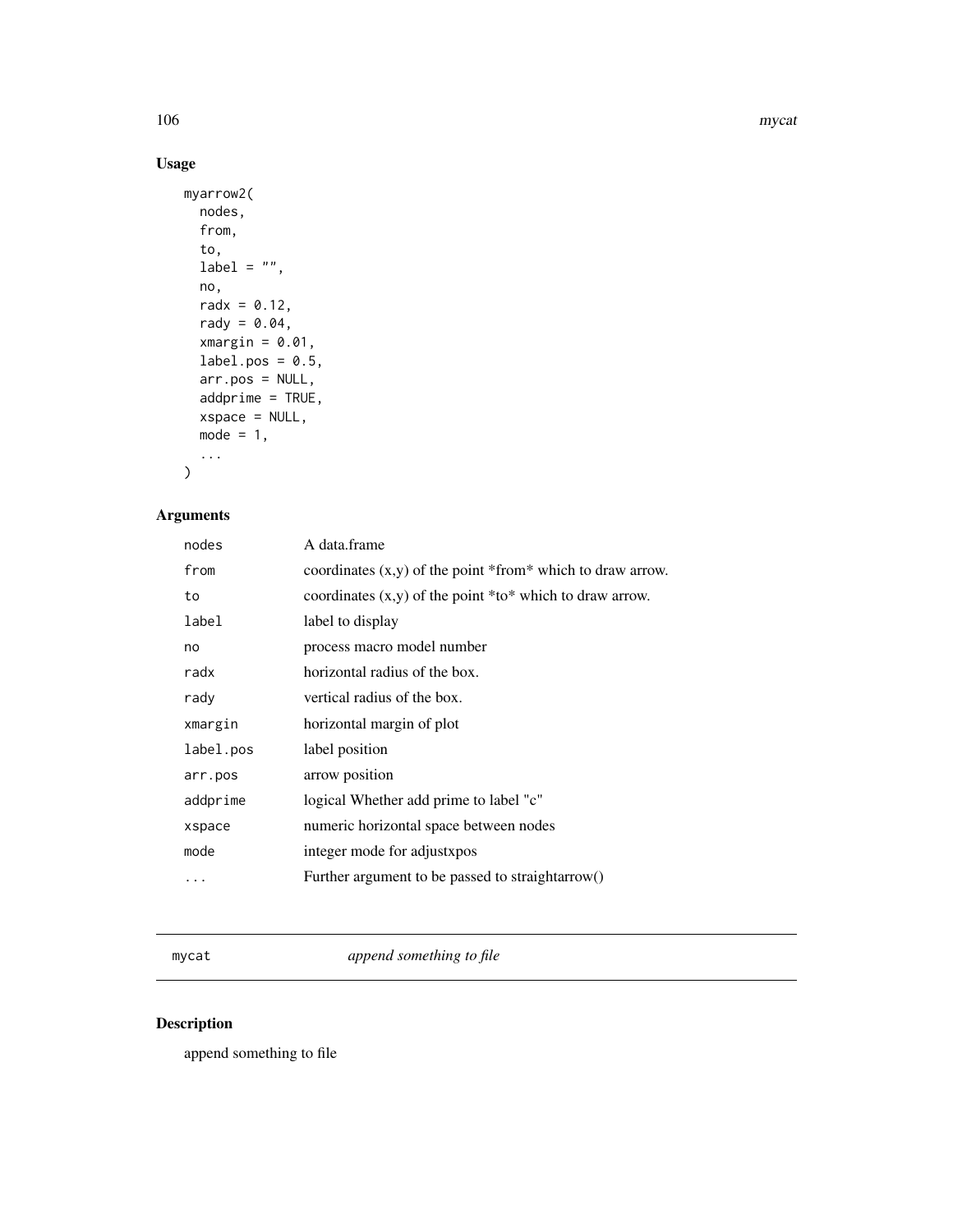#### mycor and the state of the state of the state of the state of the state of the state of the state of the state of the state of the state of the state of the state of the state of the state of the state of the state of the

# Usage

mycat(..., file = "report.Rmd")

# Arguments

| .    | Further argument passed to the cat() |
|------|--------------------------------------|
| file | name of file                         |

|  |  | ۰. |  |
|--|--|----|--|

mycor *Perform correlation and linear regression for a data.frame*

# Description

Perform correlation and linear regression for a data.frame

# Usage

mycor(x, digits = 3)

# Arguments

|        | A data frame                                    |
|--------|-------------------------------------------------|
| digits | integer indicating the number of decimal places |

myflatten *flatten string*

# Description

flatten string

#### Usage

myflatten(x)

# Arguments

x character to flatten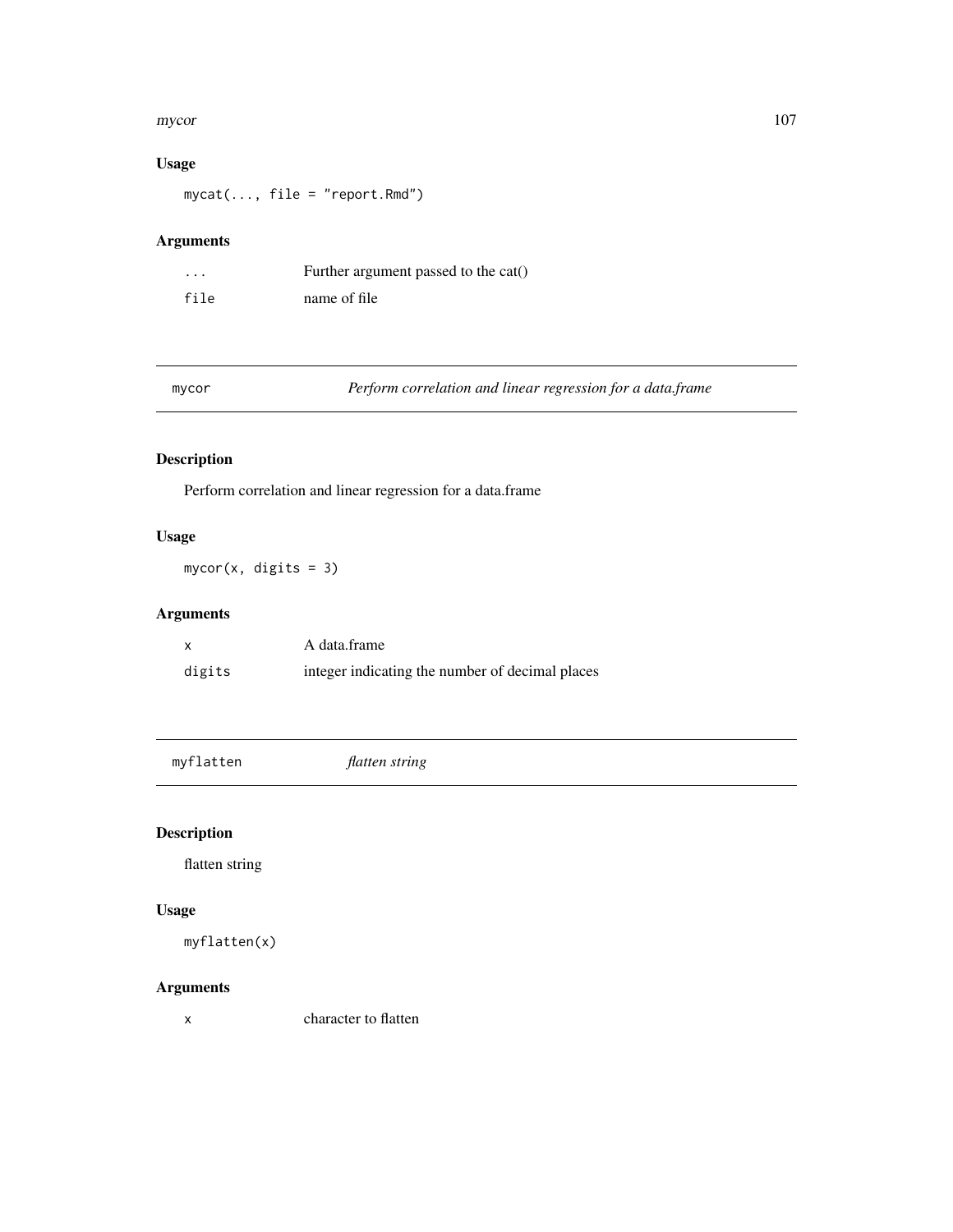Format a numeric vector

## Usage

myformat(x, digits = 3)

# Arguments

|        | A numeric vector                                |
|--------|-------------------------------------------------|
| digits | integer indicating the number of decimal places |

mylm *Correlation and Fitting linear model function for function "mycor"*

# Description

Correlation and Fitting linear model function for function "mycor"

## Usage

mylm(y, x, digits = 3)

# Arguments

| v        | numeric vectors of data values                                                                          |
|----------|---------------------------------------------------------------------------------------------------------|
| <b>X</b> | numeric vectors of data values                                                                          |
| digits   | integer indicating the number of decimal places (round) or significant digits (sig-<br>nif) to be used. |

#### Value

mylm returns a list of following components

out a list of class "htest" from [cor.test](#page-0-0) between the last paired samples in a data.frame.

result a numeric vector of length 4, consist of r and p values from [cor.test](#page-0-0),slope and intercept values from [lm](#page-0-0) between numeric vector y and x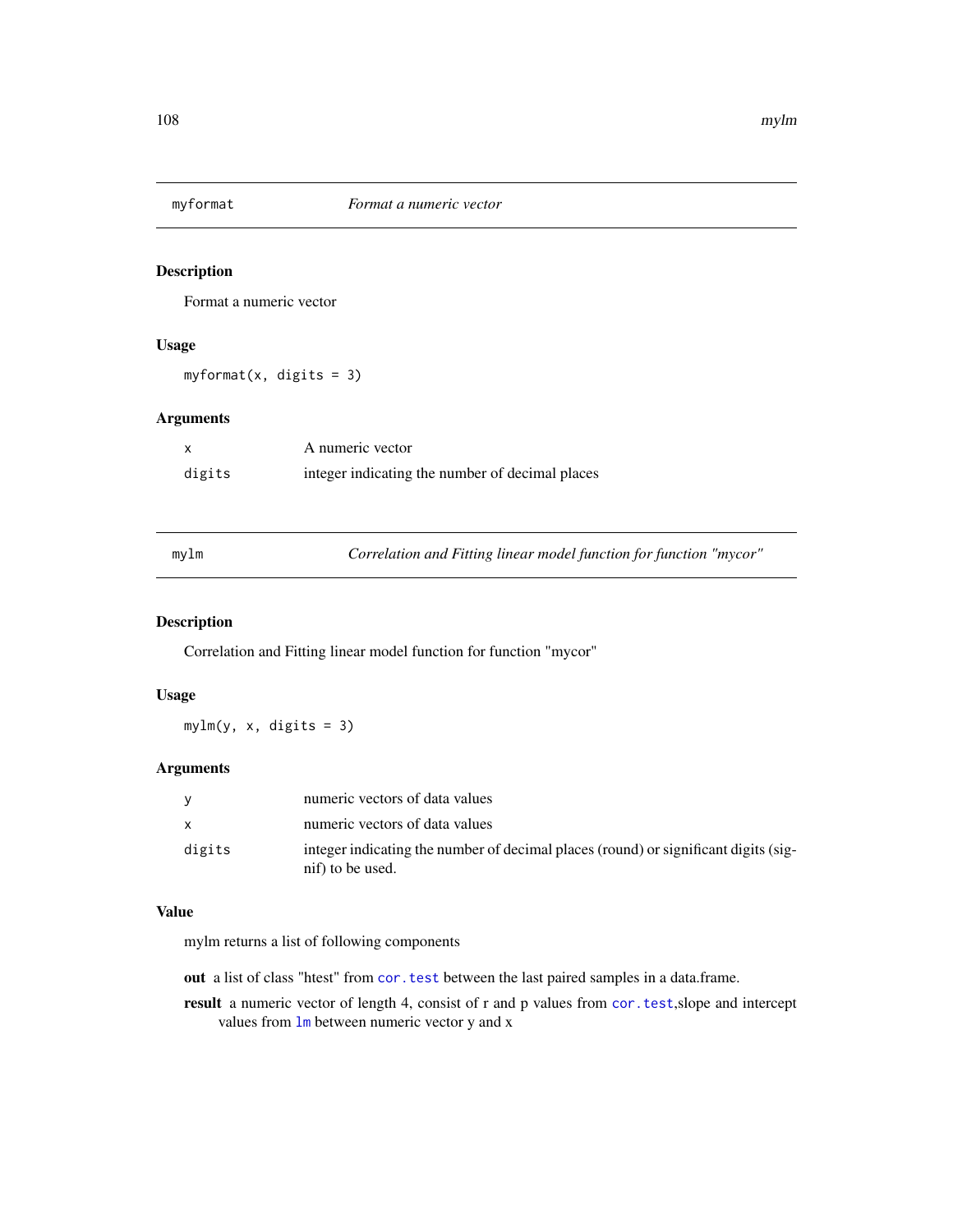<span id="page-108-0"></span>

Node Data Set for drawing statistical diagram of process macro model

# Usage

nodes

#### Format

A data.frame with 327 rows and 4 variables

no process macro model number

name name of node

xpos x position

ypos y position

numberSubscript *Make number subscript*

# Description

Make number subscript

# Usage

```
numberSubscript(ft, label)
```

| ft    | An object of class flextable |
|-------|------------------------------|
| label | string vector                |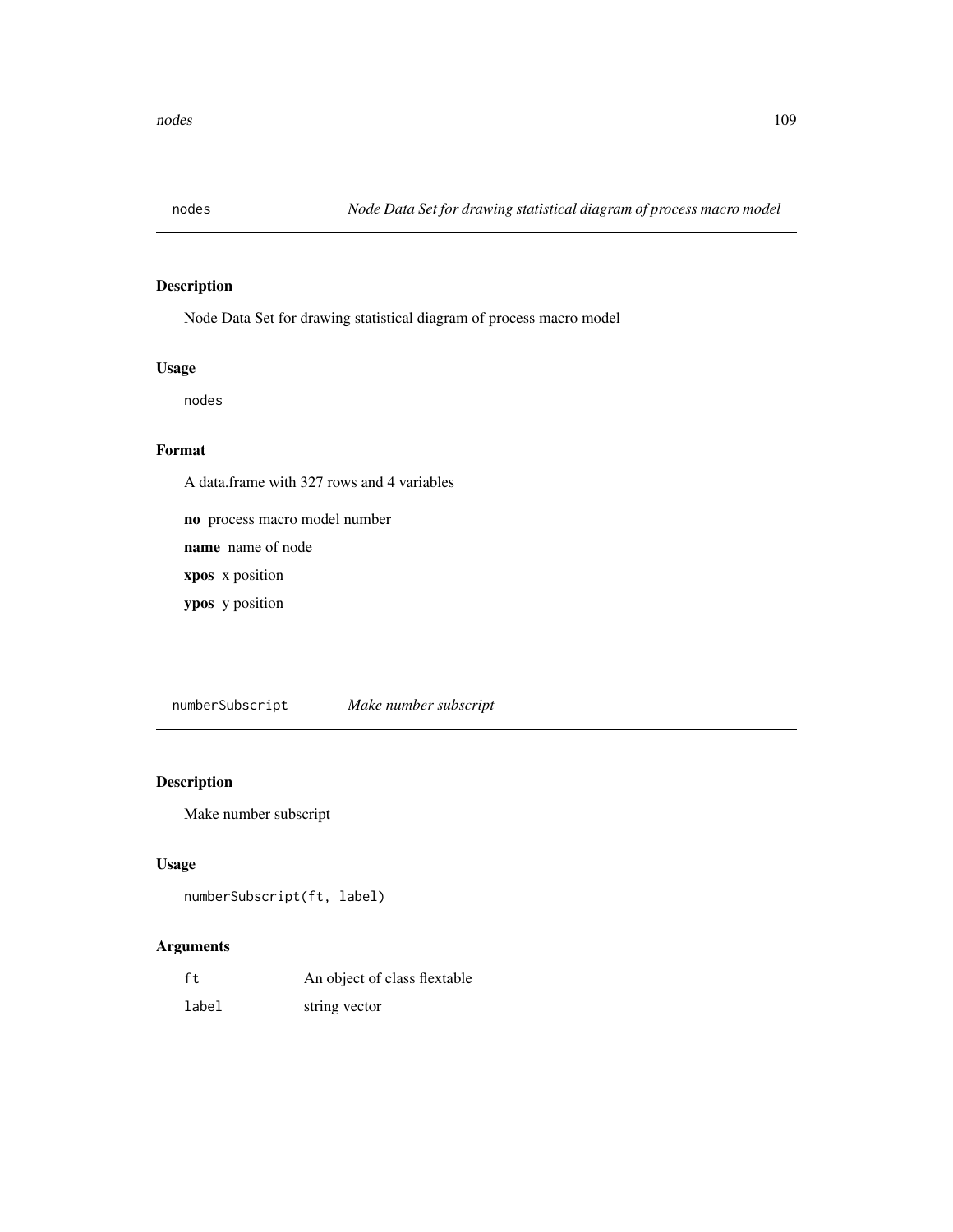Convert p values to asterisk

#### Usage

p2asterisk(x)

#### Arguments

| X                  | a numeric vector or matrix    |  |
|--------------------|-------------------------------|--|
| p2chr              | Convert p values to character |  |
| <b>Description</b> | Convert p values to character |  |
| <b>Usage</b>       |                               |  |
| p2chr(x)           |                               |  |
| $\blacksquare$     |                               |  |

#### Arguments

x A vector

parallelMatrix *Make bmatrix for parallel multiple mediator model*

#### Description

Make bmatrix for parallel multiple mediator model

#### Usage

parallelMatrix(n = 2)

#### Arguments

n integer number of mediator

#### Examples

parallelMatrix(3)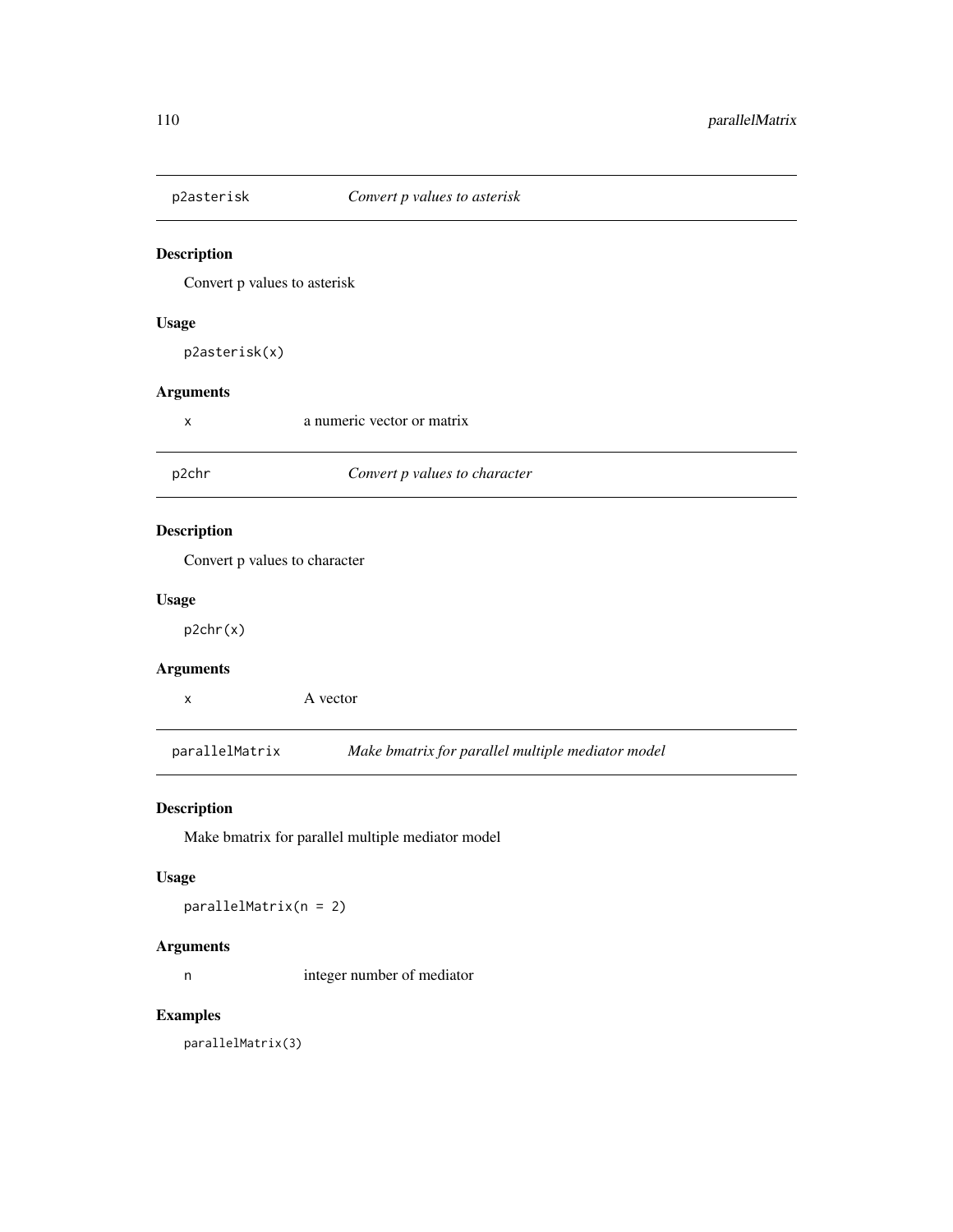<span id="page-110-0"></span>

Arrow Data Set for drawing statistical diagram of process macro model

#### Usage

parrows

#### Format

A data.frame with 392 rows and 6 variables

no process macro model number name name of arrow start start node end end node labelpos position of label

arrowpos position of arrow head

pastecolon *paste two character with colon*

#### Description

paste two character with colon

#### Usage

pastecolon(temp, x)

| temp | a character |
|------|-------------|
| x    | a character |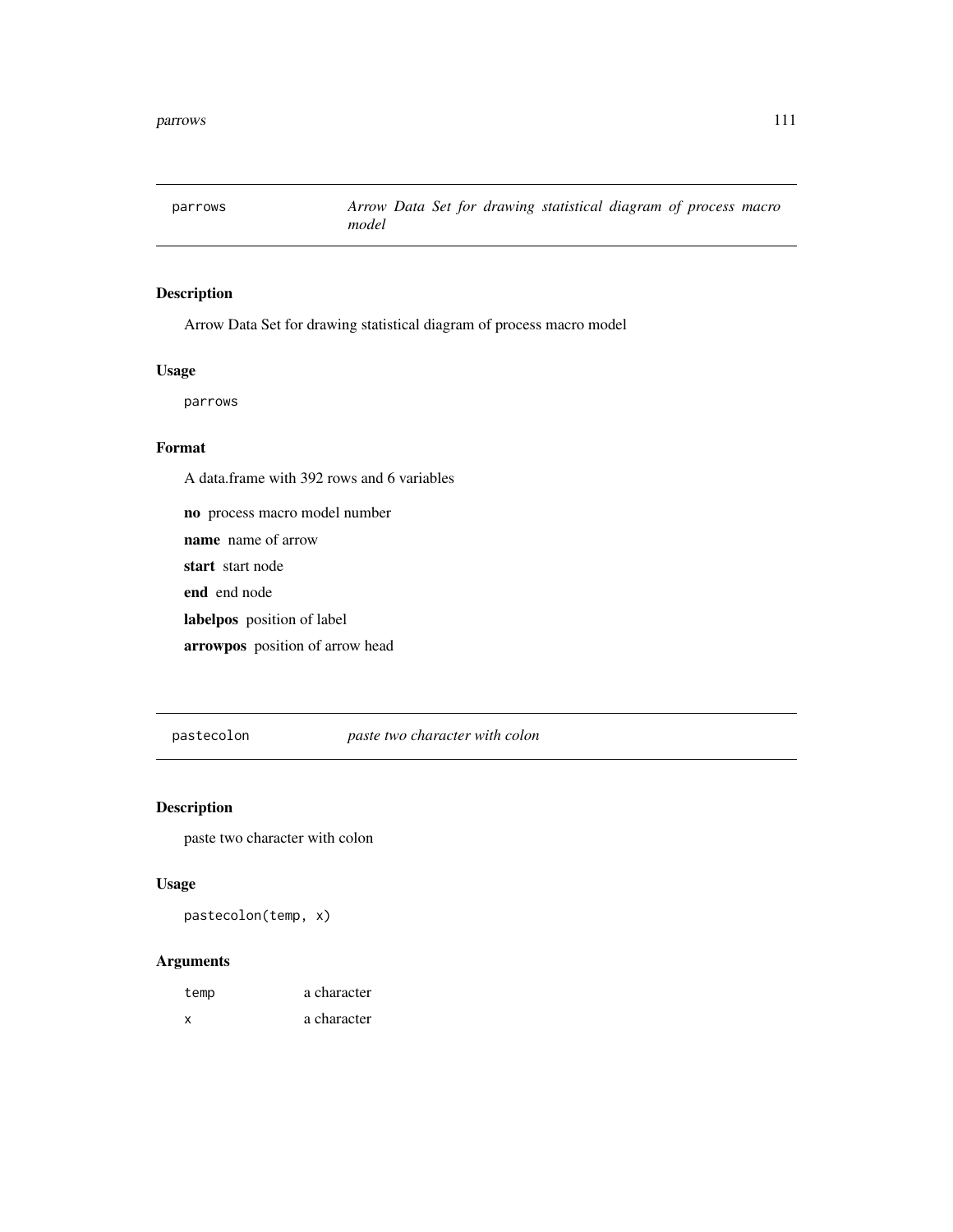Make p value format

#### Usage

pformat(x)

# Arguments

x A numeric vector

plot.mediationBK *S3 method for class mediationBK*

# Description

S3 method for class mediationBK

#### Usage

## S3 method for class 'mediationBK' plot(x, ...)

#### Arguments

|          | An object of class mediation BK          |
|----------|------------------------------------------|
| $\cdots$ | Further arguments to be passed to plot() |

```
labels=list(X="cond",M="pmi",Y="reaction")
result=mediationBK(labels=labels,data=pmi)
plot(result,type=1)
plot(result)
plot(result,type=1,whatLabel="label",arrowslabels="c",addprime=FALSE)
plot(result,whatLabel="label",arrowslabels=c("a","b","c"))
```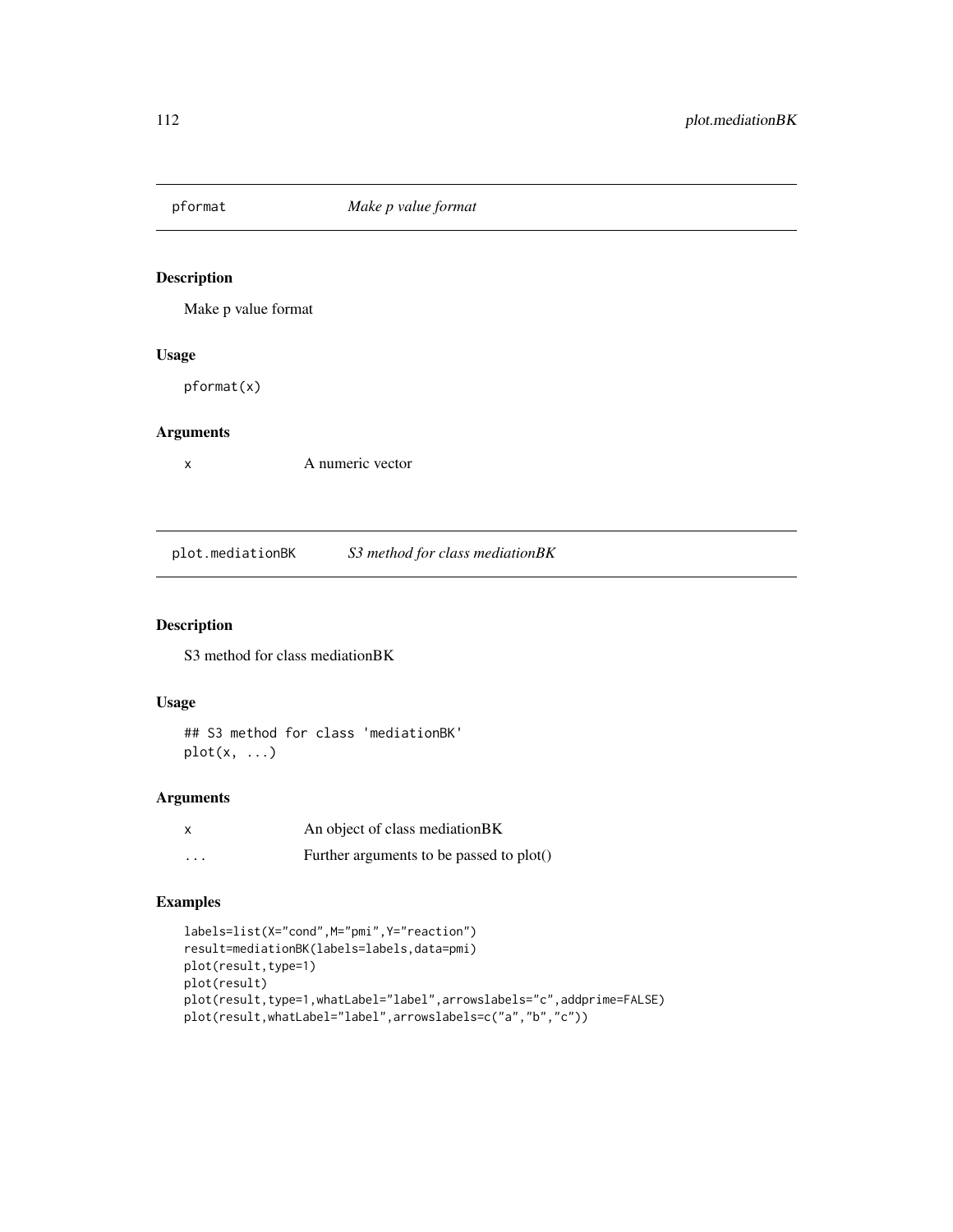<span id="page-112-0"></span>

Make Slopes Plot

# Usage

```
plotCoef(ss, color = "deepskyblue2", size = 0.75, digits = 1)
```
#### Arguments

| SS     | An object of class sim_slopes                      |
|--------|----------------------------------------------------|
| color  | Name of color                                      |
| size   | size of pointrange                                 |
| digits | An integer indicating the number of decimal places |

#### Value

A ggplot

pmacro *Data Set for process macro model*

#### Description

Data Set for process macro model

#### Usage

pmacro

#### Format

A data.frame with 43 rows and 7 variables

no process macro model number

- X name of independent variable
- M names of mediator variables
- Y name of dependent variable

modName names of moderator variables

- modSite sites of moderators
- pos position of moderators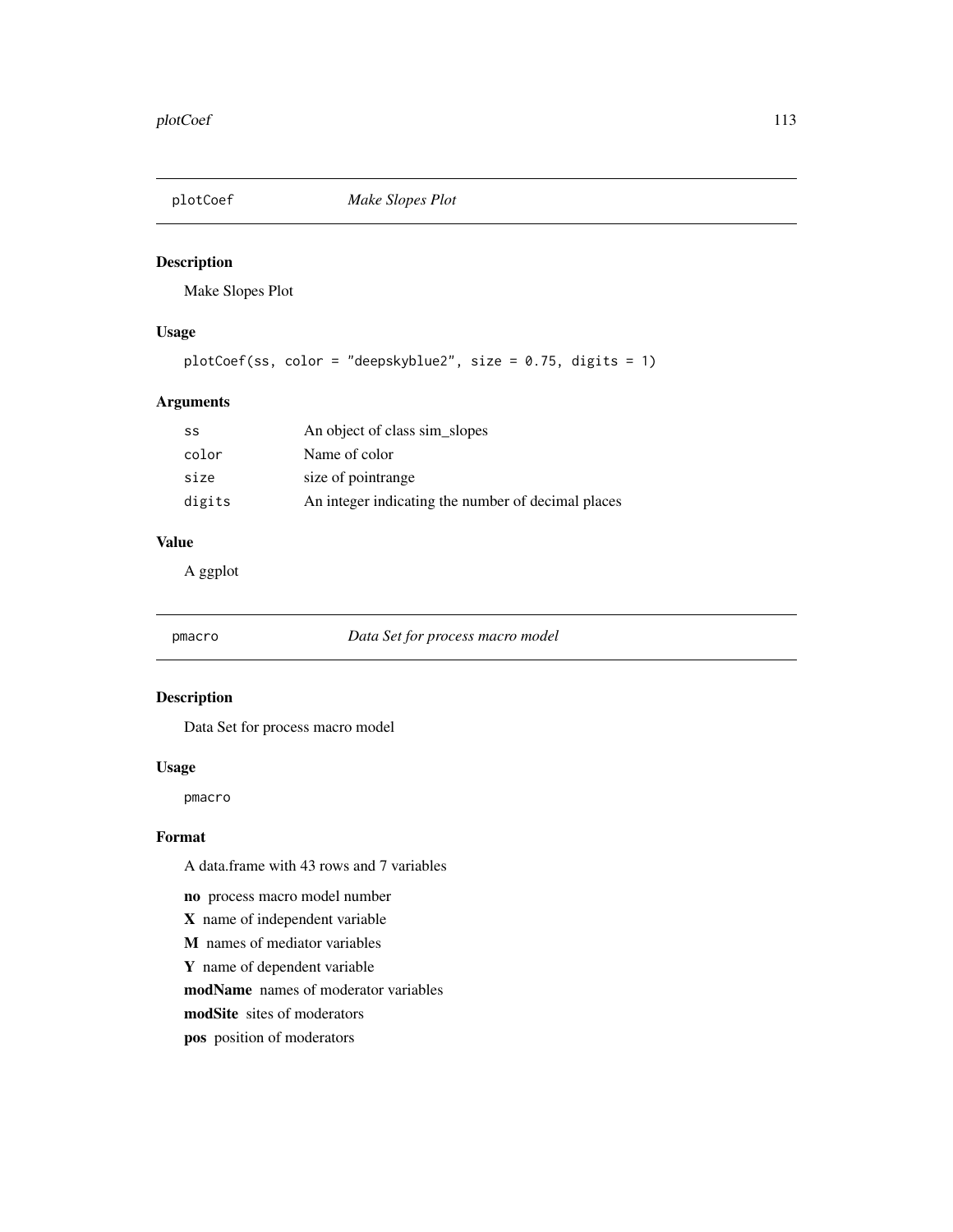draw conceptual diagram of process macro model

#### Usage

```
pmacroModel(
 no = 1,labels = list(),
 covar = list(),radx = 0.06,
 rady = 0.06,
  xmargin = 0.03,
 box.col = "white",xlim = NULL,
 ylim = NULL
\lambda
```
#### Arguments

| no      | process macro model number          |
|---------|-------------------------------------|
| labels  | A character list                    |
| covar   | A optional list of covariates       |
| radx    | horizontal radius of the box.       |
| rady    | vertical radius of the box.         |
| xmargin | horizontal margin of plot           |
| box.col | fill color of box                   |
| xlim    | the x limits (min, max) of the plot |
| vlim    | the y limits (min, max) of the plot |

```
pmacroModel(1)
covar=list(name=c("C1","C2"),label=c("ese","sex","tenure"),site=list("Y","Y"))
pmacroModel(1,covar=covar)
covar=list(name=c("C1","C2","C3"),label=c("ese","sex","tenure"),site=list("M",c("Mi","Y"),c("Y")))
pmacroModel(4,covar=covar)
```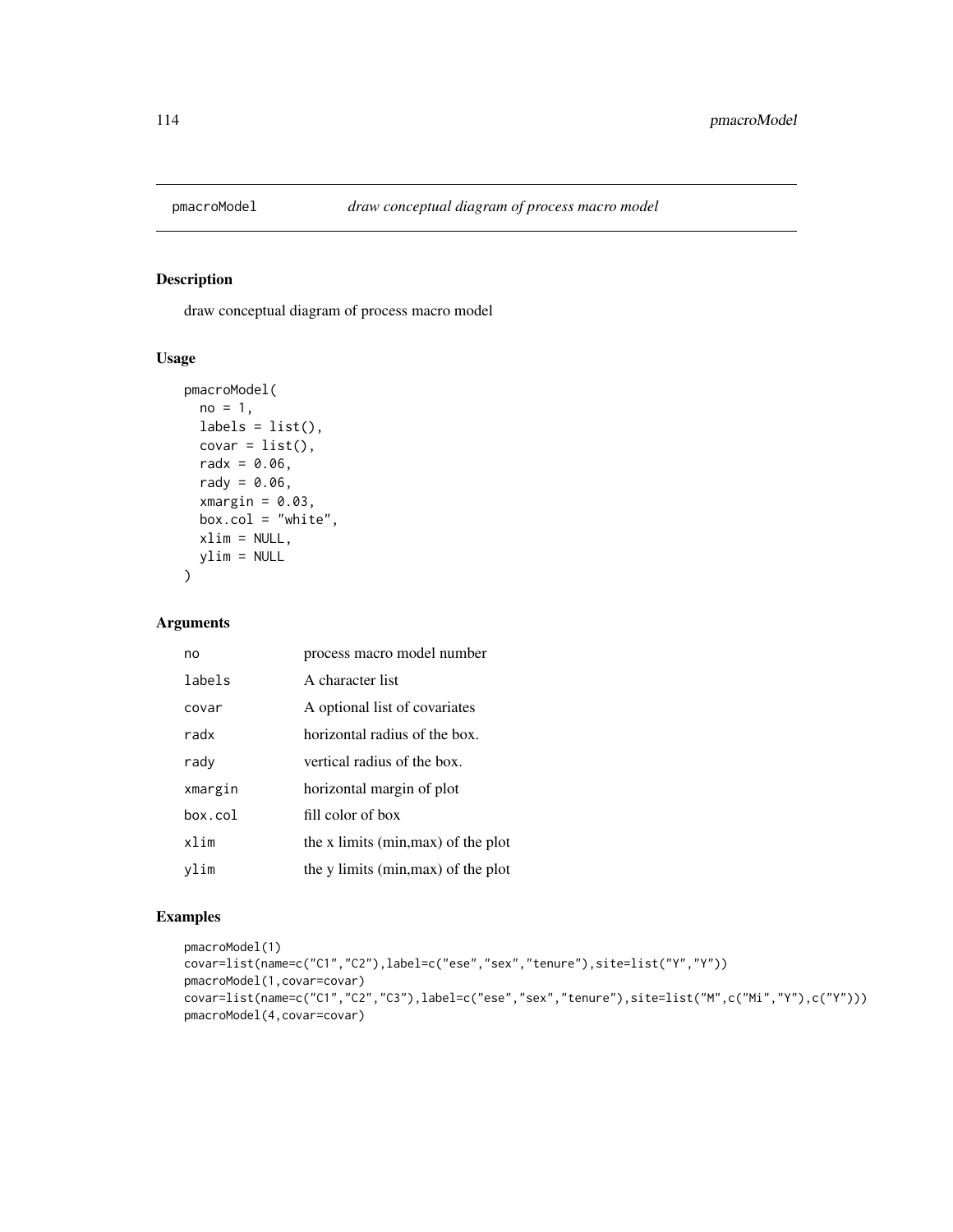<span id="page-114-0"></span>

PMI: Presumed Media Influence dataset

#### Usage

pmi

# Format

A data.frame with 123 obs. of 6 variables

cond front (1) or interior (0) page of the newspaper

pmi presumed media influence

import article is on an important topic

reaction sugar purchase

gender GENDER: female (0) or male (1)

age age

# Source

Tal-Or, N., Cohen, J., Tsafati, Y., & Gunther, A. C. (2010). Testing causal direction in the influence of presumed media influence. Communication Research, 37, 801-824.

[http://www.afhayes.com/introduction-to-mediation-moderation-and-conditional-pro](http://www.afhayes.com/introduction-to-mediation-moderation-and-conditional-process-analysis.html)cess-analysis. [html](http://www.afhayes.com/introduction-to-mediation-moderation-and-conditional-process-analysis.html)

print.compareVIF *S3 method of class compareVIF*

#### Description

S3 method of class compareVIF

#### Usage

## S3 method for class 'compareVIF'  $print(x, \ldots)$ 

| $\boldsymbol{\mathsf{x}}$ | An object of class compare VIF          |
|---------------------------|-----------------------------------------|
| $\cdots$                  | Further arguments to be passed to print |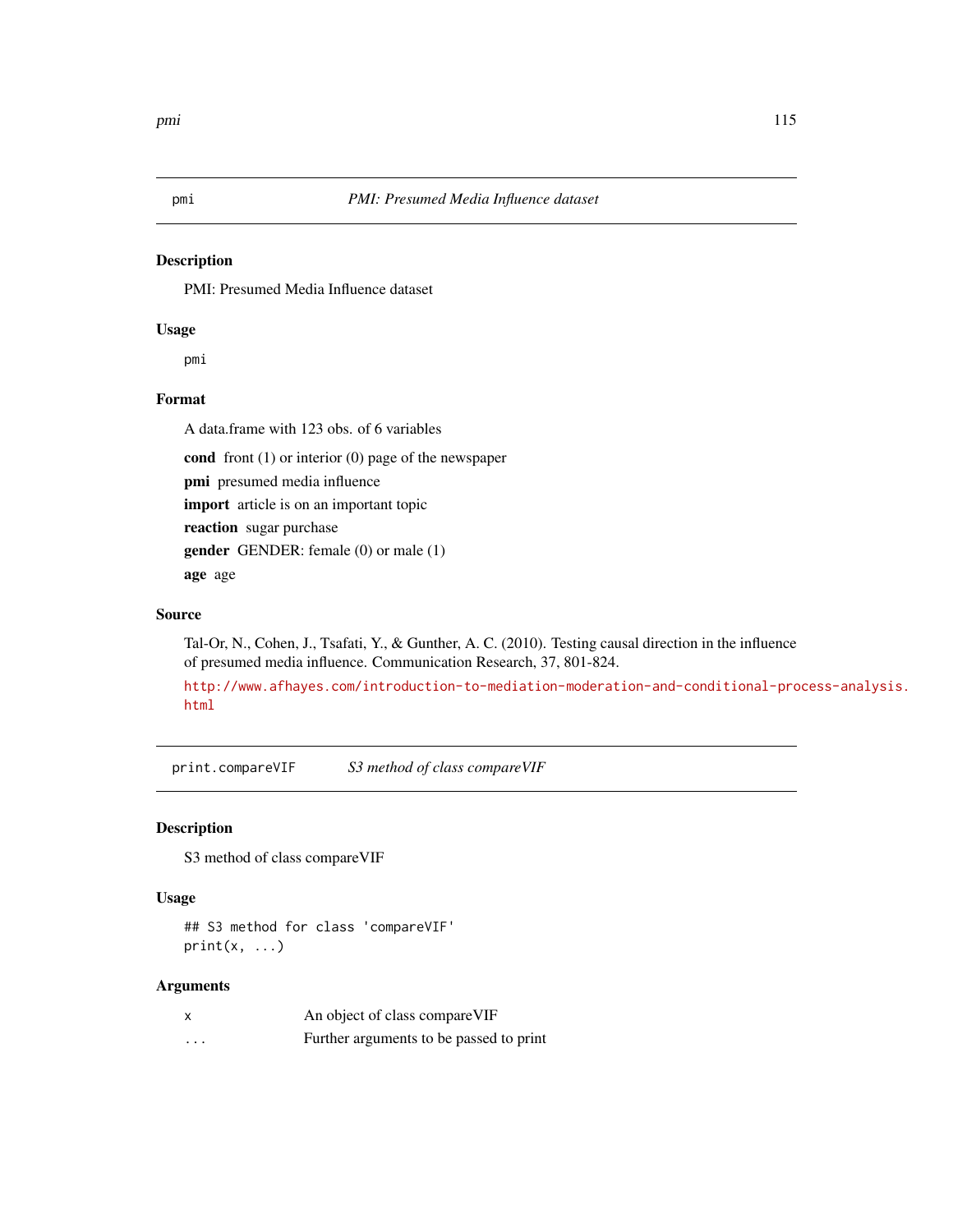print.meanSummary *S3 method of class meanSummary*

# Description

S3 method of class meanSummary

# Usage

```
## S3 method for class 'meanSummary'
print(x, \ldots)
```
#### Arguments

|          | An object of class mean Summary           |
|----------|-------------------------------------------|
| $\cdots$ | Further argumants to be passed to print() |

print.mediationBK *S3 method for class mediationBK*

# Description

S3 method for class mediationBK

# Usage

```
## S3 method for class 'mediationBK'
print(x, \ldots)
```

| x                       | An object of class mediation BK           |
|-------------------------|-------------------------------------------|
| $\cdot$ $\cdot$ $\cdot$ | Further arguments to be passed to print() |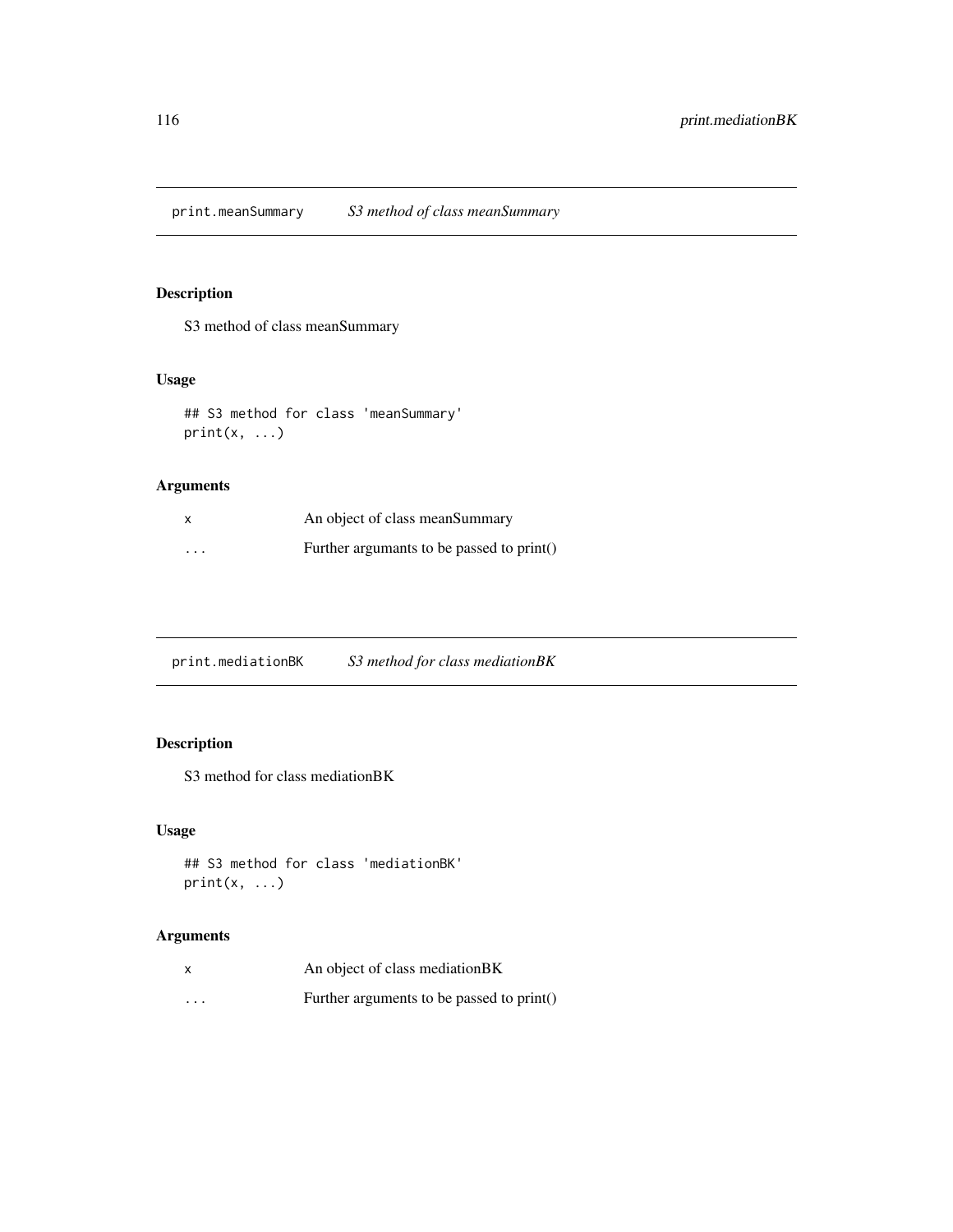print.medSummary *S3 method print for an object of class medSummary*

# Description

S3 method print for an object of class medSummary

#### Usage

```
## S3 method for class 'medSummary'
print(x, \ldots)
```
#### Arguments

| x                       | An object of class medSummary                    |
|-------------------------|--------------------------------------------------|
| $\cdot$ $\cdot$ $\cdot$ | additional arguments to pass to print.medSummary |

print.medSummary2 *S3 method print for an object of class medSummary2*

# Description

S3 method print for an object of class medSummary2

# Usage

```
## S3 method for class 'medSummary2'
print(x, \ldots)
```

| x        | An object of class medSummary                    |
|----------|--------------------------------------------------|
| $\cdots$ | additional arguments to pass to print.medSummary |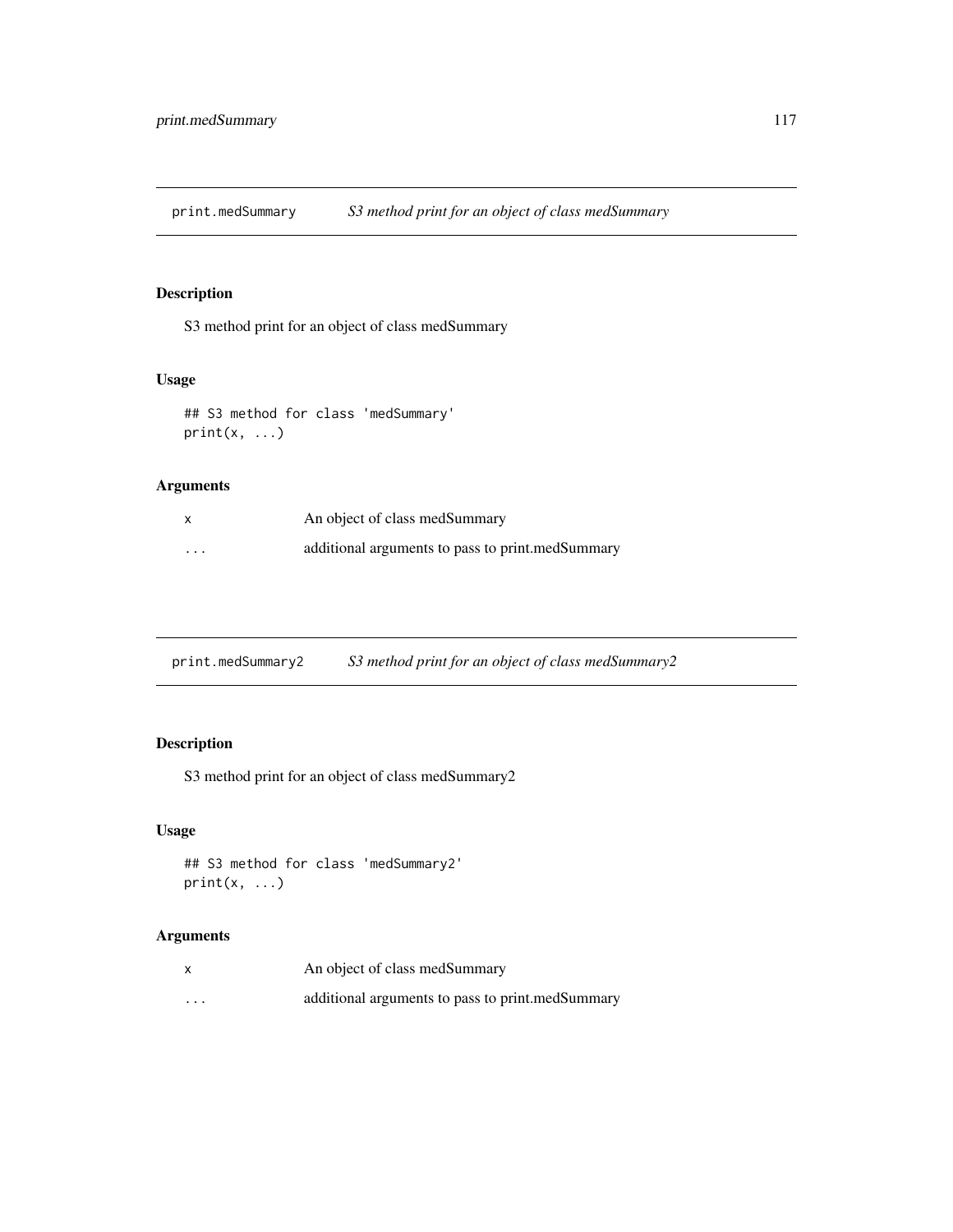print.modelSummary *S3 method print for object modelSummary*

# Description

S3 method print for object modelSummary

#### Usage

```
## S3 method for class 'modelSummary'
print(x, \ldots)
```
#### Arguments

|          | Object of class modelSummary                       |
|----------|----------------------------------------------------|
| $\cdots$ | additional arguments to pass to print.modelSummary |

print.modelSummary2 *S3 method print for object modelSummary2*

# Description

S3 method print for object modelSummary2

# Usage

```
## S3 method for class 'modelSummary2'
print(x, \ldots)
```

|          | Object of class modelSummary                       |
|----------|----------------------------------------------------|
| $\cdots$ | additional arguments to pass to print.modelSummary |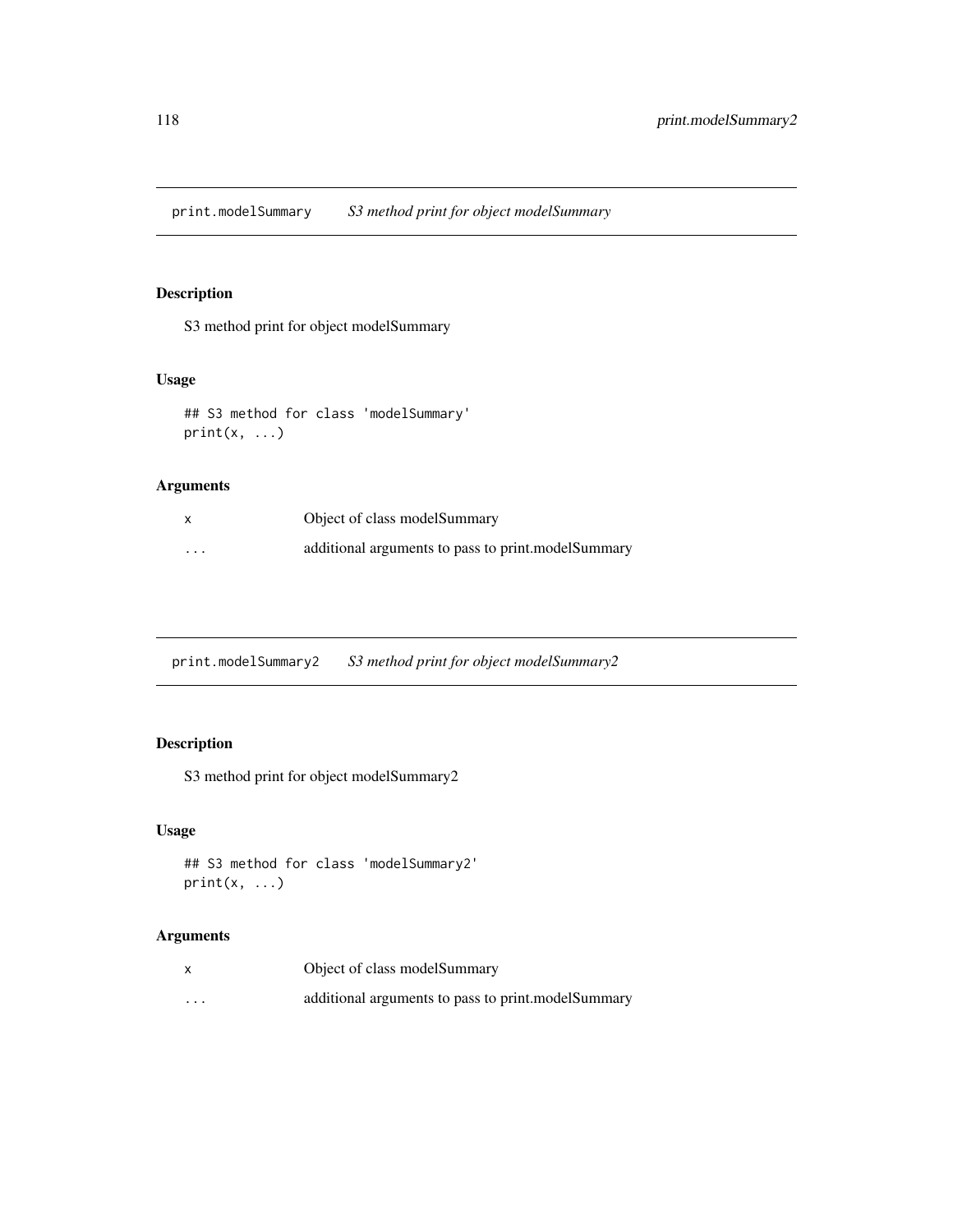print.modmedSummary *S3 method print for an object of class modmedSummary*

#### Description

S3 method print for an object of class modmedSummary

#### Usage

```
## S3 method for class 'modmedSummary'
print(x, \ldots)
```
#### Arguments

| X                       | An object of class modmed Summary                   |
|-------------------------|-----------------------------------------------------|
| $\cdot$ $\cdot$ $\cdot$ | additional arguments to pass to print.modmedSummary |

print.modmedSummary2 *S3 method print for an object of class modmedSummary2*

# Description

S3 method print for an object of class modmedSummary2

# Usage

```
## S3 method for class 'modmedSummary2'
print(x, \ldots)
```

|         | An object of class modmed Summary 2                  |
|---------|------------------------------------------------------|
| $\cdot$ | additional arguments to pass to print.modmedSummary2 |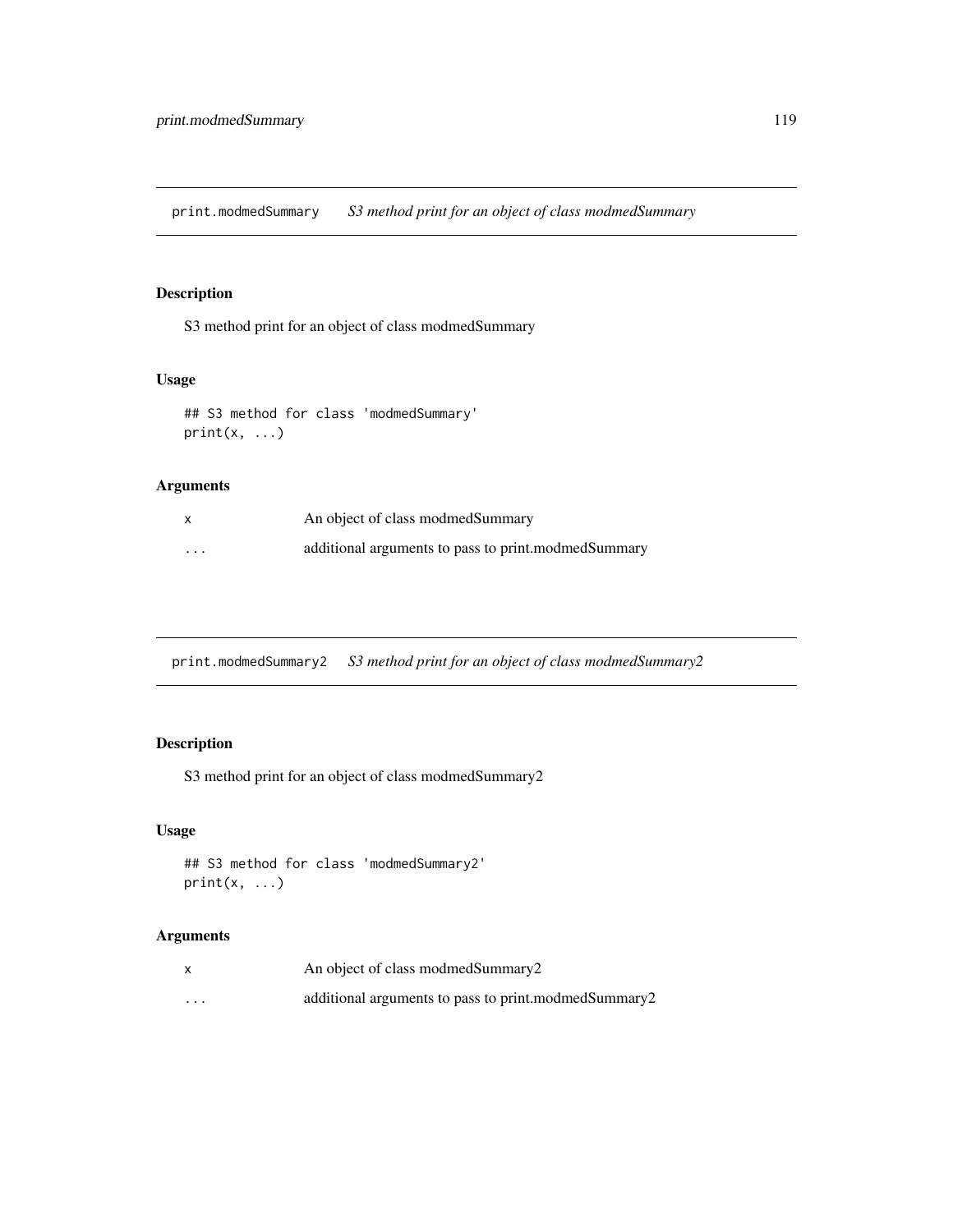print.modSummary *S3 method of class modSummary*

#### Description

S3 method of class modSummary

# Usage

```
## S3 method for class 'modSummary'
print(x, \ldots)
```
# Arguments

|          | An object of class modSummary           |
|----------|-----------------------------------------|
| $\cdots$ | Further arguments to be passed to print |

productEq *Make products of equations*

# Description

Make products of equations

#### Usage

productEq(equation1, equation2)

#### Arguments

| equation1 | The first equation  |
|-----------|---------------------|
| equation2 | Thw second equation |

```
equation1=c("a1+b1*W")
equation2=c("a2+b2*W")
productEq(equation1,equation2)
```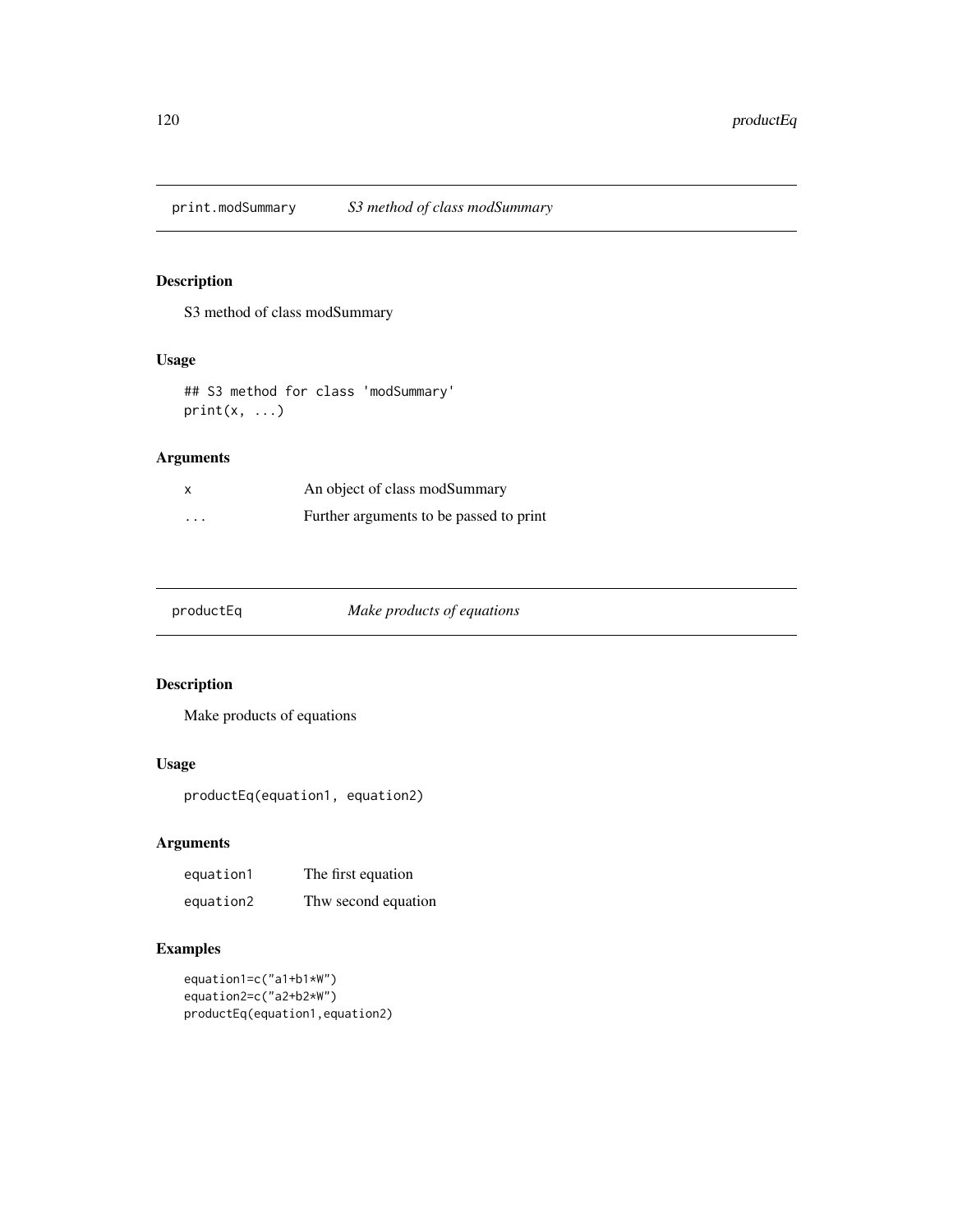<span id="page-120-0"></span>

Garcia, Schmitt, Branscombe, and Ellemers (2010) report data for 129 subjects on the effects of perceived sexism on anger and liking of women's reactions to ingroup members who protest discrimination. This data set is also used as the 'protest' data set by Hayes (2013 and 2018). It is a useful example of mediation and moderation in regression. It may also be used as an example of plotting interactions.

#### Usage

protest

#### Format

A data.frame with 129 rows and 6 variables

subnum subject number

**protest** experimental condition,  $0 =$  no protest,  $1 =$  individual protest,  $2 =$  group protest

sexism perceived pervasiveness of sex discrimination. Means of an 8 item Modern Sexism Scale.

angry anger toward the attorney. "I feel angry towards Catherine".

liking liking of the attorney. Mean rating of 6 liking ratings of the target.

respappr appropriateness of response. Mean of four items of appropriateness of the target's response.

#### Details

The reaction of women to women who protest discriminatory treatment was examined in an experiment reported by Garcia et al. (2010). 129 women were given a description of sex discrimination in the workplace (a male lawyer was promoted over a clearly more qualified female lawyer). Subjects then read that the target lawyer felt that the decision was unfair. Subjects were then randomly assigned to three conditions: Control (no protest), Individual Protest ("They are treating me unfairly") , or Collective Protest ("The firm is is treating women unfairly"). Participants were then asked how much they liked the target (liking), how angry they were to the target (anger) and to evaluate the appropriateness of the target's response (respappr). Garcia et al(2010) report a number of interactions (moderation effects) as well as moderated-mediation effects.

#### Source

Garcia, D. M., Schmitt, M. T., Branscombe, N. R., & Ellemers, N. (2010). Women's reactions to ingroup members who protest discriminatory treatment: The importance of beliefs about inequality and response appropriateness. European Journal of Social Psychology, 40, 733-745.

[http://www.afhayes.com/introduction-to-mediation-moderation-and-conditional-pro](http://www.afhayes.com/introduction-to-mediation-moderation-and-conditional-process-analysis.html)cess-analysis. [html](http://www.afhayes.com/introduction-to-mediation-moderation-and-conditional-process-analysis.html)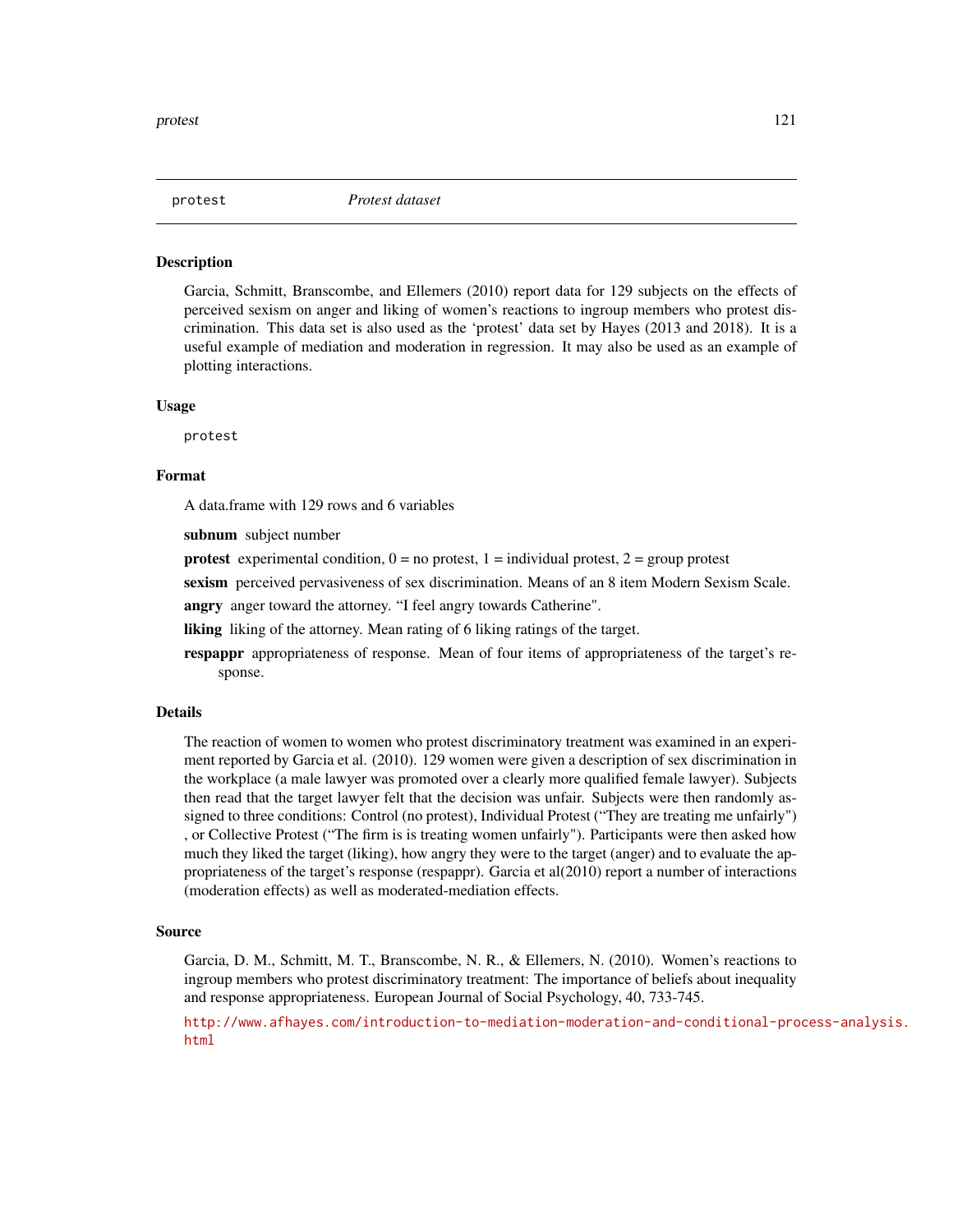Draw quantile-quantile plot

#### Usage

```
qqPlot(x, linecolor = "red", xlab = NULL, ylab = NULL, title = NULL, ...)
```
#### Arguments

| x         | A numeric vector                               |
|-----------|------------------------------------------------|
| linecolor | character line color                           |
| xlab      | character label for x axis                     |
| ylab      | character label for y axis                     |
| title     | character label for plot title                 |
|           | Further arguments to be passed to geom_qq $()$ |

#### Examples

qqPlot(rnorm(200)) qqPlot(rt(200, df = 5))

| Calculate difference of $R2$ and adjusted $R2$ |
|------------------------------------------------|
|                                                |

# Description

Calculate difference of R2 and adjusted R2

#### Usage

 $r2diff(fit, mode = 1, digits = 3)$ 

#### Arguments

| fit    | An object of class lm                                                    |
|--------|--------------------------------------------------------------------------|
| mode   | Integer If 1, remove all interaction. If 2, remove variaables one by one |
| digits | Integer indicating the number of decimal places                          |

### Examples

fit=lm(mpg~wt\*hp,data=mtcars) r2diff(fit) r2diff(fit,mode=2)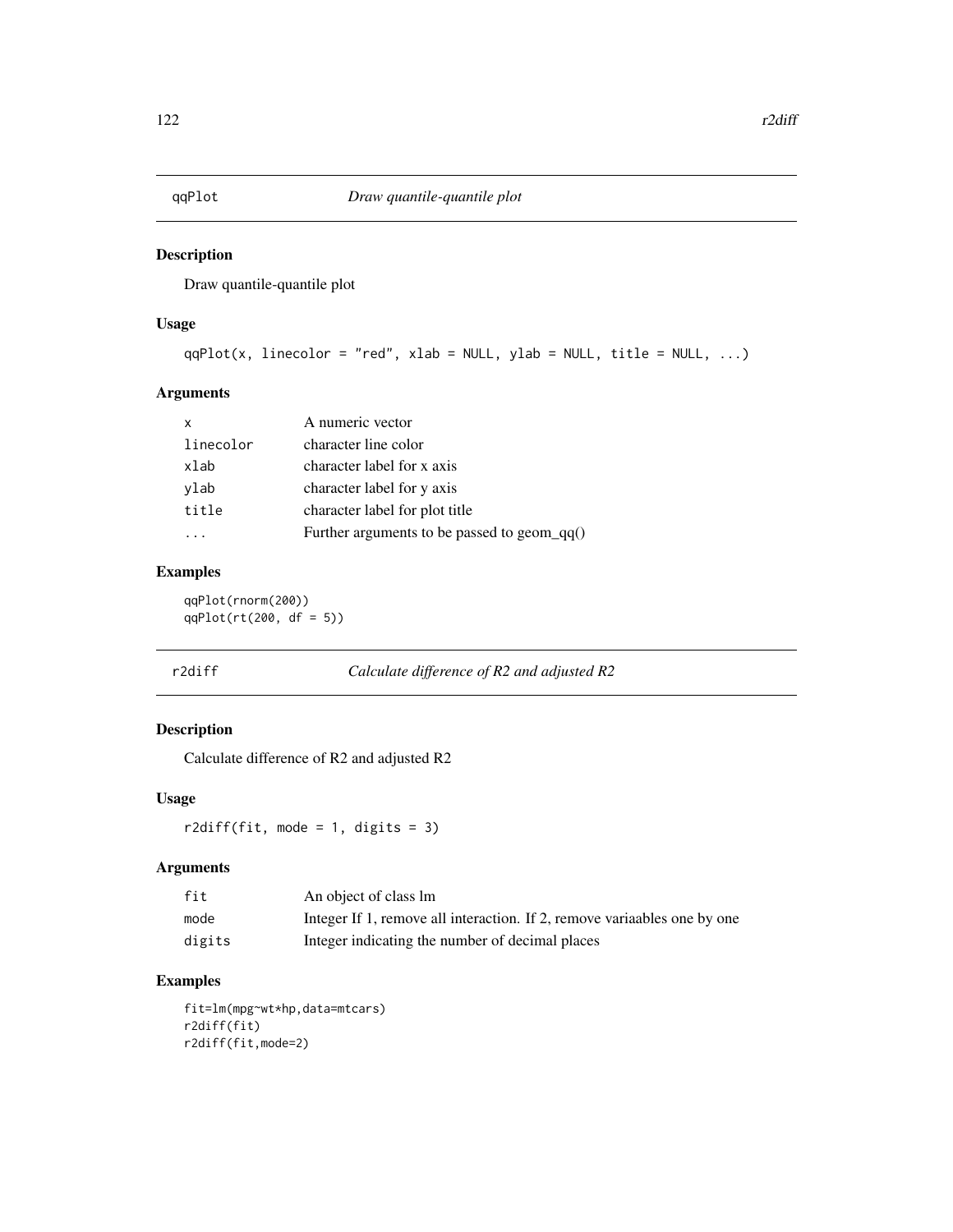Make powerpoint presentation from R file

#### Usage

```
r2pptx(
  file,
 filename = "report.pptx",
 keyword = c("Concept", "Diagram", "Model", "Plot", "plot", "Table", "summary"),
  rmdRemove = TRUE
\mathcal{L}
```
# Arguments

| file      | source file name      |
|-----------|-----------------------|
| filename  | destination file name |
| keyword   | A string vector       |
| rmdRemove | A logical             |

regEquation *Make regression equation*

# Description

Make regression equation

#### Usage

```
regEquation(
 X = "X",M = NULLY = "Y",moderator = list(),
 covar = list(),secondIndirect = FALSE
\mathcal{E}
```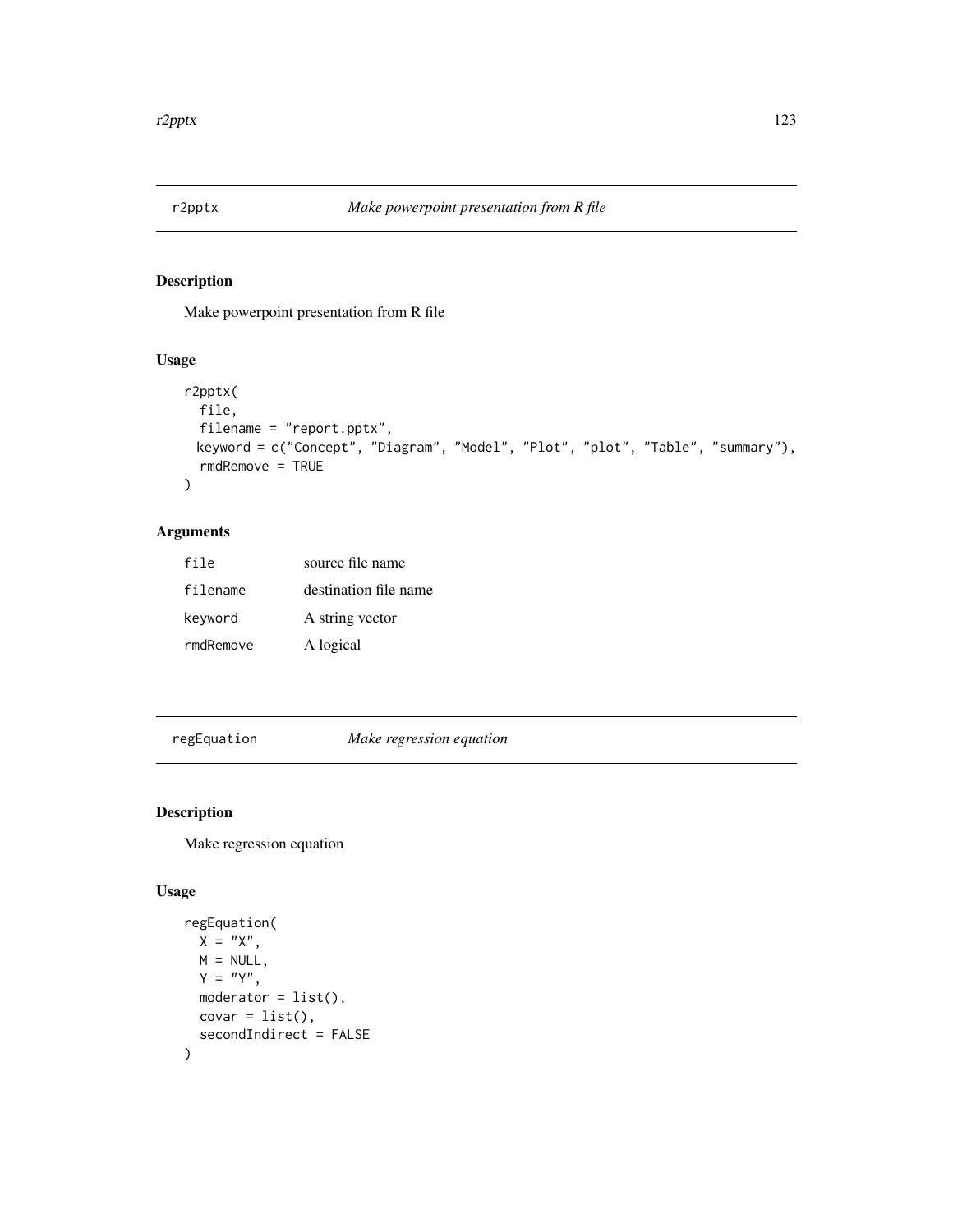## Arguments

| X                        | A character vectors indicating independent variables |
|--------------------------|------------------------------------------------------|
| M                        | A character vectors indicating mediators             |
| Y                        | A character vectors indicating dependent variables   |
| moderator                | moderator                                            |
| covar                    | covariates                                           |
| secondIndirect A logical |                                                      |

#### Examples

```
X="X";M=NULL;Y="Y"; moderator=list(name="W",site=list("c"))
regEquation(X,M,Y,moderator)
M=c("M1","M2")
regEquation(X,M,Y,moderator,secondIndirect=TRUE)
covar=list(name=c("C1","C2","C3"),label=c("ese","sex","tenure"),site=list(c("M1","Y"),"Y","Y"))
regEquation(X,M,Y,moderator,covar=covar)
covar=list(name=c("ese","sex","tenure"),site=list(c("M","Y"),c("M","Y"),c("M","Y")))
regEquation(X="estress",M="affect",Y="withdraw",covar=covar)
```
reliabilityTable *make reliability Table*

#### Description

make reliability Table

# Usage

```
reliabilityTable(fit)
```
#### Arguments

fit An object of a class lavaan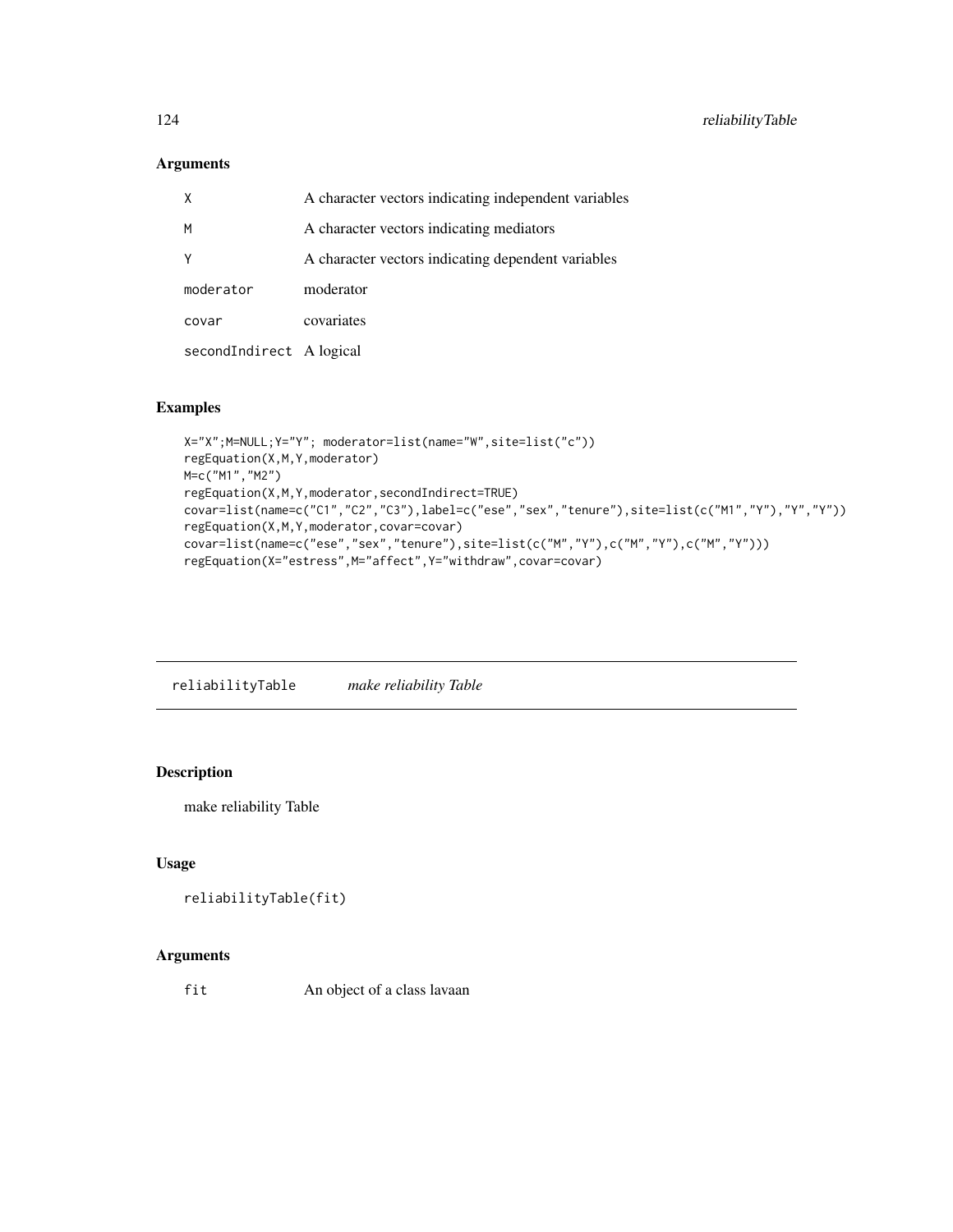reliabilityTable2 *make reliability Table in flextable format*

#### Description

make reliability Table in flextable format

#### Usage

```
reliabilityTable2(fit, vanilla = FALSE)
```
#### Arguments

| fit     | An object of a class lavaan |
|---------|-----------------------------|
| vanilla | Logical                     |

removeParentheses *Remove parentheses*

# Description

Remove parentheses

#### Usage

removeParentheses(string)

# Arguments

string A character vector

rightPrint *Print a string in right alignment*

#### Description

Print a string in right alignment

#### Usage

rightPrint(string, width)

| string | A string  |
|--------|-----------|
| width  | A numeric |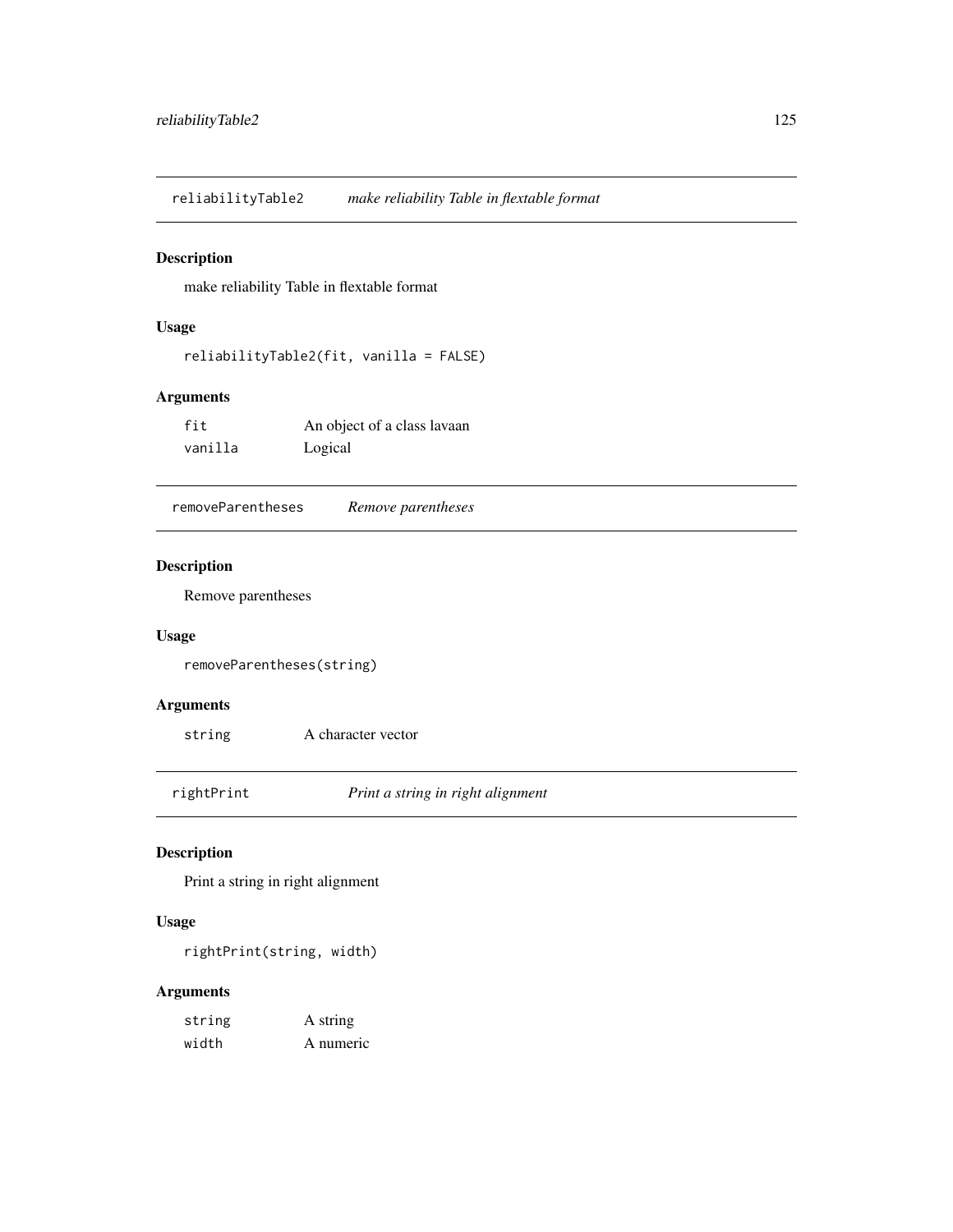Find group with variable name

# Usage

seekGroup(var, res, group)

# Arguments

| var   | A string to seek                                                                       |
|-------|----------------------------------------------------------------------------------------|
| res   | A data frame. Result of parameter Estimates function of package lavaan or sub-<br>set. |
| group | A string vector                                                                        |

| seekGroup1 | Find group with variable name |  |
|------------|-------------------------------|--|

# Description

Find group with variable name

# Usage

seekGroup1(var, res)

| var | A string to seek                                                                       |
|-----|----------------------------------------------------------------------------------------|
| res | A data.frame. Result of parameter Estimates function of package lavaan or sub-<br>set. |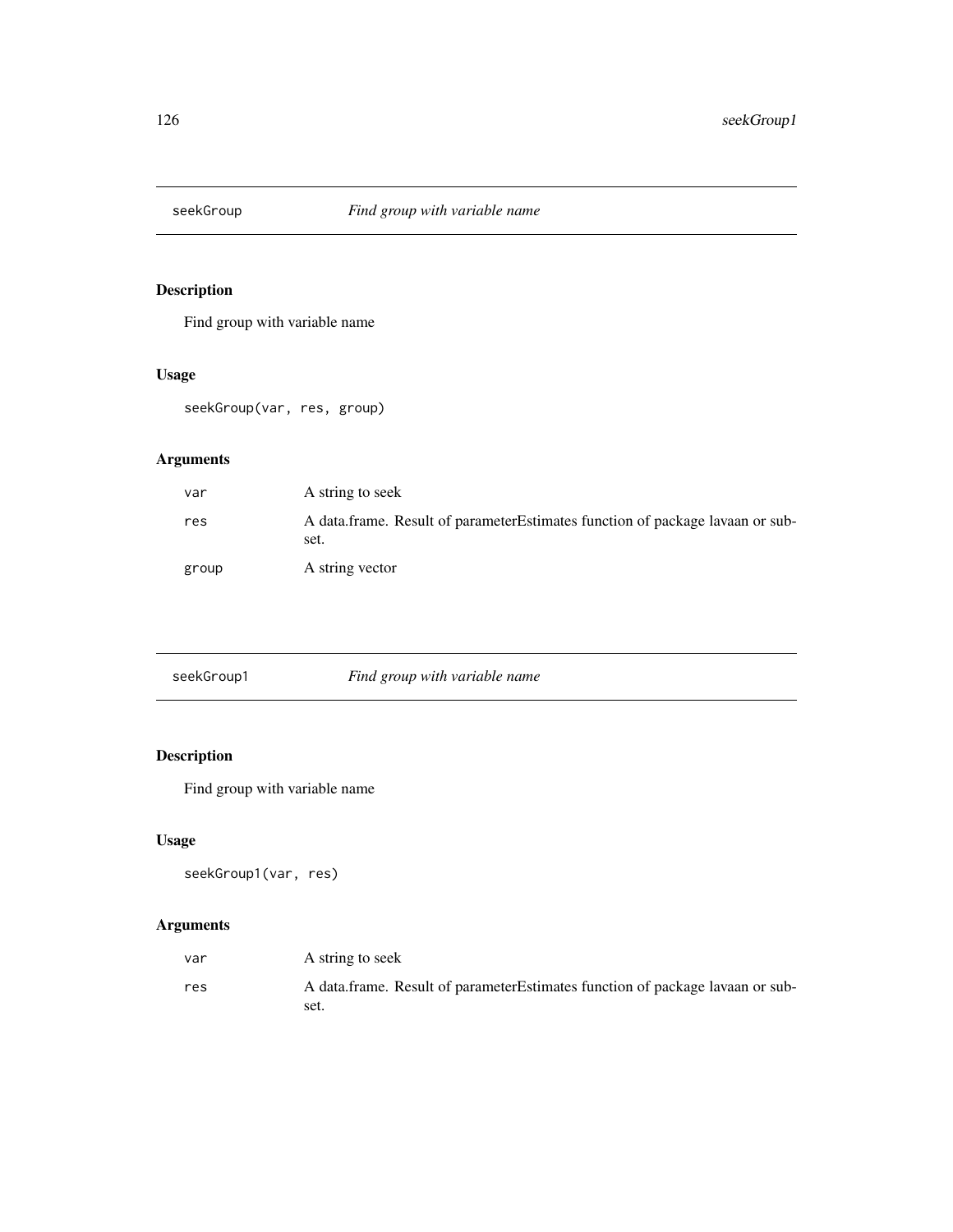Find group with variable name

#### Usage

seekGroup2(var, res, group)

#### Arguments

| var   | A string to seek                                                                       |  |
|-------|----------------------------------------------------------------------------------------|--|
| res   | A data frame. Result of parameter Estimates function of package lavaan or sub-<br>set. |  |
| group | A character vector                                                                     |  |

seekNameVars *select names of variables from list var*

#### Description

select names of variables from list var

### Usage

seekNameVars(vars, site = "a")

#### Arguments

| vars | A list            |
|------|-------------------|
| site | Site for look for |

```
vars=list(name=list(c("W","Z"),c("V","Q")),site=list(c("a","c"),c("b","c")))
vars=list(name=list(c("W","Z")),site=list(c("a","c")))
seekNameVars(vars,"a")
seekNameVars(vars,"b")
seekNameVars(vars,"c")
```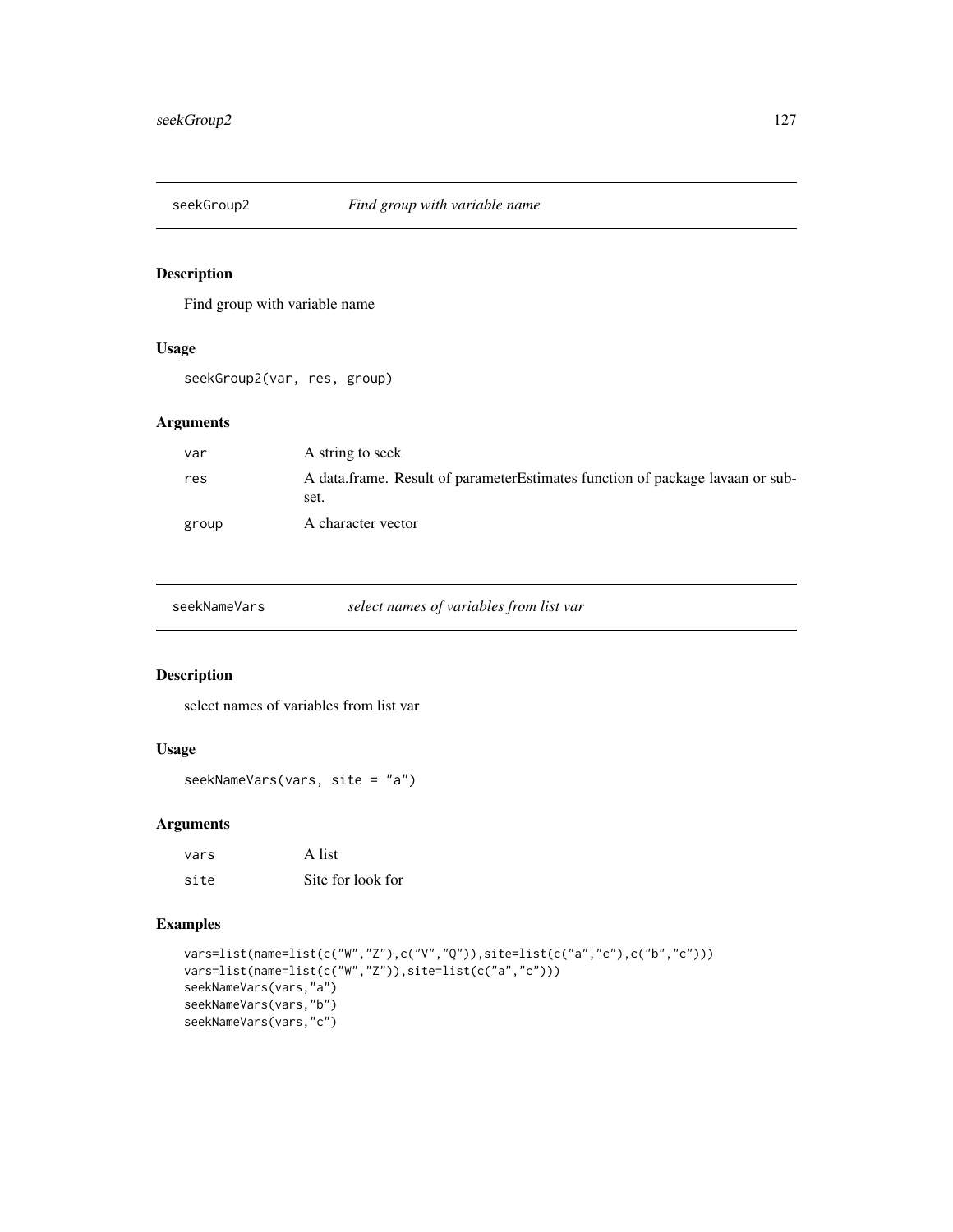Seek var form covariates

# Usage

```
seekVar(
 covar = list(),
 var,
 prefix = "h",start = 1,
 grouplabels = NULL,
 suffix = NULL
)
```
#### Arguments

| A list of covariates           |
|--------------------------------|
| A name of variable to look for |
| A prefix                       |
| A start number                 |
| A list                         |
| $A$ suffix                     |
|                                |

# Examples

```
covar=list(name=c("C1","C2","C3"),label=c("ese","sex","tenure"),site=list(c("M","Y"),"Y","Y"))
var="Y"
seekVar(covar,var,prefix="h")
```
separateEq *Separate equation*

# Description

Separate equation

#### Usage

separateEq(equation)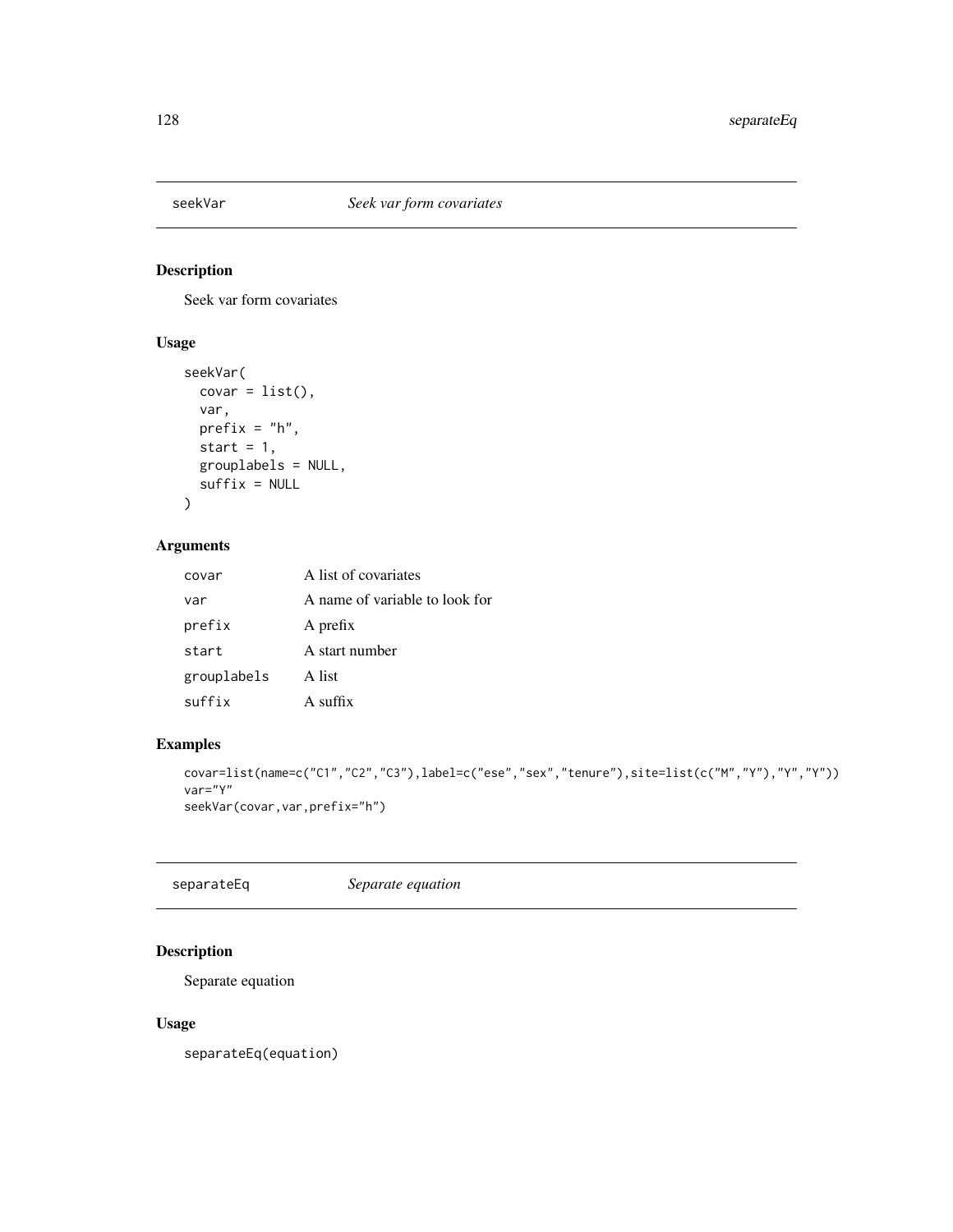#### setPositionNodes 129

#### Arguments

equation string. Equations to separate

#### Examples

equation="( $a1 + b1 \times W$ )" separateEq(equation)

setPositionNodes *Set Position of nodes*

# Description

Set Position of nodes

# Usage

```
setPositionNodes(
 nodes,
 arrows,
 radx = 0.08,
 rady = 0.06,
  xmargin = 0.02,
 ymargin = 0.02,
 xlim = c(-0.3, 1.35),
 ylim = c(-0.07, 1.05),
 parallel2 = FALSE,
 parallel3 = FALSE
\mathcal{E}
```

| nodes     | A data frame of nodes               |
|-----------|-------------------------------------|
| arrows    | A data frame of arrows              |
| radx      | horizontal radius of the box.       |
| rady      | vertical radius of the box.         |
| xmargin   | horizontal margin between nodes     |
| ymargin   | vertical margin between nodes       |
| xlim      | the x limits (min, max) of the plot |
| vlim      | the y limits (min, max) of the plot |
| parallel2 | logical                             |
| parallel3 | logical                             |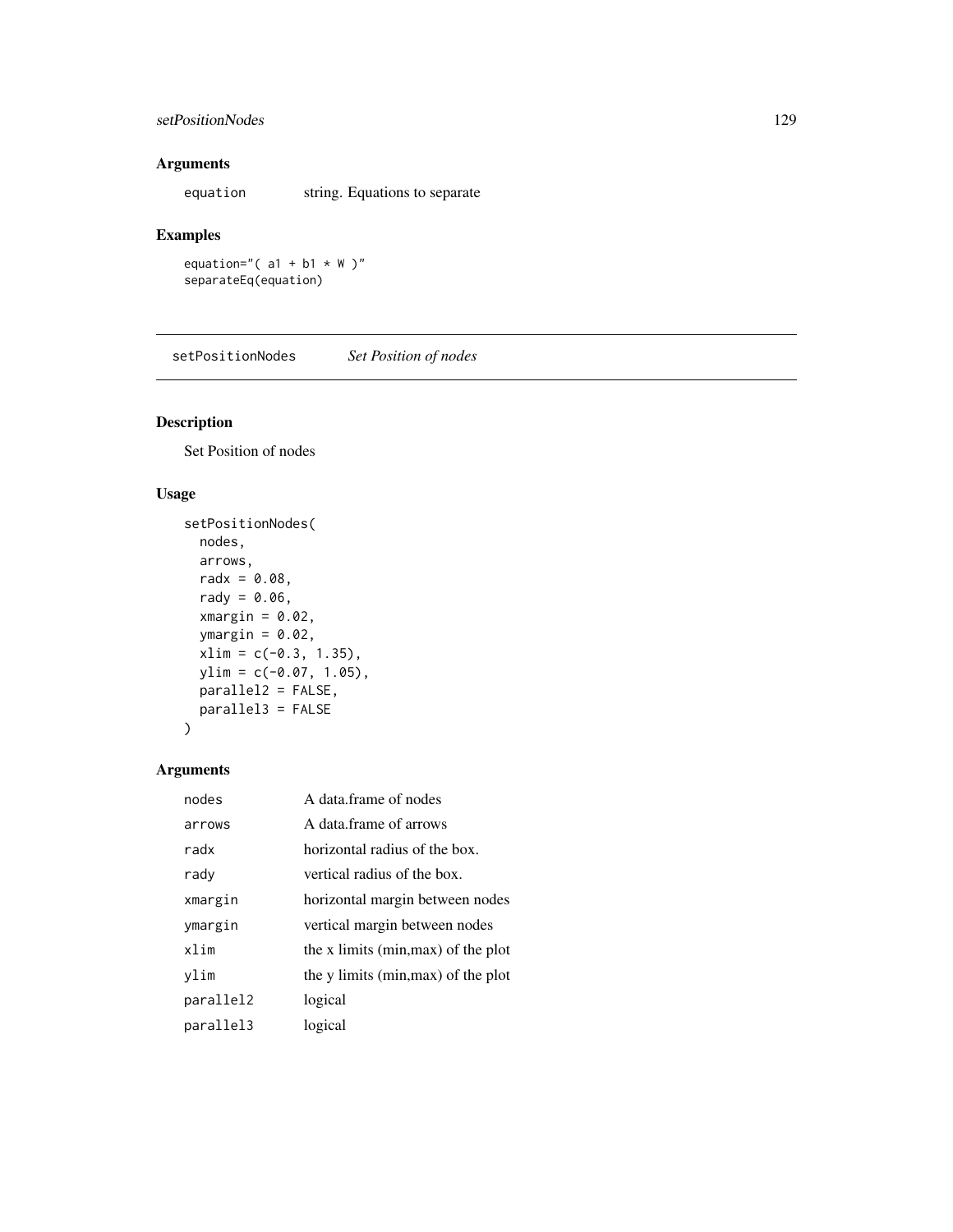Run process macro shiny app

#### Usage

showModels()

standardize *Standardize variable*

# Description

Standardize variable

#### Usage

standardize(x)

#### Arguments

x A numeric vector

standardizeDf *standardize data*

# Description

standardize data

# Usage

standardizeDf(df, names)

| df    | A data frame                   |
|-------|--------------------------------|
| names | column names to mean centering |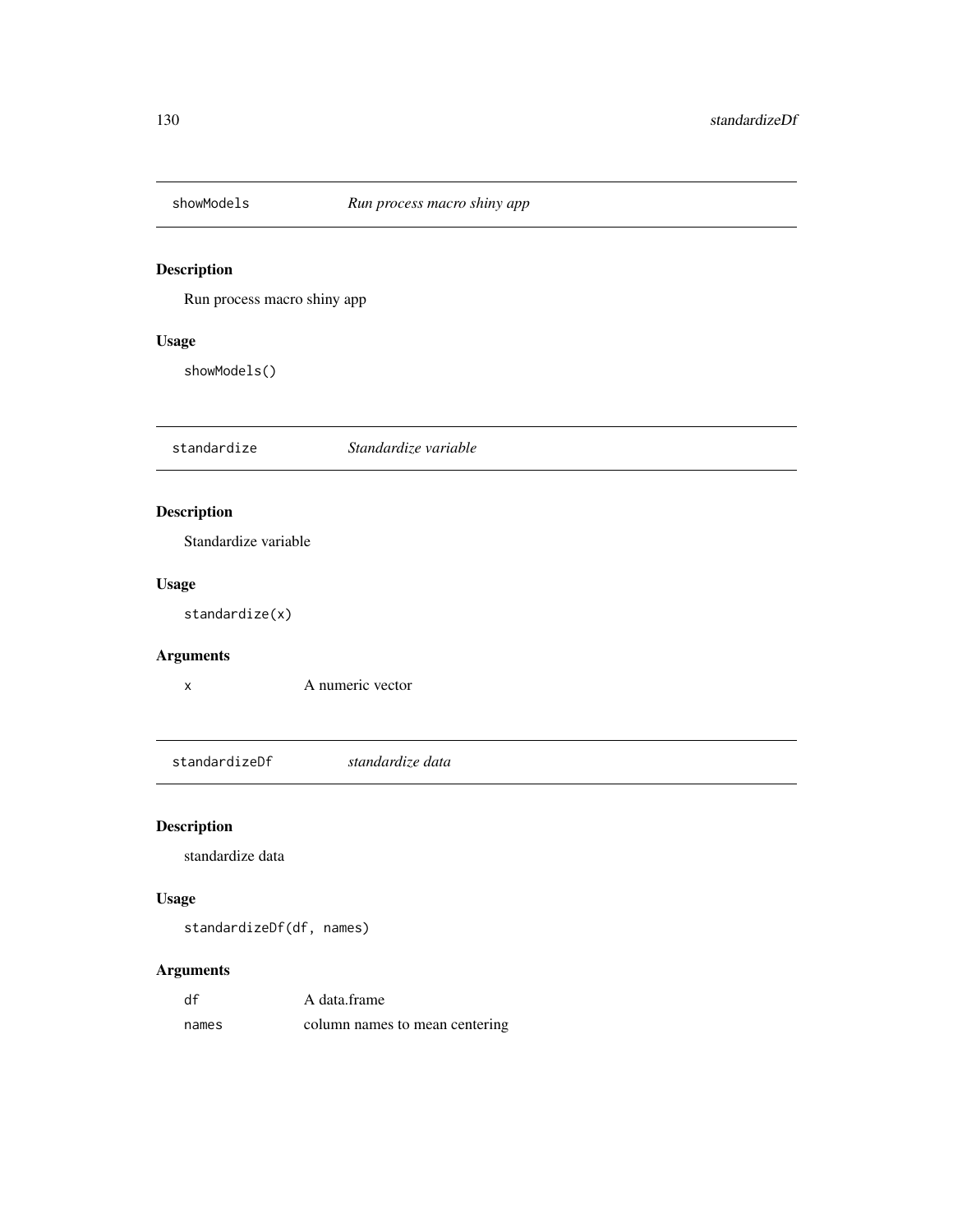Draw statistical diagram

#### Usage

```
statisticalDiagram(
 no = 1,radx = 0.1,
  rady = 0.04,
  xmargin = 0.01,
  arrowlabel = TRUE,
  arrowslabels = NULL,
  arrowslty = NULL,
  labels = list(),nodeslabels = list(),
  whatLabel = "name",
  fit = NULL,estimateTable = NULL,
  digits = 3,
  covar = list(),
  addCovar = TRUE,
  type = NULL,
  includeLatentVars = FALSE,
  addprime = TRUE,box.col = "white",xlim = c(0, 1),ylim = NULL
\mathcal{E}
```

| no           | process macro model number             |
|--------------|----------------------------------------|
| radx         | horizontal radius of the box.          |
| rady         | vertical radius of the box.            |
| xmargin      | horizontal margin of plot              |
| arrowlabel   | logical whether or not draw arrowlabel |
| arrowslabels | A character vector                     |
| arrowslty    | linetype of arrows                     |
| labels       | A list of character string             |
| nodeslabels  | A list of character string             |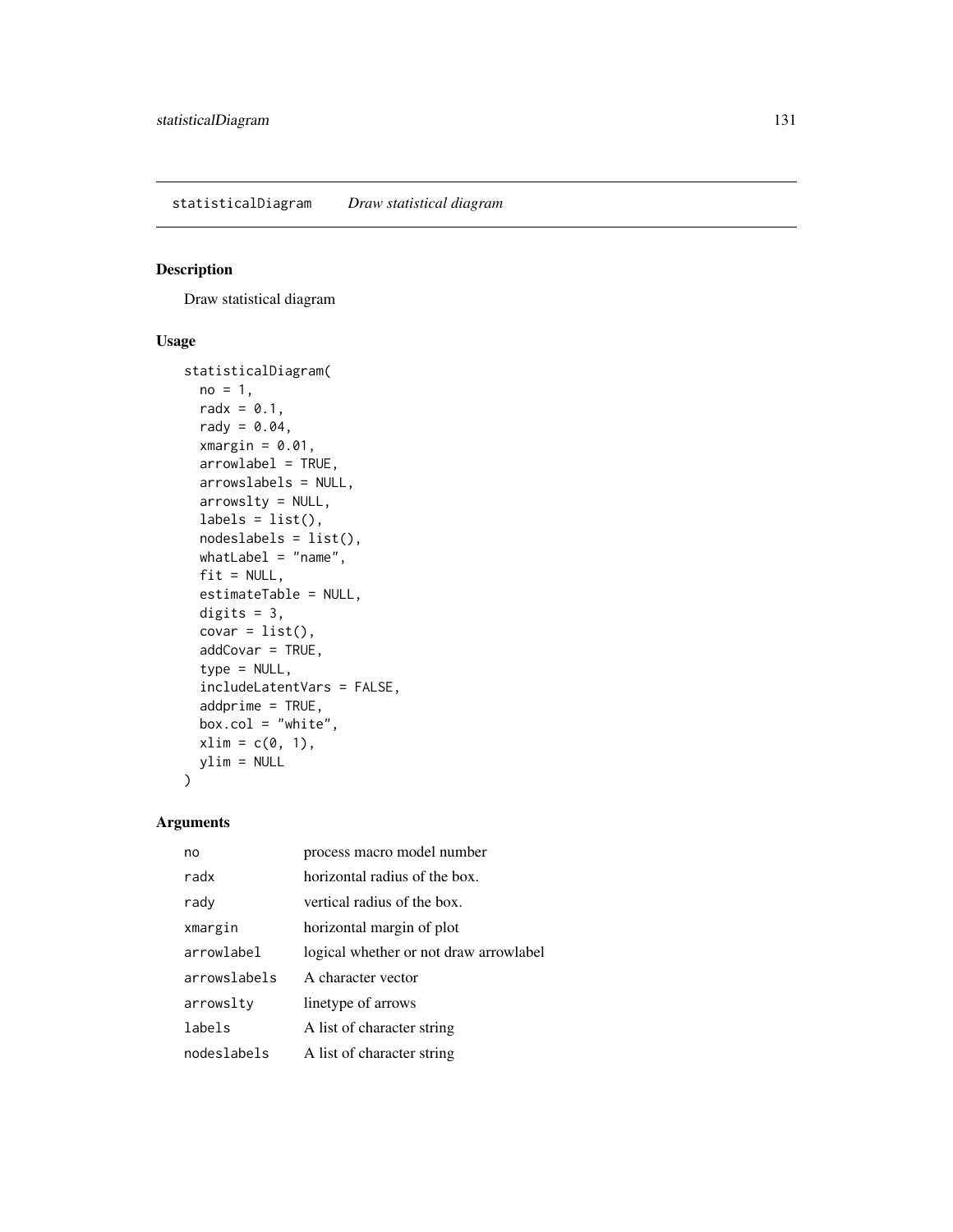132 str2vector and the str2vector str2vector and the str2vector str2vector str2vector

| whatLabel         | What should the edge labels indicate in the path diagram? Choices are c("est","std","name","label") |  |
|-------------------|-----------------------------------------------------------------------------------------------------|--|
| fit               | A list of class lm or an object of lace lavaan                                                      |  |
| estimateTable     | A data.frame                                                                                        |  |
| digits            | Integer indicating the number of decimal places                                                     |  |
| covar             | Optional list of covariates                                                                         |  |
| addCovar          | Logical. Whether or not include covariates                                                          |  |
| type              | An integer                                                                                          |  |
| includeLatentVars |                                                                                                     |  |
|                   | A logical                                                                                           |  |
| addprime          | logical. Whether or not add prime to label "c"                                                      |  |
| box.col           | fill color of the box                                                                               |  |
| xlim              | the x limits (min, max) of the plot                                                                 |  |
| ylim              | the y limits (min, max) of the plot                                                                 |  |
|                   |                                                                                                     |  |

#### Examples

```
statisticalDiagram(no=1)
covar=list(name=c("posemot","ideology","sex"),site=list(c("Y"),c("Y"),c("Y")))
statisticalDiagram(no=1,covar=covar)
covar=list(name=c("posemot","ideology","sex"),site=list(c("M","Y"),c("Mi","Y"),c("Mi","Y")))
covar=list(name=c("C1","C2"),site=list(c("M","Y"),"Y"))
statisticalDiagram(no=4,covar=covar)
statisticalDiagram(no=8,covar=covar)
labels=list(X="wintense",Mi="cogapp",Y="emotion")
nodeslabels=list(X="Work\nIntensity",Mi="Cognitive\nAppraisal",Y="Emotional\nExhaustion")
statisticalDiagram(4,labels=labels)
statisticalDiagram(4,labels=nodeslabels)
statisticalDiagram(4,labels=labels,nodeslabels=nodeslabels)
labels=list(X="GDP\nper inhabitant", M="Illiteracy Rate", Y="Mean Life\nExpectation")
statisticalDiagram(4,labels=labels)
statisticalDiagram(4,labels=labels,arrowslabels=c("e","f","g"),whatLabel="label")
```
str2vector *Make character vector from string*

#### Description

Make character vector from string

#### Usage

str2vector(string = "a,b,c")

#### Arguments

string string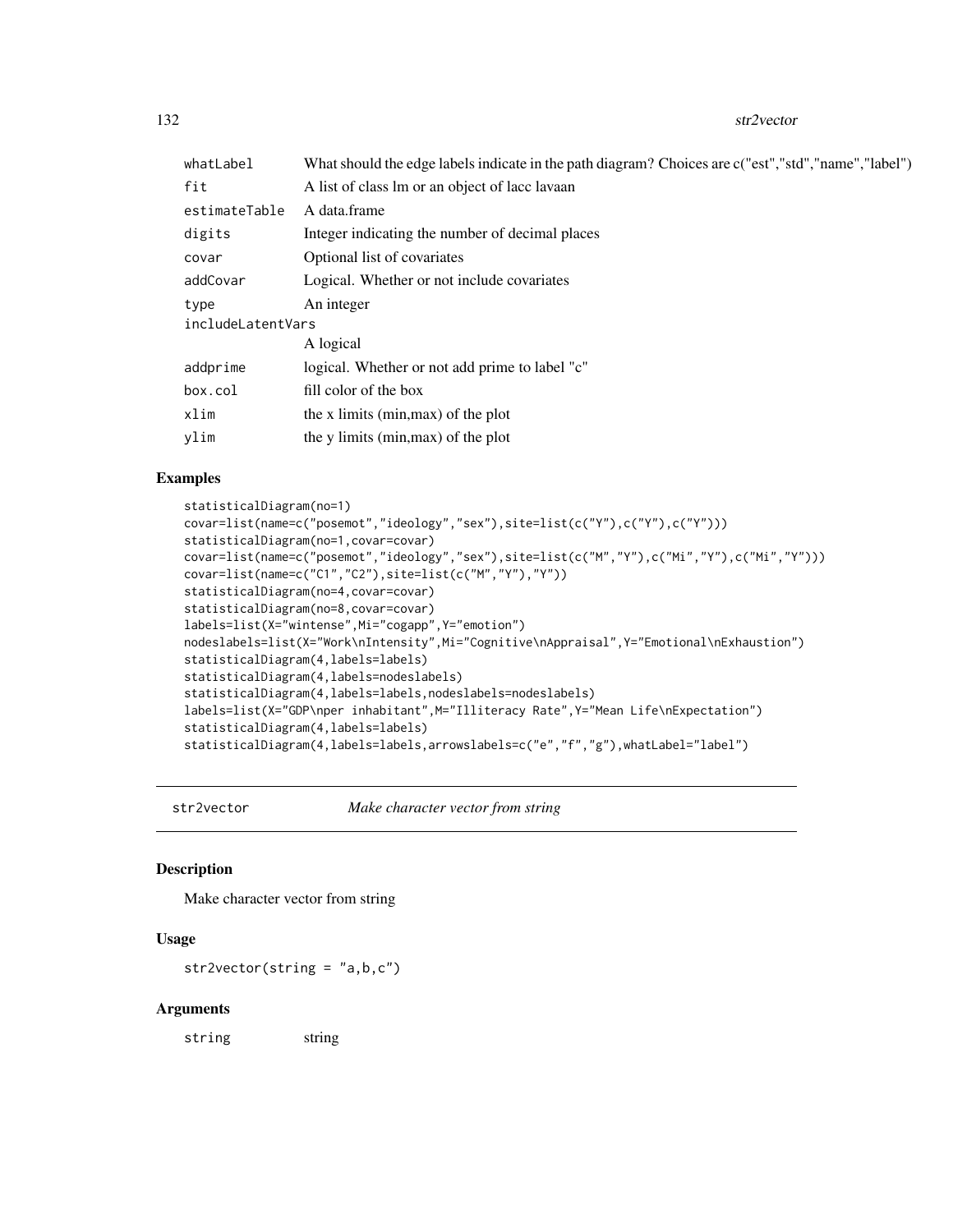Make Grouping equation

#### Usage

strGrouping(x, groupby =  $''X''$ )

# Arguments

| x       | character vector |
|---------|------------------|
| groupby | name of groupby  |

str\_detect2 *Extension of str\_detect to list*

# Description

Extension of str\_detect to list

#### Usage

str\_detect2(list, pattern)

# Arguments

| list    | a list              |
|---------|---------------------|
| pattern | pattern to look for |

```
site=list(c("a","c"),c("a","b","c"))
str_detect2(site,"b")
```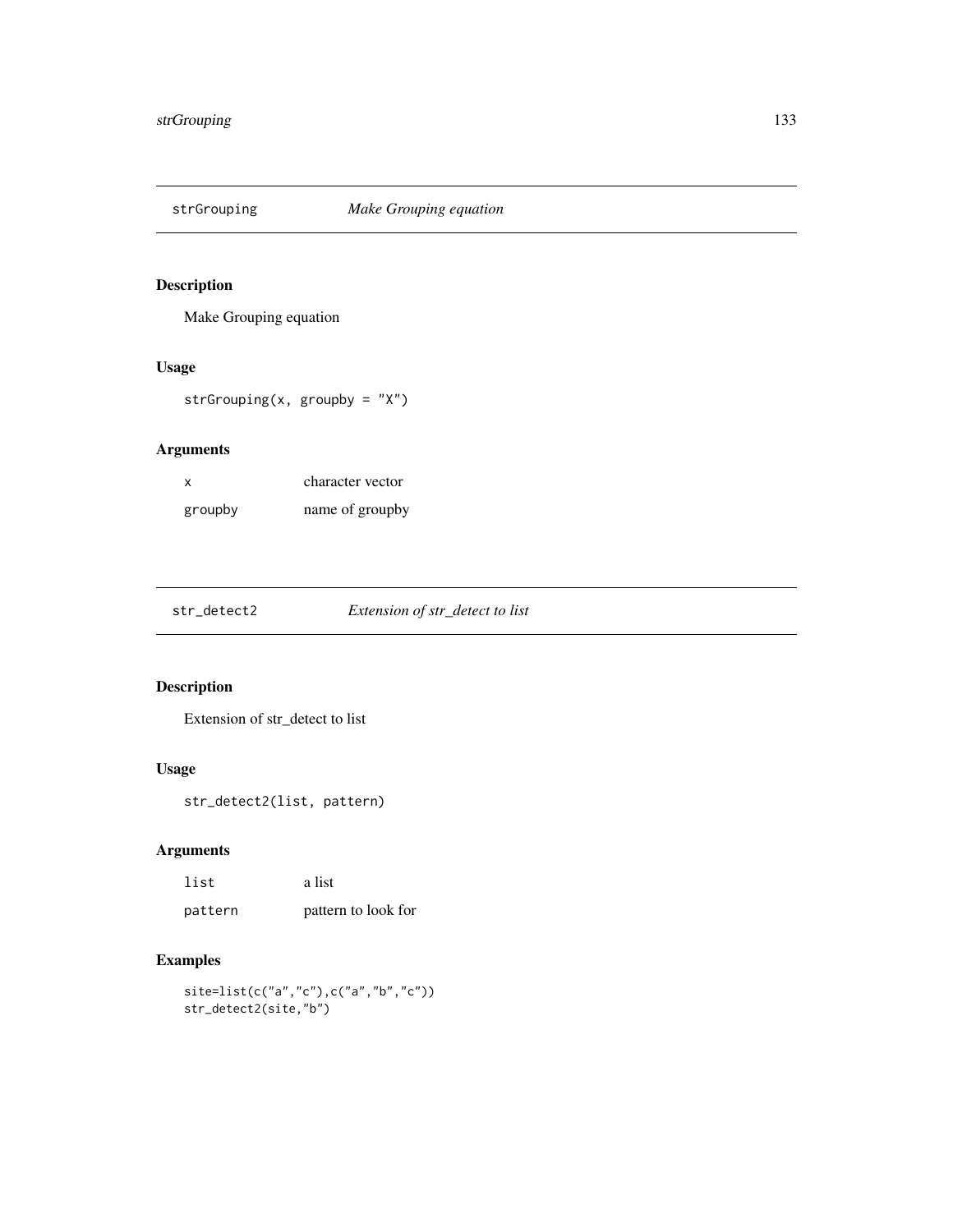Remove matched pattern from string

# Usage

str\_setdiff(string = "a,c", pattern = "a")

#### Arguments

| string  | string              |
|---------|---------------------|
| pattern | pattern to look for |

sumEquation *summation of equations*

# Description

summation of equations

# Usage

sumEquation(eq1, eq2)

| eg1 | A equation |
|-----|------------|
| eg2 | A equation |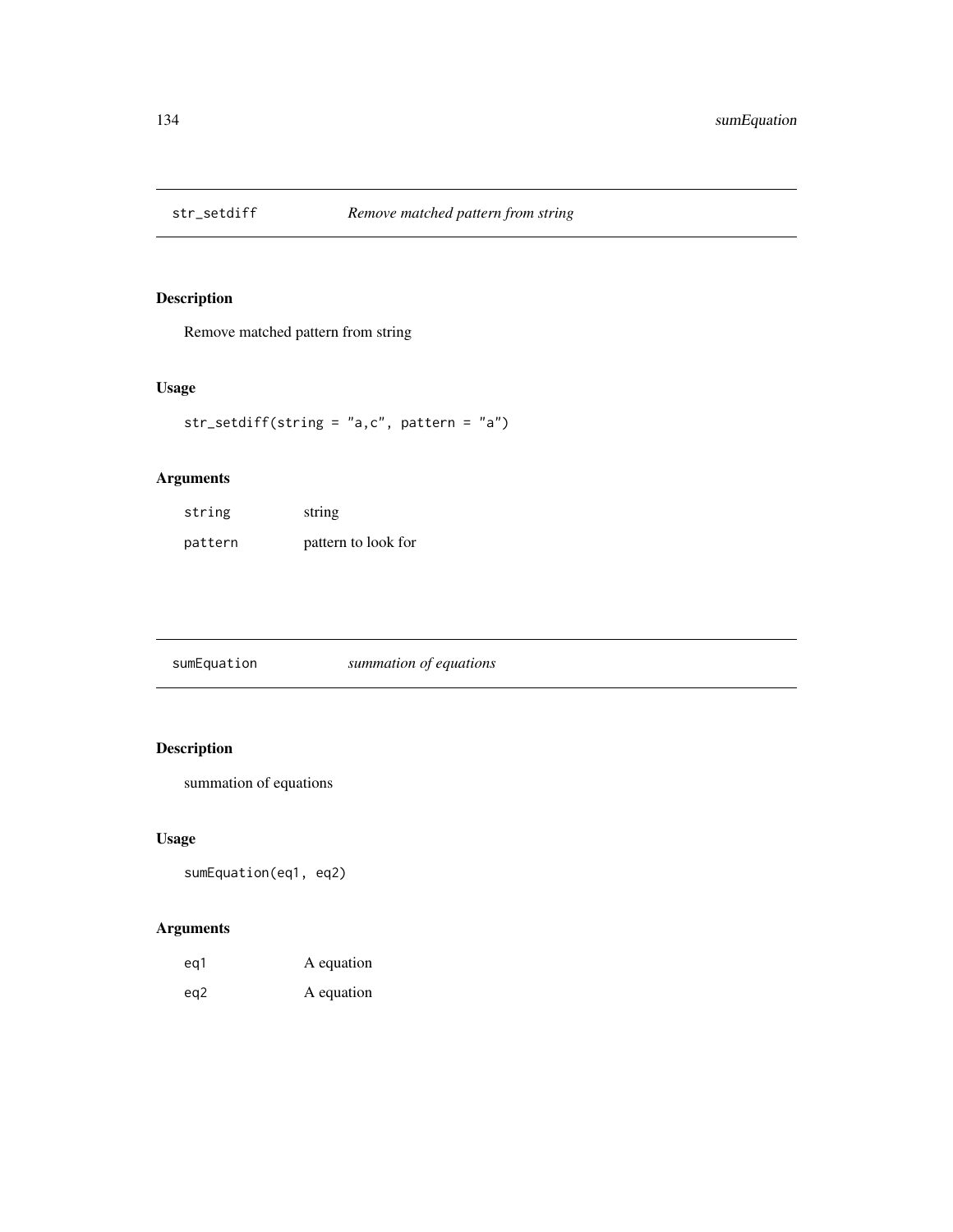<span id="page-134-0"></span>summary.mediationBK *S3 method for class mediationBK*

#### Description

S3 method for class mediationBK

#### Usage

## S3 method for class 'mediationBK' summary(object, ...)

#### Arguments

| object   | An object of class mediation BK             |
|----------|---------------------------------------------|
| $\cdots$ | Further arguments to be passed to summary() |

| teachers |  |
|----------|--|
|----------|--|

Teacher *Efficacy Data* 

#### Description

A dataset containing teacher efficacy, social suppot, psychological wellbeing and job stress of 247 teachers working in kindergarten

#### Usage

teachers

#### Format

A data.frame with 247 rows and 7 variables:

age teacher's age. 1: 20-24, 2: 25-29, 3: 30-34, 4: 35-39, 5: 40-44, 6:45-49, 7: 50 or above

marriage Marital Status. 0: single, 2: married

children Parental Status. 0: no children, 1: one or more children

wellbeing Psychological Well-being

- stress Job stress. A response syndrome of negative affects(such as anger or depression) resulting from the teacher's job
- efficacy Teacher Efficacy. A judgement of his or her capabilities to bring about desired outcomes of student engagement and learning
- support Social Support. Various resources provided by ones's interpersonal ties.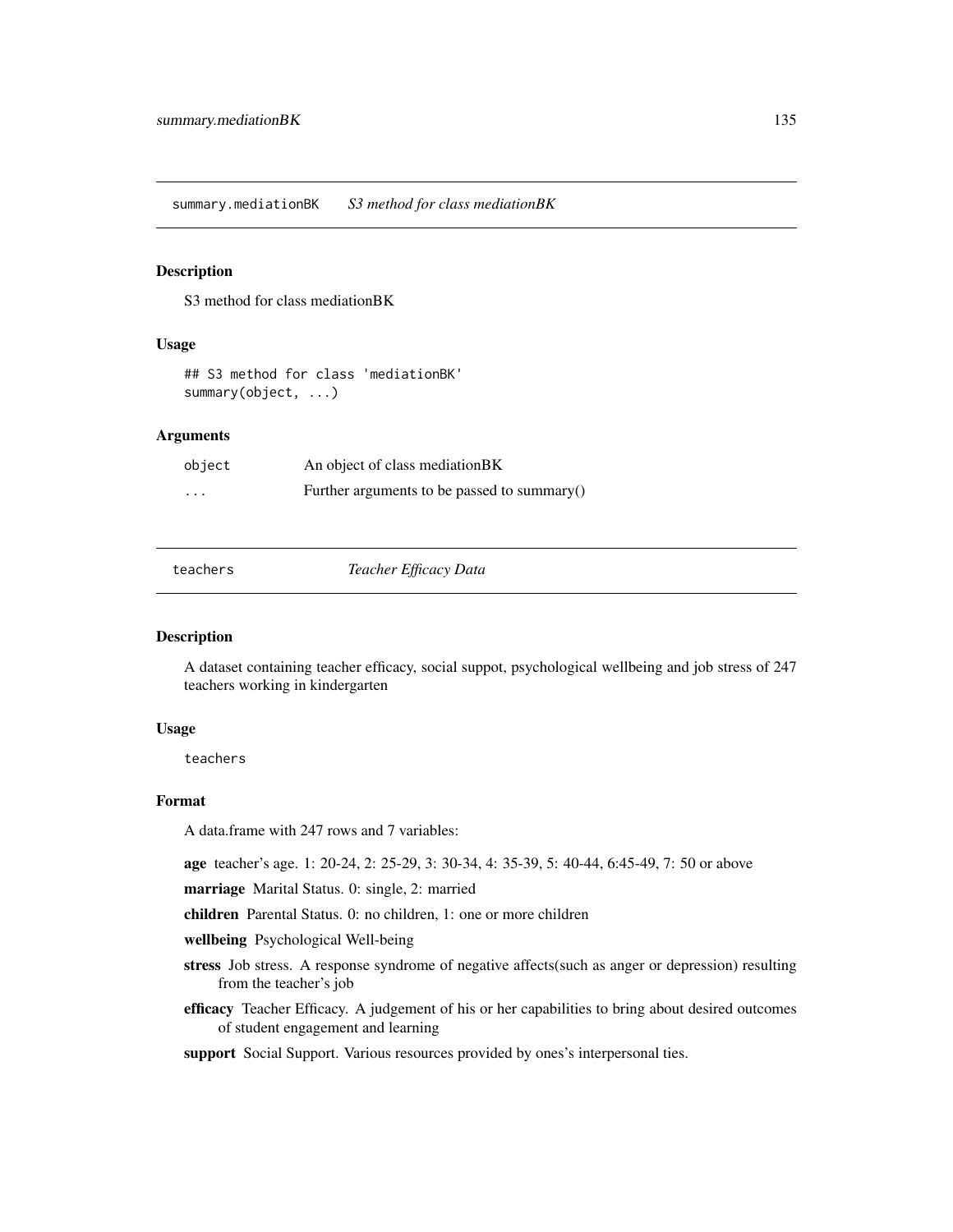#### Source

Cohen, S., & Hoberman, H. M. (1983). Positive events and social support as butters of life change stress. Journal of Social Applied Psychology, 13, 99-125

Tschannen-Moran, M., & Hoy, A. W. (2001). Teacher efficacy: Capturing an elusive construct. Teaching and teacher education, 17(7), 783-805

Ryff, Carol D. (1989). Happiness Is Everything, or Is It? Explorationson the Meaning of Psychological Well-Being. Journal of-Personality and Social Psychology, 57, 1069-1081

Kyriacou, C., & Sutcliffe, J. (1978). Teacher stress: Prevalence, sources, and symptoms. British Journal of Educational Psychology, 55, 61-64

teams *Teams data set*

#### Description

Teams data set

#### Usage

teams

#### Format

A data.frame with 60 rows and 4 variables

dysfunc Dysfunctional team behavior

negtone Negative affective tone

negexp Negative expressivity

perform Team performance

#### Source

Cole, M. S., Walter, F., & Bruch, H. (2008). Affective mechanisms linking dysfunctional behavior to performance in work teams: A moderated mediation study. Journal of Applied Psychology, 93, 945-958.

[http://www.afhayes.com/introduction-to-mediation-moderation-and-conditional-pro](http://www.afhayes.com/introduction-to-mediation-moderation-and-conditional-process-analysis.html)cess-analysis. [html](http://www.afhayes.com/introduction-to-mediation-moderation-and-conditional-process-analysis.html)

<span id="page-135-0"></span>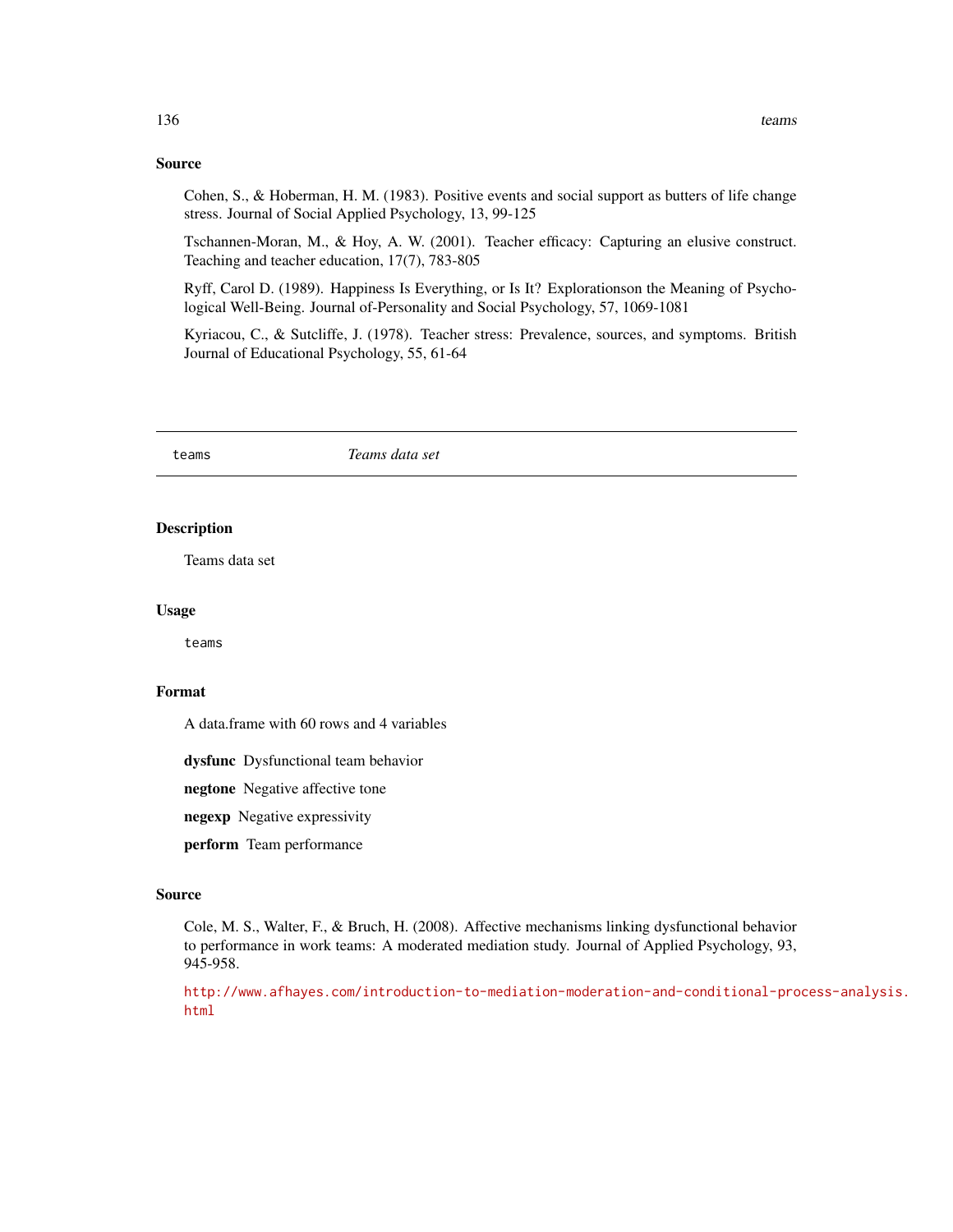Clean theme for ggCor

# Usage

```
theme_clean2(base_size = 12, xangle = 45, yangle = \theta)
```
#### Arguments

| base_size | base font size    |
|-----------|-------------------|
| xangle    | x-axis text angle |
| yangle    | y-axis text angle |

treatInteraction *unfold interaction*

# Description

unfold interaction

#### Usage

```
treatInteraction(var)
```
#### Arguments

var name of variables

```
var="X*M"
treatInteraction(var)
var="X*M*W"
treatInteraction(var)
```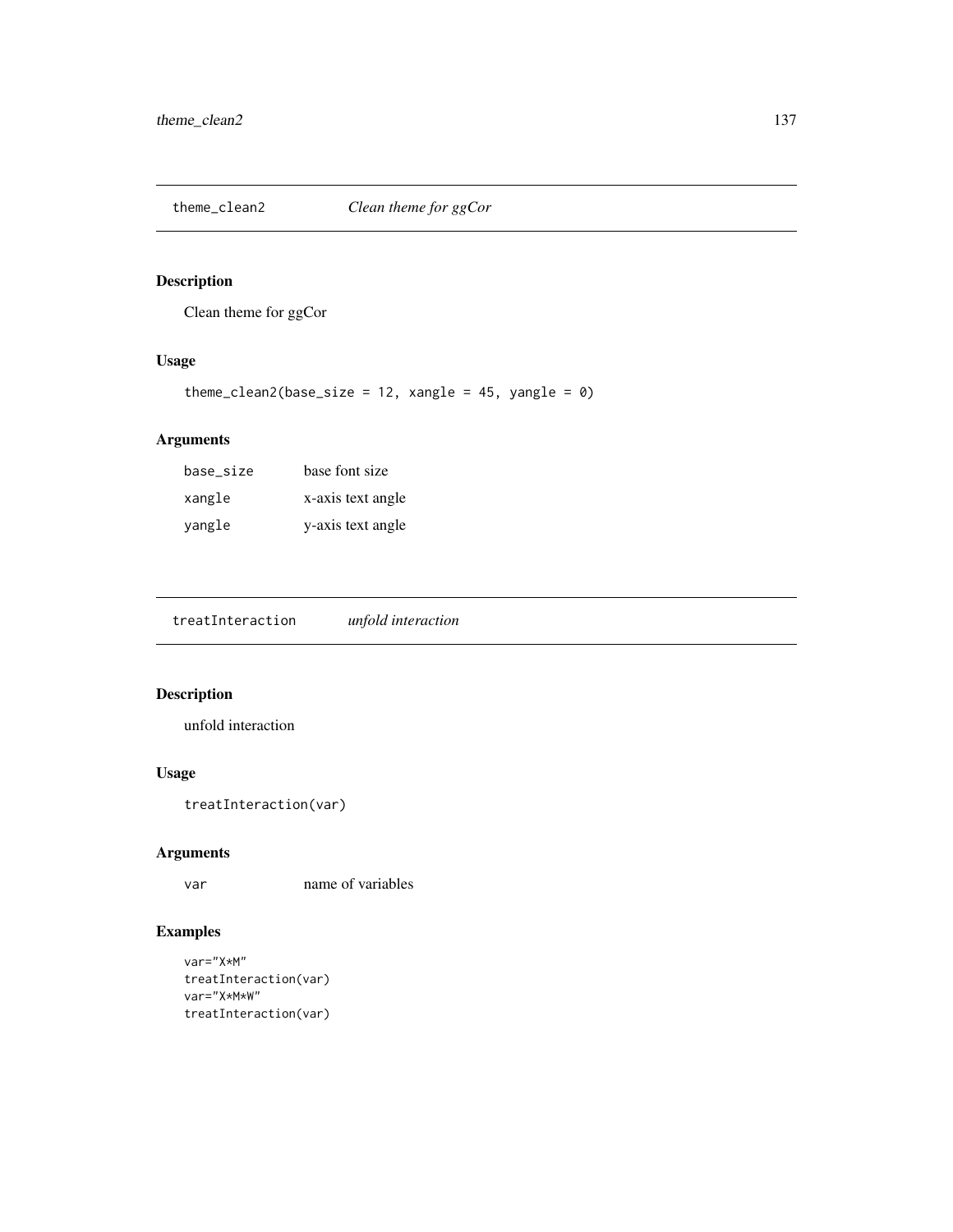Treat moderator name with mean value

#### Usage

```
treatModerator(
  ind,
 moderatorNames,
 data = NULL,rangemode = 1,
 probs = c(0.16, 0.5, 0.84))
```
#### Arguments

| ind                              | An equation                                            |
|----------------------------------|--------------------------------------------------------|
| moderatorNames character vectors |                                                        |
| data                             | A data.frame                                           |
| rangemode                        | range mode                                             |
| probs                            | numeric vector of probabilities with values in $[0,1]$ |

# Examples

```
ind="(a1+a4*sex+a5*age)*(b1)"
moderatorNames=c("age","sex")
treatModerator(ind,moderatorNames)
ind="c1+c3*hp"
moderatorNames="hp"
treatModerator(ind,moderatorNames)
```
tripleEquation *Make equation with triple interaction*

#### Description

Make equation with triple interaction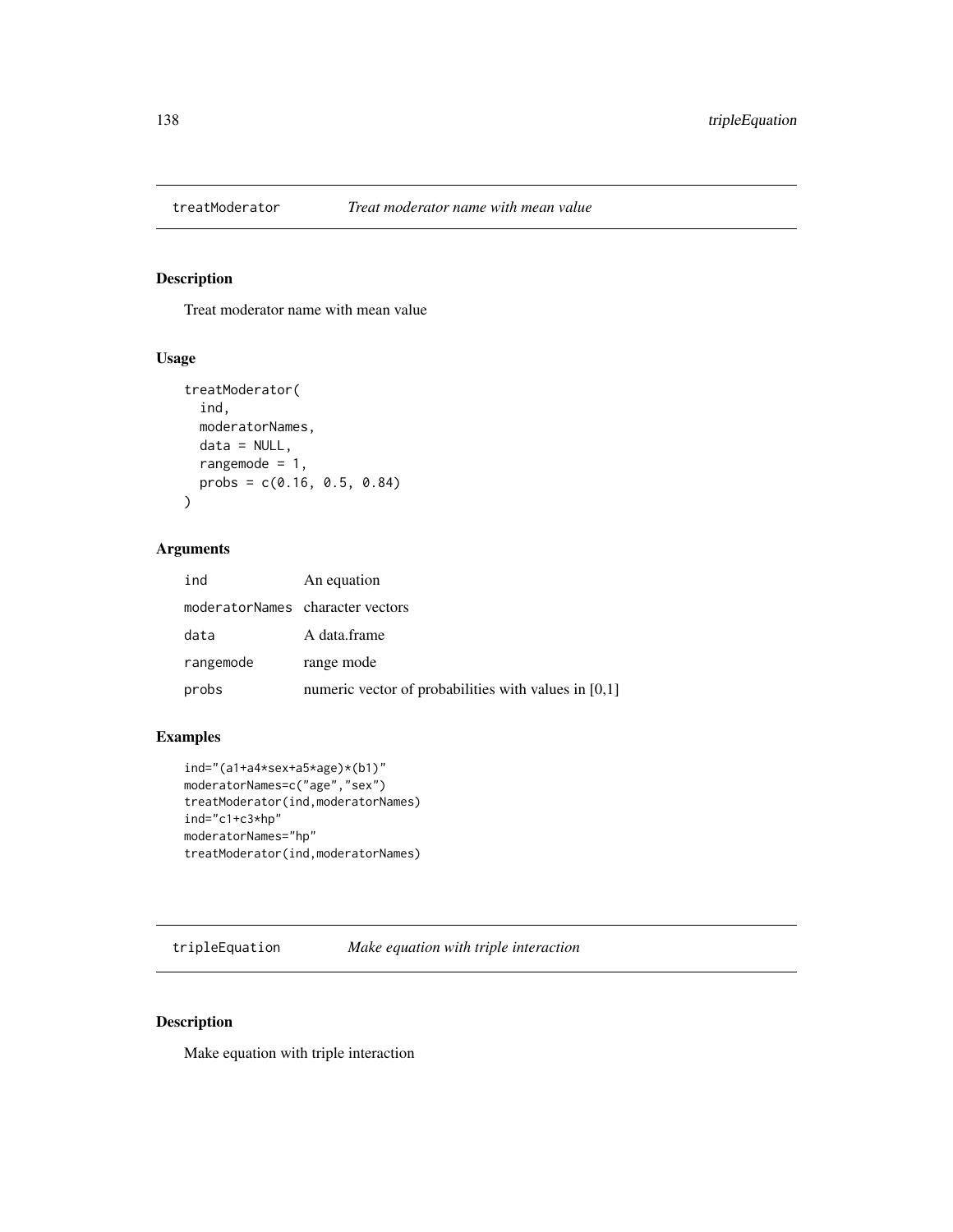#### tripleEquation 139

# Usage

```
tripleEquation(
 X = NULL,M = NULL,
 Y = NULL,labels = list(),vars = NULL,
 suffix = 0,
 moderator = list(),
 covar = NULL,
 range = TRUE,
 mode = 0,data = NULL,
 rangemode = 1,
 probs = c(0.16, 0.5, 0.84),
 effectsize = FALSE
)
```
# Arguments

| X          | Name of independent variable                           |
|------------|--------------------------------------------------------|
| M          | Name of mediator                                       |
| Υ          | Name of dependent variable.                            |
| labels     | A list of variables                                    |
| vars       | A list of variables names and sites                    |
| suffix     | A number                                               |
| moderator  | A list of moderators                                   |
| covar      | A list of covariates                                   |
| range      | A logical                                              |
| mode       | A number                                               |
| data       | A data.frame                                           |
| rangemode  | range mode                                             |
| probs      | numeric vector of probabilities with values in $[0,1]$ |
| effectsize | logical If true, calculate effectsize                  |

```
X="negemot";M="ideology";Y="govact";suffix=0
cat(tripleEquation(X=X,M=M,Y=Y))
vars=list(name=list(c("sex","age")),site=list(c("a","c")))
vars=list(name=list(c("W","Z"),c("V","Q")),site=list(c("a","b","c"),c("a","b","c")))
X="negemot";Y="govact";suffix=0
moderator=list(name=c("W"),site=list(c("b","c")))
cat(tripleEquation(X=X,Y=Y,moderator=moderator))
covar=list(name=c("C1","C2","C3"),site=list(c("M","Y"),c("Mi","Y"),"Y"))
```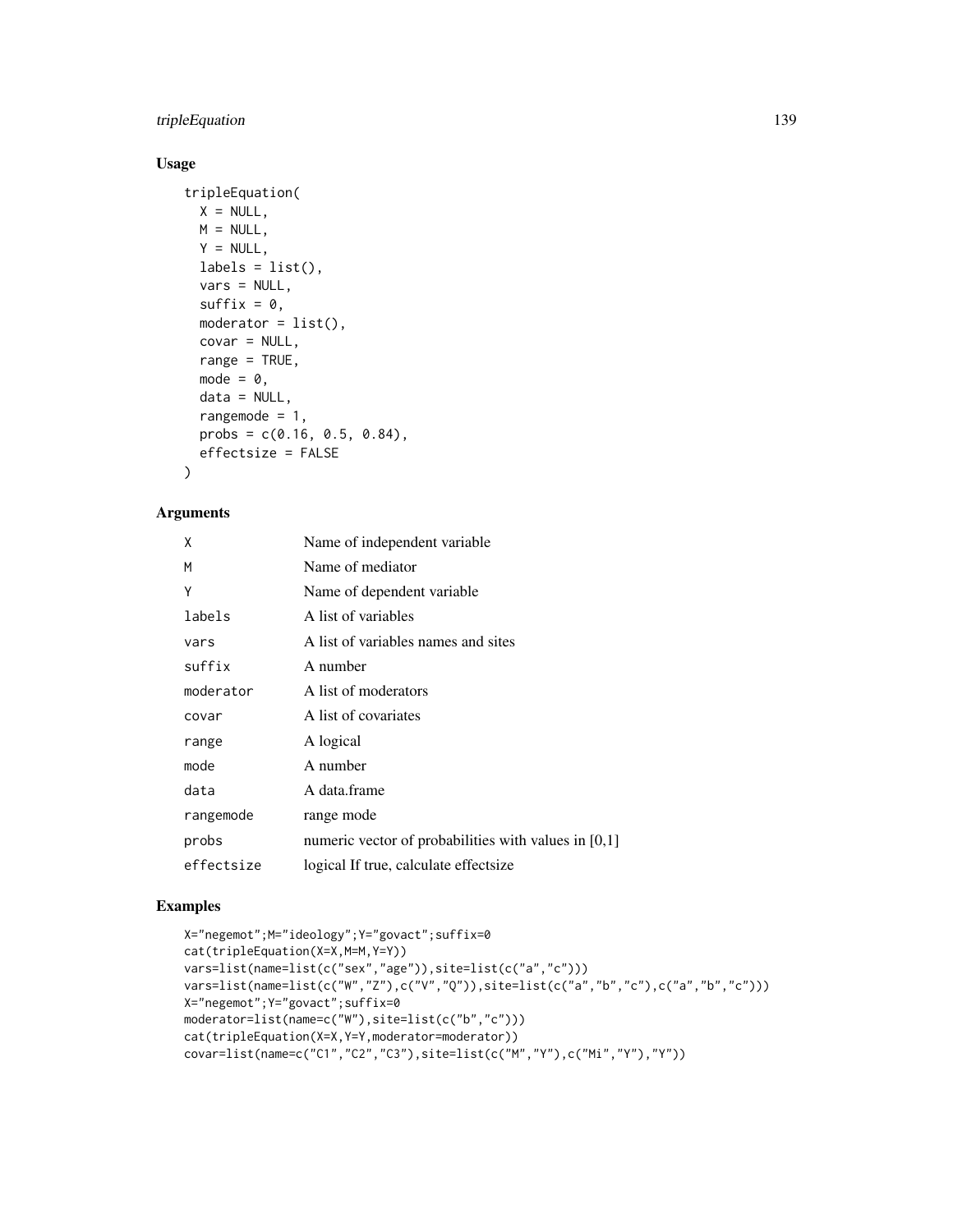```
labels=list(X="negemot",M="ideology",Y="govact")
cat(tripleEquation(labels=labels,moderator=moderator,covar=covar))
cat(tripleEquation(X=X,M=M,Y=Y,moderator=moderator,covar=covar,mode=1))
cat(tripleEquation(X=X,M=M,Y=Y,vars=vars))
cat(tripleEquation(X=X,M=M,Y=Y,vars=vars,moderator=moderator,covar=covar))
cat(tripleEquation(X=X,M=M,Y=Y,vars=vars,mode=1))
cat(tripleEquation(X=X,M=M,Y=Y,vars=vars,covar=covar,mode=1))
X="negemot";Y="govact";suffix=0
vars=list(name=list(c("sex","age")),site=list(c("c")))
cat(tripleEquation(X=X,Y=Y,vars=vars))
```
tripleInteraction *Make triple interaction equation*

#### Description

Make triple interaction equation

#### Usage

```
tripleInteraction(vars, prefix = "c", suffix = \theta, mode = \theta, addPrefix = TRUE)
```
#### Arguments

| vars      | variable names to be interact |
|-----------|-------------------------------|
| prefix    | A character                   |
| suffix    | A number                      |
| mode      | A number                      |
| addPrefix | A logical                     |

```
vars=c("negemot","sex","age")
tripleInteraction(vars)
tripleInteraction(vars,mode=1)
```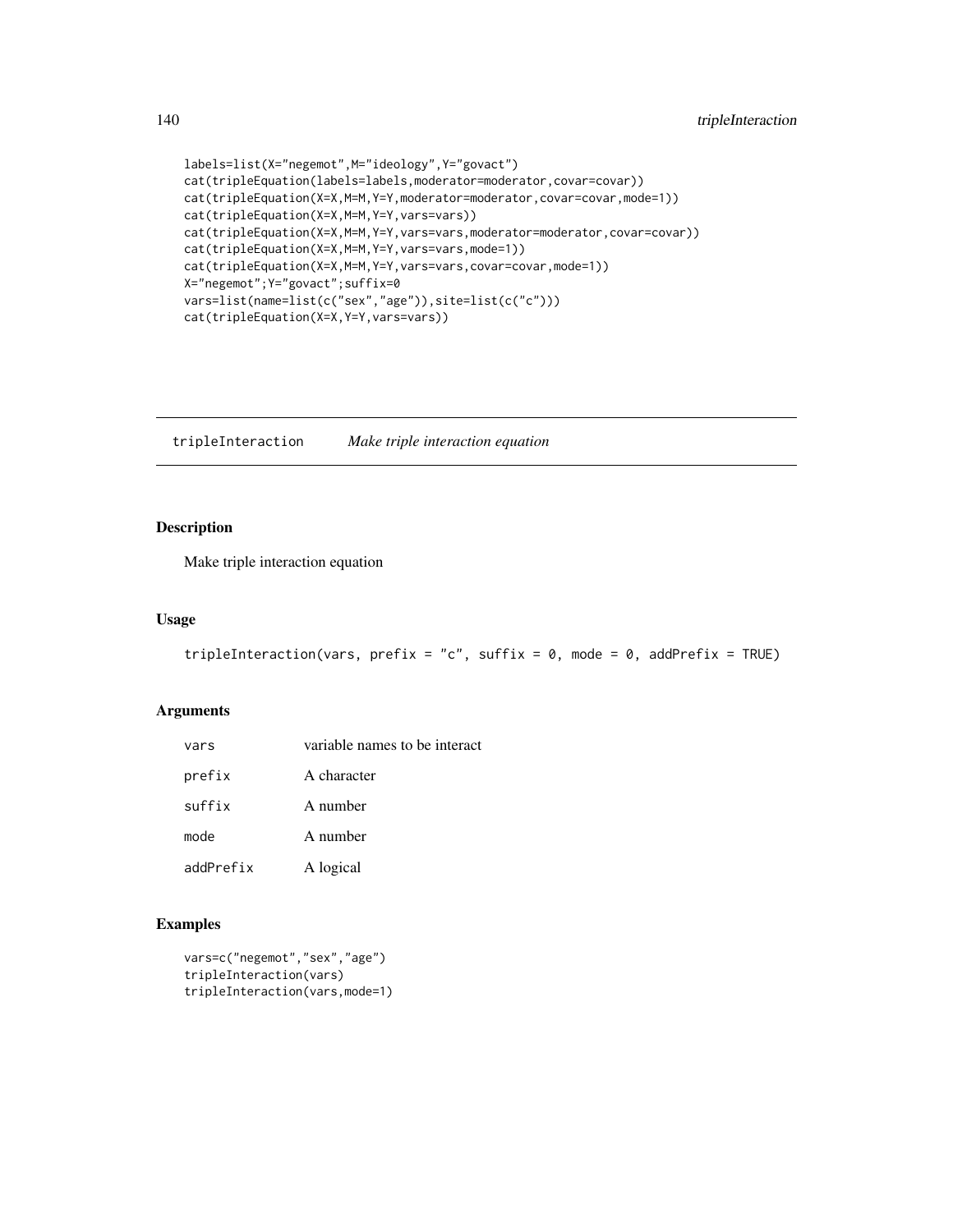Unfold equations

# Usage

unfold(string, var = "W", mode =  $-1$ )

# Arguments

| string | Character vectors with equation                                    |
|--------|--------------------------------------------------------------------|
| var    | name of variable                                                   |
| mode   | integer. Default value is -1. If 0, get intercept, If 1, get slope |

#### Examples

```
string=c("(a1+b1*W)*(a2+b2*W)*(a3+b3*W)","a1+b1*W")
unfold(string)
```
vars2df *Make data.frame from a list of vars*

#### Description

Make data.frame from a list of vars

# Usage

vars2df(vars, mpos =  $c(0.5, 0.9)$ , df = NULL)

#### Arguments

| vars | A list                       |
|------|------------------------------|
| mpos | A numeric vector of length 2 |
| df   | A data.frame                 |

```
vars=list(name=list(c("tenure","age")),site=list(c("a","b")))
vars2df(vars)
vars=list(name=list(c("milk","hair")),matrix=list(c(1,0,0,0,0,0,1,0,0,0)),pos=5)
vars2df(vars)
```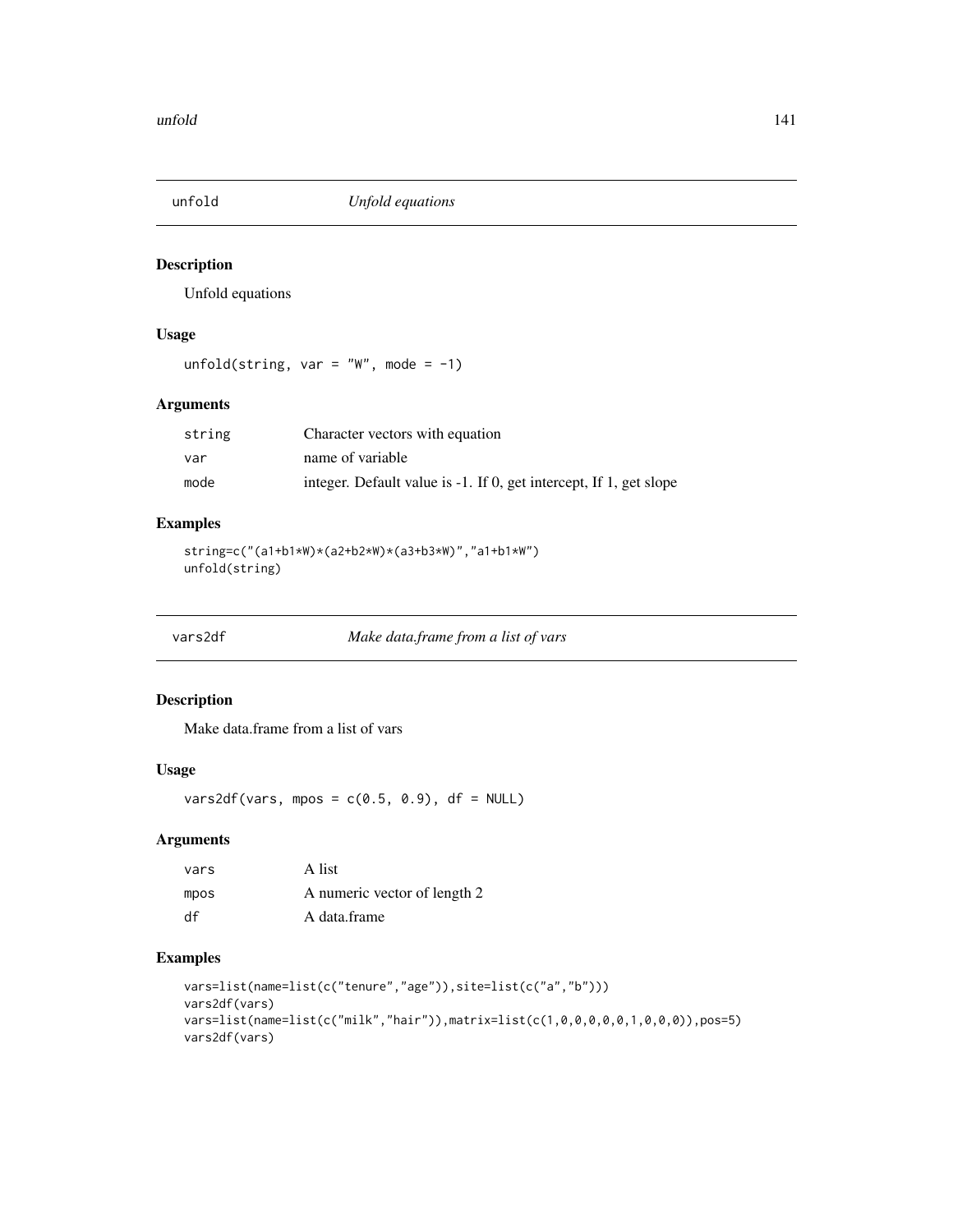vif *Variance Inflation Factors Calculates variance-inflation and generalized variance-inflation factors for linear, generalized linear, and other models.*

#### Description

Variance Inflation Factors Calculates variance-inflation and generalized variance-inflation factors for linear, generalized linear, and other models.

#### Usage

vif(mod)

#### Arguments

mod an object that responds to coef, vcov, and model.matrix, such as an lm or glm object.

#### Value

A vector of vifs, or a matrix containing one row for each term in the model, and columns for the GVIF, df.

ztable.compareMC *S3 method for class compareMC*

# Description

S3 method for class compareMC

#### Usage

```
## S3 method for class 'compareMC'
ztable(x, digits = digits, ...)
```

| x                       | An object of class compareMC                    |
|-------------------------|-------------------------------------------------|
| digits                  | integer indicating the number of decimal places |
| $\cdot$ $\cdot$ $\cdot$ | further arguments to be passed to ztable        |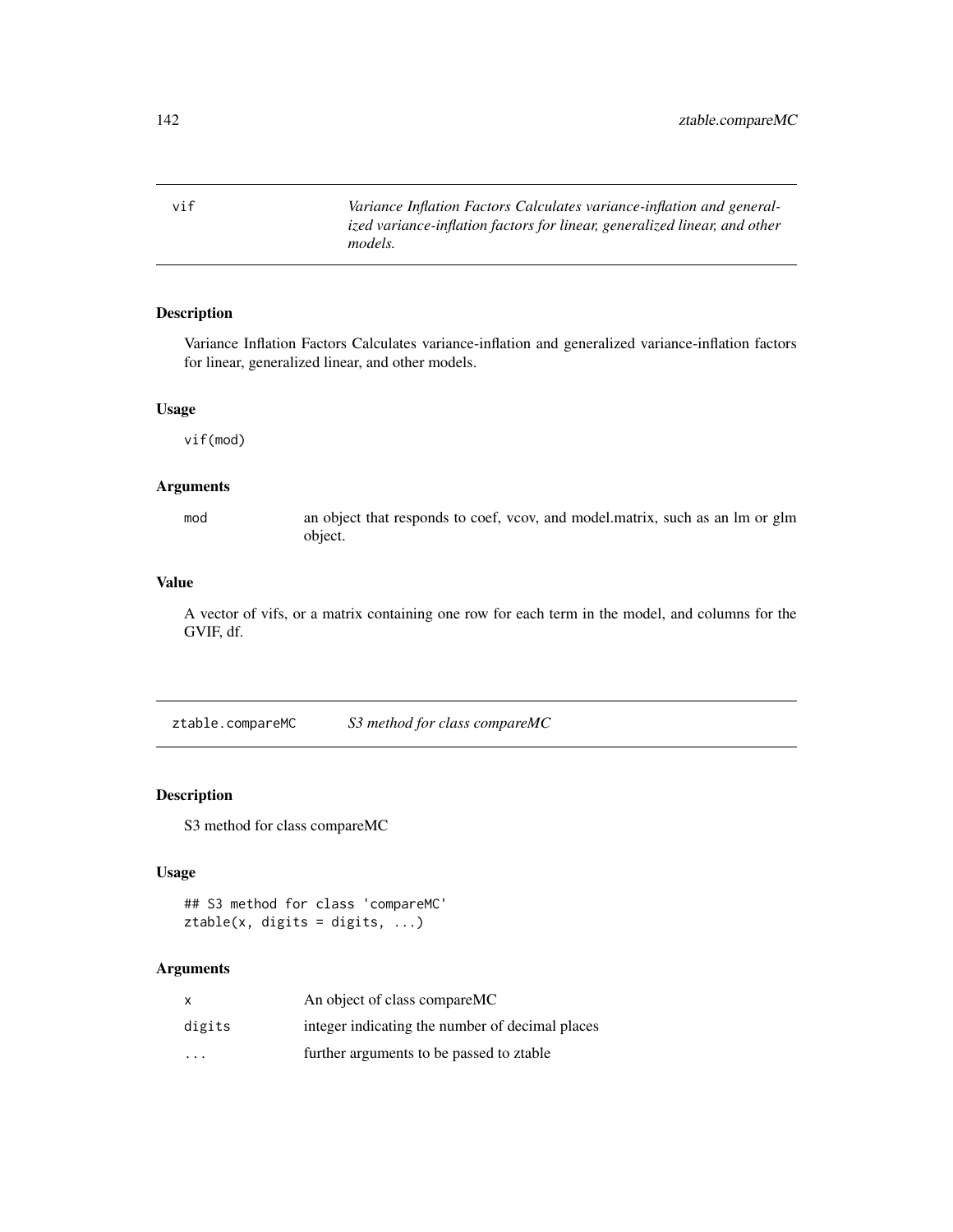# ztable.modelSummary 143

# Examples

```
require(ztable)
fit=lm(govact~negemot*age,data=glbwarm)
res=compareMC(fit)
ztable(res)
```
ztable.modelSummary *S3 method for class 'modelSummary'*

# Description

S3 method for class 'modelSummary'

#### Usage

## S3 method for class 'modelSummary'  $ztable(x, digits = NULL, ...)$ 

| $\mathsf{x}$ | An object of class model Summary                |
|--------------|-------------------------------------------------|
| digits       | integer indicating the number of decimal places |
| $\cdots$     | Further argument to be passed to ztable         |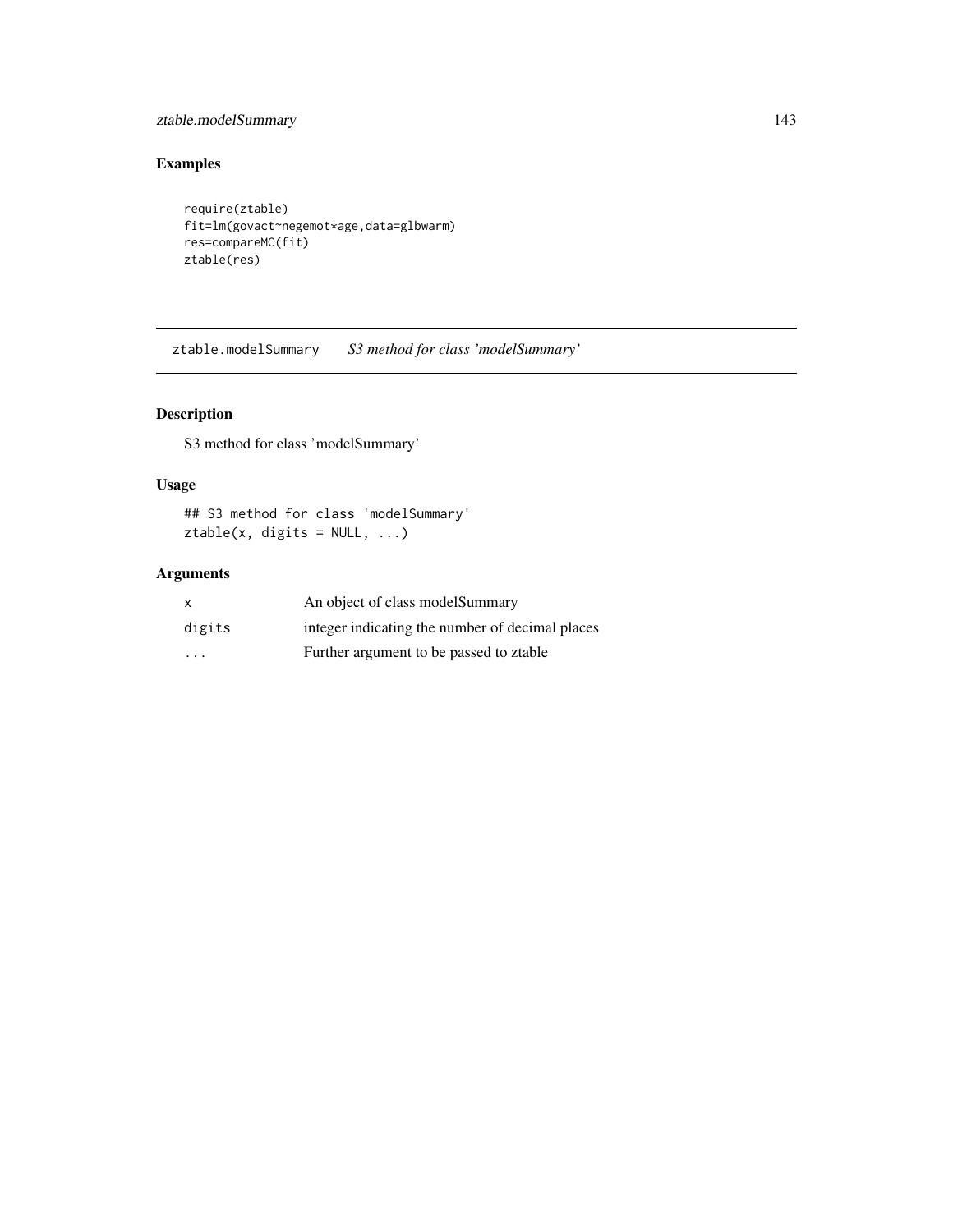# Index

∗Topic datasets caskets, [14](#page-13-0) disaster, [32](#page-31-0) education, [44](#page-43-0) estress, [49](#page-48-0) glbwarm, [65](#page-64-0) moreModels, [102](#page-101-0) nodes, [109](#page-108-0) parrows, [111](#page-110-0) pmacro, [113](#page-112-0) pmi, [115](#page-114-0) protest, [121](#page-120-0) teachers, [135](#page-134-0) teams, [136](#page-135-0) addArrows, [6](#page-5-0) addCatVars, [7](#page-6-0) addCovarEquation, [7](#page-6-0) addLabels, [8](#page-7-0) addLatentNodes, [9](#page-8-0) addLine, [9](#page-8-0) addNodes, [10](#page-9-0) addPlus, [10](#page-9-0) addTripleInteraction, [11](#page-10-0) adjustNodes, [11](#page-10-0) adjustPosNodes, [11](#page-10-0) adjustxpos, [12](#page-11-0) adjustypos, [12](#page-11-0) appendLabels, [13](#page-12-0) bda.mediation.test, [13](#page-12-0) caskets, [14](#page-13-0) catMediation, [14](#page-13-0) centerPrint, [16](#page-15-0) changeLabelName, [16](#page-15-0) checkEquationVars, [17](#page-16-0) checkEqVars, [17](#page-16-0) compareMC, [18](#page-17-0) compareMCTable, [18](#page-17-0)

compareVIF, [19](#page-18-0) compareVIFTable, [19](#page-18-0) conceptDiagram, [20](#page-19-0) conceptDiagram2, [20](#page-19-0) conditionalEffectPlot, [21](#page-20-0) condPlot, [22](#page-21-0) condPlot2, [24](#page-23-0) condPlotCat, [25](#page-24-0) condPlotCat2, [27](#page-26-0) convertPvalue, [28](#page-27-0) cor.test, *[108](#page-107-0)* corPlot, [28](#page-27-0) corTable, [29](#page-28-0) corTable2, [29](#page-28-0) countM, [30](#page-29-0) covar2df, [30](#page-29-0) deleteSingleNumber, [31](#page-30-0) densityPlot, [31](#page-30-0) disaster, [32](#page-31-0) discriminantValidityTable, [33](#page-32-0) discriminantValidityTable2, [33](#page-32-0) divideEquation, [34](#page-33-0) drawArrows, [34](#page-33-0) drawCatModel, [35](#page-34-0) drawConcept, [36](#page-35-0) drawCovar, [39](#page-38-0) drawModel, [39](#page-38-0) drawStatDiagram, [43](#page-42-0) drawtext, [44](#page-43-0) education, [44](#page-43-0) eq2df, [45](#page-44-0) eq2fit, [45](#page-44-0) eq2var, [46](#page-45-0) equations2var, [46](#page-45-0) est2Arrows, [47](#page-46-0) est2Nodes, [47](#page-46-0) estimatesTable, [48](#page-47-0)

estimatesTable2, [48](#page-47-0)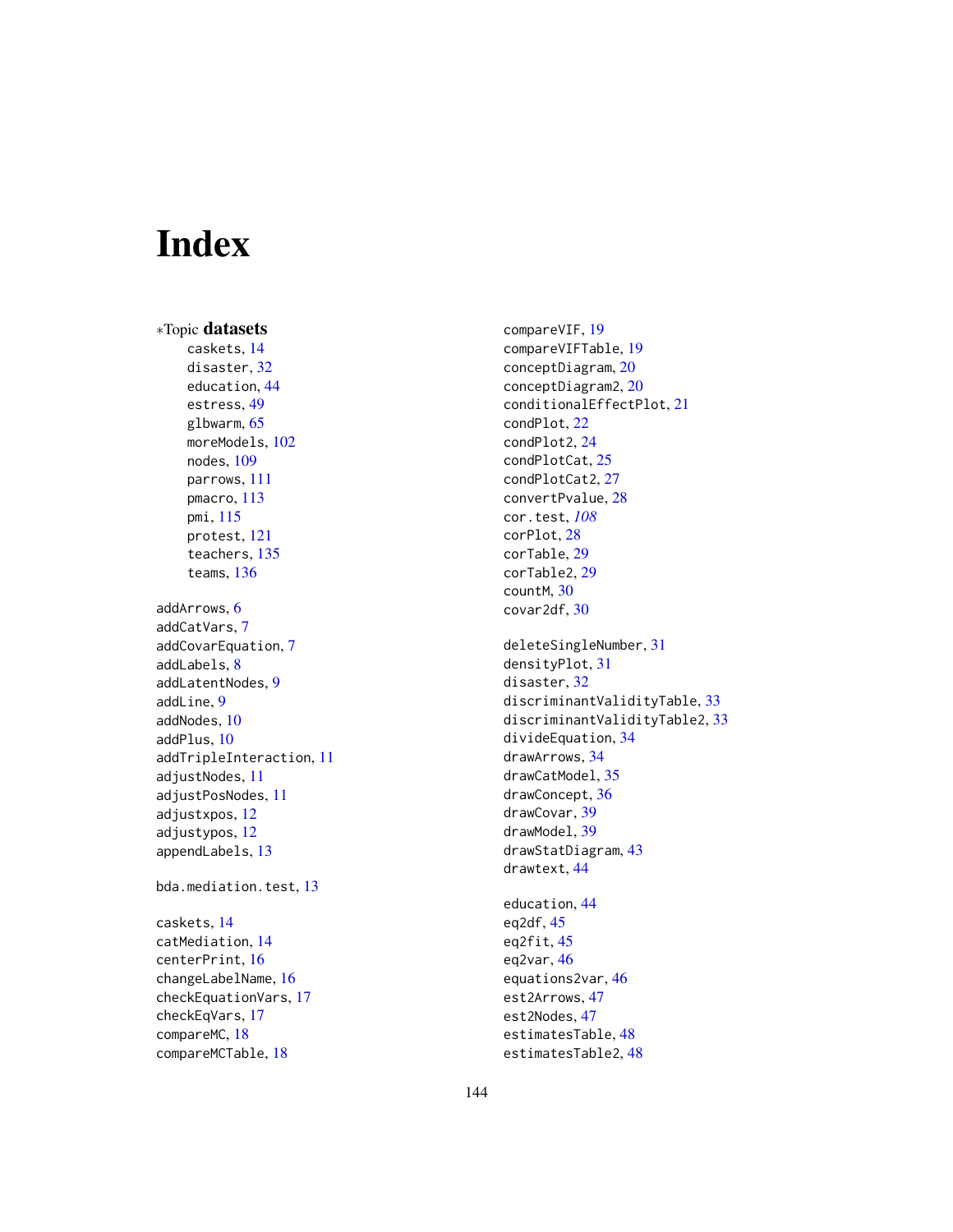## INDEX 145

estress , [49](#page-48-0) extractIMM, [50](#page-49-0) extractLatentVar , [50](#page-49-0) extractLatentVarName , [51](#page-50-0) extractModerator , [51](#page-50-0) extractNumber , [52](#page-51-0) extractRange, <mark>5</mark>2 extractX, <mark>5</mark>2 findName, [53](#page-52-0) findNames , [53](#page-52-0) fit2alpha , [54](#page-53-0) fit2df2 , [54](#page-53-0) fit2table , [55](#page-54-0) fit2vif, [55](#page-54-0) fun2eq , [56](#page-55-0) get2ndIndirect , [56](#page-55-0) getArrows , [57](#page-56-0) getAspectRatio , [57](#page-56-0) getBootData , [57](#page-56-0) getCatSlopeDf , [58](#page-57-0) getCoef , [59](#page-58-0) getEq2p , [59](#page-58-0) getHelmert, [60](#page-59-0) getInfo, [60](#page-59-0) getMeanSd , [61](#page-60-0) getNodes , [61](#page-60-0) getRatioTable , [62](#page-61-0) getRepValues, <mark>[62](#page-61-0)</mark> getYhat , [63](#page-62-0) getYhat1, [63](#page-62-0) ggCor , [64](#page-63-0) glbwarm, [65](#page-64-0) interactStr , [66](#page-65-0) jnPlot , [66](#page-65-0) label2name , [67](#page-66-0) labels2table , [68](#page-67-0) lm , *[108](#page-107-0)* makeAnovaDf , [69](#page-68-0) makeCatEquation,[70](#page-69-0) makeCatEquation2 , [71](#page-70-0) makeCatEquation3 , [72](#page-71-0) makeCatModel,[73](#page-72-0) makeCEDf , [74](#page-73-0) makeCoefLabel , [75](#page-74-0)

makeEquation,[76](#page-75-0) makeEquation1 , [76](#page-75-0) makeEquation2,[77](#page-76-0) makeEquation3,[77](#page-76-0) makeIndirectEquation, [78](#page-77-0) makeIndirectEquationCat , [79](#page-78-0) makeIndirectEquationCat2, [80](#page-79-0) makeLabel , [81](#page-80-0) makePPTx, [82](#page-81-0) matrix2df , [82](#page-81-0) matrix2no, [83](#page-82-0) matrixPlot, [83](#page-82-0) meanCentering, [84](#page-83-0) meanSummary, [84](#page-83-0) meanSummaryTable, [86](#page-85-0) mediationBK, [86](#page-85-0) medSummary, [87](#page-86-0) medSummaryTable, [88](#page-87-0) medSummaryTable1 , [88](#page-87-0) medSummaryTable2 , [89](#page-88-0) modelFitGuideTable , [89](#page-88-0) modelFitGuideTable2 , [89](#page-88-0) modelFitTable, [90](#page-89-0) modelFitTable2 , [90](#page-89-0) modelsSummary , [91](#page-90-0) modelsSummary2 , [92](#page-91-0) modelsSummary2Table, [93](#page-92-0) modelsSummaryTable , [93](#page-92-0) moderator2df, [94](#page-93-0) moderator2pos , [95](#page-94-0) modmedEquation , [95](#page-94-0) modmedSummary, <mark>[96](#page-95-0)</mark> modmedSummary2Table , [97](#page-96-0) modmedSummaryTable , [97](#page-96-0) modSummary, [98](#page-97-0) modSummary2,[99](#page-98-0) modSummary2Table , [100](#page-99-0) modSummary3,[100](#page-99-0) modSummary3Table , [101](#page-100-0) modSummaryTable , [102](#page-101-0) moreModels, [102](#page-101-0) multipleMediation , [103](#page-102-0) myarrow, [104](#page-103-0) myarrow2, [105](#page-104-0) mycat, [106](#page-105-0) mycor , [107](#page-106-0) myflatten, [107](#page-106-0) myformat, <mark>[108](#page-107-0)</mark>